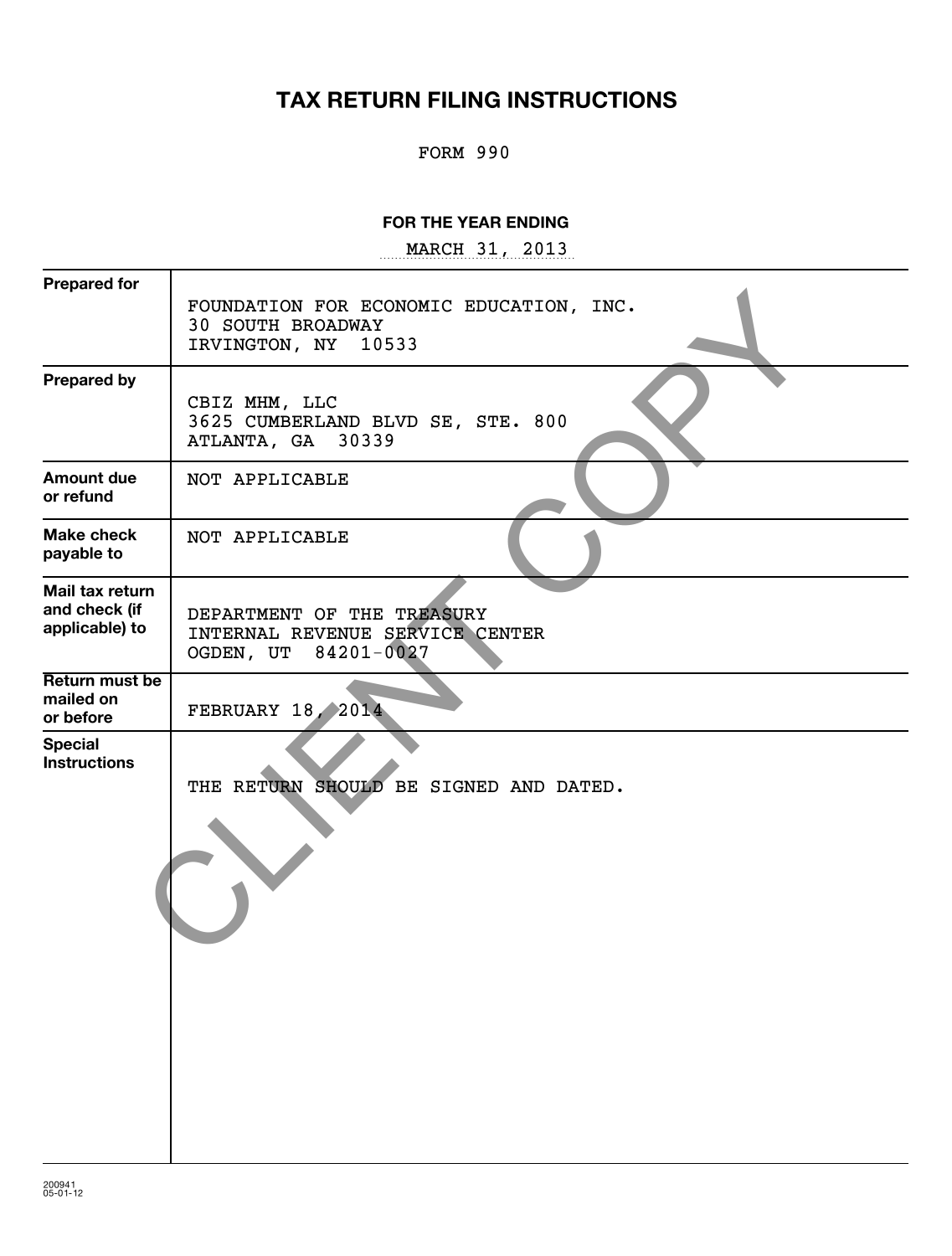| 990<br>Form<br>w                                       |
|--------------------------------------------------------|
| Department of the Treasury<br>Internal Revenue Service |

**Under section 501(c), 527, or 4947(a)(1) of the Internal Revenue Code (except black lung benefit trust or private foundation) Construction Construction Construction Construction 990** Return of Organization Exempt From Income Tax  $\frac{6008 \text{ No. 1545-004}}{2012}$ 

|                                    | benefit trust or private foundation)<br>Department of the Treasury<br>The organization may have to use a copy of this return to satisfy state reporting requirements.<br>Internal Revenue Service |                                       |                                                                                                                                                                            | <b>Open to Public</b><br>Inspection |            |                                                     |                                                           |
|------------------------------------|---------------------------------------------------------------------------------------------------------------------------------------------------------------------------------------------------|---------------------------------------|----------------------------------------------------------------------------------------------------------------------------------------------------------------------------|-------------------------------------|------------|-----------------------------------------------------|-----------------------------------------------------------|
|                                    | APR 1, 2012<br>and ending $\n  MAR\n  31, 2013\n$<br>A For the 2012 calendar year, or tax year beginning                                                                                          |                                       |                                                                                                                                                                            |                                     |            |                                                     |                                                           |
|                                    | <b>B</b> Check if<br>applicable:                                                                                                                                                                  |                                       | <b>C</b> Name of organization                                                                                                                                              |                                     |            | D Employer identification number                    |                                                           |
|                                    | Address<br>change                                                                                                                                                                                 |                                       | FOUNDATION FOR ECONOMIC EDUCATION,                                                                                                                                         |                                     | INC.       |                                                     |                                                           |
|                                    | Name<br>change                                                                                                                                                                                    |                                       | Doing Business As                                                                                                                                                          |                                     |            |                                                     | 13-6006960                                                |
|                                    | Initial<br> return                                                                                                                                                                                |                                       | Number and street (or P.O. box if mail is not delivered to street address)                                                                                                 |                                     | Room/suite | E Telephone number                                  |                                                           |
|                                    | Termin-<br>ated                                                                                                                                                                                   |                                       | <b>30 SOUTH BROADWAY</b>                                                                                                                                                   |                                     |            |                                                     | $914 - 816 - 8967$                                        |
|                                    | Amended<br>Ireturn                                                                                                                                                                                |                                       | City, town, or post office, state, and ZIP code                                                                                                                            |                                     |            | G Gross receipts \$                                 | 4,713,873.                                                |
|                                    | Applica-<br>tion<br>pending                                                                                                                                                                       |                                       | IRVINGTON, NY<br>10533                                                                                                                                                     |                                     |            | H(a) Is this a group return                         |                                                           |
|                                    |                                                                                                                                                                                                   |                                       | F Name and address of principal officer: CARL OBERG                                                                                                                        |                                     |            | for affiliates?                                     | $Yes$ $\boxed{X}$ No                                      |
|                                    |                                                                                                                                                                                                   |                                       | SAME AS C ABOVE                                                                                                                                                            |                                     |            | $H(b)$ Are all affiliates included? $\Box$ Yes      | <b>No</b>                                                 |
|                                    |                                                                                                                                                                                                   | Tax-exempt status: $X \sim 501(c)(3)$ | $501(c)$ (<br>◀                                                                                                                                                            | (insert no.)<br>$4947(a)(1)$ or     | 527        |                                                     | If "No," attach a list. (see instructions)                |
|                                    |                                                                                                                                                                                                   |                                       | J Website: WWW.FEE.ORG<br><b>K</b> Form of organization: $X$ Corporation<br>Trust<br>Association                                                                           | Other $\blacktriangleright$         |            | $H(c)$ Group exemption number $\blacktriangleright$ | L Year of formation: $1946$ M State of legal domicile: NY |
|                                    | Part I                                                                                                                                                                                            | <b>Summary</b>                        |                                                                                                                                                                            |                                     |            |                                                     |                                                           |
|                                    | 1                                                                                                                                                                                                 |                                       | Briefly describe the organization's mission or most significant activities: TO PROMOTE AND EDUCATE IN THE                                                                  |                                     |            |                                                     |                                                           |
| <b>Activities &amp; Governance</b> |                                                                                                                                                                                                   |                                       | PRINCIPLES OF SOUND ECONOMICS                                                                                                                                              |                                     |            |                                                     |                                                           |
|                                    | 2                                                                                                                                                                                                 |                                       | Check this box $\blacktriangleright$ $\Box$ if the organization discontinued its operations or disposed of more than 25% of its net assets.                                |                                     |            |                                                     |                                                           |
|                                    | 3                                                                                                                                                                                                 |                                       | Number of voting members of the governing body (Part VI, line 1a)                                                                                                          |                                     |            | 3                                                   | 12                                                        |
|                                    | 4                                                                                                                                                                                                 |                                       | Number of independent voting members of the governing body (Part VI, line 1b)                                                                                              |                                     |            | $\overline{\mathbf{4}}$                             | $\overline{12}$                                           |
|                                    | 5                                                                                                                                                                                                 |                                       |                                                                                                                                                                            |                                     |            | 5                                                   | $\overline{10}$                                           |
|                                    | 6                                                                                                                                                                                                 |                                       | Total number of volunteers (estimate if necessary)                                                                                                                         |                                     |            | 6                                                   | $\Omega$                                                  |
|                                    |                                                                                                                                                                                                   |                                       |                                                                                                                                                                            |                                     |            | 7a                                                  | 680, 726.                                                 |
|                                    |                                                                                                                                                                                                   |                                       |                                                                                                                                                                            |                                     |            | 7b                                                  | 244,872.                                                  |
|                                    |                                                                                                                                                                                                   |                                       |                                                                                                                                                                            |                                     |            | <b>Prior Year</b>                                   | <b>Current Year</b>                                       |
|                                    | 8                                                                                                                                                                                                 |                                       |                                                                                                                                                                            |                                     |            | 2,321,879.                                          | 2,352,336.                                                |
| Revenue                            | 9                                                                                                                                                                                                 |                                       | Program service revenue (Part VIII, line 2g)                                                                                                                               |                                     |            | $\overline{0}$ .                                    | 0.                                                        |
|                                    | 10                                                                                                                                                                                                |                                       |                                                                                                                                                                            |                                     |            | 44,498.                                             | 140,641.                                                  |
|                                    | 11                                                                                                                                                                                                |                                       |                                                                                                                                                                            |                                     |            | 186,500.<br>2,552,877.                              | 751,810.<br>3, 244, 787.                                  |
|                                    | 12                                                                                                                                                                                                |                                       | Total revenue - add lines 8 through 11 (must equal Part VIII, column (A), line 12)                                                                                         |                                     |            | 610.                                                | 5,800.                                                    |
|                                    | 13<br>14                                                                                                                                                                                          |                                       | Grants and similar amounts paid (Part IX, column (A), lines 1-3)<br>Benefits paid to or for members (Part IX, column (A), line 4)                                          |                                     |            | $\overline{0}$ .                                    | ο.                                                        |
|                                    | 15                                                                                                                                                                                                |                                       | Salaries, other compensation, employee benefits (Part IX, column (A), lines 5-10)                                                                                          |                                     |            | 783,875.                                            | 971,680.                                                  |
|                                    |                                                                                                                                                                                                   |                                       | 16a Professional fundraising fees (Part IX, column (A), line 11e)                                                                                                          |                                     |            | σ.                                                  | $\overline{0}$ .                                          |
| Expenses                           |                                                                                                                                                                                                   |                                       | <b>b</b> Total fundraising expenses (Part IX, column (D), line 25)                                                                                                         | 353,414.<br>▶                       |            |                                                     |                                                           |
|                                    |                                                                                                                                                                                                   |                                       | 17 Other expenses (Part IX, column (A), lines 11a-11d, 11f-24e)                                                                                                            |                                     |            | 1,914,892.                                          | 2,065,497.                                                |
|                                    | 18                                                                                                                                                                                                |                                       | Total expenses. Add lines 13-17 (must equal Part IX, column (A), line 25)                                                                                                  |                                     |            | 2,699,377.                                          | 3,042,977.                                                |
|                                    | 19                                                                                                                                                                                                |                                       |                                                                                                                                                                            |                                     |            | $\leftarrow$ 146,500. $\leftarrow$                  | 201, 810.                                                 |
| Net Assets or<br>Fund Balances     |                                                                                                                                                                                                   |                                       |                                                                                                                                                                            |                                     |            | <b>Beginning of Current Year</b>                    | <b>End of Year</b>                                        |
|                                    | 20                                                                                                                                                                                                |                                       | Total assets (Part X, line 16)                                                                                                                                             |                                     |            | 6, 121, 546.                                        | 6, 262, 251.                                              |
|                                    | 21                                                                                                                                                                                                |                                       | Total liabilities (Part X, line 26)                                                                                                                                        |                                     |            | 498,749.                                            | 542,563.                                                  |
|                                    | 22                                                                                                                                                                                                |                                       |                                                                                                                                                                            |                                     |            | 5,622,797.                                          | 5,719,688.                                                |
|                                    | Part II                                                                                                                                                                                           | <b>Signature Block</b>                |                                                                                                                                                                            |                                     |            |                                                     |                                                           |
|                                    |                                                                                                                                                                                                   |                                       | Under penalties of perjury, I declare that I have examined this return, including accompanying schedules and statements, and to the best of my knowledge and belief, it is |                                     |            |                                                     |                                                           |
|                                    |                                                                                                                                                                                                   |                                       | true, correct, and complete. Declaration of preparer (other than officer) is based on all information of which preparer has any knowledge.                                 |                                     |            |                                                     |                                                           |
|                                    |                                                                                                                                                                                                   |                                       | Signature of officer                                                                                                                                                       |                                     |            | Date                                                |                                                           |
| Sign<br>Here                       |                                                                                                                                                                                                   |                                       | CARL OBERG                                                                                                                                                                 |                                     |            |                                                     |                                                           |
|                                    |                                                                                                                                                                                                   |                                       | Type or print name and title                                                                                                                                               |                                     |            |                                                     |                                                           |
|                                    |                                                                                                                                                                                                   |                                       |                                                                                                                                                                            |                                     |            | h n ata                                             | <b>DTIN</b>                                               |

|                 | Print/Type preparer's name                                                        | Preparer's signature | Date | <b>PTIN</b><br>Check          |
|-----------------|-----------------------------------------------------------------------------------|----------------------|------|-------------------------------|
| Paid            | DAVID SCHUCHMANN                                                                  |                      |      | P01240918<br>self-emploved    |
| Preparer        | CBIZ MHM, LLC<br>Firm's name                                                      |                      |      | $Firm's EIN$ 34-1851358       |
| Use Only        | Firm's address 3625 CUMBERLAND BLVD SE, STE. 800                                  |                      |      |                               |
|                 | ATLANTA, GA 30339                                                                 |                      |      | Phone no. 770-858-4473        |
|                 | May the IRS discuss this return with the preparer shown above? (see instructions) |                      |      | $\mathbf{X}$ Yes<br><b>No</b> |
| 232001 12-10-12 | LHA For Paperwork Reduction Act Notice, see the separate instructions.            |                      |      | Form 990 (2012)               |

OMB No. 1545-0047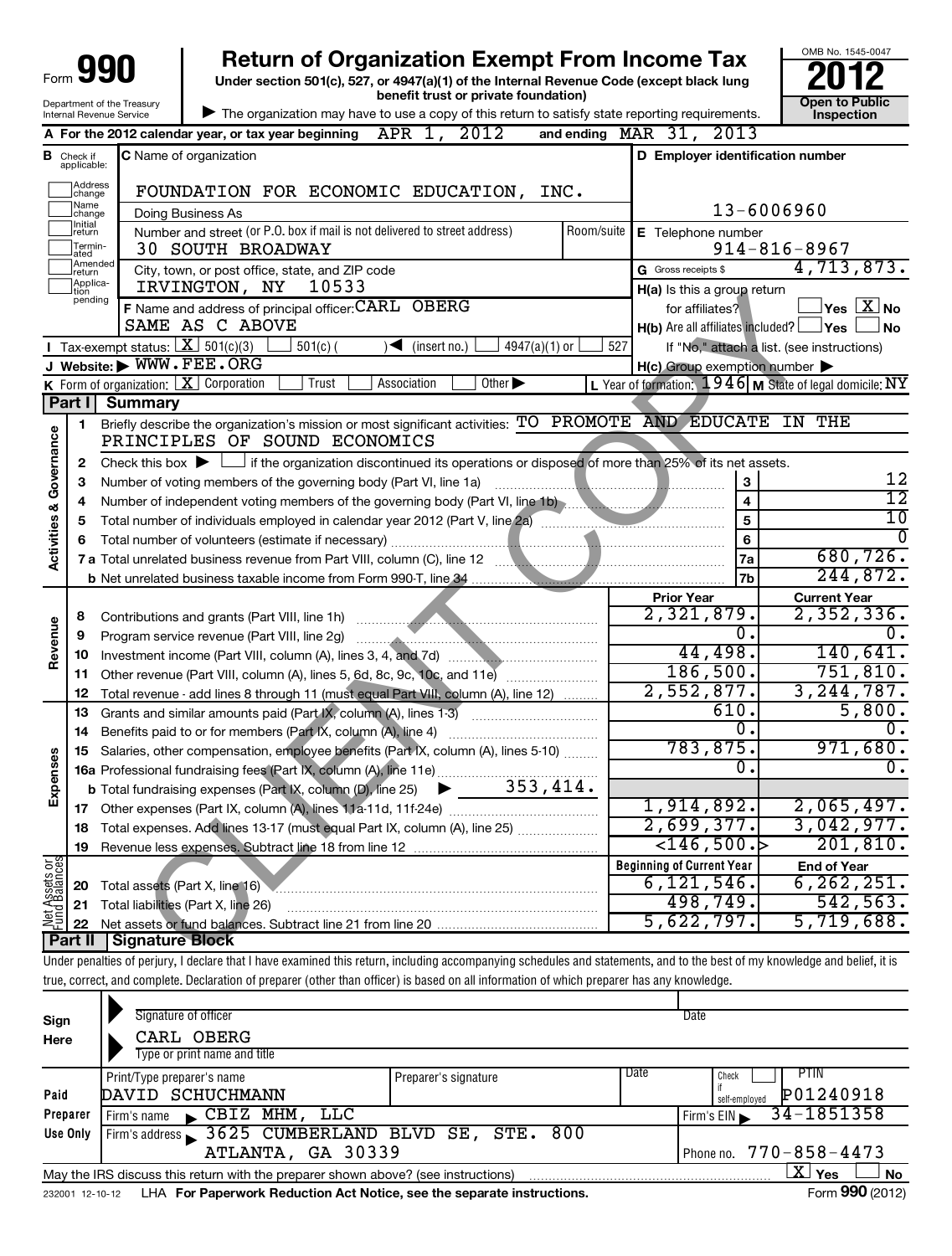|                          | 13-6006960<br>FOUNDATION FOR ECONOMIC EDUCATION, INC.<br>Page 2<br>Form 990 (2012)                                                                                                                                                                                                   |
|--------------------------|--------------------------------------------------------------------------------------------------------------------------------------------------------------------------------------------------------------------------------------------------------------------------------------|
|                          | <b>Statement of Program Service Accomplishments</b><br><b>Part III</b>                                                                                                                                                                                                               |
| 1                        | Briefly describe the organization's mission:                                                                                                                                                                                                                                         |
|                          | ORGANIZATION'S MISSION IS TO OFFER THE MOST CONSISTENT CASE FOR THE                                                                                                                                                                                                                  |
|                          | "FIRST PRINCIPLES" OF FREEDOMS: THE SANCTITY OF PRIVATE PROPERTY,                                                                                                                                                                                                                    |
|                          | INDIVIDUAL LIBERTY, THE RULE OF LAW, THE FREE MARKET AND THE MORAL<br>SUPERIORITY OF INDIVIDUAL CHOICE AND RESPONSIBILITY OVER COERCION.                                                                                                                                             |
| $\mathbf{2}$             | Did the organization undertake any significant program services during the year which were not listed on                                                                                                                                                                             |
|                          | $\overline{\ }$ Yes $\overline{\rm X}$ No<br>the prior Form 990 or 990-EZ?                                                                                                                                                                                                           |
|                          | If "Yes," describe these new services on Schedule O.                                                                                                                                                                                                                                 |
| 3                        | $\exists$ Yes $\boxed{\text{X}}$ No<br>Did the organization cease conducting, or make significant changes in how it conducts, any program services?                                                                                                                                  |
|                          | If "Yes," describe these changes on Schedule O.                                                                                                                                                                                                                                      |
| 4                        | Describe the organization's program service accomplishments for each of its three largest program services, as measured by expenses.<br>Section 501(c)(3) and 501(c)(4) organizations are required to report the amount of grants and allocations to others, the total expenses, and |
|                          | revenue, if any, for each program service reported.                                                                                                                                                                                                                                  |
| 4a                       | 5,800. (Revenue \$<br>$1,252,175$ $\cdot$ including grants of \$<br>(Expenses \$<br>(Code:                                                                                                                                                                                           |
|                          | SEMINARS AND LECTURES - PROMOTING THE PHILOSOPHY OF FREE MARKET                                                                                                                                                                                                                      |
|                          | ECONOMICS AND THE IMPORTING OF GENERAL EDUCATION RELATING TO ECONOMIC                                                                                                                                                                                                                |
|                          | FREEDOM.                                                                                                                                                                                                                                                                             |
|                          |                                                                                                                                                                                                                                                                                      |
|                          |                                                                                                                                                                                                                                                                                      |
|                          |                                                                                                                                                                                                                                                                                      |
|                          |                                                                                                                                                                                                                                                                                      |
|                          |                                                                                                                                                                                                                                                                                      |
|                          |                                                                                                                                                                                                                                                                                      |
|                          |                                                                                                                                                                                                                                                                                      |
| 4b                       | 358,892.<br>including grants of \$<br>) (Expenses \$<br>) (Revenue \$<br>(Code:                                                                                                                                                                                                      |
|                          | BOOKS & PUBLICATIONS - THE DISSEMINATION OF THE RESULTS OF RESEARCH AND                                                                                                                                                                                                              |
|                          | STUDY IN THE FIELD OF ECONOMICS AND THE RELATED BRANCHES OF SOCIAL<br><b>SCIENCE.</b>                                                                                                                                                                                                |
|                          |                                                                                                                                                                                                                                                                                      |
|                          |                                                                                                                                                                                                                                                                                      |
|                          |                                                                                                                                                                                                                                                                                      |
|                          |                                                                                                                                                                                                                                                                                      |
|                          |                                                                                                                                                                                                                                                                                      |
|                          |                                                                                                                                                                                                                                                                                      |
|                          |                                                                                                                                                                                                                                                                                      |
|                          |                                                                                                                                                                                                                                                                                      |
| 4c                       | 520,902.<br>including grants of \$<br>(Code:<br>Expenses \$<br>) (Revenue \$                                                                                                                                                                                                         |
|                          | WEBSITE OUTREACH<br>PROMOTING<br>THE PHILOSOPHY OF<br>FREE MARKET ECONOMICS<br>AND EDUCATION.                                                                                                                                                                                        |
|                          |                                                                                                                                                                                                                                                                                      |
|                          |                                                                                                                                                                                                                                                                                      |
|                          |                                                                                                                                                                                                                                                                                      |
|                          |                                                                                                                                                                                                                                                                                      |
|                          |                                                                                                                                                                                                                                                                                      |
|                          |                                                                                                                                                                                                                                                                                      |
|                          |                                                                                                                                                                                                                                                                                      |
|                          |                                                                                                                                                                                                                                                                                      |
|                          |                                                                                                                                                                                                                                                                                      |
| 4d                       | Other program services (Describe in Schedule O.)                                                                                                                                                                                                                                     |
| 4е                       | (Expenses \$<br>including grants of \$<br>(Revenue \$<br>2,131,969.<br>Total program service expenses                                                                                                                                                                                |
|                          | Form 990 (2012)                                                                                                                                                                                                                                                                      |
| 232002<br>$12 - 10 - 12$ |                                                                                                                                                                                                                                                                                      |
|                          | 2                                                                                                                                                                                                                                                                                    |

14281119 144521 30912Q 2012.05000 FOUNDATION FOR ECONOMIC EDU 30912Q1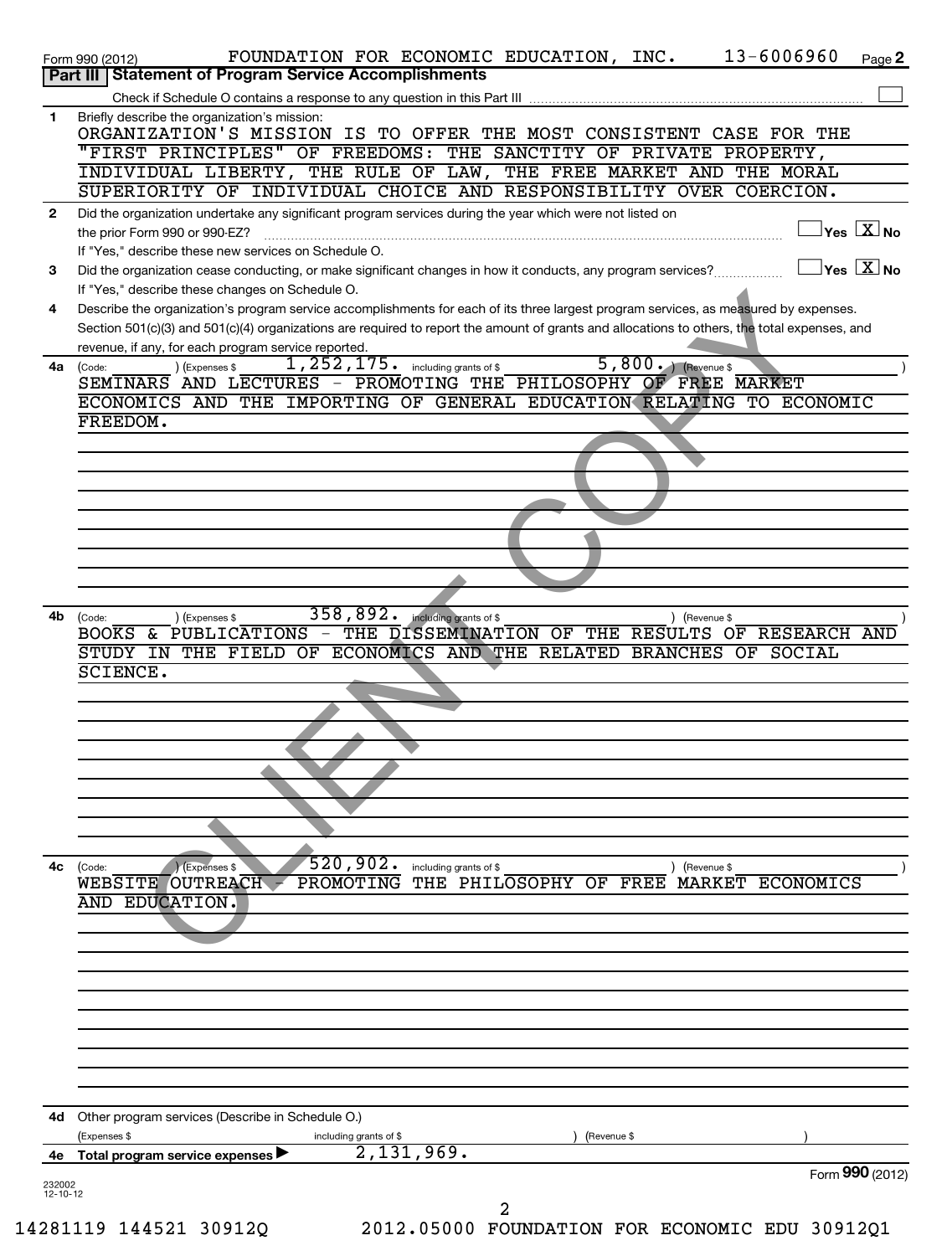| LOIIII AAN (SO IS) | 10011111110111                                   |
|--------------------|--------------------------------------------------|
|                    | <b>Part IV   Checklist of Required Schedules</b> |

|     |                                                                                                                                                                                                                                |                 | Yes                     | No                    |
|-----|--------------------------------------------------------------------------------------------------------------------------------------------------------------------------------------------------------------------------------|-----------------|-------------------------|-----------------------|
| 1   | Is the organization described in section $501(c)(3)$ or $4947(a)(1)$ (other than a private foundation)?                                                                                                                        |                 |                         |                       |
|     | If "Yes," complete Schedule A                                                                                                                                                                                                  | 1               | х                       |                       |
| 2   |                                                                                                                                                                                                                                | $\overline{2}$  | $\overline{\textbf{x}}$ |                       |
| 3   | Did the organization engage in direct or indirect political campaign activities on behalf of or in opposition to candidates for<br>public office? If "Yes," complete Schedule C, Part I                                        | 3               |                         | x                     |
| 4   | Section 501(c)(3) organizations. Did the organization engage in lobbying activities, or have a section 501(h) election in effect                                                                                               |                 |                         |                       |
|     | during the tax year? If "Yes," complete Schedule C, Part II                                                                                                                                                                    | 4               |                         | x                     |
| 5   | Is the organization a section 501(c)(4), 501(c)(5), or 501(c)(6) organization that receives membership dues, assessments, or<br>similar amounts as defined in Revenue Procedure 98-19? If "Yes," complete Schedule C, Part III | 5               |                         | х                     |
| 6   | Did the organization maintain any donor advised funds or any similar funds or accounts for which donors have the right to                                                                                                      |                 |                         |                       |
|     | provide advice on the distribution or investment of amounts in such funds or accounts? If "Yes," complete Schedule D, Part I                                                                                                   | 6               |                         | х                     |
| 7   | Did the organization receive or hold a conservation easement, including easements to preserve open space,                                                                                                                      |                 |                         |                       |
|     | the environment, historic land areas, or historic structures? If "Yes," complete Schedule D, Part II                                                                                                                           | $\overline{7}$  |                         | х                     |
| 8   | Did the organization maintain collections of works of art, historical treasures, or other similar assets? If "Yes," complete<br>Schedule D, Part III                                                                           | 8               |                         | x                     |
| 9   | Did the organization report an amount in Part X, line 21, for escrow or custodial account liability; serve as a custodian for                                                                                                  |                 |                         |                       |
|     | amounts not listed in Part X; or provide credit counseling, debt management, credit repair, or debt negotiation services?<br>If "Yes," complete Schedule D, Part IV                                                            | 9               |                         | х                     |
| 10  | Did the organization, directly or through a related organization, hold assets in temporarily restricted endowments, permanent                                                                                                  |                 |                         |                       |
|     | endowments, or quasi-endowments? If "Yes," complete Schedule D, Part V                                                                                                                                                         | 10              |                         | х                     |
| 11  | If the organization's answer to any of the following questions is "Yes," then complete Schedule D, Parts VI, VII, VIII, IX, or X<br>as applicable.                                                                             |                 |                         |                       |
|     | a Did the organization report an amount for land, buildings, and equipment in Part X, line 10? If "Yes," complete Schedule D,                                                                                                  |                 |                         |                       |
|     | Part VI                                                                                                                                                                                                                        | 11a             | х                       |                       |
|     | Did the organization report an amount for investments - other securities in Part X, line 12 that is 5% or more of its total                                                                                                    |                 |                         |                       |
|     | assets reported in Part X, line 16? If "Yes," complete Schedule D, Part VII                                                                                                                                                    | 11 <sub>b</sub> | х                       |                       |
| с   | Did the organization report an amount for investments - program related in Part X, line 13 that is 5% or more of its total                                                                                                     |                 |                         | x                     |
|     | Did the organization report an amount for other assets in Part X, line 15 that is 5% or more of its total assets reported in                                                                                                   | 11c             |                         |                       |
| d   | Part X, line 16? If "Yes," complete Schedule D, Part IX                                                                                                                                                                        | 11d             | х                       |                       |
|     | Did the organization report an amount for other liabilities in Part X, line 25? If "Yes," complete Schedule D, Part X                                                                                                          | 11e             | х                       |                       |
| f   | Did the organization's separate or consolidated financial statements for the tax year include a footnote that addresses                                                                                                        |                 |                         |                       |
|     | the organization's liability for uncertain tax positions under FIN 48 (ASC 740)? If "Yes," complete Schedule D, Part X                                                                                                         | 11f             |                         | x                     |
|     | 12a Did the organization obtain separate, independent audited financial statements for the tax year? If "Yes," complete                                                                                                        |                 |                         |                       |
|     | Schedule D, Parts XI and XII                                                                                                                                                                                                   | 12a             | х                       |                       |
|     | b Was the organization included in consolidated, independent audited financial statements for the tax year?                                                                                                                    |                 |                         |                       |
|     | If "Yes," and if the organization answered "No" to line 12a, then completing Schedule D, Parts XI and XII is optional <i>www.ww</i>                                                                                            | 12 <sub>b</sub> |                         | Χ                     |
| 13  | Is the organization a school described in section $170(b)(1)(A)(ii)$ ? If "Yes," complete Schedule E                                                                                                                           | 13              |                         | $\overline{\text{X}}$ |
| 14a | Did the organization maintain an office, employees, or agents outside of the United States?                                                                                                                                    | 14a             |                         | x                     |
| b   | Did the organization have aggregate revenues or expenses of more than \$10,000 from grantmaking, fundraising, business,                                                                                                        |                 |                         |                       |
|     | investment, and program service activities outside the United States, or aggregate foreign investments valued at \$100,000                                                                                                     |                 |                         | x                     |
| 15  | Did the organization report on Part IX, column (A), line 3, more than \$5,000 of grants or assistance to any organization                                                                                                      | 14b             |                         |                       |
|     |                                                                                                                                                                                                                                | 15              |                         | x                     |
| 16  | Did the organization report on Part IX, column (A), line 3, more than \$5,000 of aggregate grants or assistance to individuals                                                                                                 |                 |                         |                       |
|     |                                                                                                                                                                                                                                | 16              |                         | x                     |
| 17  | Did the organization report a total of more than \$15,000 of expenses for professional fundraising services on Part IX,                                                                                                        |                 |                         |                       |
|     |                                                                                                                                                                                                                                | 17              |                         | x                     |
| 18  | Did the organization report more than \$15,000 total of fundraising event gross income and contributions on Part VIII, lines                                                                                                   |                 |                         |                       |
|     |                                                                                                                                                                                                                                | 18              |                         | x                     |
| 19  | Did the organization report more than \$15,000 of gross income from gaming activities on Part VIII, line 9a? If "Yes,"                                                                                                         |                 |                         |                       |
|     |                                                                                                                                                                                                                                | 19              |                         | х                     |
|     | 20a Did the organization operate one or more hospital facilities? If "Yes," complete Schedule H                                                                                                                                | 20a             |                         | X                     |
|     |                                                                                                                                                                                                                                | 20 <sub>b</sub> |                         |                       |

Form (2012) **990**

232003 12-10-12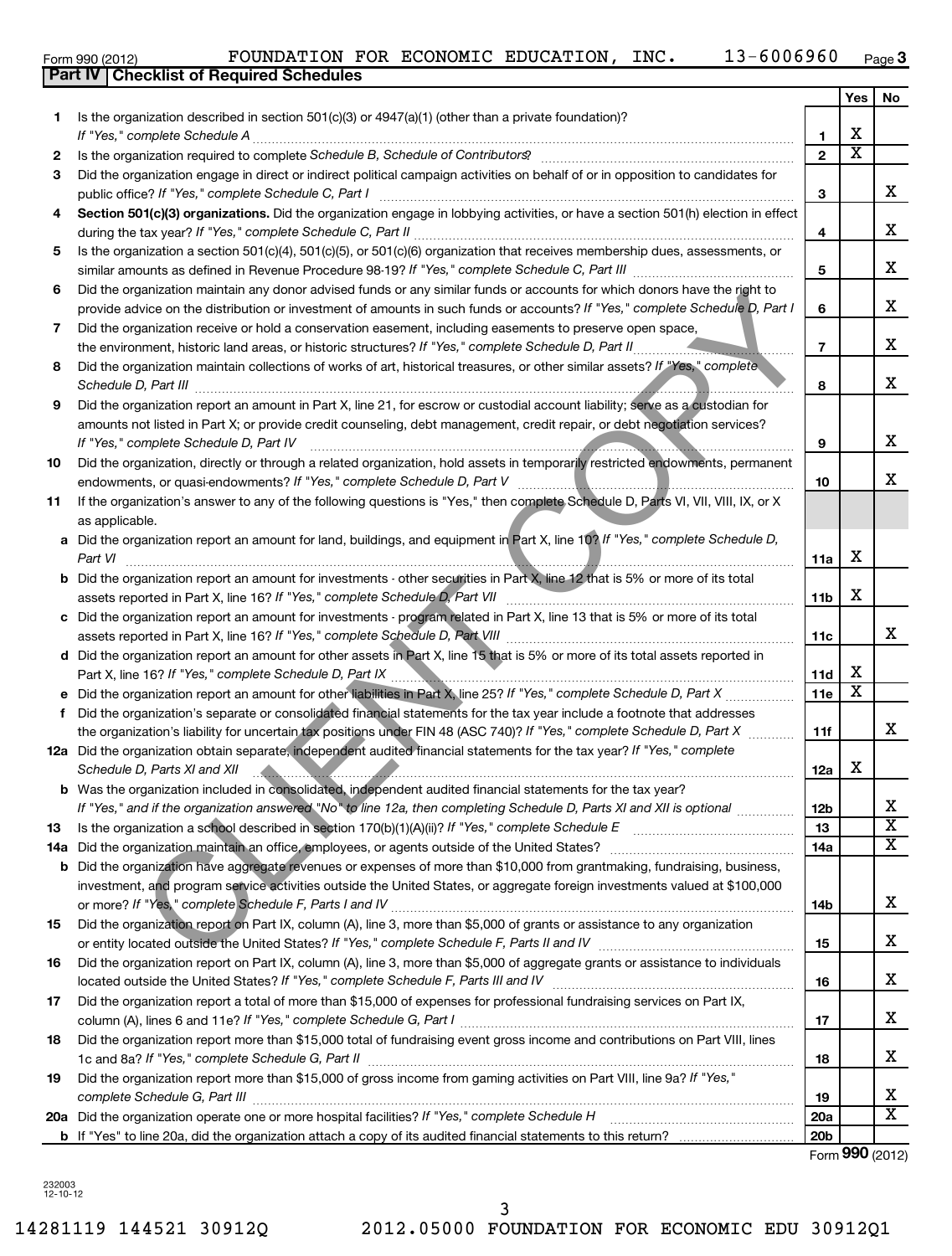**22**

**23**

|    | and former officers, directors, trustees, key employees, and highest compensated employees? If "Yes," complete                                |                 | х                     |                         |
|----|-----------------------------------------------------------------------------------------------------------------------------------------------|-----------------|-----------------------|-------------------------|
|    | Schedule J                                                                                                                                    | 23              |                       |                         |
|    | 24a Did the organization have a tax-exempt bond issue with an outstanding principal amount of more than \$100,000 as of the                   |                 |                       |                         |
|    | last day of the year, that was issued after December 31, 2002? If "Yes," answer lines 24b through 24d and complete                            |                 |                       | х                       |
|    | Schedule K. If "No", go to line 25                                                                                                            | 24a             |                       |                         |
|    | <b>b</b> Did the organization invest any proceeds of tax-exempt bonds beyond a temporary period exception?                                    | 24b             |                       |                         |
|    | Did the organization maintain an escrow account other than a refunding escrow at any time during the year to defease<br>any tax-exempt bonds? | 24c             |                       |                         |
|    | d Did the organization act as an "on behalf of" issuer for bonds outstanding at any time during the year?                                     | 24d             |                       |                         |
|    | 25a Section 501(c)(3) and 501(c)(4) organizations. Did the organization engage in an excess benefit transaction with a                        |                 |                       |                         |
|    | disqualified person during the year? If "Yes," complete Schedule L, Part I                                                                    | 25a             |                       | х                       |
|    | b Is the organization aware that it engaged in an excess benefit transaction with a disqualified person in a prior year, and                  |                 |                       |                         |
|    | that the transaction has not been reported on any of the organization's prior Forms 990 or 990-EZ? If "Yes," complete                         |                 |                       |                         |
|    | Schedule L, Part I                                                                                                                            | 25 <sub>b</sub> |                       | х                       |
| 26 | Was a loan to or by a current or former officer, director, trustee, key employee, highest compensated employee, or disqualified               |                 |                       |                         |
|    | person outstanding as of the end of the organization's tax year? If "Yes," complete Schedule L, Part II                                       | 26              |                       | х                       |
| 27 | Did the organization provide a grant or other assistance to an officer, director, trustee, key employee, substantial                          |                 |                       |                         |
|    | contributor or employee thereof, a grant selection committee member, or to a 35% controlled entity or family member                           |                 |                       |                         |
|    | of any of these persons? If "Yes," complete Schedule L, Part III                                                                              | 27              |                       | х                       |
| 28 | Was the organization a party to a business transaction with one of the following parties (see Schedule L, Part IV                             |                 |                       |                         |
|    | instructions for applicable filing thresholds, conditions, and exceptions):                                                                   |                 |                       |                         |
| а  | A current or former officer, director, trustee, or key employee? If "Yes," complete Schedule L, Part IV                                       | 28a             |                       | Х                       |
| b  | A family member of a current or former officer, director, trustee, or key employee? If "Yes," complete Schedule L, Part IV                    | 28b             |                       | $\overline{\textbf{X}}$ |
|    | c An entity of which a current or former officer, director, trustee, or key employee (or a family member thereof) was an officer,             |                 |                       |                         |
|    | director, trustee, or direct or indirect owner? If "Yes," complete Schedule L, Part IV                                                        | 28c             |                       | х                       |
| 29 |                                                                                                                                               | 29              | $\overline{\text{x}}$ |                         |
| 30 | Did the organization receive contributions of art, historical treasures, or other similar assets, or qualified conservation                   |                 |                       |                         |
|    | contributions? If "Yes," complete Schedule M                                                                                                  | 30              |                       | х                       |
| 31 | Did the organization liquidate, terminate, or dissolve and cease operations?                                                                  |                 |                       |                         |
|    | If "Yes," complete Schedule N, Part I                                                                                                         | 31              |                       | х                       |
| 32 | Did the organization sell, exchange, dispose of, or transfer more than 25% of its net assets? If "Yes," complete                              |                 |                       |                         |
|    | Schedule N, Part II                                                                                                                           | 32              |                       | х                       |
| 33 | Did the organization own 100% of an entity disregarded as separate from the organization under Regulations                                    |                 |                       |                         |
|    | sections 301.7701-2 and 301.7701-3? If "Yes," complete Schedule R, Part I                                                                     | 33              |                       | х                       |
| 34 | Was the organization related to any tax-exempt or taxable entity? If "Yes," complete Schedule R, Part II, III, or IV, and                     |                 |                       |                         |
|    | Part V, line 1                                                                                                                                | 34              |                       | X                       |
|    |                                                                                                                                               | 35a             |                       | $\overline{\text{X}}$   |
|    | If "Yes" to line 35a, did the organization receive any payment from or engage in any transaction with a controlled entity                     |                 |                       |                         |
|    |                                                                                                                                               | 35 <sub>b</sub> |                       |                         |
| 36 | Section 501(c)(3) organizations. Did the organization make any transfers to an exempt non-charitable related organization?                    | 36              |                       | x                       |
| 37 | Did the organization conduct more than 5% of its activities through an entity that is not a related organization                              |                 |                       |                         |
|    |                                                                                                                                               | 37              |                       | х                       |
| 38 | Did the organization complete Schedule O and provide explanations in Schedule O for Part VI, lines 11b and 19?                                |                 |                       |                         |
|    |                                                                                                                                               | 38              | Х                     |                         |
|    |                                                                                                                                               |                 |                       | Form 990 (2012)         |

*(continued)* **Part IV Checklist of Required Schedules** Form 990 (2012)  ${\rm F}$ OUNDATION FOR ECONOMIC EDUCATION, INC.  ${\rm 13-6006960}$   $_{\rm Page}$ 

United States on Part IX, column (A), line 1? If "Yes," complete Schedule I, Parts I and II manual component compo

Did the organization report more than \$5,000 of grants and other assistance to individuals in the United States on Part IX,

Did the organization answer "Yes" to Part VII, Section A, line 3, 4, or 5 about compensation of the organization's current

Did the organization report more than \$5,000 of grants and other assistance to any government or organization in the

*If "Yes," complete Schedule I, Parts I and III* column (A), line 2? ~~~~~~~~~~~~~~~~~~~~~~~~~~~~~~

**4**

**21**

**22**

**Yes** No

X

X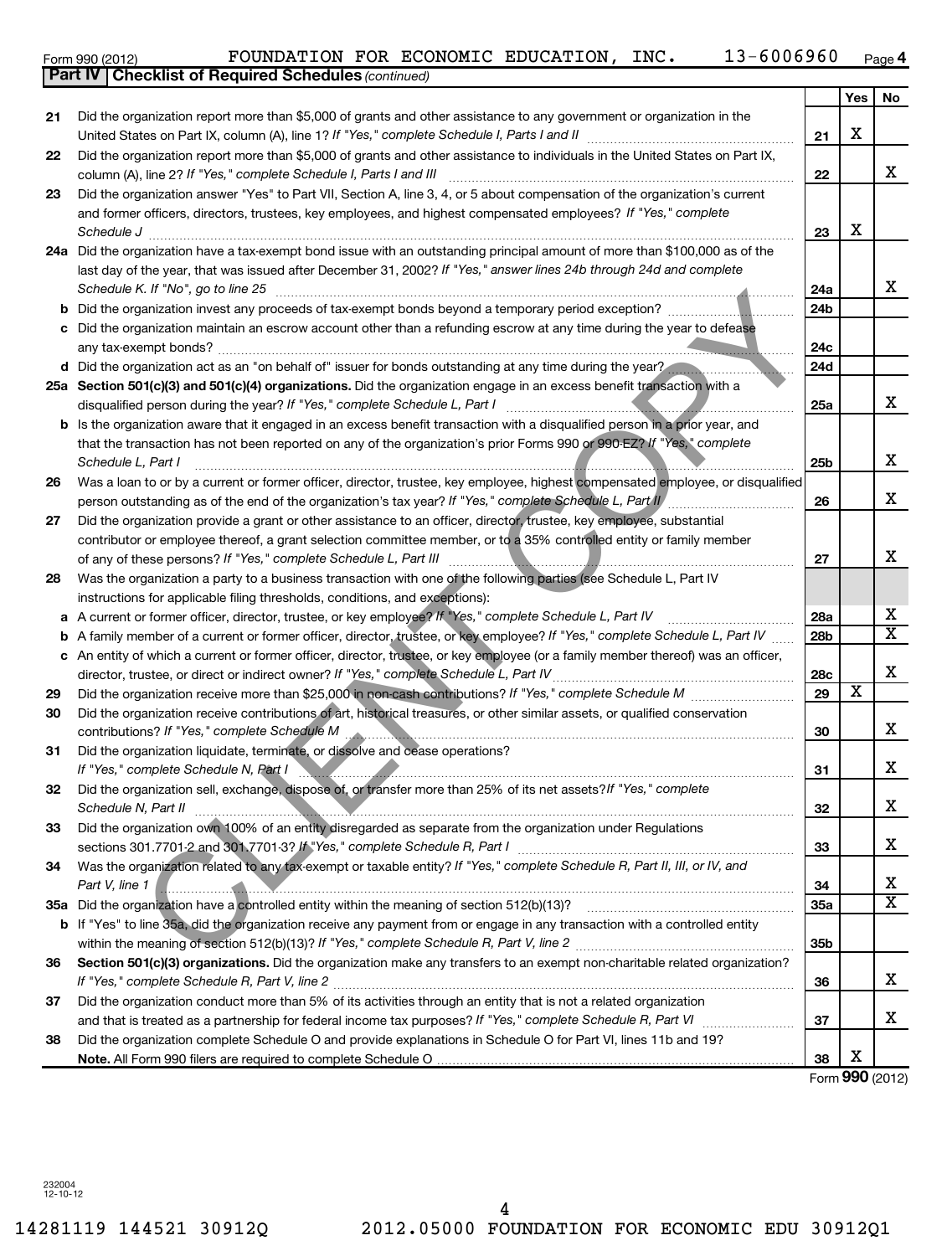|    | Part V<br><b>Statements Regarding Other IRS Filings and Tax Compliance</b>                                                                                                                                                           |                |                              |                         |
|----|--------------------------------------------------------------------------------------------------------------------------------------------------------------------------------------------------------------------------------------|----------------|------------------------------|-------------------------|
|    | Check if Schedule O contains a response to any question in this Part V                                                                                                                                                               |                |                              |                         |
|    |                                                                                                                                                                                                                                      |                | Yes                          | No                      |
|    | 1a                                                                                                                                                                                                                                   | O              |                              |                         |
| b  | 1 <sub>b</sub><br>Enter the number of Forms W-2G included in line 1a. Enter -0- if not applicable                                                                                                                                    |                |                              |                         |
| c  | Did the organization comply with backup withholding rules for reportable payments to vendors and reportable gaming                                                                                                                   |                |                              |                         |
|    |                                                                                                                                                                                                                                      | 1c             | х                            |                         |
|    | 2a Enter the number of employees reported on Form W-3, Transmittal of Wage and Tax Statements,                                                                                                                                       |                |                              |                         |
|    | filed for the calendar year ending with or within the year covered by this return<br>2a                                                                                                                                              | 10             |                              |                         |
|    |                                                                                                                                                                                                                                      | 2 <sub>b</sub> | X                            |                         |
|    | Note. If the sum of lines 1a and 2a is greater than 250, you may be required to e-file (see instructions)                                                                                                                            |                |                              |                         |
|    |                                                                                                                                                                                                                                      | За             | х<br>$\overline{\textbf{x}}$ |                         |
|    | <b>b</b> If "Yes," has it filed a Form 990-T for this year? If "No," provide an explanation in Schedule O                                                                                                                            | 3b             |                              |                         |
|    | 4a At any time during the calendar year, did the organization have an interest in, or a signature or other authority over, a                                                                                                         |                |                              | X                       |
|    | financial account in a foreign country (such as a bank account, securities account, or other financial account)?                                                                                                                     | 4a             |                              |                         |
|    | <b>b</b> If "Yes," enter the name of the foreign country:                                                                                                                                                                            |                |                              |                         |
|    | See instructions for filing requirements for Form TD F 90-22.1, Report of Foreign Bank and Financial Accounts.                                                                                                                       |                |                              | х                       |
|    | 5a Was the organization a party to a prohibited tax shelter transaction at any time during the tax year?                                                                                                                             | 5a             |                              | $\overline{\textbf{x}}$ |
| b  |                                                                                                                                                                                                                                      | 5b             |                              |                         |
| c  |                                                                                                                                                                                                                                      | 5 <sub>c</sub> |                              |                         |
| 6a | Does the organization have annual gross receipts that are normally greater than \$100,000, and did the organization solicit                                                                                                          |                |                              | x                       |
|    | any contributions that were not tax deductible as charitable contributions?<br><b>b</b> If "Yes," did the organization include with every solicitation an express statement that such contributions or gifts                         | 6a             |                              |                         |
|    | were not tax deductible?                                                                                                                                                                                                             | 6b             |                              |                         |
| 7  | Organizations that may receive deductible contributions under section 170(c).                                                                                                                                                        |                |                              |                         |
| a  | Did the organization receive a payment in excess of \$75 made partly as a contribution and partly for goods and services provided to the payor?                                                                                      | 7a             |                              | х                       |
| b  |                                                                                                                                                                                                                                      | 7b             |                              |                         |
|    | c Did the organization sell, exchange, or otherwise dispose of tangible personal property for which it was required                                                                                                                  |                |                              |                         |
|    |                                                                                                                                                                                                                                      | 7c             |                              | x                       |
|    | 7d<br>d If "Yes," indicate the number of Forms 8282 filed during the year manufacture increases and the version of the water of the water of the water of the water of the water of the water of the water of the water of the water |                |                              |                         |
| е  |                                                                                                                                                                                                                                      | 7е             |                              |                         |
| f  |                                                                                                                                                                                                                                      | 7f             |                              |                         |
| g  | If the organization received a contribution of qualified intellectual property, did the organization file Form 8899 as required?                                                                                                     | 7g             |                              |                         |
| h  | If the organization received a contribution of cars, boats, airplanes, or other vehicles, did the organization file a Form 1098-C?                                                                                                   | 7h             |                              |                         |
| 8  | Sponsoring organizations maintaining donor advised funds and section 509(a)(3) supporting organizations. Did the supporting                                                                                                          |                |                              |                         |
|    | organization, or a donor advised fund maintained by a sponsoring organization, have excess business holdings at any time during the year?                                                                                            | 8              |                              |                         |
| 9  | Sponsoring organizations maintaining donor advised funds.                                                                                                                                                                            |                |                              |                         |
|    |                                                                                                                                                                                                                                      | эа             |                              |                         |
|    |                                                                                                                                                                                                                                      | 9b             |                              |                         |
| 10 | Section 501(c)(7) organizations. Enter:                                                                                                                                                                                              |                |                              |                         |
| а  | 10a                                                                                                                                                                                                                                  |                |                              |                         |
| b  | 10 <sub>b</sub><br>Gross receipts, included on Form 990, Part VIII, line 12, for public use of club facilities                                                                                                                       |                |                              |                         |
| 11 | Section 501(c)(12) organizations. Enter:                                                                                                                                                                                             |                |                              |                         |
| а  | 11a                                                                                                                                                                                                                                  |                |                              |                         |
| b  | Gross income from other sources (Do not net amounts due or paid to other sources against                                                                                                                                             |                |                              |                         |
|    | amounts due or received from them.)<br>11b                                                                                                                                                                                           |                |                              |                         |
|    | 12a Section 4947(a)(1) non-exempt charitable trusts. Is the organization filing Form 990 in lieu of Form 1041?                                                                                                                       | 12a            |                              |                         |
|    | <b>b</b> If "Yes," enter the amount of tax-exempt interest received or accrued during the year<br>12b                                                                                                                                |                |                              |                         |
| 13 | Section 501(c)(29) qualified nonprofit health insurance issuers.                                                                                                                                                                     |                |                              |                         |
|    | a Is the organization licensed to issue qualified health plans in more than one state?                                                                                                                                               | 1За            |                              |                         |
|    | Note. See the instructions for additional information the organization must report on Schedule O.                                                                                                                                    |                |                              |                         |
|    | <b>b</b> Enter the amount of reserves the organization is required to maintain by the states in which the                                                                                                                            |                |                              |                         |
|    | 13 <sub>b</sub>                                                                                                                                                                                                                      |                |                              |                         |
|    | 13 <sub>c</sub>                                                                                                                                                                                                                      |                |                              |                         |
|    | 14a Did the organization receive any payments for indoor tanning services during the tax year?                                                                                                                                       | 14a            |                              | х                       |
|    |                                                                                                                                                                                                                                      | 14b            | $\mathbf{A}$                 |                         |

Form 990 (2012) Page

FOUNDATION FOR ECONOMIC EDUCATION, INC. 13-6006960

**5**

232005 12-10-12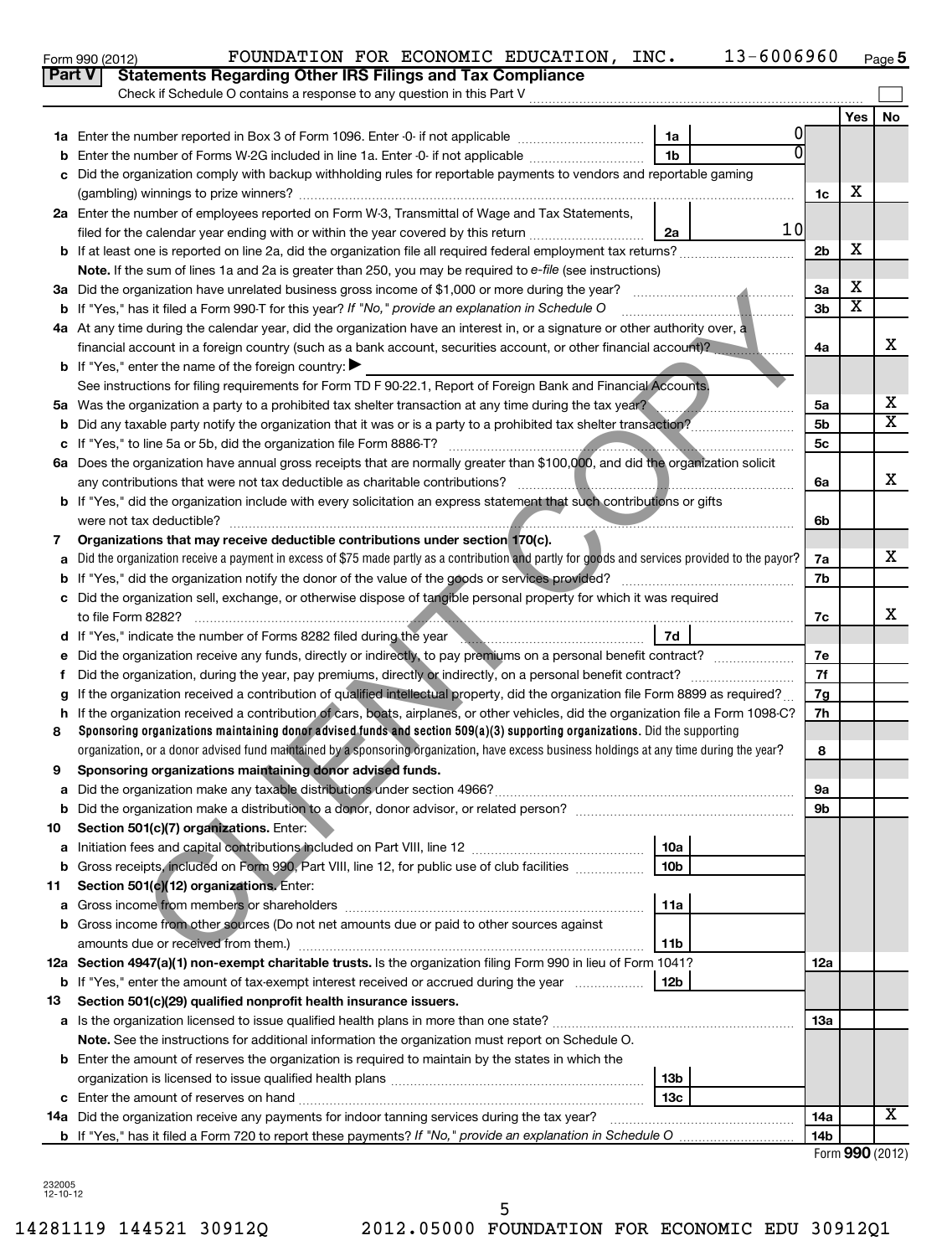|    | $13 - 6006960$<br>FOUNDATION FOR ECONOMIC EDUCATION, INC.<br>Form 990 (2012)                                                                                                |                         |                         | Page $6$                |
|----|-----------------------------------------------------------------------------------------------------------------------------------------------------------------------------|-------------------------|-------------------------|-------------------------|
|    | Part VI   Governance, Management, and Disclosure For each "Yes" response to lines 2 through 7b below, and for a "No" response                                               |                         |                         |                         |
|    | to line 8a, 8b, or 10b below, describe the circumstances, processes, or changes in Schedule O. See instructions.                                                            |                         |                         |                         |
|    |                                                                                                                                                                             |                         |                         | $\boxed{\textbf{X}}$    |
|    | <b>Section A. Governing Body and Management</b>                                                                                                                             |                         |                         |                         |
|    |                                                                                                                                                                             |                         | Yes                     | No                      |
|    | 12<br>1a<br>1a Enter the number of voting members of the governing body at the end of the tax year                                                                          |                         |                         |                         |
|    | If there are material differences in voting rights among members of the governing body, or if the governing                                                                 |                         |                         |                         |
|    | body delegated broad authority to an executive committee or similar committee, explain in Schedule O.                                                                       |                         |                         |                         |
|    | 12<br><b>b</b> Enter the number of voting members included in line 1a, above, who are independent <i>manument</i> .<br>1b                                                   |                         |                         |                         |
| 2  | Did any officer, director, trustee, or key employee have a family relationship or a business relationship with any other                                                    |                         |                         |                         |
|    | officer, director, trustee, or key employee?                                                                                                                                | $\mathbf{2}$            |                         | х                       |
| 3  | Did the organization delegate control over management duties customarily performed by or under the direct supervision                                                       |                         |                         |                         |
|    |                                                                                                                                                                             | 3                       |                         | x                       |
| 4  | Did the organization make any significant changes to its governing documents since the prior Form 990 was filed?                                                            | $\overline{\mathbf{4}}$ |                         | $\overline{\mathtt{x}}$ |
| 5  | Did the organization become aware during the year of a significant diversion of the organization's assets?                                                                  | 5                       |                         | $\overline{\mathtt{x}}$ |
| 6  | Did the organization have members or stockholders?                                                                                                                          | 6                       |                         | $\overline{\mathtt{x}}$ |
| 7а | Did the organization have members, stockholders, or other persons who had the power to elect or appoint one or                                                              |                         |                         |                         |
|    | more members of the governing body?                                                                                                                                         | 7a                      |                         | x                       |
|    | <b>b</b> Are any governance decisions of the organization reserved to (or subject to approval by) members, stockholders, or                                                 |                         |                         |                         |
|    | persons other than the governing body?<br>Did the organization contemporaneously document the meetings held or written actions undertaken during the year by the following: | 7b                      |                         | х                       |
| 8  |                                                                                                                                                                             |                         | х                       |                         |
|    | a The governing body?<br><b>b</b> Each committee with authority to act on behalf of the governing body?                                                                     | 8a<br>8b                | x                       |                         |
| 9  | Is there any officer, director, trustee, or key employee listed in Part VII, Section A, who cannot be reached at the                                                        |                         |                         |                         |
|    | organization's mailing address? If "Yes," provide the names and addresses in Schedule O                                                                                     | 9                       |                         | x                       |
|    | <b>Section B. Policies</b> (This Section B requests information about policies not required by the Internal Revenue Code.)                                                  |                         |                         |                         |
|    |                                                                                                                                                                             |                         | Yes                     | No                      |
|    | 10a Did the organization have local chapters, branches, or affiliates?                                                                                                      | 10a                     |                         | X                       |
|    | <b>b</b> If "Yes," did the organization have written policies and procedures governing the activities of such chapters, affiliates,                                         |                         |                         |                         |
|    |                                                                                                                                                                             | 10 <sub>b</sub>         |                         |                         |
|    | 11a Has the organization provided a complete copy of this Form 990 to all members of its governing body before filing the form?                                             | 11a                     | х                       |                         |
|    | <b>b</b> Describe in Schedule O the process, if any, used by the organization to review this Form 990.                                                                      |                         |                         |                         |
|    | 12a Did the organization have a written conflict of interest policy? If "No," go to line 13                                                                                 | 12a                     | х                       |                         |
|    | <b>b</b> Were officers, directors, or trustees, and key employees required to disclose annually interests that could give rise to conflicts?                                | 12 <sub>b</sub>         | $\overline{\textbf{x}}$ |                         |
|    | c Did the organization regularly and consistently monitor and enforce compliance with the policy? If "Yes," describe                                                        |                         |                         |                         |
|    | in Schedule O how this was done                                                                                                                                             | 12 <sub>c</sub>         |                         | х                       |
| 13 | Did the organization have a written whistleblower policy?                                                                                                                   | 13                      | X                       |                         |
| 14 |                                                                                                                                                                             | 14                      |                         | x                       |
| 15 | Did the process for determining compensation of the following persons include a review and approval by independent                                                          |                         |                         |                         |
|    | persons, comparability data, and contemporaneous substantiation of the deliberation and decision?                                                                           |                         |                         |                         |
|    |                                                                                                                                                                             | 15a                     | х<br>X                  |                         |
|    | If "Yes" to line 15a or 15b, describe the process in Schedule O (see instructions).                                                                                         | 15b                     |                         |                         |
|    | <b>16a</b> Did the organization invest in, contribute assets to, or participate in a joint venture or similar arrangement with a                                            |                         |                         |                         |
|    | taxable entity during the year?                                                                                                                                             | 16a                     |                         | х                       |
|    | b If "Yes," did the organization follow a written policy or procedure requiring the organization to evaluate its participation                                              |                         |                         |                         |
|    |                                                                                                                                                                             |                         |                         |                         |

| 13 | Did the organization have a written whistleblower policy?                                                                 |
|----|---------------------------------------------------------------------------------------------------------------------------|
| 14 |                                                                                                                           |
| 15 | Did the process for determining compensation of the following persons include a review and approval by independent        |
|    | persons, comparability data, and contemporaneous substantiation of the deliberation and decision?                         |
|    | <b>a</b> The organization's CEO, Executive Director, or top management official                                           |
|    | <b>b</b> Other officers or key employees of the organization                                                              |
|    | If "Yes" to line 15a or 15b, describe the process in Schedule O (see instructions).                                       |
|    | 16a Did the organization invest in, contribute assets to, or participate in a joint venture or similar arrangement with a |

| taxable entity during the year?                                                                                                       | <b>16a</b> | ▵ |
|---------------------------------------------------------------------------------------------------------------------------------------|------------|---|
| <b>b</b> If "Yes," did the organization follow a written policy or procedure requiring the organization to evaluate its participation |            |   |
| in joint venture arrangements under applicable federal tax law, and take steps to safeguard the organization's                        |            |   |
| exempt status with respect to such arrangements?                                                                                      | <b>16b</b> |   |

#### **Section C. Disclosure**

**17** List the states with which a copy of this Form 990 is required to be filed  $\blacktriangleright$ NY , NJ

| 17                       | List the states with which a copy of this Form 990 is required to be filed $\blacktriangleright$ IN I , INU                                                                           |
|--------------------------|---------------------------------------------------------------------------------------------------------------------------------------------------------------------------------------|
| 18                       | Section 6104 requires an organization to make its Forms 1023 (or 1024 if applicable), 990, and 990-T (Section 501(c)(3)s only) available                                              |
|                          | for public inspection. Indicate how you made these available. Check all that apply.<br>Own website $\Box$ Another's website $\Box$ Upon request $\Box$ Other (explain in Schedule O)  |
| 19                       | Describe in Schedule O whether (and if so, how), the organization made its governing documents, conflict of interest policy, and financial                                            |
|                          | statements available to the public during the tax year.                                                                                                                               |
| 20                       | State the name, physical address, and telephone number of the person who possesses the books and records of the organization:<br>THE FOUNDATION FOR ECONOMIC EDUCATION - 914-816-8967 |
|                          | 30 SOUTH BROADWAY, IRVINGTON, NY 10533                                                                                                                                                |
| 232006<br>$12 - 10 - 12$ | Form 990 (2012)                                                                                                                                                                       |

6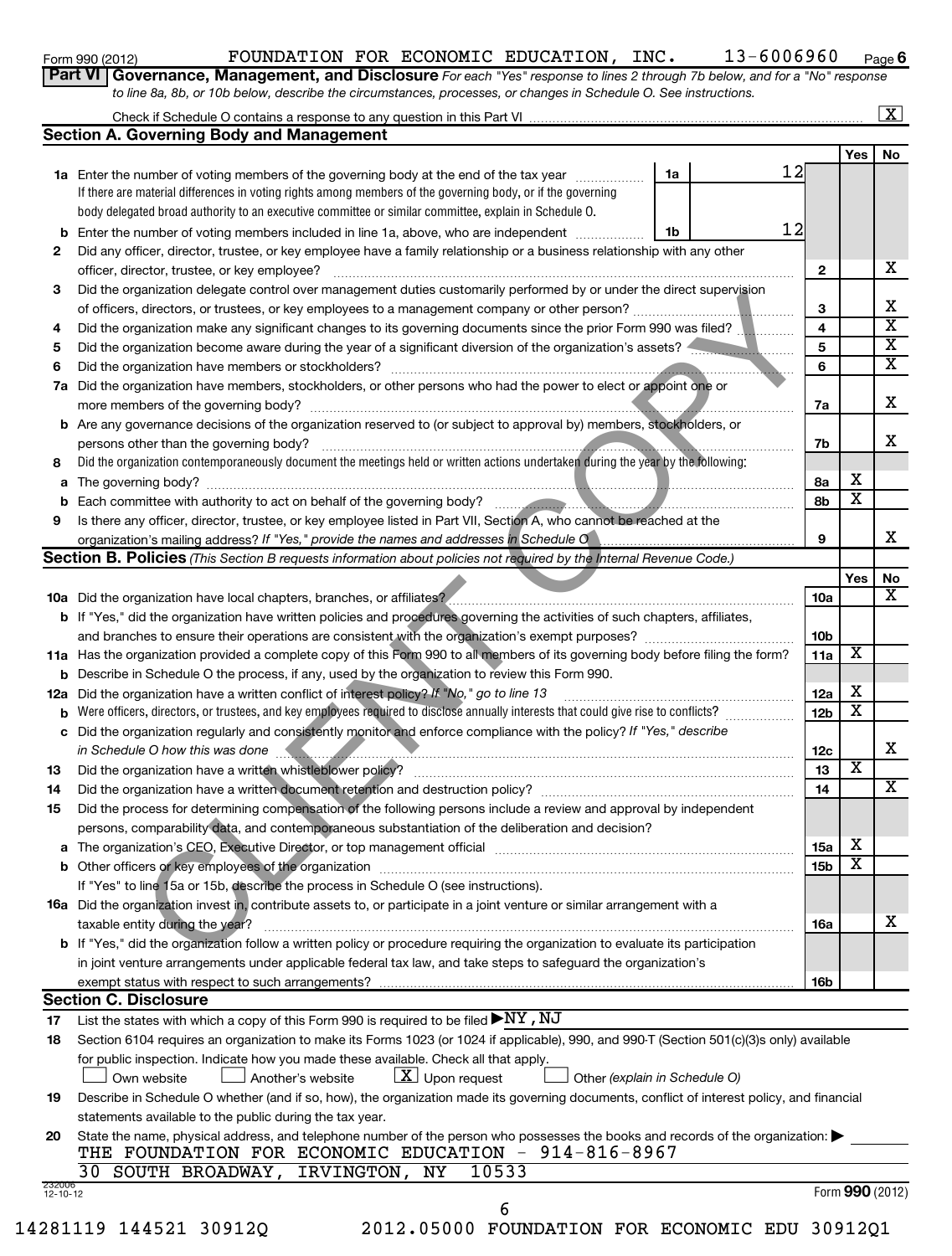#### Check if Schedule O contains a response to any question in this Part VII **Part VII Compensation of Officers, Directors, Trustees, Key Employees, Highest Compensated Employees, and Independent Contractors**  $\left| \begin{array}{c} \hline \hline \hline \hline \hline \hline \hline \hline \end{array} \right|$

**Section A. Officers, Directors, Trustees, Key Employees, and Highest Compensated Employees**

**1a**  Complete this table for all persons required to be listed. Report compensation for the calendar year ending with or within the organization's tax year.

**•** List all of the organization's current officers, directors, trustees (whether individuals or organizations), regardless of amount of compensation. Enter -0- in columns  $(D)$ ,  $(E)$ , and  $(F)$  if no compensation was paid.

**•** List all of the organization's **current** key employees, if any. See instructions for definition of "key employee."

 $\bullet$  List the organization's five  $\tt current$  highest compensated employees (other than an officer, director, trustee, or key employee) who received reportable compensation (Box 5 of Form W-2 and/or Box 7 of Form 1099-MISC) of more than \$100,000 from the organization and any related organizations .

 $\bullet$  List all of the organization's former officers, key employees, and highest compensated employees who received more than \$100,000 of reportable compensation from the organization and any related organizations.

**•** List all of the organization's former directors or trustees that received, in the capacity as a former director or trustee of the organization, more than \$10,000 of reportable compensation from the organization and any related organizations.

| more than \$10,000 of reportable compensation from the organization and any related organizations.<br>List persons in the following order: individual trustees or directors; institutional trustees; officers; key employees; highest compensated employees; |                        |                                |                               |                                         |              |                                         |        |                     |                                  |                          |
|--------------------------------------------------------------------------------------------------------------------------------------------------------------------------------------------------------------------------------------------------------------|------------------------|--------------------------------|-------------------------------|-----------------------------------------|--------------|-----------------------------------------|--------|---------------------|----------------------------------|--------------------------|
| and former such persons.                                                                                                                                                                                                                                     |                        |                                |                               |                                         |              |                                         |        |                     |                                  |                          |
| Check this box if neither the organization nor any related organization compensated any current officer, director, or trustee.                                                                                                                               |                        |                                |                               |                                         |              |                                         |        |                     |                                  |                          |
| (A)                                                                                                                                                                                                                                                          | (B)                    |                                |                               |                                         | (C)          |                                         |        | (D)                 | (E)                              | (F)                      |
| Name and Title                                                                                                                                                                                                                                               | Average                |                                |                               | Position<br>(do not check more than one |              |                                         |        | Reportable          | Reportable                       | Estimated                |
|                                                                                                                                                                                                                                                              | hours per              |                                | box, unless person is both an |                                         |              | officer and a director/trustee)         |        | compensation        | compensation                     | amount of                |
|                                                                                                                                                                                                                                                              | week                   |                                |                               |                                         |              |                                         |        | from                | from related                     | other                    |
|                                                                                                                                                                                                                                                              | (list any<br>hours for |                                |                               |                                         |              |                                         |        | the<br>organization | organizations<br>(W-2/1099-MISC) | compensation<br>from the |
|                                                                                                                                                                                                                                                              | related                |                                |                               |                                         |              |                                         |        | (W-2/1099-MISC)     |                                  | organization             |
|                                                                                                                                                                                                                                                              | organizations          |                                | Institutional trustee         |                                         |              |                                         |        |                     |                                  | and related              |
|                                                                                                                                                                                                                                                              | below                  |                                |                               |                                         |              |                                         |        |                     |                                  | organizations            |
|                                                                                                                                                                                                                                                              | line)                  | Individual trustee or director |                               | Officer                                 | Key employee | Highest compensated<br><b>e</b> mployee | Former |                     |                                  |                          |
| PETER BOETTKE<br>(1)                                                                                                                                                                                                                                         | 1.00                   |                                |                               |                                         |              |                                         |        |                     |                                  |                          |
| TRUSTEE                                                                                                                                                                                                                                                      |                        | $\mathbf X$                    |                               |                                         |              |                                         |        | $\mathbf 0$ .       | 0                                | $\mathbf 0$ .            |
| (2)<br>WAYNE OLSON                                                                                                                                                                                                                                           | 10.00                  |                                |                               |                                         |              |                                         |        |                     |                                  |                          |
| CHAIRMAN, TRUSTEE                                                                                                                                                                                                                                            |                        | $\mathbf X$                    |                               |                                         |              |                                         |        | $\mathbf 0$         | 0                                | $\mathbf 0$ .            |
| EDWARD KOPKO<br>(3)                                                                                                                                                                                                                                          | 1.00                   |                                |                               |                                         |              |                                         |        |                     |                                  |                          |
| TRUSTEE                                                                                                                                                                                                                                                      |                        | $\overline{\mathbf{x}}$        |                               |                                         |              |                                         |        | $\mathbf 0$         | 0                                | $\mathbf 0$ .            |
| (4)<br>FRAYDA LEVY                                                                                                                                                                                                                                           | 1.00                   |                                |                               |                                         |              |                                         |        |                     |                                  |                          |
| <b>TRUSTEE</b>                                                                                                                                                                                                                                               |                        | $\overline{\mathbf{X}}$        |                               |                                         |              |                                         |        | $\mathbf 0$ .       | 0                                | $\mathbf 0$ .            |
| ROGER REAM<br>(5)                                                                                                                                                                                                                                            | 1.00                   |                                |                               |                                         |              |                                         |        |                     |                                  |                          |
| SECRETARY, TRUSTEE                                                                                                                                                                                                                                           |                        | $\overline{\mathbf{X}}$        |                               | $\mathbf{\dot{X}}$                      |              |                                         |        | $\mathbf 0$ .       | 0                                | $\mathbf 0$ .            |
| $(6)$ DON SMITH                                                                                                                                                                                                                                              | $\overline{.00}$       |                                |                               |                                         |              |                                         |        |                     |                                  |                          |
| <b>TRUSTEE</b>                                                                                                                                                                                                                                               |                        | $\mathbf{x}$                   |                               |                                         |              |                                         |        | $\mathbf 0$ .       | 0                                | $\mathbf 0$ .            |
| (7)<br><b>JEFFREY GIESEA</b>                                                                                                                                                                                                                                 | 2.00                   |                                |                               |                                         |              |                                         |        |                     |                                  |                          |
| TREASURER, TRUSTEE                                                                                                                                                                                                                                           |                        | $\mathbf X$                    |                               | $\mathbf X$                             |              |                                         |        | $\mathbf 0$ .       | 0                                | $\mathbf 0$ .            |
| (8) WILLIAM DUNN                                                                                                                                                                                                                                             | 1.00                   |                                |                               |                                         |              |                                         |        |                     |                                  |                          |
| TRUSTEE                                                                                                                                                                                                                                                      |                        | $\mathbf X$                    |                               |                                         |              |                                         |        | $\mathbf 0$ .       | 0                                | $\mathbf 0$ .            |
| ETHELMAE HUMPHREYS<br>(9)                                                                                                                                                                                                                                    | 1.00                   |                                |                               |                                         |              |                                         |        |                     |                                  |                          |
| TRUSTEE                                                                                                                                                                                                                                                      |                        | $\mathbf X$                    |                               |                                         |              |                                         |        | $\mathbf 0$         | 0                                | $\mathbf 0$ .            |
| (10) HARRY LANGENBERG                                                                                                                                                                                                                                        | 1.00                   |                                |                               |                                         |              |                                         |        |                     |                                  |                          |
| TRUSTEE                                                                                                                                                                                                                                                      |                        | $\mathbf X$                    |                               |                                         |              |                                         |        | $\mathbf 0$         | 0                                | $\mathbf 0$ .            |
| (11) KRIS ALAN MAUREN                                                                                                                                                                                                                                        | 1.00                   | $\mathbf X$                    |                               |                                         |              |                                         |        | $\mathbf 0$         | 0                                | $\mathbf 0$ .            |
| TRUSTEE<br>(12) DAN GROSSMAN                                                                                                                                                                                                                                 | 1.00                   |                                |                               |                                         |              |                                         |        |                     |                                  |                          |
| TRUSTEE                                                                                                                                                                                                                                                      |                        | X                              |                               |                                         |              |                                         |        | 0                   | 0                                | $\mathbf 0$ .            |
| (13) CARL OBERG                                                                                                                                                                                                                                              | 40.00                  |                                |                               |                                         |              |                                         |        |                     |                                  |                          |
| EXECUTIVE DIRECTOR                                                                                                                                                                                                                                           |                        |                                |                               |                                         | $\mathbf x$  |                                         |        | 90, 106.            | 0.                               | $\mathbf 0$ .            |
| (14) LARRY REED                                                                                                                                                                                                                                              | 40.00                  |                                |                               |                                         |              |                                         |        |                     |                                  |                          |
| PRESIDENT                                                                                                                                                                                                                                                    |                        |                                |                               |                                         |              | X                                       |        | 155,875.            | 0.                               | $\mathbf 0$ .            |
|                                                                                                                                                                                                                                                              |                        |                                |                               |                                         |              |                                         |        |                     |                                  |                          |
|                                                                                                                                                                                                                                                              |                        |                                |                               |                                         |              |                                         |        |                     |                                  |                          |
|                                                                                                                                                                                                                                                              |                        |                                |                               |                                         |              |                                         |        |                     |                                  |                          |
|                                                                                                                                                                                                                                                              |                        |                                |                               |                                         |              |                                         |        |                     |                                  |                          |
|                                                                                                                                                                                                                                                              |                        |                                |                               |                                         |              |                                         |        |                     |                                  |                          |
|                                                                                                                                                                                                                                                              |                        |                                |                               |                                         |              |                                         |        |                     |                                  |                          |
|                                                                                                                                                                                                                                                              |                        |                                |                               |                                         |              |                                         |        |                     |                                  |                          |

7

232007 12-10-12

Form (2012) **990**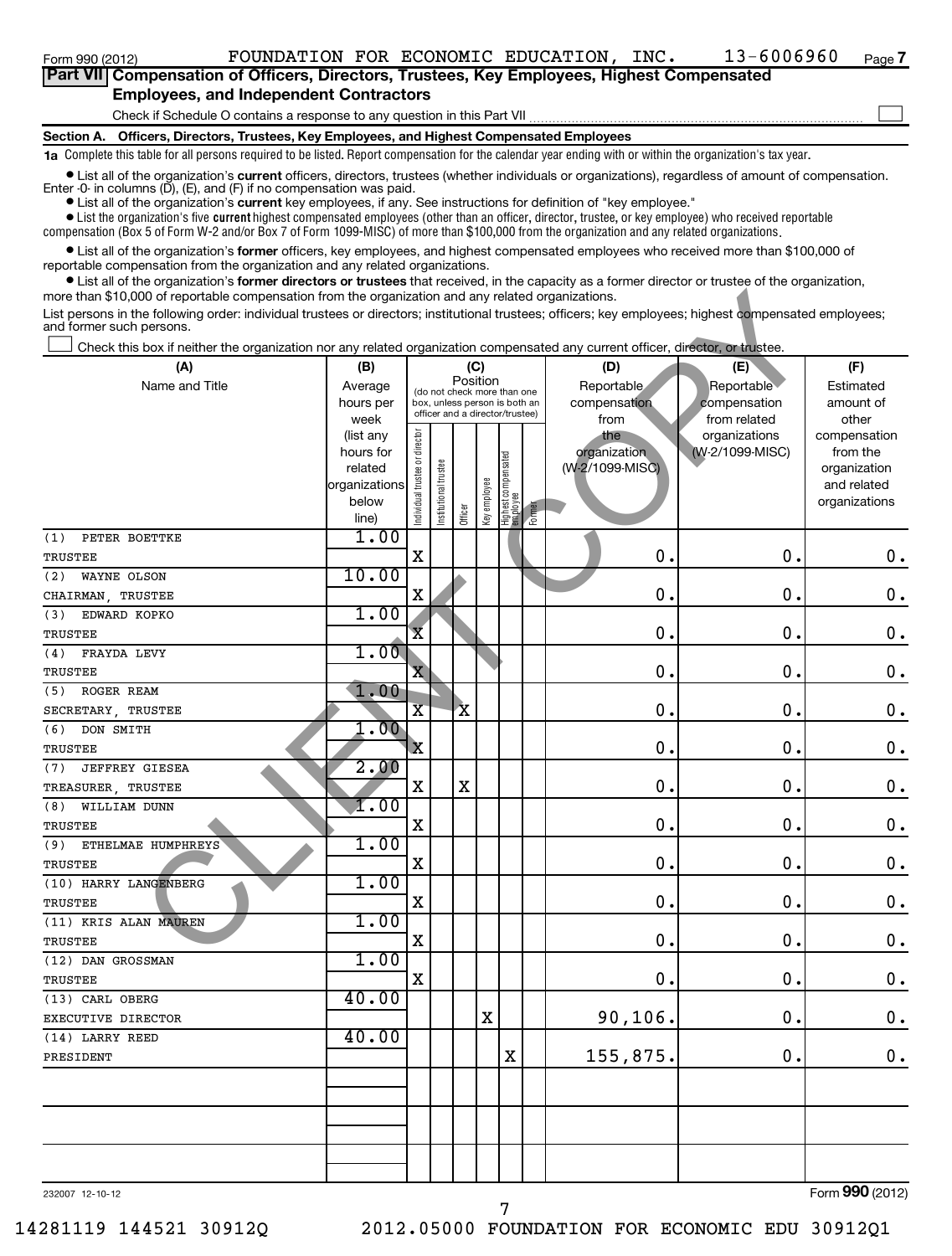| <b>Part VII</b>    | Form 990 (2012)                                                                                                                      |                        |                                                                  |                       |         |              |                                  |        | FOUNDATION FOR ECONOMIC EDUCATION, INC. | 13-6006960                 |                  |                 |                        | Page 8           |
|--------------------|--------------------------------------------------------------------------------------------------------------------------------------|------------------------|------------------------------------------------------------------|-----------------------|---------|--------------|----------------------------------|--------|-----------------------------------------|----------------------------|------------------|-----------------|------------------------|------------------|
|                    | Section A. Officers, Directors, Trustees, Key Employees, and Highest Compensated Employees (continued)                               |                        |                                                                  |                       |         |              |                                  |        |                                         |                            |                  |                 |                        |                  |
|                    | (A)                                                                                                                                  | (B)<br>Average         | (C)<br>(D)<br>Position                                           |                       |         |              |                                  |        | (E)                                     |                            |                  | (F)             |                        |                  |
|                    | Name and title                                                                                                                       | hours per              |                                                                  |                       |         |              | (do not check more than one      |        | Reportable<br>compensation              | Reportable<br>compensation |                  |                 | Estimated<br>amount of |                  |
|                    |                                                                                                                                      | week                   | box, unless person is both an<br>officer and a director/trustee) |                       |         |              |                                  |        | from                                    | from related               |                  |                 | other                  |                  |
|                    |                                                                                                                                      | (list any              |                                                                  |                       |         |              |                                  |        | the                                     | organizations              |                  |                 | compensation           |                  |
|                    |                                                                                                                                      | hours for              | Individual trustee or director                                   |                       |         |              |                                  |        | organization                            | (W-2/1099-MISC)            |                  |                 | from the               |                  |
|                    |                                                                                                                                      | related                |                                                                  |                       |         |              |                                  |        | (W-2/1099-MISC)                         |                            |                  |                 | organization           |                  |
|                    |                                                                                                                                      | organizations<br>below |                                                                  |                       |         |              |                                  |        |                                         |                            |                  |                 | and related            |                  |
|                    |                                                                                                                                      | line)                  |                                                                  | Institutional trustee | Officer | Key employee | Highest compensated<br> employee | Former |                                         |                            |                  |                 | organizations          |                  |
|                    |                                                                                                                                      |                        |                                                                  |                       |         |              |                                  |        |                                         |                            |                  |                 |                        |                  |
|                    |                                                                                                                                      |                        |                                                                  |                       |         |              |                                  |        |                                         |                            |                  |                 |                        |                  |
|                    |                                                                                                                                      |                        |                                                                  |                       |         |              |                                  |        |                                         |                            |                  |                 |                        |                  |
|                    |                                                                                                                                      |                        |                                                                  |                       |         |              |                                  |        |                                         |                            |                  |                 |                        |                  |
|                    |                                                                                                                                      |                        |                                                                  |                       |         |              |                                  |        |                                         |                            |                  |                 |                        |                  |
|                    |                                                                                                                                      |                        |                                                                  |                       |         |              |                                  |        |                                         |                            |                  |                 |                        |                  |
|                    |                                                                                                                                      |                        |                                                                  |                       |         |              |                                  |        |                                         |                            |                  |                 |                        |                  |
|                    |                                                                                                                                      |                        |                                                                  |                       |         |              |                                  |        |                                         |                            |                  |                 |                        |                  |
|                    |                                                                                                                                      |                        |                                                                  |                       |         |              |                                  |        |                                         |                            |                  |                 |                        |                  |
|                    |                                                                                                                                      |                        |                                                                  |                       |         |              |                                  |        |                                         |                            |                  |                 |                        |                  |
|                    |                                                                                                                                      |                        |                                                                  |                       |         |              |                                  |        |                                         |                            |                  |                 |                        |                  |
|                    |                                                                                                                                      |                        |                                                                  |                       |         |              |                                  |        |                                         |                            |                  |                 |                        |                  |
|                    |                                                                                                                                      |                        |                                                                  |                       |         |              |                                  |        |                                         |                            |                  |                 |                        |                  |
|                    |                                                                                                                                      |                        |                                                                  |                       |         |              |                                  |        |                                         |                            |                  |                 |                        |                  |
|                    |                                                                                                                                      |                        |                                                                  |                       |         |              |                                  |        |                                         |                            |                  |                 |                        |                  |
|                    |                                                                                                                                      |                        |                                                                  |                       |         |              |                                  |        | 245,981.                                |                            | $\overline{0}$ . |                 |                        | $\overline{0}$ . |
|                    | c Total from continuation sheets to Part VII, Section A                                                                              |                        |                                                                  |                       |         |              |                                  |        | 0.                                      |                            | σ.               |                 |                        | $\overline{0}$ . |
|                    |                                                                                                                                      |                        |                                                                  |                       |         |              |                                  |        | 245,981.                                |                            | σ.               |                 |                        | $\overline{0}$ . |
| $\mathbf{2}$       | Total number of individuals (including but not limited to those listed above) who received more than \$100,000 of reportable         |                        |                                                                  |                       |         |              |                                  |        |                                         |                            |                  |                 |                        | 1                |
|                    | compensation from the organization $\blacktriangleright$                                                                             |                        |                                                                  |                       |         |              |                                  |        |                                         |                            |                  |                 | Yes                    | No               |
| з                  | Did the organization list any former officer, director, or trustee, key employee, or highest compensated employee on                 |                        |                                                                  |                       |         |              |                                  |        |                                         |                            |                  |                 |                        |                  |
|                    | line 1a? If "Yes," complete Schedule J for such individual                                                                           |                        |                                                                  |                       |         |              |                                  |        |                                         |                            |                  | 3               |                        | х                |
| 4                  | For any individual listed on line 1a, is the sum of reportable compensation and other compensation from the organization             |                        |                                                                  |                       |         |              |                                  |        |                                         |                            |                  |                 |                        |                  |
|                    |                                                                                                                                      |                        |                                                                  |                       |         |              |                                  |        |                                         |                            |                  | 4               | х                      |                  |
| 5                  | Did any person listed on line 1a receive or accrue compensation from any unrelated organization or individual for services           |                        |                                                                  |                       |         |              |                                  |        |                                         |                            |                  |                 |                        |                  |
|                    | <b>Section B. Independent Contractors</b>                                                                                            |                        |                                                                  |                       |         |              |                                  |        |                                         |                            |                  | 5               |                        | X.               |
| 1                  | Complete this table for your five highest compensated independent contractors that received more than \$100,000 of compensation from |                        |                                                                  |                       |         |              |                                  |        |                                         |                            |                  |                 |                        |                  |
|                    | the organization. Report compensation for the calendar year ending with or within the organization's tax year.                       |                        |                                                                  |                       |         |              |                                  |        |                                         |                            |                  |                 |                        |                  |
|                    | (A)                                                                                                                                  |                        |                                                                  |                       |         |              |                                  |        | (B)                                     |                            |                  | (C)             |                        |                  |
|                    | Name and business address                                                                                                            |                        |                                                                  | <b>NONE</b>           |         |              |                                  |        | Description of services                 |                            |                  | Compensation    |                        |                  |
|                    |                                                                                                                                      |                        |                                                                  |                       |         |              |                                  |        |                                         |                            |                  |                 |                        |                  |
|                    |                                                                                                                                      |                        |                                                                  |                       |         |              |                                  |        |                                         |                            |                  |                 |                        |                  |
|                    |                                                                                                                                      |                        |                                                                  |                       |         |              |                                  |        |                                         |                            |                  |                 |                        |                  |
|                    |                                                                                                                                      |                        |                                                                  |                       |         |              |                                  |        |                                         |                            |                  |                 |                        |                  |
|                    |                                                                                                                                      |                        |                                                                  |                       |         |              |                                  |        |                                         |                            |                  |                 |                        |                  |
|                    |                                                                                                                                      |                        |                                                                  |                       |         |              |                                  |        |                                         |                            |                  |                 |                        |                  |
|                    |                                                                                                                                      |                        |                                                                  |                       |         |              |                                  |        |                                         |                            |                  |                 |                        |                  |
| 2                  | Total number of independent contractors (including but not limited to those listed above) who received more than                     |                        |                                                                  |                       |         |              |                                  |        |                                         |                            |                  |                 |                        |                  |
|                    | \$100,000 of compensation from the organization                                                                                      |                        |                                                                  |                       |         |              | 0                                |        |                                         |                            |                  |                 |                        |                  |
| 232008<br>12-10-12 |                                                                                                                                      |                        |                                                                  |                       |         |              |                                  |        |                                         |                            |                  | Form 990 (2012) |                        |                  |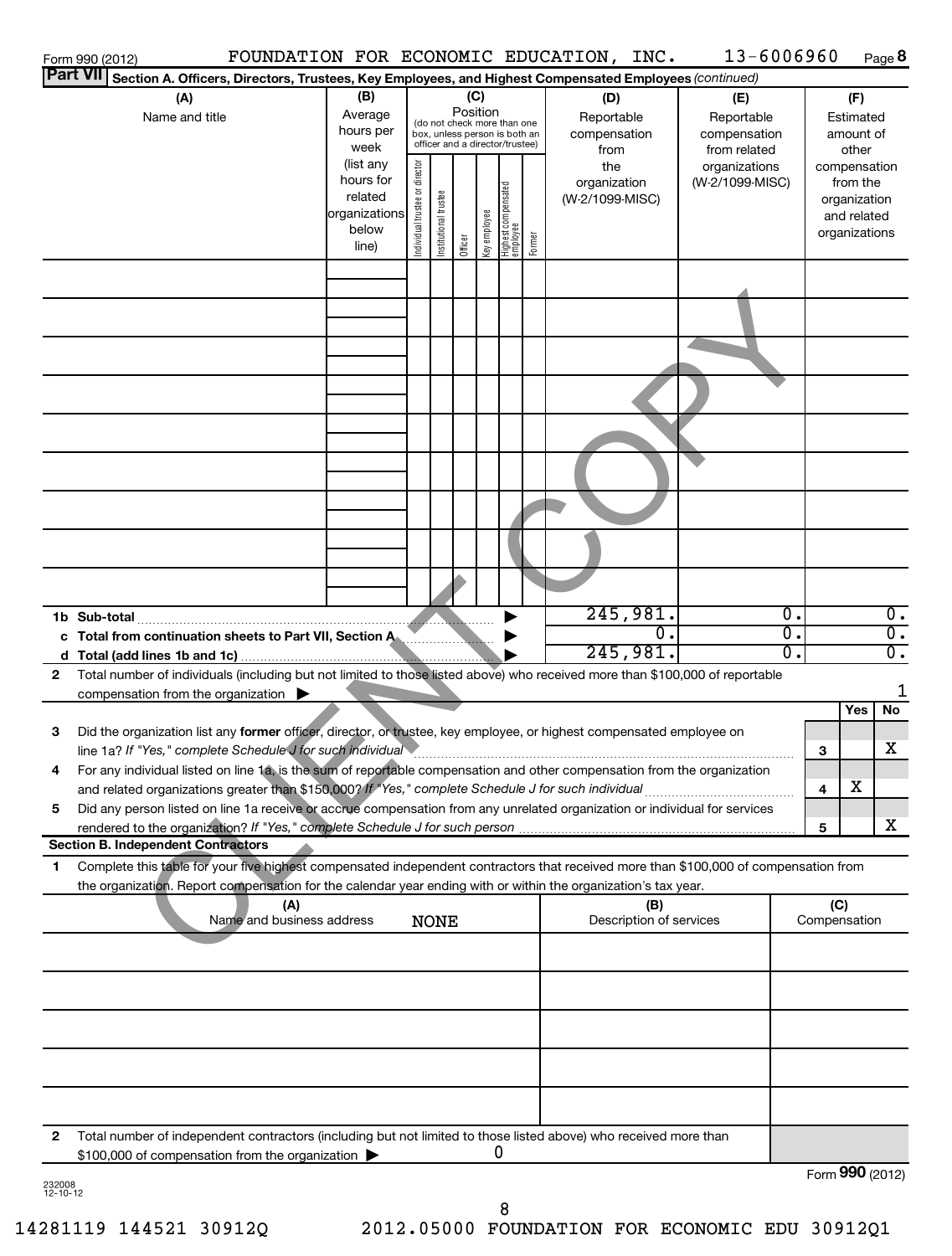|                                                           |      |     | FOUNDATION FOR ECONOMIC EDUCATION, INC.<br>Form 990 (2012)                                                            |                       |               |                                          | 13-6006960                       | Page 9                                                                    |
|-----------------------------------------------------------|------|-----|-----------------------------------------------------------------------------------------------------------------------|-----------------------|---------------|------------------------------------------|----------------------------------|---------------------------------------------------------------------------|
| <b>Part VIII</b>                                          |      |     | <b>Statement of Revenue</b>                                                                                           |                       |               |                                          |                                  |                                                                           |
|                                                           |      |     |                                                                                                                       |                       |               |                                          |                                  |                                                                           |
|                                                           |      |     |                                                                                                                       |                       | Total revenue | Related or<br>exempt function<br>revenue | Unrelated<br>business<br>revenue | (D)<br>Revenue excluded<br>from tax under<br>sections 512,<br>513, or 514 |
|                                                           |      |     | 1 a Federated campaigns<br>1a                                                                                         |                       |               |                                          |                                  |                                                                           |
| Contributions, Gifts, Grants<br>and Other Similar Amounts |      |     | 1b                                                                                                                    |                       |               |                                          |                                  |                                                                           |
|                                                           |      |     | 1c<br>c Fundraising events                                                                                            |                       |               |                                          |                                  |                                                                           |
|                                                           |      |     | 1 <sub>d</sub><br>d Related organizations                                                                             |                       |               |                                          |                                  |                                                                           |
|                                                           |      |     | e Government grants (contributions)<br>1e                                                                             |                       |               |                                          |                                  |                                                                           |
|                                                           |      |     | f All other contributions, gifts, grants, and                                                                         |                       |               |                                          |                                  |                                                                           |
|                                                           |      |     | similar amounts not included above<br>1f                                                                              | 2,352,336.            |               |                                          |                                  |                                                                           |
|                                                           |      |     | Noncash contributions included in lines 1a-1f: \$                                                                     | 80,777.               |               |                                          |                                  |                                                                           |
|                                                           |      |     |                                                                                                                       | $\blacktriangleright$ | 2, 352, 336.  |                                          |                                  |                                                                           |
|                                                           |      |     |                                                                                                                       | <b>Business Code</b>  |               |                                          |                                  |                                                                           |
| Program Service<br>Revenue                                |      | 2 a | <u> 1989 - Johann Barn, mars ann an t-Amhain Aonaich ann an t-Aonaich ann an t-Aonaich ann an t-Aonaich ann an t-</u> |                       |               |                                          |                                  |                                                                           |
|                                                           |      | b   | <u> 1989 - Johann Barbara, martxa alemaniar amerikan a</u>                                                            |                       |               |                                          |                                  |                                                                           |
|                                                           |      |     |                                                                                                                       |                       |               |                                          |                                  |                                                                           |
|                                                           |      |     | <u> 1989 - Johann Stein, Amerikaansk politiker (</u>                                                                  |                       |               |                                          |                                  |                                                                           |
|                                                           |      |     |                                                                                                                       |                       |               |                                          |                                  |                                                                           |
|                                                           |      |     |                                                                                                                       | ▶                     |               |                                          |                                  |                                                                           |
|                                                           | 3    |     |                                                                                                                       |                       |               |                                          |                                  |                                                                           |
|                                                           |      |     | Investment income (including dividends, interest, and                                                                 | ▶                     | 62, 135.      |                                          |                                  | 62,135.                                                                   |
|                                                           | 4    |     | Income from investment of tax-exempt bond proceeds                                                                    |                       |               |                                          |                                  |                                                                           |
|                                                           | 5    |     |                                                                                                                       |                       |               |                                          |                                  |                                                                           |
|                                                           |      |     | (i) Real                                                                                                              | (ii) Personal         |               |                                          |                                  |                                                                           |
|                                                           |      |     | 6 a Gross rents                                                                                                       |                       |               |                                          |                                  |                                                                           |
|                                                           |      |     |                                                                                                                       |                       |               |                                          |                                  |                                                                           |
|                                                           |      |     | c Rental income or (loss)                                                                                             |                       |               |                                          |                                  |                                                                           |
|                                                           |      |     |                                                                                                                       |                       |               |                                          |                                  |                                                                           |
|                                                           |      |     | 7 a Gross amount from sales of<br>(i) Securities                                                                      | (ii) Other            |               |                                          |                                  |                                                                           |
|                                                           |      |     | 1,547,592.<br>assets other than inventory                                                                             |                       |               |                                          |                                  |                                                                           |
|                                                           |      |     | <b>b</b> Less: cost or other basis                                                                                    |                       |               |                                          |                                  |                                                                           |
|                                                           |      |     | 1,469,086.<br>and sales expenses                                                                                      |                       |               |                                          |                                  |                                                                           |
|                                                           |      |     | 78,506.<br>c Gain or (loss)                                                                                           |                       |               |                                          |                                  |                                                                           |
|                                                           |      |     |                                                                                                                       |                       | 78,506.       |                                          |                                  | 78,506.                                                                   |
|                                                           |      |     | 8 a Gross income from fundraising events (not                                                                         |                       |               |                                          |                                  |                                                                           |
| <b>Other Revenue</b>                                      |      |     | including \$<br>of                                                                                                    |                       |               |                                          |                                  |                                                                           |
|                                                           |      |     | contributions reported on line 1c). See                                                                               |                       |               |                                          |                                  |                                                                           |
|                                                           |      |     | Part IV, line 18<br><b>a</b> a contract a contract of a contract a                                                    |                       |               |                                          |                                  |                                                                           |
|                                                           |      |     | b Less: direct expenses <b>manufacture</b> Less:<br>c Net income or (loss) from fundraising events                    | b                     |               |                                          |                                  |                                                                           |
|                                                           |      |     | 9 a Gross income from gaming activities. See                                                                          | .                     |               |                                          |                                  |                                                                           |
|                                                           |      |     |                                                                                                                       |                       |               |                                          |                                  |                                                                           |
|                                                           |      |     | <b>b</b> Less: direct expenses <b>contained b</b> Less: direct expenses                                               | b                     |               |                                          |                                  |                                                                           |
|                                                           |      |     | c Net income or (loss) from gaming activities                                                                         | ▶                     |               |                                          |                                  |                                                                           |
|                                                           |      |     | 10 a Gross sales of inventory, less returns                                                                           |                       |               |                                          |                                  |                                                                           |
|                                                           |      |     |                                                                                                                       |                       |               |                                          |                                  |                                                                           |
|                                                           |      |     |                                                                                                                       | b                     |               |                                          |                                  |                                                                           |
|                                                           |      |     | c Net income or (loss) from sales of inventory                                                                        |                       |               |                                          |                                  |                                                                           |
|                                                           |      |     | Miscellaneous Revenue                                                                                                 | <b>Business Code</b>  |               |                                          |                                  |                                                                           |
|                                                           | 11 a |     | $S-CORP K-1$                                                                                                          | 310000                | 680,726.      |                                          | 680,726.                         |                                                                           |
|                                                           |      | b   | ROYALTY RECEIPTS                                                                                                      | 900099                | 35,429.       | 35,429.                                  |                                  |                                                                           |
|                                                           |      |     | SPECIAL EVENT INCOME                                                                                                  | 900099                | 15,000.       | 15,000.                                  |                                  |                                                                           |
|                                                           |      |     |                                                                                                                       | 900099                | 20,655.       | 20,655.                                  |                                  |                                                                           |
|                                                           |      |     |                                                                                                                       | ▶                     | 751,810.      |                                          |                                  |                                                                           |
|                                                           | 12   |     | Total revenue. See instructions.                                                                                      |                       | 3, 244, 787.  | 71,084.                                  | 680,726.                         | 140,641.                                                                  |
| 232009<br>12-10-12                                        |      |     |                                                                                                                       |                       |               |                                          |                                  | Form 990 (2012)                                                           |

14281119 144521 30912Q 2012.05000 FOUNDATION FOR ECONOMIC EDU 30912Q1

**9**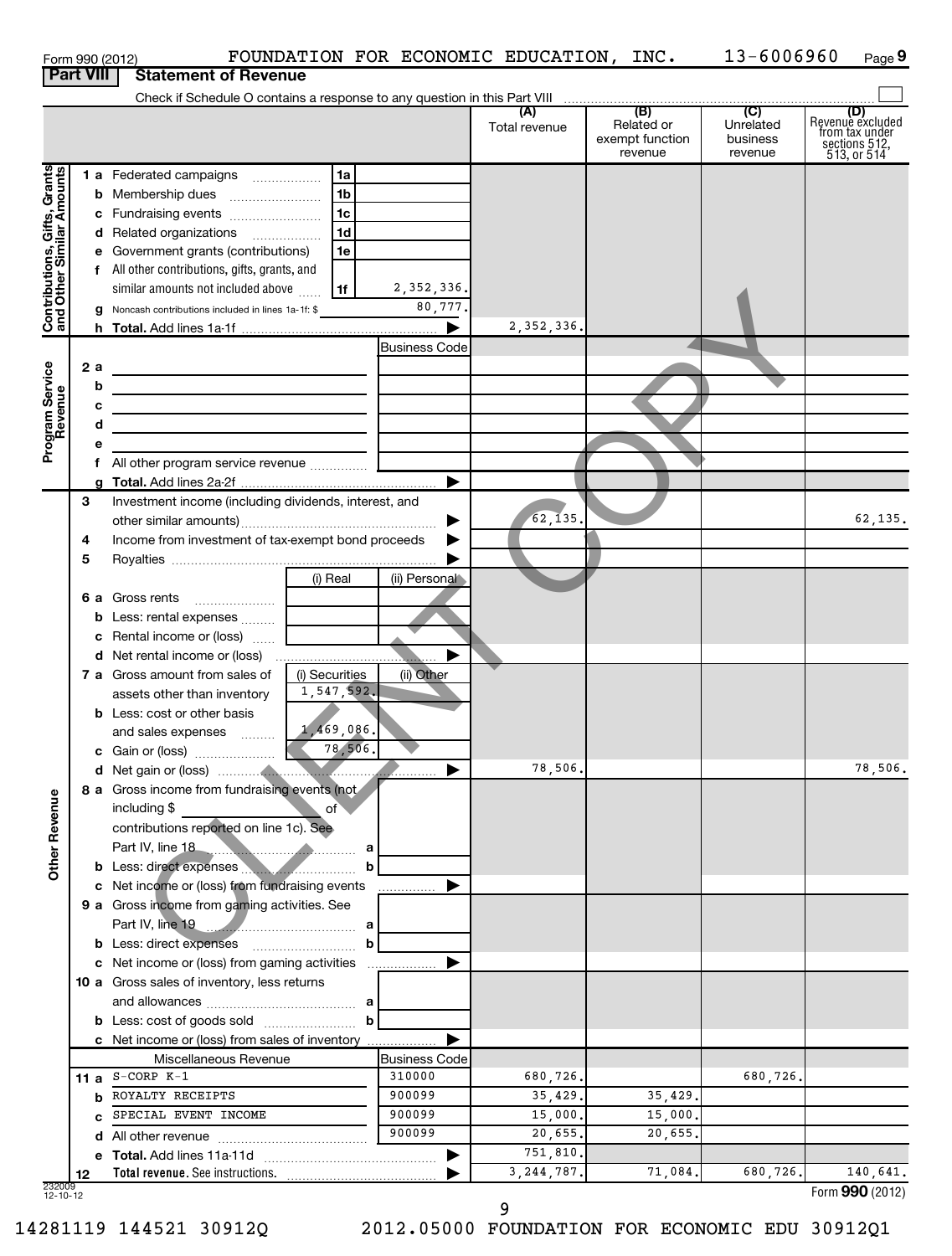| Form 990 (2012) |  |
|-----------------|--|
|-----------------|--|

#### **Part IX Statement of Functional Expenses**

*Section 501(c)(3) and 501(c)(4) organizations must complete all columns. All other organizations must complete column (A).*

|              | Check if Schedule O contains a response to any question in this Part IX                                  |                    |                                    | $\vert X \vert$                    |                                |  |  |  |
|--------------|----------------------------------------------------------------------------------------------------------|--------------------|------------------------------------|------------------------------------|--------------------------------|--|--|--|
|              | Do not include amounts reported on lines 6b,<br>7b, 8b, 9b, and 10b of Part VIII.                        | Total expenses     | (B)<br>Program service<br>expenses | Management and<br>general expenses | (D)<br>Fundraising<br>expenses |  |  |  |
| 1.           | Grants and other assistance to governments and                                                           |                    |                                    |                                    |                                |  |  |  |
|              | organizations in the United States. See Part IV, line 21                                                 | 5,800.             | 5,800.                             |                                    |                                |  |  |  |
| $\mathbf{2}$ | Grants and other assistance to individuals in                                                            |                    |                                    |                                    |                                |  |  |  |
|              | the United States. See Part IV, line 22                                                                  |                    |                                    |                                    |                                |  |  |  |
| 3            | Grants and other assistance to governments,                                                              |                    |                                    |                                    |                                |  |  |  |
|              | organizations, and individuals outside the                                                               |                    |                                    |                                    |                                |  |  |  |
|              | United States. See Part IV, lines 15 and 16                                                              |                    |                                    |                                    |                                |  |  |  |
| 4            | Benefits paid to or for members                                                                          |                    |                                    |                                    |                                |  |  |  |
| 5            | Compensation of current officers, directors,                                                             |                    |                                    |                                    |                                |  |  |  |
|              | trustees, and key employees                                                                              | 46,450.            | 33,550.                            | 5,406.                             | 7,494.                         |  |  |  |
| 6            | Compensation not included above, to disqualified                                                         |                    |                                    |                                    |                                |  |  |  |
|              | persons (as defined under section 4958(f)(1)) and                                                        |                    |                                    |                                    |                                |  |  |  |
|              | persons described in section 4958(c)(3)(B)                                                               |                    |                                    |                                    |                                |  |  |  |
| 7            |                                                                                                          | 748,681.           | 540, 759.                          | 87, 135.                           | 120, 787.                      |  |  |  |
| 8            | Pension plan accruals and contributions (include                                                         |                    |                                    |                                    |                                |  |  |  |
|              | section 401(k) and 403(b) employer contributions)                                                        |                    |                                    |                                    |                                |  |  |  |
| 9            |                                                                                                          | 114, 100.          | 82,412.                            | 13,280.                            | 18,408.                        |  |  |  |
| 10           |                                                                                                          | 62,449.            | 45, 106.                           | 7,268.                             | 10,075.                        |  |  |  |
| 11           | Fees for services (non-employees):                                                                       |                    |                                    |                                    |                                |  |  |  |
| a            |                                                                                                          |                    |                                    |                                    |                                |  |  |  |
| b            |                                                                                                          |                    |                                    |                                    |                                |  |  |  |
|              |                                                                                                          |                    |                                    |                                    |                                |  |  |  |
| d            | Professional fundraising services. See Part IV, line 17                                                  |                    |                                    |                                    |                                |  |  |  |
| f            | Investment management fees                                                                               |                    |                                    |                                    |                                |  |  |  |
| a            | Other. (If line 11g amount exceeds 10% of line 25,                                                       |                    |                                    |                                    |                                |  |  |  |
|              | column (A) amount, list line 11g expenses on Sch 0.)                                                     | 474,535.           | 293,948.                           | 132,514.                           |                                |  |  |  |
| 12           |                                                                                                          | 37, 348.           | 33,211.                            | 3,117.                             | $\frac{48,073.}{1,020.}$       |  |  |  |
| 13           |                                                                                                          |                    |                                    |                                    |                                |  |  |  |
| 14           |                                                                                                          |                    |                                    |                                    |                                |  |  |  |
| 15           |                                                                                                          |                    |                                    |                                    |                                |  |  |  |
| 16           |                                                                                                          |                    |                                    |                                    |                                |  |  |  |
| 17           |                                                                                                          | 345, 732.          | 269,814.                           | 52,942.                            | 22,976.                        |  |  |  |
| 18           | Payments of travel or entertainment expenses                                                             |                    |                                    |                                    |                                |  |  |  |
|              | for any federal, state, or local public officials                                                        |                    |                                    |                                    |                                |  |  |  |
| 19           | Conferences, conventions, and meetings                                                                   |                    |                                    |                                    |                                |  |  |  |
| 20           | Interest                                                                                                 |                    |                                    |                                    |                                |  |  |  |
| 21           |                                                                                                          |                    |                                    |                                    |                                |  |  |  |
| 22           | Depreciation, depletion, and amortization                                                                | 62,380.<br>33,304. | 45,056.                            | $7,260$ .<br>3,876.                | 10,064.<br>5,373.              |  |  |  |
| 23           | Insurance                                                                                                |                    | 24,055.                            |                                    |                                |  |  |  |
| 24           | Other expenses. Itemize expenses not covered<br>above. (List miscellaneous expenses in line 24e. If line |                    |                                    |                                    |                                |  |  |  |
|              | 24e amount exceeds 10% of line 25, column (A)                                                            |                    |                                    |                                    |                                |  |  |  |
|              | amount, list line 24e expenses on Schedule O.)<br><b>OUTSIDE SERVICES</b>                                | 329,002.           | 207,493.                           | 84,653.                            | 36,856.                        |  |  |  |
| a            | <b>SEMINAR STUDENTS</b>                                                                                  | 209, 302.          | 209, 302.                          |                                    |                                |  |  |  |
| b<br>C       | RENTAL & LEASE EXPENSE                                                                                   | 139,357.           | 116, 393.                          | 9,624.                             | 13,340.                        |  |  |  |
| d            | <b>INCOME TAXES</b>                                                                                      | 94,700.            |                                    | 94,700.                            |                                |  |  |  |
| е            | SEE SCH O<br>All other expenses                                                                          | 339,837.           | 225,070.                           | 55,819.                            | 58,948.                        |  |  |  |
| 25           | Total functional expenses. Add lines 1 through 24e                                                       | 3,042,977.         | 2,131,969.                         | 557,594.                           | 353,414.                       |  |  |  |
| 26           | Joint costs. Complete this line only if the organization                                                 |                    |                                    |                                    |                                |  |  |  |
|              | reported in column (B) joint costs from a combined                                                       |                    |                                    |                                    |                                |  |  |  |
|              | educational campaign and fundraising solicitation.                                                       |                    |                                    |                                    |                                |  |  |  |
|              | Check here $\blacktriangleright$<br>if following SOP 98-2 (ASC 958-720)                                  |                    |                                    |                                    |                                |  |  |  |

232010 12-10-12

14281119 144521 30912Q 2012.05000 FOUNDATION FOR ECONOMIC EDU 30912Q1 10

Form **990** (2012)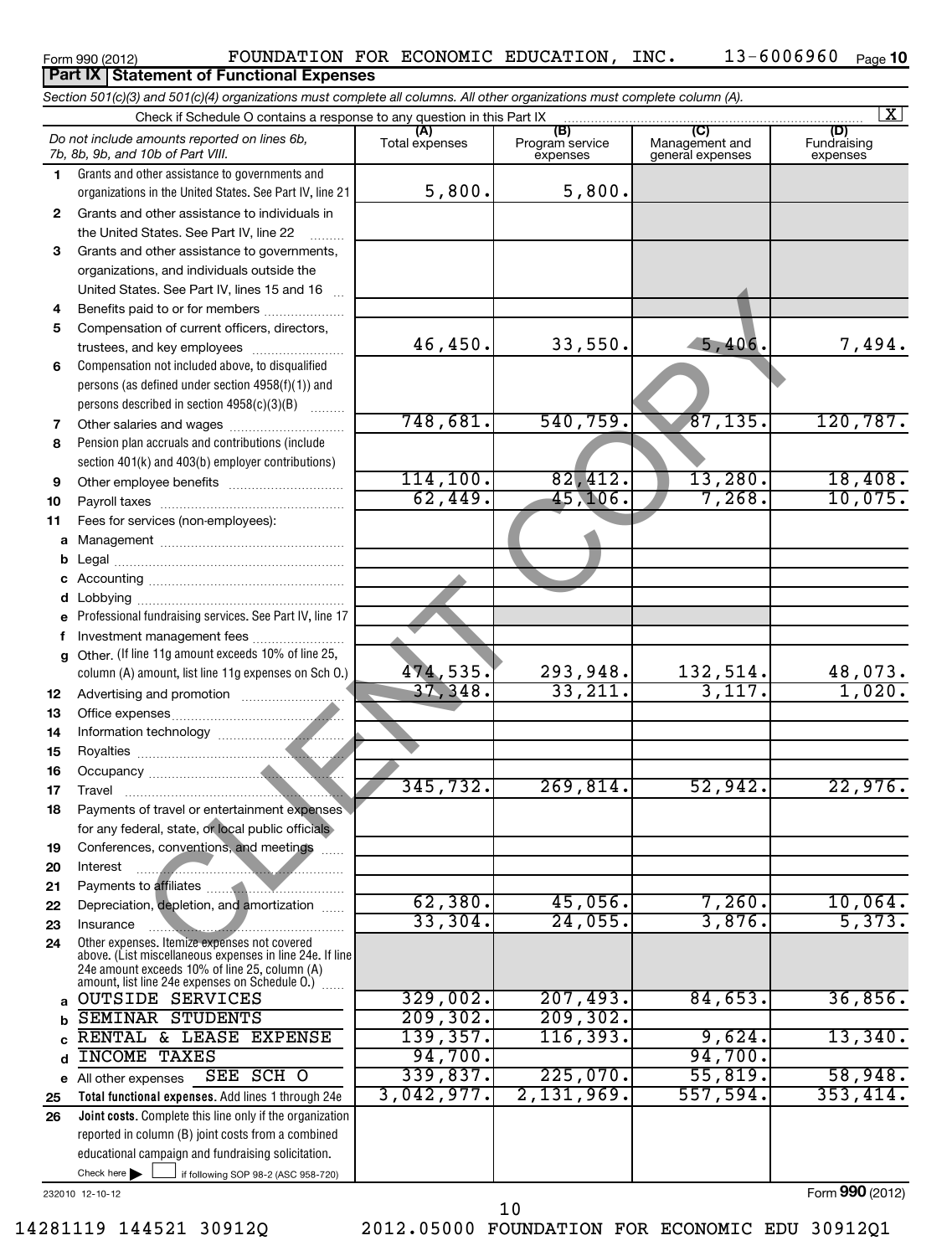14281119 144521 30912Q 2012.05000 FOUNDATION FOR ECONOMIC EDU 30912Q1 11

Form 990 (2012) **FOUNDATION FOR ECONOMIC EDUCATION, INC.** 13-6006960 <sub>Page</sub> 11

| <b>rait</b> A               |          | <b>DalaHVG OHGGL</b>                                                                                                    |                          |                         |                               |
|-----------------------------|----------|-------------------------------------------------------------------------------------------------------------------------|--------------------------|-------------------------|-------------------------------|
|                             |          |                                                                                                                         |                          |                         |                               |
|                             |          |                                                                                                                         | (A)<br>Beginning of year |                         | (B)<br>End of year            |
|                             | 1        | Cash - non-interest-bearing                                                                                             | 360, 701.                | $\mathbf{1}$            | 272,843.                      |
|                             | 2        |                                                                                                                         | 567,044.                 | $\mathbf{2}$            | 107,566.                      |
|                             | 3        |                                                                                                                         | 167,629.                 | $\mathbf{3}$            | 34,513.                       |
|                             | 4        |                                                                                                                         | 3,014.                   | $\overline{\mathbf{4}}$ |                               |
|                             | 5        | Loans and other receivables from current and former officers, directors,                                                |                          |                         |                               |
|                             |          | trustees, key employees, and highest compensated employees. Complete                                                    |                          |                         |                               |
|                             |          | Part II of Schedule L                                                                                                   |                          | 5                       |                               |
|                             | 6        | Loans and other receivables from other disqualified persons (as defined under                                           |                          |                         |                               |
|                             |          | section 4958(f)(1)), persons described in section 4958(c)(3)(B), and contributing                                       |                          |                         |                               |
|                             |          | employers and sponsoring organizations of section 501(c)(9) voluntary                                                   |                          |                         |                               |
|                             |          | employees' beneficiary organizations (see instr). Complete Part II of Sch L                                             |                          | 6                       |                               |
| Assets                      | 7        |                                                                                                                         |                          | $\overline{7}$          |                               |
|                             | 8        |                                                                                                                         | 26, 363.                 | 8                       | 15,316.                       |
|                             | 9        | Prepaid expenses and deferred charges                                                                                   | 190, 891.                | $\mathbf{9}$            | 103, 166.                     |
|                             |          | 10a Land, buildings, and equipment: cost or other                                                                       |                          |                         |                               |
|                             |          |                                                                                                                         |                          |                         |                               |
|                             |          |                                                                                                                         | 256, 127.                | 10 <sub>c</sub>         | 232,360.                      |
|                             | 11       |                                                                                                                         | $\overline{2,919,367.}$  | 11                      | 3,644,593.                    |
|                             | 12       |                                                                                                                         | 1,028,600.               | 12                      | 1,526,000.                    |
|                             | 13       |                                                                                                                         |                          | 13                      |                               |
|                             | 14       |                                                                                                                         |                          | 14                      |                               |
|                             | 15       |                                                                                                                         | 601, 810.                | 15                      | 325,894.                      |
|                             | 16       | Total assets. Add lines 1 through 15 (must equal line 34)                                                               | 6, 121, 546.             | 16                      | 6, 262, 251.                  |
|                             | 17       |                                                                                                                         | 193,722.                 | 17                      | 123,536.                      |
|                             | 18       |                                                                                                                         |                          | 18                      |                               |
|                             | 19       |                                                                                                                         | 118,540.                 | 19                      | 100, 188.                     |
|                             | 20       |                                                                                                                         |                          | 20                      |                               |
|                             | 21       | Escrow or custodial account liability. Complete Part IV of Schedule D                                                   |                          | 21                      |                               |
| Liabilities                 | 22       | Loans and other payables to current and former officers, directors, trustees,                                           |                          |                         |                               |
|                             |          | key employees, highest compensated employees, and disqualified persons.                                                 |                          |                         |                               |
|                             |          | Complete Part II of Schedule L                                                                                          |                          | 22                      |                               |
|                             | 23       | Secured mortgages and notes payable to unrelated third parties                                                          |                          | 23                      |                               |
|                             | 24       | Unsecured notes and loans payable to unrelated third parties                                                            |                          | 24                      |                               |
|                             | 25       | Other liabilities (including federal income tax, payables to related third                                              |                          |                         |                               |
|                             |          | parties, and other liabilities not included on lines 17-24). Complete Part X of                                         |                          |                         |                               |
|                             |          | Schedule D                                                                                                              | 186,487.<br>498,749.     | 25                      | 318,839.<br>542, 563.         |
|                             | 26       | Total liabilities. Add lines 17 through 25                                                                              |                          | 26                      |                               |
|                             |          | Organizations that follow SFAS 117 (ASC 958), check here $\blacktriangleright \begin{array}{c} \perp X \end{array}$ and |                          |                         |                               |
|                             |          | complete lines 27 through 29, and lines 33 and 34.                                                                      | 3,818,756.               |                         |                               |
|                             | 27       | Unrestricted net assets                                                                                                 | 306,416.                 | 27                      | $\frac{4,022,853.}{201,531.}$ |
|                             | 28       |                                                                                                                         | 1,497,625.               | 28<br>29                | 1,495,304.                    |
|                             | 29       | Permanently restricted net assets                                                                                       |                          |                         |                               |
|                             |          | Organizations that do not follow SFAS 117 (ASC 958), check here $\blacktriangleright\Box$                               |                          |                         |                               |
|                             |          | and complete lines 30 through 34.                                                                                       |                          | 30                      |                               |
| Net Assets or Fund Balances | 30       | Paid-in or capital surplus, or land, building, or equipment fund                                                        |                          | 31                      |                               |
|                             | 31<br>32 | Retained earnings, endowment, accumulated income, or other funds                                                        |                          | 32                      |                               |
|                             | 33       |                                                                                                                         | 5,622,797.               | 33                      | 5,719,688.                    |
|                             | 34       | Total liabilities and net assets/fund balances                                                                          | 6, 121, 546.             | 34                      | 6, 262, 251.                  |
|                             |          |                                                                                                                         |                          |                         | Form 990 (2012)               |

**Part X Balance Sheet**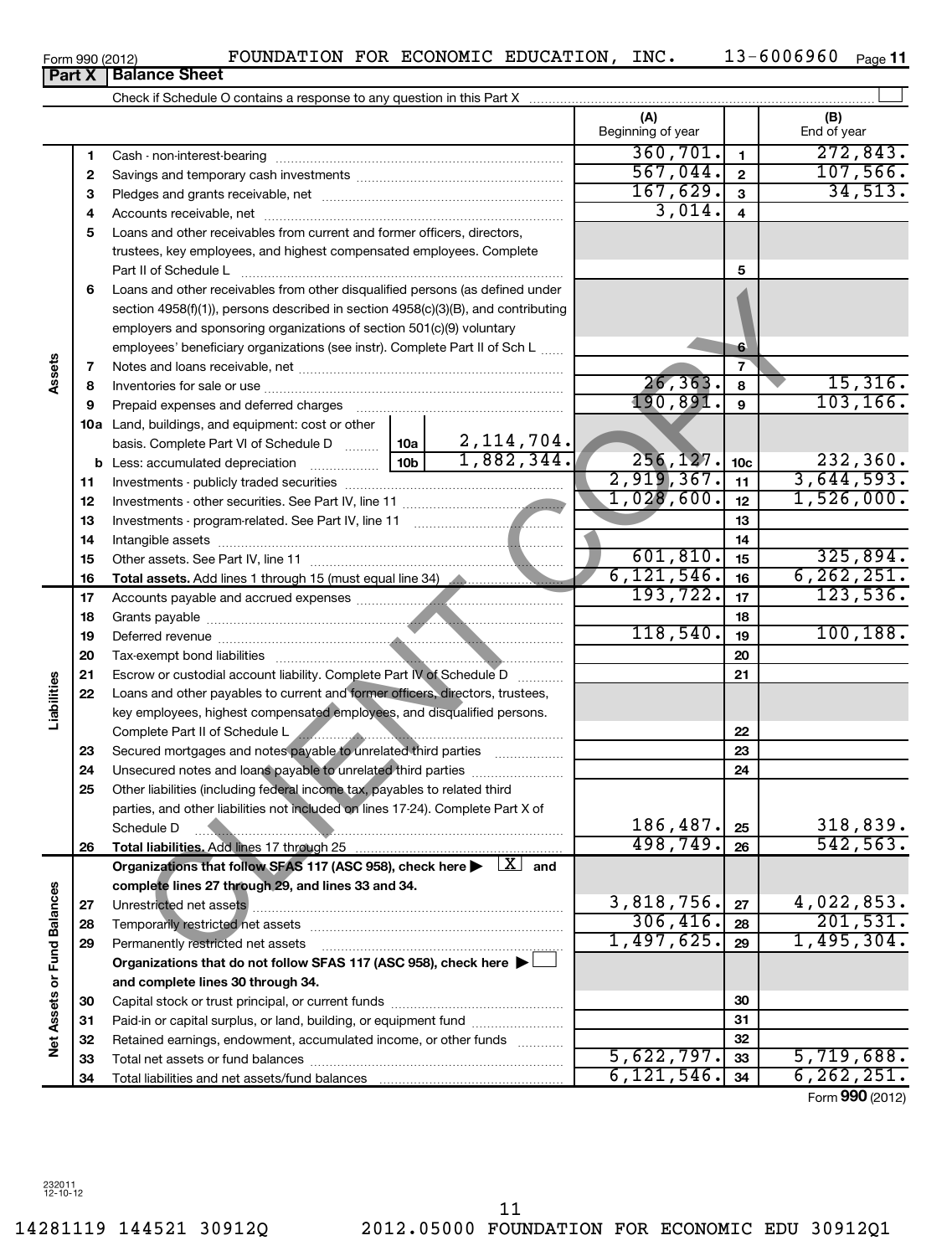|        | FOUNDATION FOR ECONOMIC EDUCATION, INC.<br>Form 990 (2012)                                                                                                                                                                     | 13-6006960        |                                   |     | Page 12          |
|--------|--------------------------------------------------------------------------------------------------------------------------------------------------------------------------------------------------------------------------------|-------------------|-----------------------------------|-----|------------------|
|        | Part XI   Reconciliation of Net Assets                                                                                                                                                                                         |                   |                                   |     |                  |
|        |                                                                                                                                                                                                                                |                   |                                   |     |                  |
| 1      |                                                                                                                                                                                                                                | 1<br>$\mathbf{2}$ | 3, 244, 787.<br>3,042,977.        |     |                  |
| 2<br>3 | Total expenses (must equal Part IX, column (A), line 25) [11] manufactured expenses (must equal Part IX, column (A), line 25)<br>Revenue less expenses. Subtract line 2 from line 1                                            | 3                 | 201, 810.                         |     |                  |
| 4      |                                                                                                                                                                                                                                | 4                 | 5,622,797.                        |     |                  |
| 5      | Net unrealized gains (losses) on investments [[11] non-minimum material intervents and the set of the set of the set of the set of the set of the set of the set of the set of the set of the set of the set of the set of the | 5                 | $\overline{<}104,919.$            |     |                  |
| 6      | Donated services and use of facilities                                                                                                                                                                                         | 6                 |                                   |     |                  |
| 7      | Investment expenses                                                                                                                                                                                                            | $\overline{7}$    |                                   |     |                  |
| 8      | Prior period adjustments                                                                                                                                                                                                       | 8                 |                                   |     |                  |
| 9      |                                                                                                                                                                                                                                | 9                 |                                   |     | $\overline{0}$ . |
| 10     | Net assets or fund balances at end of year. Combine lines 3 through 9 (must equal Part X, line 33,<br>column (B))                                                                                                              | 10                | 5,719,688.                        |     |                  |
|        | Part XII Financial Statements and Reporting                                                                                                                                                                                    |                   |                                   |     |                  |
|        |                                                                                                                                                                                                                                |                   |                                   |     | $\mathbf{x}$     |
|        |                                                                                                                                                                                                                                |                   |                                   | Yes | No               |
| 1.     | $\boxed{\mathbf{X}}$ Accrual<br>Accounting method used to prepare the Form 990: $\Box$ Cash<br>Other                                                                                                                           |                   |                                   |     |                  |
|        | If the organization changed its method of accounting from a prior year or checked "Other," explain in Schedule O.                                                                                                              |                   |                                   |     |                  |
|        | 2a Were the organization's financial statements compiled or reviewed by an independent accountant?                                                                                                                             |                   | 2a                                |     | x                |
|        | If "Yes," check a box below to indicate whether the financial statements for the year were compiled or reviewed on a                                                                                                           |                   |                                   |     |                  |
|        | separate basis, consolidated basis, or both:                                                                                                                                                                                   |                   |                                   |     |                  |
|        | Both consolidated and separate basis<br>Separate basis<br>Consolidated basis                                                                                                                                                   |                   |                                   |     |                  |
| b      |                                                                                                                                                                                                                                |                   | 2 <sub>b</sub>                    | х   |                  |
|        | If "Yes," check a box below to indicate whether the financial statements for the year were audited on a separate basis,                                                                                                        |                   |                                   |     |                  |
|        | consolidated basis, or both:<br>$ \underline{X} $ Separate basis<br>Consolidated basis<br>Both consolidated and separate basis                                                                                                 |                   |                                   |     |                  |
|        | c If "Yes" to line 2a or 2b, does the organization have a committee that assumes responsibility for oversight of the audit,                                                                                                    |                   |                                   |     |                  |
|        |                                                                                                                                                                                                                                |                   | 2c                                | х   |                  |
|        | If the organization changed either its oversight process or selection process during the tax year, explain in Schedule O.                                                                                                      |                   |                                   |     |                  |
|        | 3a As a result of a federal award, was the organization required to undergo an audit or audits as set forth in the Single Audit                                                                                                |                   |                                   |     |                  |
|        | Act and OMB Circular A-133?                                                                                                                                                                                                    |                   | За                                |     | x.               |
|        | b If "Yes," did the organization undergo the required audit or audits? If the organization did not undergo the required audit                                                                                                  |                   |                                   |     |                  |
|        | or audits, explain why in Schedule O and describe any steps taken to undergo such audits                                                                                                                                       |                   | 3 <sub>b</sub><br>Form 990 (2012) |     |                  |
|        |                                                                                                                                                                                                                                |                   |                                   |     |                  |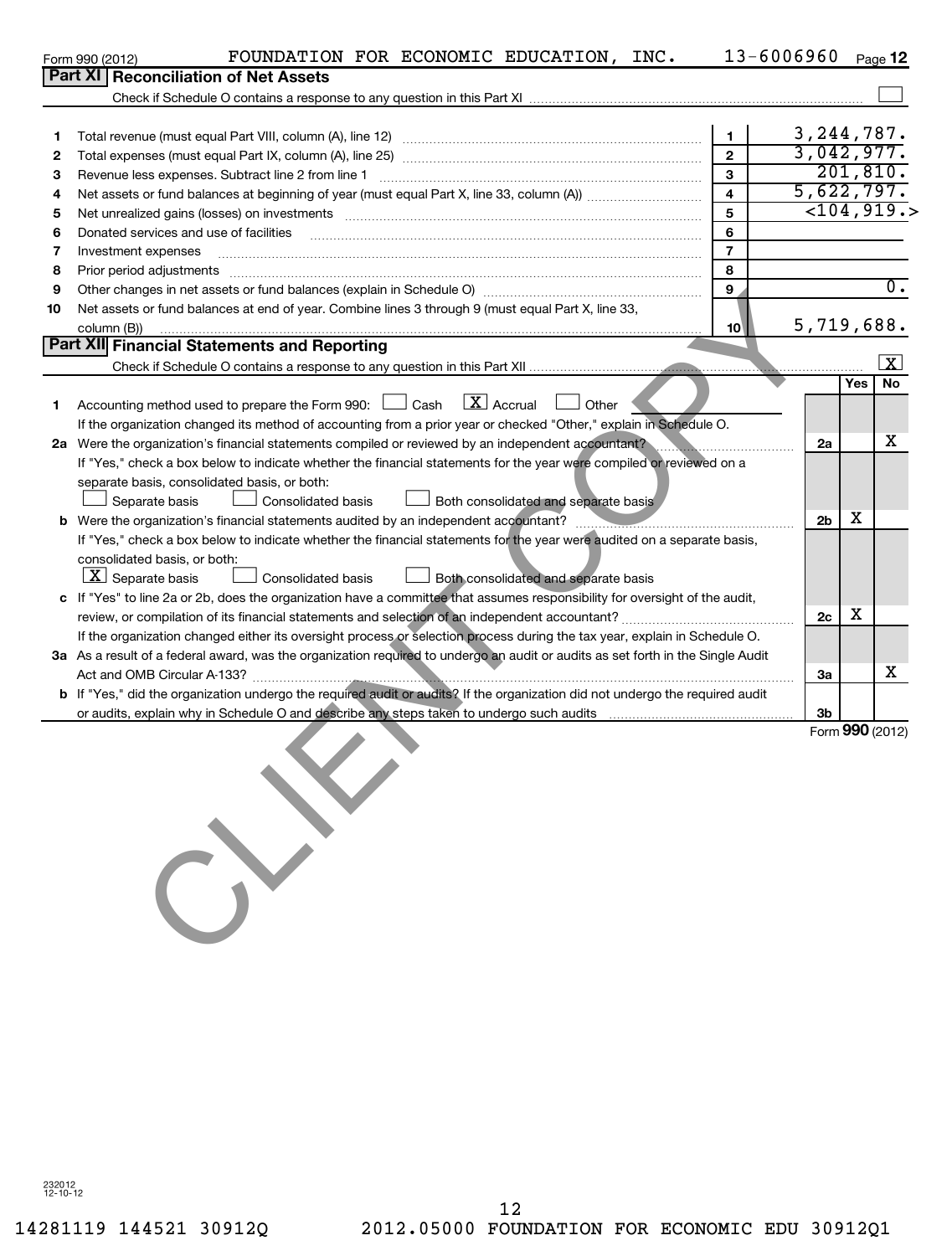| <b>SCHEDULE A</b><br><b>Public Charity Status and Public Support</b><br>(Form 990 or 990-EZ)<br>Complete if the organization is a section 501(c)(3) organization or a section |                            |                                               |                                                                                                                                               |                            |                      |                                                   |                      |     | OMB No. 1545-0047<br>2012              |                          |            |    |
|-------------------------------------------------------------------------------------------------------------------------------------------------------------------------------|----------------------------|-----------------------------------------------|-----------------------------------------------------------------------------------------------------------------------------------------------|----------------------------|----------------------|---------------------------------------------------|----------------------|-----|----------------------------------------|--------------------------|------------|----|
| Internal Revenue Service                                                                                                                                                      | Department of the Treasury |                                               | 4947(a)(1) nonexempt charitable trust.<br>Attach to Form 990 or Form 990-EZ. See separate instructions.                                       |                            |                      |                                                   |                      |     |                                        | <b>Open to Public</b>    | Inspection |    |
|                                                                                                                                                                               | Name of the organization   |                                               |                                                                                                                                               |                            |                      |                                                   |                      |     | <b>Employer identification number</b>  |                          |            |    |
|                                                                                                                                                                               |                            |                                               | FOUNDATION FOR ECONOMIC EDUCATION,                                                                                                            |                            |                      |                                                   | INC.                 |     |                                        | 13-6006960               |            |    |
| Part I                                                                                                                                                                        |                            |                                               | Reason for Public Charity Status (All organizations must complete this part.) See instructions.                                               |                            |                      |                                                   |                      |     |                                        |                          |            |    |
|                                                                                                                                                                               |                            |                                               | The organization is not a private foundation because it is: (For lines 1 through 11, check only one box.)                                     |                            |                      |                                                   |                      |     |                                        |                          |            |    |
| 1                                                                                                                                                                             |                            |                                               | A church, convention of churches, or association of churches described in section 170(b)(1)(A)(i).                                            |                            |                      |                                                   |                      |     |                                        |                          |            |    |
| 2                                                                                                                                                                             |                            |                                               | A school described in section 170(b)(1)(A)(ii). (Attach Schedule E.)                                                                          |                            |                      |                                                   |                      |     |                                        |                          |            |    |
| 3                                                                                                                                                                             |                            |                                               | A hospital or a cooperative hospital service organization described in section 170(b)(1)(A)(iii).                                             |                            |                      |                                                   |                      |     |                                        |                          |            |    |
| 4                                                                                                                                                                             |                            |                                               | A medical research organization operated in conjunction with a hospital described in section 170(b)(1)(A)(iii). Enter the hospital's name,    |                            |                      |                                                   |                      |     |                                        |                          |            |    |
|                                                                                                                                                                               | city, and state:           |                                               |                                                                                                                                               |                            |                      |                                                   |                      |     |                                        |                          |            |    |
| 5                                                                                                                                                                             |                            |                                               | An organization operated for the benefit of a college or university owned or operated by a governmental unit described in                     |                            |                      |                                                   |                      |     |                                        |                          |            |    |
|                                                                                                                                                                               |                            | section 170(b)(1)(A)(iv). (Complete Part II.) |                                                                                                                                               |                            |                      |                                                   |                      |     |                                        |                          |            |    |
| 6                                                                                                                                                                             |                            |                                               | A federal, state, or local government or governmental unit described in section 170(b)(1)(A)(v).                                              |                            |                      |                                                   |                      |     |                                        |                          |            |    |
| $\mathbf{X}$<br>$\overline{7}$                                                                                                                                                |                            |                                               | An organization that normally receives a substantial part of its support from a governmental unit or from the general public described in     |                            |                      |                                                   |                      |     |                                        |                          |            |    |
|                                                                                                                                                                               |                            | section 170(b)(1)(A)(vi). (Complete Part II.) |                                                                                                                                               |                            |                      |                                                   |                      |     |                                        |                          |            |    |
| 8                                                                                                                                                                             |                            |                                               | A community trust described in section 170(b)(1)(A)(vi). (Complete Part II.)                                                                  |                            |                      |                                                   |                      |     |                                        |                          |            |    |
| 9                                                                                                                                                                             |                            |                                               | An organization that normally receives: (1) more than 33 1/3% of its support from contributions, membership fees, and gross receipts from     |                            |                      |                                                   |                      |     |                                        |                          |            |    |
|                                                                                                                                                                               |                            |                                               | activities related to its exempt functions - subject to certain exceptions, and (2) no more than 33 1/3% of its support from gross investment |                            |                      |                                                   |                      |     |                                        |                          |            |    |
|                                                                                                                                                                               |                            |                                               | income and unrelated business taxable income (less section 511 tax) from businesses acquired by the organization after June 30, 1975.         |                            |                      |                                                   |                      |     |                                        |                          |            |    |
|                                                                                                                                                                               |                            | See section 509(a)(2). (Complete Part III.)   |                                                                                                                                               |                            |                      |                                                   |                      |     |                                        |                          |            |    |
| 10                                                                                                                                                                            |                            |                                               | An organization organized and operated exclusively to test for public safety. See section 509(a)(4).                                          |                            |                      |                                                   |                      |     |                                        |                          |            |    |
| 11                                                                                                                                                                            |                            |                                               | An organization organized and operated exclusively for the benefit of, to perform the functions of, or to carry out the purposes of one or    |                            |                      |                                                   |                      |     |                                        |                          |            |    |
|                                                                                                                                                                               |                            |                                               | more publicly supported organizations described in section 509(a)(1) or section 509(a)(2). See section 509(a)(3). Check the box that          |                            |                      |                                                   |                      |     |                                        |                          |            |    |
|                                                                                                                                                                               |                            |                                               | describes the type of supporting organization and complete lines 11e through 11h.                                                             |                            |                      |                                                   |                      |     |                                        |                          |            |    |
|                                                                                                                                                                               | 」Type I<br>a∟              | $\mathbf{b}$                                  | Type II<br>c L                                                                                                                                |                            |                      | Type III - Functionally integrated                |                      | d l | Type III - Non-functionally integrated |                          |            |    |
| e۱                                                                                                                                                                            |                            |                                               | By checking this box, I certify that the organization is not controlled directly or indirectly by one or more disqualified persons other than |                            |                      |                                                   |                      |     |                                        |                          |            |    |
|                                                                                                                                                                               |                            |                                               | foundation managers and other than one or more publicly supported organizations described in section 509(a)(1) or section 509(a)(2).          |                            |                      |                                                   |                      |     |                                        |                          |            |    |
| f                                                                                                                                                                             |                            |                                               | If the organization received a written determination from the IRS that it is a Type I, Type II, or Type III                                   |                            |                      |                                                   |                      |     |                                        |                          |            |    |
|                                                                                                                                                                               |                            | supporting organization, check this box       |                                                                                                                                               |                            |                      |                                                   |                      |     |                                        |                          |            |    |
| g                                                                                                                                                                             |                            |                                               | Since August 17, 2006, has the organization accepted any gift or contribution from any of the following persons?                              |                            |                      |                                                   |                      |     |                                        |                          |            |    |
|                                                                                                                                                                               | (i)                        |                                               | A person who directly or indirectly controls, either alone or together with persons described in (ii) and (iii) below,                        |                            |                      |                                                   |                      |     |                                        |                          | Yes        | No |
|                                                                                                                                                                               |                            |                                               | the governing body of the supported organization?                                                                                             |                            |                      |                                                   |                      |     |                                        | 11g(i)                   |            |    |
|                                                                                                                                                                               |                            |                                               |                                                                                                                                               |                            |                      |                                                   |                      |     |                                        | 11g(ii)                  |            |    |
|                                                                                                                                                                               |                            |                                               |                                                                                                                                               |                            |                      |                                                   |                      |     |                                        | 11g(iii)                 |            |    |
| h                                                                                                                                                                             |                            |                                               | Provide the following information about the supported organization(s).                                                                        |                            |                      |                                                   |                      |     |                                        |                          |            |    |
|                                                                                                                                                                               |                            |                                               |                                                                                                                                               |                            |                      |                                                   |                      |     | (vi) Is the                            |                          |            |    |
|                                                                                                                                                                               | (i) Name of supported      | (ii) EIN                                      | (iii) Type of organization<br>described on lines 1-9                                                                                          | in col. (i) listed in your |                      | (iv) is the organization $(v)$ Did you notify the | organization in col. |     | organizátion in col.                   | (vii) Amount of monetary |            |    |
|                                                                                                                                                                               | organization               |                                               | above or IRC section                                                                                                                          |                            | laovernina document? |                                                   | (i) of your support? |     | (i) organized in the<br>U.S.?          |                          | support    |    |
|                                                                                                                                                                               |                            |                                               | (see instructions))                                                                                                                           | Yes                        | No                   | Yes                                               | No                   | Yes | No                                     |                          |            |    |
|                                                                                                                                                                               |                            |                                               |                                                                                                                                               |                            |                      |                                                   |                      |     |                                        |                          |            |    |
|                                                                                                                                                                               |                            |                                               |                                                                                                                                               |                            |                      |                                                   |                      |     |                                        |                          |            |    |
|                                                                                                                                                                               |                            |                                               |                                                                                                                                               |                            |                      |                                                   |                      |     |                                        |                          |            |    |

| <b>LUA For Department Poduction Act Notice, see the Instructions for</b> |  |  |  |  | Schodule A (Form 000 or 000 F7 |
|--------------------------------------------------------------------------|--|--|--|--|--------------------------------|
| <b>Total</b>                                                             |  |  |  |  |                                |
|                                                                          |  |  |  |  |                                |
|                                                                          |  |  |  |  |                                |
|                                                                          |  |  |  |  |                                |
|                                                                          |  |  |  |  |                                |

LHA **For Paperwork Reduction Act Notice, see the Instructions for Form 990 or 990-EZ.**

**Schedule A (Form 990 or 990-EZ) 2012**

232021 12-04-12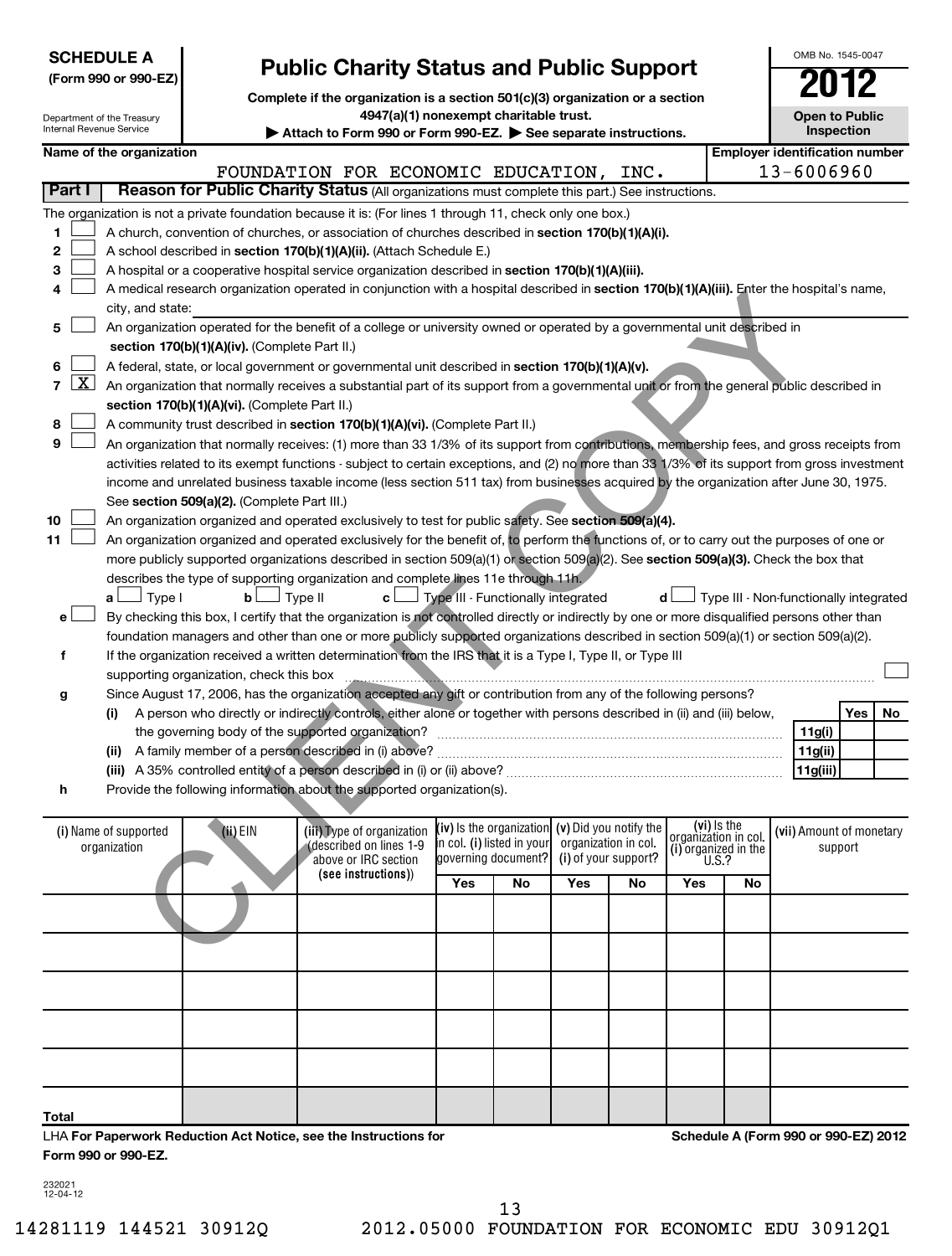#### Schedule A (Form 990 or 990-EZ) 2012 POUNDATION FOR ECONOMIC EDUCATION, INC.  $13$ -6006960  $\,$  <sub>Page</sub> 2 **Part II** Support Schedule for Organizations Described in Sections 170(b)(1)(A)(iv) and 170(b)(1)(A)(vi)

(Complete only if you checked the box on line 5, 7, or 8 of Part I or if the organization failed to qualify under Part III. If the organization fails to qualify under the tests listed below, please complete Part III.)

| <b>Section A. Public Support</b>                                                                                                                                                                                               |            |            |            |              |                                                     |                                          |
|--------------------------------------------------------------------------------------------------------------------------------------------------------------------------------------------------------------------------------|------------|------------|------------|--------------|-----------------------------------------------------|------------------------------------------|
| Calendar year (or fiscal year beginning in)                                                                                                                                                                                    | (a) 2008   | (b) 2009   | (c) 2010   | $(d)$ 2011   | (e) 2012                                            | (f) Total                                |
| 1 Gifts, grants, contributions, and                                                                                                                                                                                            |            |            |            |              |                                                     |                                          |
| membership fees received. (Do not                                                                                                                                                                                              |            |            |            |              |                                                     |                                          |
| include any "unusual grants.")                                                                                                                                                                                                 | 1,698,467. | 2,430,003. | 3,706,000. | 2,321,879.   | 2, 352, 336.                                        | 12,508,685.                              |
| 2 Tax revenues levied for the organ-                                                                                                                                                                                           |            |            |            |              |                                                     |                                          |
| ization's benefit and either paid to                                                                                                                                                                                           |            |            |            |              |                                                     |                                          |
| or expended on its behalf                                                                                                                                                                                                      |            |            |            |              |                                                     |                                          |
| 3 The value of services or facilities                                                                                                                                                                                          |            |            |            |              |                                                     |                                          |
| furnished by a governmental unit to                                                                                                                                                                                            |            |            |            |              |                                                     |                                          |
| the organization without charge                                                                                                                                                                                                |            |            |            |              |                                                     |                                          |
| 4 Total. Add lines 1 through 3                                                                                                                                                                                                 | 1,698,467. | 2,430,003. | 3,706,000. | 2,321,879.   | 2, 352, 336.                                        | 12,508,685.                              |
| 5 The portion of total contributions                                                                                                                                                                                           |            |            |            |              |                                                     |                                          |
| by each person (other than a                                                                                                                                                                                                   |            |            |            |              |                                                     |                                          |
| governmental unit or publicly                                                                                                                                                                                                  |            |            |            |              |                                                     |                                          |
| supported organization) included                                                                                                                                                                                               |            |            |            |              |                                                     |                                          |
| on line 1 that exceeds 2% of the                                                                                                                                                                                               |            |            |            |              |                                                     |                                          |
| amount shown on line 11,                                                                                                                                                                                                       |            |            |            |              |                                                     |                                          |
| column (f)                                                                                                                                                                                                                     |            |            |            |              |                                                     |                                          |
| 6 Public support. Subtract line 5 from line 4.                                                                                                                                                                                 |            |            |            |              |                                                     | $\overline{12}$ , 508, 685.              |
| <b>Section B. Total Support</b>                                                                                                                                                                                                |            |            |            |              |                                                     |                                          |
| Calendar year (or fiscal year beginning in)                                                                                                                                                                                    | (a) 2008   | (b) 2009   | (c) 2010   | $(d)$ 2011   | (e) 2012                                            | (f) Total                                |
| <b>7</b> Amounts from line 4                                                                                                                                                                                                   | 1,698,467. | 2,430,003  | 3,706,000. | 2, 321, 879. | 2,352,336                                           | 12,508,685.                              |
| 8 Gross income from interest,                                                                                                                                                                                                  |            |            |            |              |                                                     |                                          |
| dividends, payments received on                                                                                                                                                                                                |            |            |            |              |                                                     |                                          |
| securities loans, rents, royalties                                                                                                                                                                                             |            |            |            |              |                                                     |                                          |
| and income from similar sources                                                                                                                                                                                                | 181, 777.  | 130,968.   |            |              | $102, 168$ , 111, 198, 165, 225.                    | 691,336.                                 |
| 9 Net income from unrelated business                                                                                                                                                                                           |            |            |            |              |                                                     |                                          |
| activities, whether or not the                                                                                                                                                                                                 |            |            |            |              |                                                     |                                          |
| business is regularly carried on                                                                                                                                                                                               | 137,857.   |            |            |              | $\langle 47, 227.\rangle$ 24,654. 150,107. 680,726. | 946,117.                                 |
| 10 Other income. Do not include gain                                                                                                                                                                                           |            |            |            |              |                                                     |                                          |
| or loss from the sale of capital                                                                                                                                                                                               |            |            |            |              |                                                     |                                          |
| assets (Explain in Part IV.)                                                                                                                                                                                                   |            |            |            |              |                                                     |                                          |
| 11 Total support. Add lines 7 through 10                                                                                                                                                                                       |            |            |            |              |                                                     | 14, 146, 138.                            |
| 12 Gross receipts from related activities, etc. (see instructions)                                                                                                                                                             |            |            |            |              | 12                                                  | 118,583.                                 |
| 13 First five years. If the Form 990 is for the organization's first, second, third, fourth, or fifth tax year as a section 501(c)(3)                                                                                          |            |            |            |              |                                                     |                                          |
| organization, check this box and stop here                                                                                                                                                                                     |            |            |            |              |                                                     |                                          |
| <b>Section C. Computation of Public Support Percentage</b>                                                                                                                                                                     |            |            |            |              |                                                     |                                          |
|                                                                                                                                                                                                                                |            |            |            |              | 14                                                  | 88.42<br>$\%$                            |
|                                                                                                                                                                                                                                |            |            |            |              | 15                                                  | 74.05<br>%                               |
| 16a 33 1/3% support test - 2012. If the organization did not check the box on line 13, and line 14 is 33 1/3% or more, check this box and                                                                                      |            |            |            |              |                                                     |                                          |
| stop here. The organization qualifies as a publicly supported organization manufactured content and content and the state of the state of the state of the state of the state of the state of the state of the state of the st |            |            |            |              |                                                     | $\blacktriangleright$ $\boxed{\text{X}}$ |
| b 33 1/3% support test - 2011. If the organization did not check a box on line 13 or 16a, and line 15 is 33 1/3% or more, check this box                                                                                       |            |            |            |              |                                                     |                                          |
|                                                                                                                                                                                                                                |            |            |            |              |                                                     |                                          |
| 17a 10% -facts-and-circumstances test - 2012. If the organization did not check a box on line 13, 16a, or 16b, and line 14 is 10% or more,                                                                                     |            |            |            |              |                                                     |                                          |
| and if the organization meets the "facts-and-circumstances" test, check this box and stop here. Explain in Part IV how the organization                                                                                        |            |            |            |              |                                                     |                                          |
|                                                                                                                                                                                                                                |            |            |            |              |                                                     |                                          |
| b 10% -facts-and-circumstances test - 2011. If the organization did not check a box on line 13, 16a, 16b, or 17a, and line 15 is 10% or                                                                                        |            |            |            |              |                                                     |                                          |
| more, and if the organization meets the "facts-and-circumstances" test, check this box and stop here. Explain in Part IV how the                                                                                               |            |            |            |              |                                                     |                                          |
| organization meets the "facts-and-circumstances" test. The organization qualifies as a publicly supported organization                                                                                                         |            |            |            |              |                                                     |                                          |
| 18 Private foundation. If the organization did not check a box on line 13, 16a, 16b, 17a, or 17b, check this box and see instructions                                                                                          |            |            |            |              |                                                     |                                          |
|                                                                                                                                                                                                                                |            |            |            |              | Schedule A (Form 990 or 990-EZ) 2012                |                                          |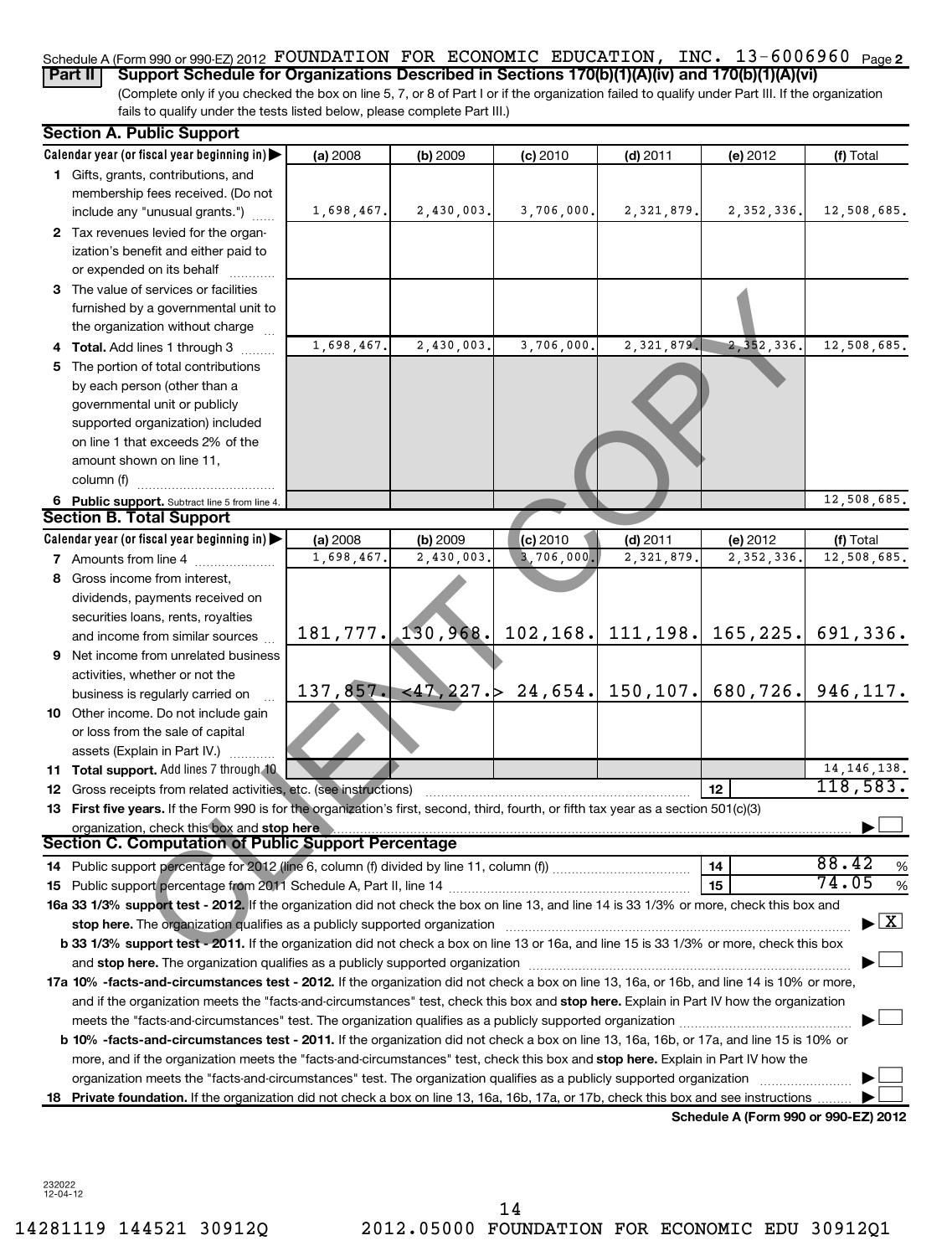#### **Part III Support Schedule for Organizations Described in Section 509(a)(2)**

(Complete only if you checked the box on line 9 of Part I or if the organization failed to qualify under Part II. If the organization fails to qualify under the tests listed below, please complete Part II.)

| <b>Section A. Public Support</b>                                                                                                                                                                                               |          |            |            |            |          |                                      |
|--------------------------------------------------------------------------------------------------------------------------------------------------------------------------------------------------------------------------------|----------|------------|------------|------------|----------|--------------------------------------|
| Calendar year (or fiscal year beginning in) $\blacktriangleright$                                                                                                                                                              | (a) 2008 | (b) 2009   | $(c)$ 2010 | $(d)$ 2011 | (e) 2012 | (f) Total                            |
| 1 Gifts, grants, contributions, and                                                                                                                                                                                            |          |            |            |            |          |                                      |
| membership fees received. (Do not                                                                                                                                                                                              |          |            |            |            |          |                                      |
| include any "unusual grants.")                                                                                                                                                                                                 |          |            |            |            |          |                                      |
| 2 Gross receipts from admissions,                                                                                                                                                                                              |          |            |            |            |          |                                      |
| merchandise sold or services per-<br>formed, or facilities furnished in                                                                                                                                                        |          |            |            |            |          |                                      |
| any activity that is related to the                                                                                                                                                                                            |          |            |            |            |          |                                      |
| organization's tax-exempt purpose                                                                                                                                                                                              |          |            |            |            |          |                                      |
| 3 Gross receipts from activities that                                                                                                                                                                                          |          |            |            |            |          |                                      |
| are not an unrelated trade or bus-                                                                                                                                                                                             |          |            |            |            |          |                                      |
| iness under section 513                                                                                                                                                                                                        |          |            |            |            |          |                                      |
| Tax revenues levied for the organ-<br>4                                                                                                                                                                                        |          |            |            |            |          |                                      |
| ization's benefit and either paid to                                                                                                                                                                                           |          |            |            |            |          |                                      |
| or expended on its behalf                                                                                                                                                                                                      |          |            |            |            |          |                                      |
| The value of services or facilities<br>5.                                                                                                                                                                                      |          |            |            |            |          |                                      |
| furnished by a governmental unit to                                                                                                                                                                                            |          |            |            |            |          |                                      |
| the organization without charge                                                                                                                                                                                                |          |            |            |            |          |                                      |
| 6 Total. Add lines 1 through 5                                                                                                                                                                                                 |          |            |            |            |          |                                      |
| <b>7a</b> Amounts included on lines 1, 2, and                                                                                                                                                                                  |          |            |            |            |          |                                      |
| 3 received from disqualified persons                                                                                                                                                                                           |          |            |            |            |          |                                      |
| <b>b</b> Amounts included on lines 2 and 3 received<br>from other than disqualified persons that                                                                                                                               |          |            |            |            |          |                                      |
| exceed the greater of \$5,000 or 1% of the                                                                                                                                                                                     |          |            |            |            |          |                                      |
| amount on line 13 for the year                                                                                                                                                                                                 |          |            |            |            |          |                                      |
| c Add lines 7a and 7b                                                                                                                                                                                                          |          |            |            |            |          |                                      |
| 8 Public support (Subtract line 7c from line 6.)                                                                                                                                                                               |          |            |            |            |          |                                      |
| <b>Section B. Total Support</b>                                                                                                                                                                                                |          |            |            |            |          |                                      |
| Calendar year (or fiscal year beginning in)                                                                                                                                                                                    | (a) 2008 | $(b)$ 2009 | (c) 2010   | $(d)$ 2011 | (e) 2012 | (f) Total                            |
| 9 Amounts from line 6                                                                                                                                                                                                          |          |            |            |            |          |                                      |
| <b>10a</b> Gross income from interest,<br>dividends, payments received on<br>securities loans, rents, royalties<br>and income from similar sources                                                                             |          |            |            |            |          |                                      |
| <b>b</b> Unrelated business taxable income                                                                                                                                                                                     |          |            |            |            |          |                                      |
| (less section 511 taxes) from businesses                                                                                                                                                                                       |          |            |            |            |          |                                      |
| acquired after June 30, 1975                                                                                                                                                                                                   |          |            |            |            |          |                                      |
| c Add lines 10a and 10b                                                                                                                                                                                                        |          |            |            |            |          |                                      |
| <b>11</b> Net income from unrelated business                                                                                                                                                                                   |          |            |            |            |          |                                      |
| activities not included in line 10b.<br>whether or not the business is<br>regularly carried on                                                                                                                                 |          |            |            |            |          |                                      |
| <b>12</b> Other income. Do not include gain                                                                                                                                                                                    |          |            |            |            |          |                                      |
| or loss from the sale of capital                                                                                                                                                                                               |          |            |            |            |          |                                      |
| assets (Explain in Part IV.)<br>13 Total support. (Add lines 9, 10c, 11, and 12.)                                                                                                                                              |          |            |            |            |          |                                      |
| 14 First five years. If the Form 990 is for the organization's first, second, third, fourth, or fifth tax year as a section 501(c)(3) organization,                                                                            |          |            |            |            |          |                                      |
| check this box and stop here manufactured and content to the state of the state of the state of the state of the state of the state of the state of the state of the state of the state of the state of the state of the state |          |            |            |            |          |                                      |
| Section C. Computation of Public Support Percentage                                                                                                                                                                            |          |            |            |            |          |                                      |
|                                                                                                                                                                                                                                |          |            |            |            | 15       | %                                    |
| 16 Public support percentage from 2011 Schedule A, Part III, line 15                                                                                                                                                           |          |            |            |            | 16       | %                                    |
| Section D. Computation of Investment Income Percentage                                                                                                                                                                         |          |            |            |            |          |                                      |
| 17 Investment income percentage for 2012 (line 10c, column (f) divided by line 13, column (f))                                                                                                                                 |          |            |            |            | 17       | $\%$                                 |
| 18 Investment income percentage from 2011 Schedule A, Part III, line 17                                                                                                                                                        |          |            |            |            | 18       | %                                    |
| 19a 33 1/3% support tests - 2012. If the organization did not check the box on line 14, and line 15 is more than 33 1/3%, and line 17 is not                                                                                   |          |            |            |            |          |                                      |
| more than 33 1/3%, check this box and stop here. The organization qualifies as a publicly supported organization                                                                                                               |          |            |            |            |          |                                      |
| b 33 1/3% support tests - 2011. If the organization did not check a box on line 14 or line 19a, and line 16 is more than 33 1/3%, and                                                                                          |          |            |            |            |          |                                      |
| line 18 is not more than 33 1/3%, check this box and stop here. The organization qualifies as a publicly supported organization                                                                                                |          |            |            |            |          |                                      |
|                                                                                                                                                                                                                                |          |            |            |            |          |                                      |
| 232023 12-04-12                                                                                                                                                                                                                |          |            |            |            |          | Schedule A (Form 990 or 990-EZ) 2012 |
|                                                                                                                                                                                                                                |          |            | 15         |            |          |                                      |

14281119 144521 30912Q 2012.05000 FOUNDATION FOR ECONOMIC EDU 30912Q1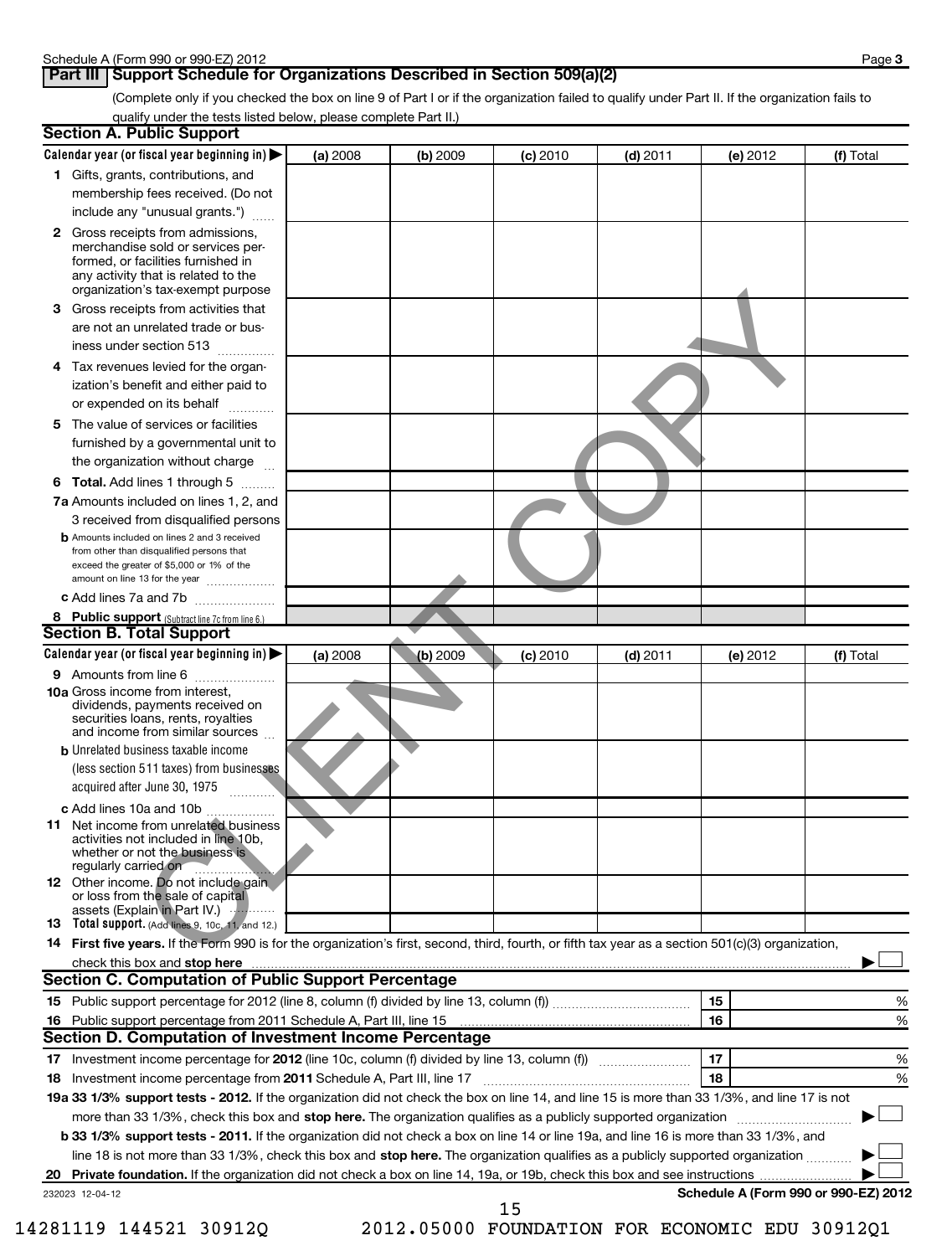Department of the Treasury Internal Revenue Service

# **Supplemental Financial Statements**<br> **2012**<br> **2012**

**(Form 990) | Complete if the organization answered "Yes," to Form 990, Part IV, line 6, 7, 8, 9, 10, 11a, 11b, 11c, 11d, 11e, 11f, 12a, or 12b.**

**| Attach to Form 990. | See separate instructions.**

**Name of the organization Employer is the organization** in  $\mathbb{E}$ 

| nployer identification number |  |
|-------------------------------|--|

OMB No. 1545-0047

**Open to Public Inspection**

|                          | name or the organization<br>FOUNDATION FOR ECONOMIC EDUCATION, INC.                                                                                                                                                                                                                                          |                                                | Linpioyer identification number<br>13-6006960       |
|--------------------------|--------------------------------------------------------------------------------------------------------------------------------------------------------------------------------------------------------------------------------------------------------------------------------------------------------------|------------------------------------------------|-----------------------------------------------------|
| Part I                   | Organizations Maintaining Donor Advised Funds or Other Similar Funds or Accounts. Complete if the                                                                                                                                                                                                            |                                                |                                                     |
|                          | organization answered "Yes" to Form 990, Part IV, line 6.                                                                                                                                                                                                                                                    |                                                |                                                     |
|                          | (a) Donor advised funds                                                                                                                                                                                                                                                                                      |                                                | (b) Funds and other accounts                        |
| 1.                       | Total number at end of year measures are not all the states of year.                                                                                                                                                                                                                                         |                                                |                                                     |
| 2                        |                                                                                                                                                                                                                                                                                                              |                                                |                                                     |
| 3                        |                                                                                                                                                                                                                                                                                                              |                                                |                                                     |
| 4                        |                                                                                                                                                                                                                                                                                                              |                                                |                                                     |
| 5                        | Did the organization inform all donors and donor advisors in writing that the assets held in donor advised funds                                                                                                                                                                                             |                                                |                                                     |
|                          |                                                                                                                                                                                                                                                                                                              |                                                | Yes<br>No                                           |
| 6                        | Did the organization inform all grantees, donors, and donor advisors in writing that grant funds can be used only                                                                                                                                                                                            |                                                |                                                     |
|                          | for charitable purposes and not for the benefit of the donor or donor advisor, or for any other purpose conferring<br>impermissible private benefit?                                                                                                                                                         |                                                | Yes<br>No                                           |
|                          | Part II<br>Conservation Easements. Complete if the organization answered "Yes" to Form 990, Part IV, line 7.                                                                                                                                                                                                 |                                                |                                                     |
| 1.                       | Purpose(s) of conservation easements held by the organization (check all that apply).                                                                                                                                                                                                                        |                                                |                                                     |
|                          | Preservation of land for public use (e.g., recreation or education)                                                                                                                                                                                                                                          |                                                | Preservation of an historically important land area |
|                          | Protection of natural habitat                                                                                                                                                                                                                                                                                | Preservation of a certified historic structure |                                                     |
|                          | Preservation of open space                                                                                                                                                                                                                                                                                   |                                                |                                                     |
| $\mathbf{2}$             | Complete lines 2a through 2d if the organization held a qualified conservation contribution in the form of a conservation easement on the last                                                                                                                                                               |                                                |                                                     |
|                          | day of the tax year.                                                                                                                                                                                                                                                                                         |                                                |                                                     |
|                          |                                                                                                                                                                                                                                                                                                              |                                                | Held at the End of the Tax Year                     |
|                          |                                                                                                                                                                                                                                                                                                              |                                                | 2a                                                  |
|                          | <b>b</b> Total acreage restricted by conservation easements<br><u> 2000 - 2000 - 2000 - 2000 - 2000 - 2000 - 2000 - 2000 - 2000 - 2000 - 2000 - 2000 - 2000 - 2000 - 2000 - 200</u>                                                                                                                          |                                                | 2b                                                  |
|                          |                                                                                                                                                                                                                                                                                                              |                                                | 2c                                                  |
|                          | d Number of conservation easements included in (c) acquired after 8/17/06, and not on a historic structure                                                                                                                                                                                                   |                                                |                                                     |
|                          | listed in the National Register <b>Commission Commission</b> Commission Commission Commission                                                                                                                                                                                                                |                                                | 2d                                                  |
| З                        | Number of conservation easements modified, transferred, released, extinguished, or terminated by the organization during the tax                                                                                                                                                                             |                                                |                                                     |
|                          | year                                                                                                                                                                                                                                                                                                         |                                                |                                                     |
| 4                        | Number of states where property subject to conservation easement is located >                                                                                                                                                                                                                                |                                                |                                                     |
| 5                        | Does the organization have a written policy regarding the periodic monitoring, inspection, handling of                                                                                                                                                                                                       |                                                |                                                     |
|                          | violations, and enforcement of the conservation easements it holds?                                                                                                                                                                                                                                          |                                                | Yes<br><b>No</b>                                    |
| 6                        | Staff and volunteer hours devoted to monitoring, inspecting, and enforcing conservation easements during the year                                                                                                                                                                                            |                                                |                                                     |
| 7                        | Amount of expenses incurred in monitoring, inspecting, and enforcing conservation easements during the year $\triangleright$ \$                                                                                                                                                                              |                                                |                                                     |
| 8                        | Does each conservation easement reported on line 2(d) above satisfy the requirements of section 170(h)(4)(B)(i)                                                                                                                                                                                              |                                                |                                                     |
|                          | and section $170(h)(4)(B)(ii)?$                                                                                                                                                                                                                                                                              |                                                | <b>No</b><br>Yes                                    |
| 9                        | In Part XIII, describe how the organization reports conservation easements in its revenue and expense statement, and balance sheet, and                                                                                                                                                                      |                                                |                                                     |
|                          | include, if applicable, the text of the footnote to the organization's financial statements that describes the organization's accounting for                                                                                                                                                                 |                                                |                                                     |
|                          | conservation easements.                                                                                                                                                                                                                                                                                      |                                                |                                                     |
|                          | Organizations Maintaining Collections of Art, Historical Treasures, or Other Similar Assets.<br>Part III                                                                                                                                                                                                     |                                                |                                                     |
|                          | Complete if the organization answered "Yes" to Form 990, Part IV, line 8.                                                                                                                                                                                                                                    |                                                |                                                     |
|                          | 1a If the organization elected, as permitted under SFAS 116 (ASC 958), not to report in its revenue statement and balance sheet works of art,                                                                                                                                                                |                                                |                                                     |
|                          | historical treasures, or other similar assets held for public exhibition, education, or research in furtherance of public service, provide, in Part XIII,                                                                                                                                                    |                                                |                                                     |
|                          | the text of the footnote to its financial statements that describes these items.                                                                                                                                                                                                                             |                                                |                                                     |
|                          | b If the organization elected, as permitted under SFAS 116 (ASC 958), to report in its revenue statement and balance sheet works of art, historical<br>treasures, or other similar assets held for public exhibition, education, or research in furtherance of public service, provide the following amounts |                                                |                                                     |
|                          | relating to these items:                                                                                                                                                                                                                                                                                     |                                                |                                                     |
|                          |                                                                                                                                                                                                                                                                                                              |                                                |                                                     |
|                          |                                                                                                                                                                                                                                                                                                              |                                                | $\blacktriangleright$ \$                            |
|                          |                                                                                                                                                                                                                                                                                                              |                                                |                                                     |
| 2                        | If the organization received or held works of art, historical treasures, or other similar assets for financial gain, provide                                                                                                                                                                                 |                                                |                                                     |
|                          | the following amounts required to be reported under SFAS 116 (ASC 958) relating to these items:                                                                                                                                                                                                              |                                                |                                                     |
| a                        |                                                                                                                                                                                                                                                                                                              |                                                |                                                     |
|                          |                                                                                                                                                                                                                                                                                                              |                                                |                                                     |
|                          | LHA For Paperwork Reduction Act Notice, see the Instructions for Form 990.                                                                                                                                                                                                                                   |                                                | Schedule D (Form 990) 2012                          |
| 232051<br>$12 - 10 - 12$ |                                                                                                                                                                                                                                                                                                              |                                                |                                                     |

20

14281119 144521 30912Q 2012.05000 FOUNDATION FOR ECONOMIC EDU 30912Q1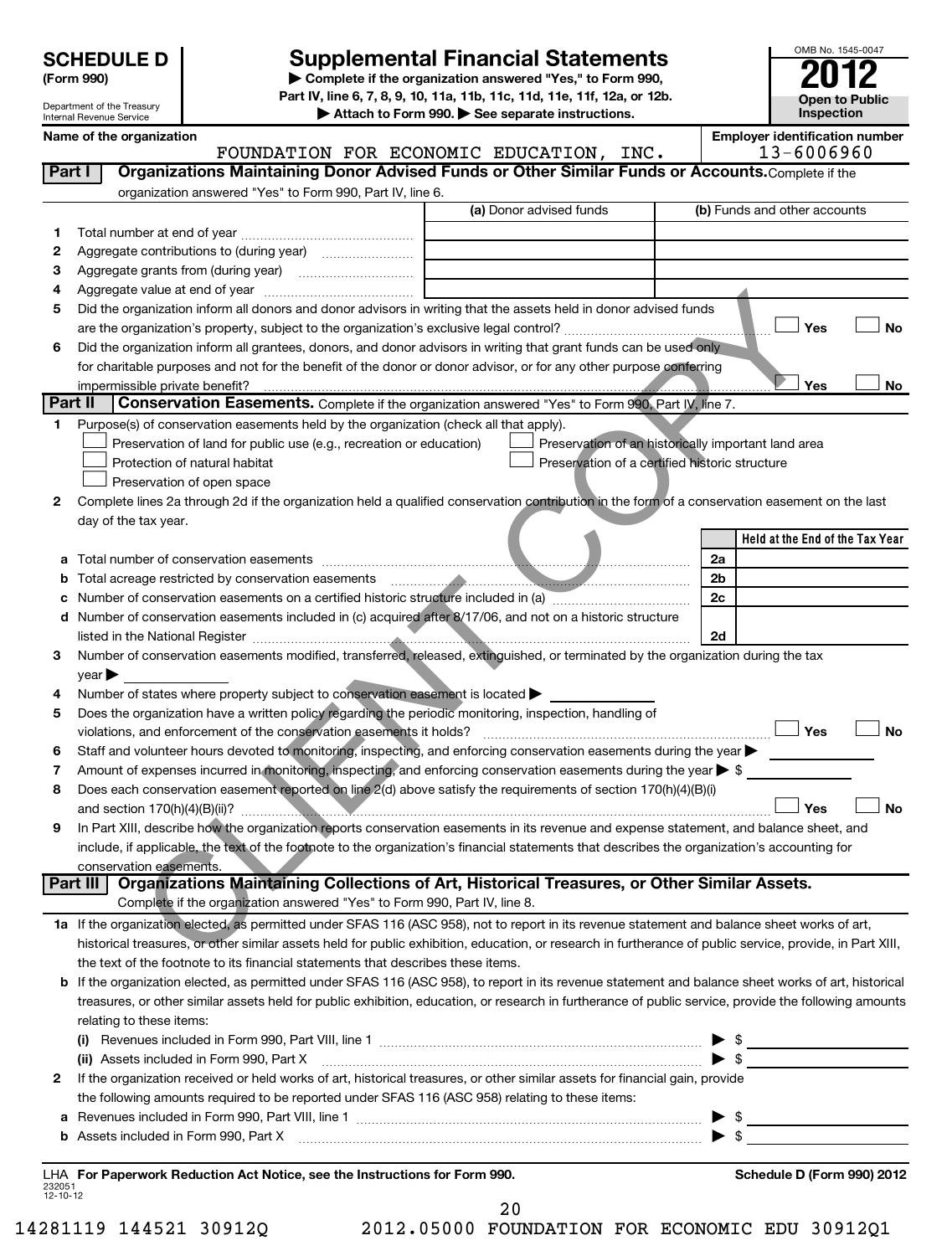|               | Schedule D (Form 990) 2012                                                                                                                                                                                                     | FOUNDATION FOR ECONOMIC EDUCATION, INC. |                |                                                                                                                                                                                                                                |                 | $13 - 6006960$ Page 2                                                               |
|---------------|--------------------------------------------------------------------------------------------------------------------------------------------------------------------------------------------------------------------------------|-----------------------------------------|----------------|--------------------------------------------------------------------------------------------------------------------------------------------------------------------------------------------------------------------------------|-----------------|-------------------------------------------------------------------------------------|
|               | Part III<br>Organizations Maintaining Collections of Art, Historical Treasures, or Other Similar Assets (continued)                                                                                                            |                                         |                |                                                                                                                                                                                                                                |                 |                                                                                     |
| 3             | Using the organization's acquisition, accession, and other records, check any of the following that are a significant use of its collection items                                                                              |                                         |                |                                                                                                                                                                                                                                |                 |                                                                                     |
|               | (check all that apply):                                                                                                                                                                                                        |                                         |                |                                                                                                                                                                                                                                |                 |                                                                                     |
| a             | Public exhibition                                                                                                                                                                                                              | d                                       |                | Loan or exchange programs                                                                                                                                                                                                      |                 |                                                                                     |
| b             | Scholarly research                                                                                                                                                                                                             | e                                       |                | Other and the control of the control of the control of the control of the control of the control of the control of the control of the control of the control of the control of the control of the control of the control of th |                 |                                                                                     |
| c             | Preservation for future generations                                                                                                                                                                                            |                                         |                |                                                                                                                                                                                                                                |                 |                                                                                     |
| 4             | Provide a description of the organization's collections and explain how they further the organization's exempt purpose in Part XIII.                                                                                           |                                         |                |                                                                                                                                                                                                                                |                 |                                                                                     |
| 5             | During the year, did the organization solicit or receive donations of art, historical treasures, or other similar assets                                                                                                       |                                         |                |                                                                                                                                                                                                                                |                 |                                                                                     |
|               |                                                                                                                                                                                                                                |                                         |                |                                                                                                                                                                                                                                |                 | Yes<br>No                                                                           |
|               | Part IV<br>Escrow and Custodial Arrangements. Complete if the organization answered "Yes" to Form 990, Part IV, line 9, or                                                                                                     |                                         |                |                                                                                                                                                                                                                                |                 |                                                                                     |
|               | reported an amount on Form 990, Part X, line 21.                                                                                                                                                                               |                                         |                |                                                                                                                                                                                                                                |                 |                                                                                     |
|               | 1a Is the organization an agent, trustee, custodian or other intermediary for contributions or other assets not included                                                                                                       |                                         |                |                                                                                                                                                                                                                                |                 |                                                                                     |
|               |                                                                                                                                                                                                                                |                                         |                |                                                                                                                                                                                                                                |                 | <b>No</b><br>Yes                                                                    |
|               | b If "Yes," explain the arrangement in Part XIII and complete the following table:                                                                                                                                             |                                         |                |                                                                                                                                                                                                                                |                 |                                                                                     |
|               |                                                                                                                                                                                                                                |                                         |                |                                                                                                                                                                                                                                |                 | Amount                                                                              |
|               | c Beginning balance members and contact the contract of the contract of the contract of the contract of the contract of the contract of the contract of the contract of the contract of the contract of the contract of the co |                                         |                |                                                                                                                                                                                                                                | 1c              |                                                                                     |
|               |                                                                                                                                                                                                                                |                                         |                |                                                                                                                                                                                                                                | 1d              |                                                                                     |
|               | Distributions during the year measurement contains and the year measurement of the state of the state of the state of the state of the state of the state of the state of the state of the state of the state of the state of  |                                         |                |                                                                                                                                                                                                                                | 1e              |                                                                                     |
|               |                                                                                                                                                                                                                                |                                         |                |                                                                                                                                                                                                                                | 1f              | Yes<br>No                                                                           |
|               |                                                                                                                                                                                                                                |                                         |                |                                                                                                                                                                                                                                |                 |                                                                                     |
| <b>Part V</b> | b If "Yes," explain the arrangement in Part XIII. Check here if the explanation has been provided in Part XIII<br>Endowment Funds. Complete if the organization answered "Yes" to Form 990, Part IV, line 10.                  |                                         |                |                                                                                                                                                                                                                                |                 |                                                                                     |
|               |                                                                                                                                                                                                                                | (a) Current year                        | (b) Prior year |                                                                                                                                                                                                                                |                 | $\vert$ (c) Two years back $\vert$ (d) Three years back $\vert$ (e) Four years back |
| ٦а            | Beginning of year balance                                                                                                                                                                                                      |                                         |                |                                                                                                                                                                                                                                |                 |                                                                                     |
|               |                                                                                                                                                                                                                                |                                         |                |                                                                                                                                                                                                                                |                 |                                                                                     |
|               | Net investment earnings, gains, and losses                                                                                                                                                                                     |                                         |                |                                                                                                                                                                                                                                |                 |                                                                                     |
|               | Grants or scholarships                                                                                                                                                                                                         |                                         |                |                                                                                                                                                                                                                                |                 |                                                                                     |
| е             | Other expenditures for facilities                                                                                                                                                                                              |                                         |                |                                                                                                                                                                                                                                |                 |                                                                                     |
|               | and programs                                                                                                                                                                                                                   |                                         |                |                                                                                                                                                                                                                                |                 |                                                                                     |
|               |                                                                                                                                                                                                                                |                                         |                |                                                                                                                                                                                                                                |                 |                                                                                     |
|               | End of year balance                                                                                                                                                                                                            |                                         |                |                                                                                                                                                                                                                                |                 |                                                                                     |
| 2             | Provide the estimated percentage of the current year end balance (line 1g, column (a)) held as:                                                                                                                                |                                         |                |                                                                                                                                                                                                                                |                 |                                                                                     |
| а             | Board designated or quasi-endowment                                                                                                                                                                                            |                                         |                |                                                                                                                                                                                                                                |                 |                                                                                     |
|               | Permanent endowment                                                                                                                                                                                                            | %                                       |                |                                                                                                                                                                                                                                |                 |                                                                                     |
|               | Temporarily restricted endowment                                                                                                                                                                                               | %                                       |                |                                                                                                                                                                                                                                |                 |                                                                                     |
|               | The percentages in lines 2a, 2b, and 2c should equal 100%.                                                                                                                                                                     |                                         |                |                                                                                                                                                                                                                                |                 |                                                                                     |
|               | 3a Are there endowment funds not in the possession of the organization that are held and administered for the organization                                                                                                     |                                         |                |                                                                                                                                                                                                                                |                 |                                                                                     |
|               | by:                                                                                                                                                                                                                            |                                         |                |                                                                                                                                                                                                                                |                 | Yes<br>No                                                                           |
|               | (i)                                                                                                                                                                                                                            |                                         |                |                                                                                                                                                                                                                                |                 | 3a(i)                                                                               |
|               | (ii) related organizations                                                                                                                                                                                                     |                                         |                |                                                                                                                                                                                                                                |                 | 3a(ii)                                                                              |
|               |                                                                                                                                                                                                                                |                                         |                |                                                                                                                                                                                                                                |                 | 3b                                                                                  |
|               | Describe in Part XIII the intended uses of the organization's endowment funds.                                                                                                                                                 |                                         |                |                                                                                                                                                                                                                                |                 |                                                                                     |
|               | <b>Part VI</b><br>Land, Buildings, and Equipment. See Form 990, Part X, line 10.                                                                                                                                               |                                         |                |                                                                                                                                                                                                                                |                 |                                                                                     |
|               | Description of property                                                                                                                                                                                                        | (a) Cost or other                       |                | (b) Cost or other                                                                                                                                                                                                              | (c) Accumulated | (d) Book value                                                                      |
|               |                                                                                                                                                                                                                                | basis (investment)                      |                | basis (other)                                                                                                                                                                                                                  | depreciation    |                                                                                     |
|               |                                                                                                                                                                                                                                |                                         |                | 9,122.                                                                                                                                                                                                                         |                 | 9,122.                                                                              |
|               |                                                                                                                                                                                                                                |                                         |                | 527, 229.                                                                                                                                                                                                                      |                 | 527,229.                                                                            |
|               |                                                                                                                                                                                                                                |                                         |                | 418,491.                                                                                                                                                                                                                       | 820, 182.       | $\overline{<}401,691.$                                                              |
|               |                                                                                                                                                                                                                                |                                         |                | 683,331.                                                                                                                                                                                                                       | 660, 665.       | 22,666.                                                                             |
|               |                                                                                                                                                                                                                                |                                         |                | 476,531.                                                                                                                                                                                                                       | 401,497.        | 75,034.                                                                             |
|               | Total. Add lines 1a through 1e. (Column (d) must equal Form 990, Part X, column (B), line 10(c).)                                                                                                                              |                                         |                |                                                                                                                                                                                                                                |                 | 232, 360.                                                                           |

**Schedule D (Form 990) 2012**

232052 12-10-12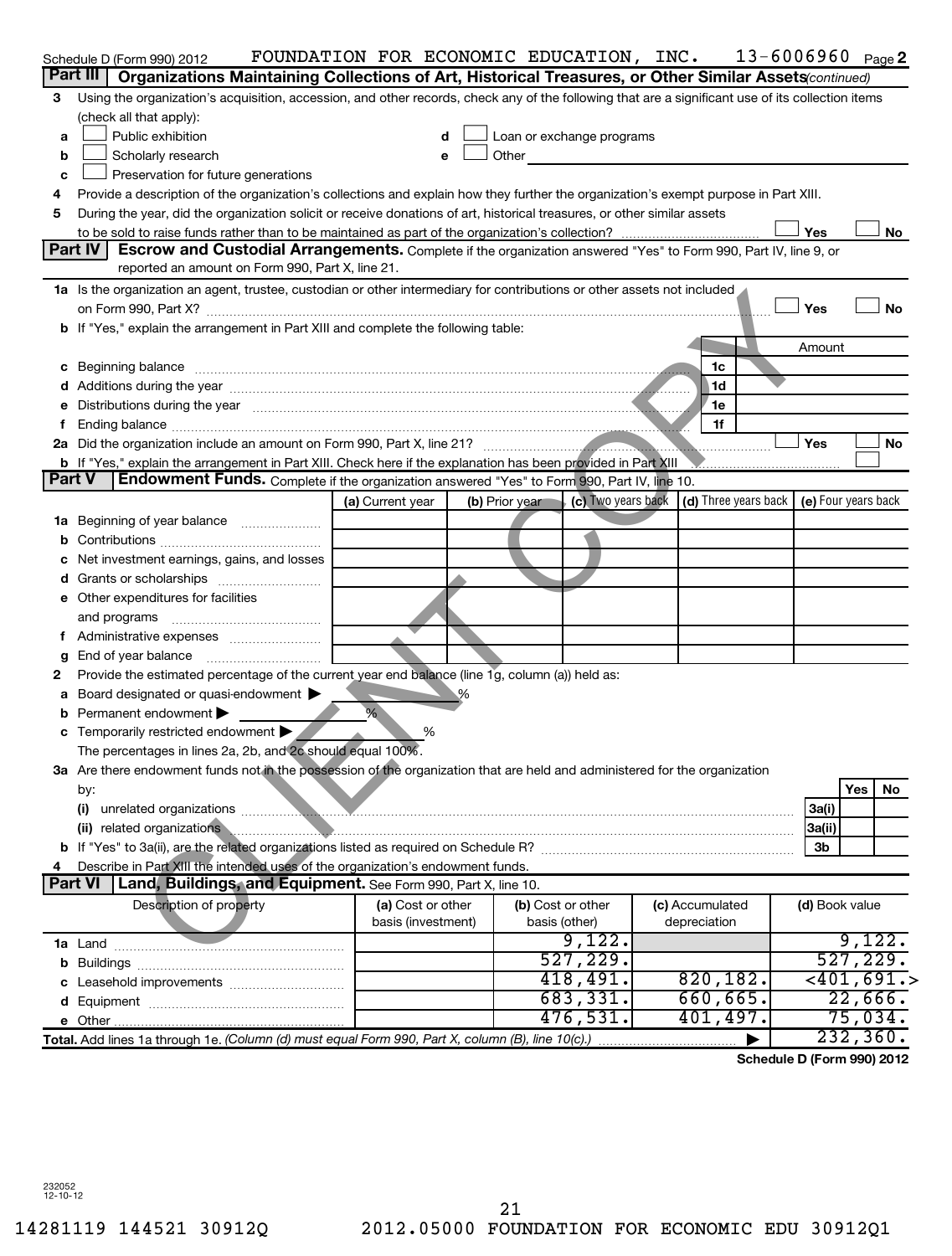| Schedule D (Form 990) 2012                                                                                                                              | FOUNDATION FOR ECONOMIC EDUCATION, INC. |                |                          | $13 - 6006960$ Page 3                                     |
|---------------------------------------------------------------------------------------------------------------------------------------------------------|-----------------------------------------|----------------|--------------------------|-----------------------------------------------------------|
| Part VII Investments - Other Securities. See Form 990, Part X, line 12.                                                                                 |                                         |                |                          |                                                           |
| (a) Description of security or category (including name of security)                                                                                    | (b) Book value                          |                |                          | (c) Method of valuation: Cost or end-of-year market value |
| (1) Financial derivatives                                                                                                                               |                                         |                |                          |                                                           |
| (2) Closely-held equity interests                                                                                                                       |                                         |                |                          |                                                           |
| (3) Other                                                                                                                                               |                                         |                |                          |                                                           |
| 20,000 SH METALCRAFT, INC<br>(A)                                                                                                                        | 1,526,000.                              |                | END-OF-YEAR MARKET VALUE |                                                           |
| (B)                                                                                                                                                     |                                         |                |                          |                                                           |
| (C)                                                                                                                                                     |                                         |                |                          |                                                           |
| (D)                                                                                                                                                     |                                         |                |                          |                                                           |
| (E)                                                                                                                                                     |                                         |                |                          |                                                           |
| (F)                                                                                                                                                     |                                         |                |                          |                                                           |
| (G)                                                                                                                                                     |                                         |                |                          |                                                           |
| (H)                                                                                                                                                     |                                         |                |                          |                                                           |
| (1)                                                                                                                                                     |                                         |                |                          |                                                           |
| Total. (Col. (b) must equal Form 990, Part X, col. (B) line 12.) $\blacktriangleright$                                                                  | 1,526,000.                              |                |                          |                                                           |
| Part VIII   Investments - Program Related. See Form 990, Part X, line 13.<br>(a) Description of investment type                                         | (b) Book value                          |                |                          | (c) Method of valuation: Cost or end-of-year market value |
|                                                                                                                                                         |                                         |                |                          |                                                           |
| (1)                                                                                                                                                     |                                         |                |                          |                                                           |
| (2)                                                                                                                                                     |                                         |                |                          |                                                           |
| (3)                                                                                                                                                     |                                         |                |                          |                                                           |
| (4)                                                                                                                                                     |                                         |                |                          |                                                           |
| (5)                                                                                                                                                     |                                         |                |                          |                                                           |
| (6)                                                                                                                                                     |                                         |                |                          |                                                           |
| (7)                                                                                                                                                     |                                         |                |                          |                                                           |
| (8)<br>(9)                                                                                                                                              |                                         |                |                          |                                                           |
| (10)                                                                                                                                                    |                                         |                |                          |                                                           |
| Total. (Col. (b) must equal Form 990, Part X, col. (B) line 13.) $\blacktriangleright$                                                                  |                                         |                |                          |                                                           |
| <b>Part IX   Other Assets.</b> See Form 990, Part X, line 15.                                                                                           |                                         |                |                          |                                                           |
|                                                                                                                                                         | (a) Description                         |                |                          | (b) Book value                                            |
| <b>SECURITY DEPOSIT</b><br>(1)                                                                                                                          |                                         |                |                          | 900.                                                      |
| <b>GOLD COINS</b><br>(2)                                                                                                                                |                                         |                |                          | 27,310.                                                   |
| <b>DONATED ART</b><br>(3)                                                                                                                               |                                         |                |                          | 1,200.                                                    |
| INVESTMENTS HELD IN TRUST<br>(4)                                                                                                                        |                                         |                |                          | $\overline{279,544}$ .                                    |
| <b>ACCRUED INTEREST RECEIVABLE</b><br>(5)                                                                                                               |                                         |                |                          | 16,940.                                                   |
| (6)                                                                                                                                                     |                                         |                |                          |                                                           |
| (7)                                                                                                                                                     |                                         |                |                          |                                                           |
| (8)                                                                                                                                                     |                                         |                |                          |                                                           |
| (9)                                                                                                                                                     |                                         |                |                          |                                                           |
| (10)                                                                                                                                                    |                                         |                |                          |                                                           |
| Total. (Column (b) must equal Form 990, Part X, col. (B) line 15.)                                                                                      |                                         |                |                          | 325,894.                                                  |
| Part X<br>Other Liabilities. See Form 990, Part X, line 25.                                                                                             |                                         |                |                          |                                                           |
| (a) Description of liability<br>1.                                                                                                                      |                                         | (b) Book value |                          |                                                           |
| Federal income taxes<br>(1)                                                                                                                             |                                         |                |                          |                                                           |
| <b>ACCRUED EXPENSES</b><br>(2)                                                                                                                          |                                         | 4,565.         |                          |                                                           |
| ESCROW DEPOSIT PAYABLE<br>(3)                                                                                                                           |                                         | 25             |                          |                                                           |
| <b>UBIT TAX ACCRUAL</b><br>(4)                                                                                                                          |                                         | 91,731         |                          |                                                           |
| IHS SHARE OF WARREN TRUST<br>(5)                                                                                                                        |                                         | 125, 165.      |                          |                                                           |
| CHARITABLE GIFT ANNUITY<br>(6)                                                                                                                          |                                         | 8,277.         |                          |                                                           |
| CHANDLER ANNUITY<br>(7)                                                                                                                                 |                                         | 24,944.        |                          |                                                           |
| <b>ACCRUED BONUS</b><br>(8)                                                                                                                             |                                         | 46,450.        |                          |                                                           |
| SALARIES PAYABLE<br>(9)                                                                                                                                 |                                         | 17,682         |                          |                                                           |
| (10)                                                                                                                                                    |                                         |                |                          |                                                           |
| (11)                                                                                                                                                    |                                         |                |                          |                                                           |
| Total. (Column (b) must equal Form 990, Part X, col. (B) line 25.)                                                                                      |                                         | 318,839.       |                          |                                                           |
| 2. FIN 48 (ASC 740) Footnote. In Part XIII, provide the text of the footnote to the organization's financial statements that reports the organization's |                                         |                |                          |                                                           |
| liability for uncertain tax positions under FIN 48 (ASC 740). Check here if the text of the footnote has been provided in Part XIII                     |                                         |                |                          |                                                           |

232053 12-10-12

**Schedule D (Form 990) 2012**

22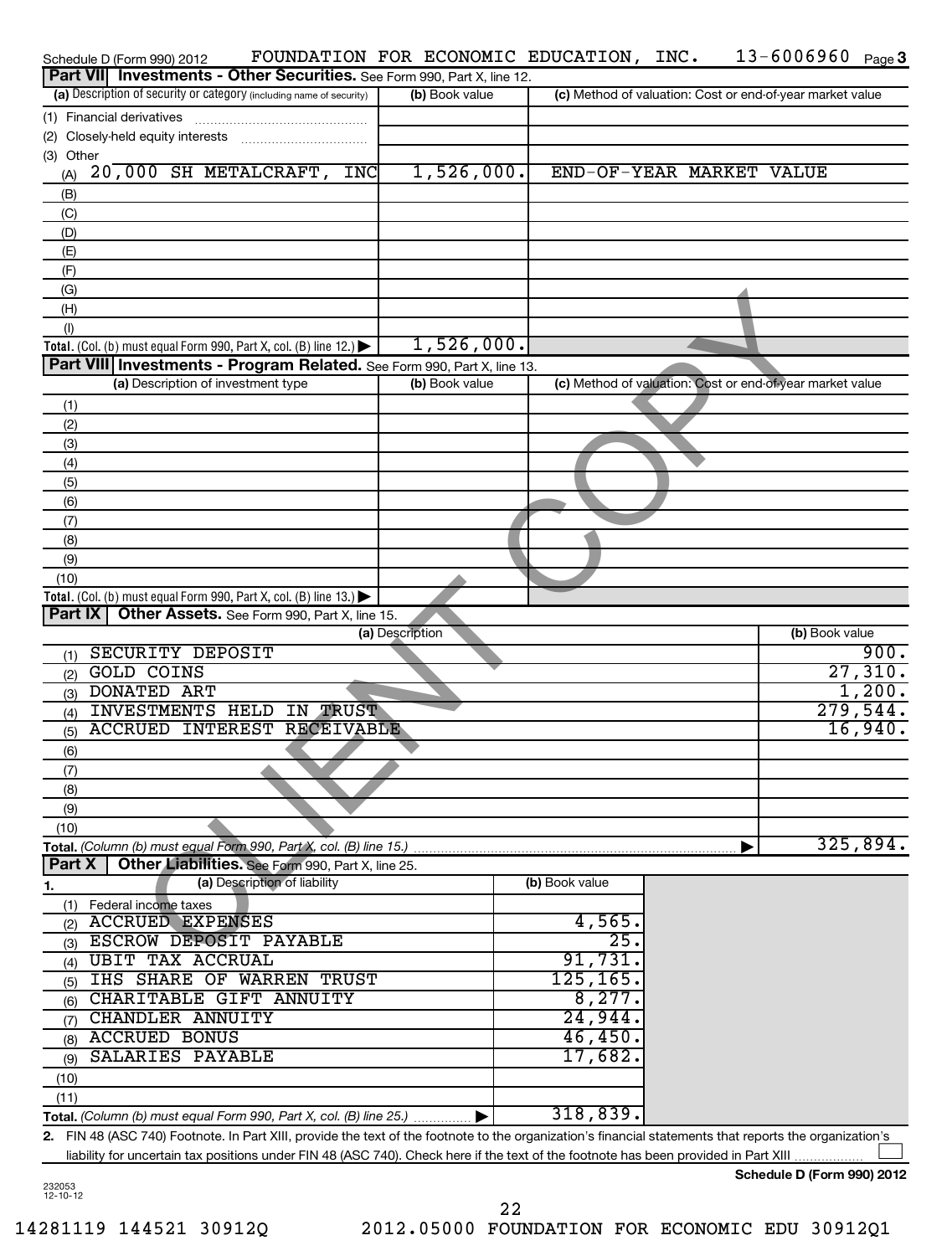|   | Schedule D (Form 990) 2012                                                                                                                                                                                                                                                                             |  | FOUNDATION FOR ECONOMIC EDUCATION, INC.                                            |  |                |                  |                | $13 - 6006960$ Page 4 |               |
|---|--------------------------------------------------------------------------------------------------------------------------------------------------------------------------------------------------------------------------------------------------------------------------------------------------------|--|------------------------------------------------------------------------------------|--|----------------|------------------|----------------|-----------------------|---------------|
|   | <b>Part XI</b>                                                                                                                                                                                                                                                                                         |  | Reconciliation of Revenue per Audited Financial Statements With Revenue per Return |  |                |                  |                |                       |               |
| 1 | Total revenue, gains, and other support per audited financial statements [111][11] Total revenue, gains, and other support per audited financial statements                                                                                                                                            |  |                                                                                    |  |                |                  | 1              | 3,130,298.            |               |
| 2 | Amounts included on line 1 but not on Form 990, Part VIII, line 12:                                                                                                                                                                                                                                    |  |                                                                                    |  |                |                  |                |                       |               |
| а |                                                                                                                                                                                                                                                                                                        |  |                                                                                    |  | 2a             | $<$ 114,489. $>$ |                |                       |               |
| b |                                                                                                                                                                                                                                                                                                        |  |                                                                                    |  | 2 <sub>b</sub> |                  |                |                       |               |
| c |                                                                                                                                                                                                                                                                                                        |  |                                                                                    |  | 2c             |                  |                |                       |               |
| d |                                                                                                                                                                                                                                                                                                        |  |                                                                                    |  | 2d             |                  |                |                       |               |
| е | Add lines 2a through 2d                                                                                                                                                                                                                                                                                |  |                                                                                    |  |                |                  | <b>2e</b>      |                       | $<$ 114,489.> |
| з |                                                                                                                                                                                                                                                                                                        |  |                                                                                    |  |                |                  | 3              | 3, 244, 787.          |               |
|   | Amounts included on Form 990, Part VIII, line 12, but not on line 1:                                                                                                                                                                                                                                   |  |                                                                                    |  |                |                  |                |                       |               |
| а |                                                                                                                                                                                                                                                                                                        |  |                                                                                    |  | 4а             |                  |                |                       |               |
| b |                                                                                                                                                                                                                                                                                                        |  |                                                                                    |  | 4 <sub>h</sub> |                  |                |                       |               |
|   | Add lines 4a and 4b                                                                                                                                                                                                                                                                                    |  |                                                                                    |  |                |                  | 4 <sub>c</sub> |                       |               |
| 5 |                                                                                                                                                                                                                                                                                                        |  |                                                                                    |  |                |                  |                | 3, 244, 787.          |               |
|   | Part XII   Reconciliation of Expenses per Audited Financial Statements With Expenses per Return                                                                                                                                                                                                        |  |                                                                                    |  |                |                  |                |                       |               |
| 1 |                                                                                                                                                                                                                                                                                                        |  |                                                                                    |  |                |                  | Ŧ.             | 3,042,977.            |               |
| 2 | Amounts included on line 1 but not on Form 990, Part IX, line 25:                                                                                                                                                                                                                                      |  |                                                                                    |  |                |                  |                |                       |               |
| а |                                                                                                                                                                                                                                                                                                        |  |                                                                                    |  | 2a             |                  |                |                       |               |
| b | Prior year adjustments [111] Prior year adjustments [11] Prior year adjustments [11] Prior year adjustments [1                                                                                                                                                                                         |  |                                                                                    |  | 2 <sub>b</sub> |                  |                |                       |               |
|   | Other losses                                                                                                                                                                                                                                                                                           |  |                                                                                    |  | 2 <sub>c</sub> |                  |                |                       |               |
|   |                                                                                                                                                                                                                                                                                                        |  |                                                                                    |  | 2d             |                  |                |                       |               |
| е | Add lines 2a through 2d                                                                                                                                                                                                                                                                                |  |                                                                                    |  |                |                  | 2e             |                       |               |
| з |                                                                                                                                                                                                                                                                                                        |  |                                                                                    |  |                |                  | 3              | 3,042,977.            |               |
| 4 | Amounts included on Form 990, Part IX, line 25, but not on line 1:                                                                                                                                                                                                                                     |  |                                                                                    |  |                |                  |                |                       |               |
| а |                                                                                                                                                                                                                                                                                                        |  |                                                                                    |  | 4a             |                  |                |                       |               |
|   |                                                                                                                                                                                                                                                                                                        |  |                                                                                    |  | 4 <sub>b</sub> |                  |                |                       |               |
|   | Add lines 4a and 4b                                                                                                                                                                                                                                                                                    |  |                                                                                    |  |                |                  | 4c             |                       |               |
| 5 | Total expenses. Add lines 3 and 4c. (This must equal Form 990, Part I, line 18.) <b>Constitution</b> 190, and the set                                                                                                                                                                                  |  |                                                                                    |  |                |                  | 5              | 3,042,977.            |               |
|   | Part XIII Supplemental Information                                                                                                                                                                                                                                                                     |  |                                                                                    |  |                |                  |                |                       |               |
|   | Complete this part to provide the descriptions required for Part II, lines 3, 5, and 9; Part III, lines 1a and 4; Part IV, lines 1b and 2b; Part V, line 4; Part<br>X, line 2; Part XI, lines 2d and 4b; and Part XII, lines 2d and 4b. Also complete this part to provide any additional information. |  |                                                                                    |  |                |                  |                |                       |               |
|   |                                                                                                                                                                                                                                                                                                        |  |                                                                                    |  |                |                  |                |                       |               |
|   |                                                                                                                                                                                                                                                                                                        |  |                                                                                    |  |                |                  |                |                       |               |
|   |                                                                                                                                                                                                                                                                                                        |  |                                                                                    |  |                |                  |                |                       |               |
|   |                                                                                                                                                                                                                                                                                                        |  |                                                                                    |  |                |                  |                |                       |               |
|   |                                                                                                                                                                                                                                                                                                        |  |                                                                                    |  |                |                  |                |                       |               |

**Schedule D (Form 990) 2012**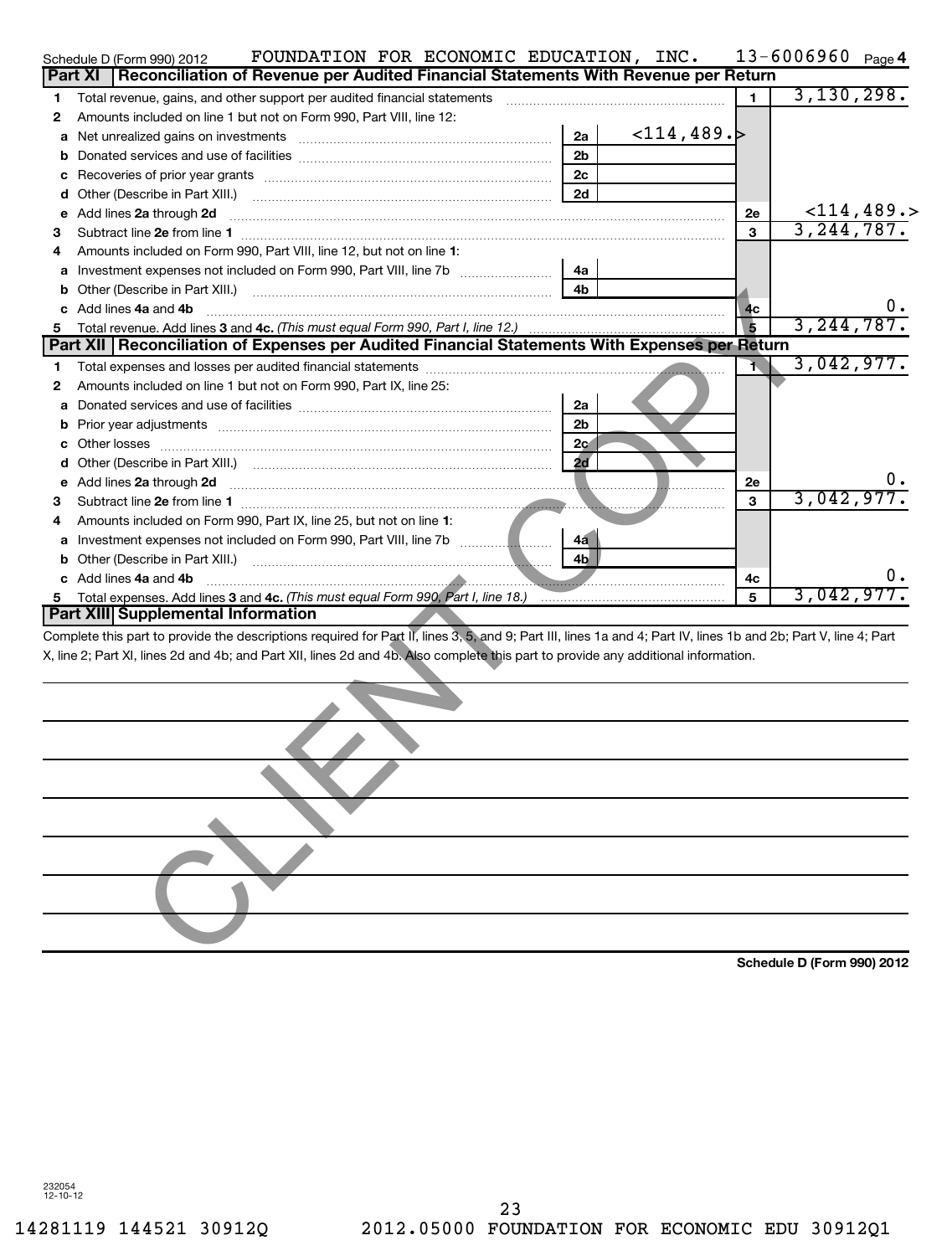| <b>SCHEDULE I</b><br>(Form 990)                                         |                                                                                                                                                                                                                                                                              |            |                                                                                  | Grants and Other Assistance to Organizations,     |                                         |                                                                |                                           | OMB No. 1545-0047                                   |
|-------------------------------------------------------------------------|------------------------------------------------------------------------------------------------------------------------------------------------------------------------------------------------------------------------------------------------------------------------------|------------|----------------------------------------------------------------------------------|---------------------------------------------------|-----------------------------------------|----------------------------------------------------------------|-------------------------------------------|-----------------------------------------------------|
|                                                                         |                                                                                                                                                                                                                                                                              |            |                                                                                  | Governments, and Individuals in the United States |                                         |                                                                |                                           | 2012                                                |
| Department of the Treasury<br>Internal Revenue Service                  |                                                                                                                                                                                                                                                                              |            | Complete if the organization answered "Yes" to Form 990, Part IV, line 21 or 22. | Attach to Form 990.                               |                                         |                                                                |                                           | <b>Open to Public</b><br>Inspection                 |
| Name of the organization                                                |                                                                                                                                                                                                                                                                              |            | FOUNDATION FOR ECONOMIC EDUCATION, INC.                                          |                                                   |                                         |                                                                |                                           | <b>Employer identification number</b><br>13-6006960 |
| Part I                                                                  | <b>General Information on Grants and Assistance</b>                                                                                                                                                                                                                          |            |                                                                                  |                                                   |                                         |                                                                |                                           |                                                     |
|                                                                         | 1 Does the organization maintain records to substantiate the amount of the grants or assistance, the grantees' eligibility for the grants or assistance, and the selection                                                                                                   |            |                                                                                  |                                                   |                                         |                                                                |                                           |                                                     |
|                                                                         |                                                                                                                                                                                                                                                                              |            |                                                                                  |                                                   |                                         |                                                                |                                           | $\boxed{\text{X}}$ Yes<br><b>No</b>                 |
| $\mathbf{2}$                                                            | Describe in Part IV the organization's procedures for monitoring the use of grant funds in the United States.                                                                                                                                                                |            |                                                                                  |                                                   |                                         |                                                                |                                           |                                                     |
| Part II                                                                 | Grants and Other Assistance to Governments and Organizations in the United States. Complete if the organization answered "Yes" to Form 990, Part IV, line 21, for any<br>recipient that received more than \$5,000. Part II can be duplicated if additional space is needed. |            |                                                                                  |                                                   |                                         |                                                                |                                           |                                                     |
|                                                                         | 1 (a) Name and address of organization<br>or government                                                                                                                                                                                                                      | $(b)$ EIN  | (c) IRC section<br>if applicable                                                 | (d) Amount of<br>cash grant                       | (e) Amount of<br>non-cash<br>assistance | (f) Method of<br>valuation (book,<br>FMV, appraisal,<br>other) | (g) Description of<br>non-cash assistance | (h) Purpose of grant<br>or assistance               |
| PEACE THROUGH COMMERCE, INC<br>1510 FALCON LEDGE DR<br>AUSTIN, TX 78746 |                                                                                                                                                                                                                                                                              | 27-3971757 |                                                                                  | 5,000                                             |                                         |                                                                |                                           | AVAILABLE UPON REQUEST.                             |
|                                                                         |                                                                                                                                                                                                                                                                              |            |                                                                                  |                                                   |                                         |                                                                |                                           |                                                     |
|                                                                         |                                                                                                                                                                                                                                                                              |            |                                                                                  |                                                   |                                         |                                                                |                                           |                                                     |
|                                                                         |                                                                                                                                                                                                                                                                              |            |                                                                                  |                                                   |                                         |                                                                |                                           |                                                     |
|                                                                         |                                                                                                                                                                                                                                                                              |            |                                                                                  |                                                   |                                         |                                                                |                                           |                                                     |
|                                                                         |                                                                                                                                                                                                                                                                              |            |                                                                                  |                                                   |                                         |                                                                |                                           |                                                     |
| $\mathbf{2}$                                                            | Enter total number of section $501(c)(3)$ and government organizations listed in the line 1 table                                                                                                                                                                            |            |                                                                                  |                                                   |                                         |                                                                |                                           |                                                     |
| 3                                                                       | Enter total number of other organizations listed in the line 1 table                                                                                                                                                                                                         |            |                                                                                  |                                                   |                                         |                                                                |                                           |                                                     |
| LHA                                                                     | For Paperwork Reduction Act Notice, see the Instructions for Form 990.                                                                                                                                                                                                       |            |                                                                                  |                                                   |                                         |                                                                |                                           | Schedule I (Form 990) (2012)                        |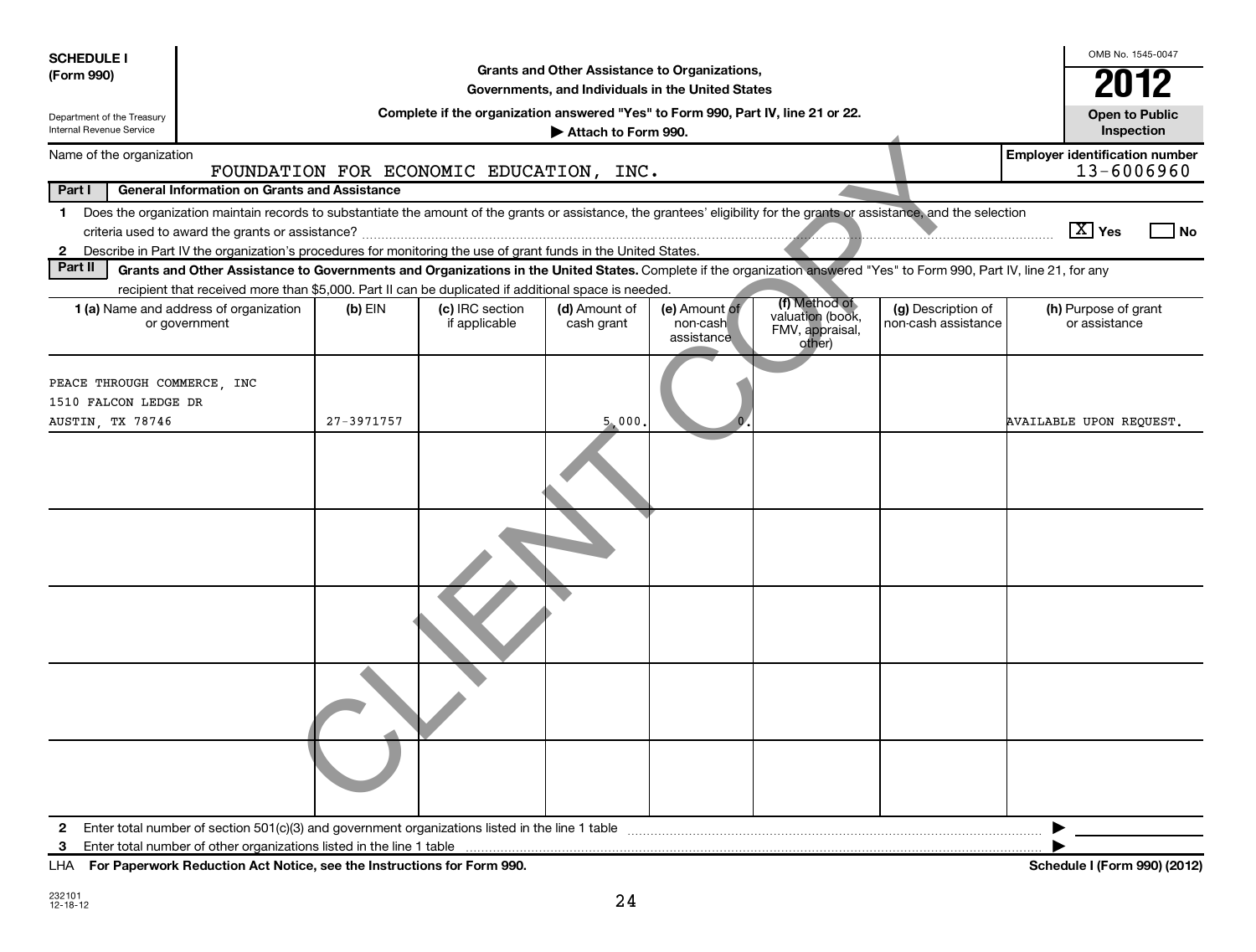| Schedule I (Form 990) (2012) | FOUNDATION FOR ECONOMIC EDUCATION, INC.                                                                                                                                                                  |                             |                             |                                       |                                                          | 13-6006960                             | Page |
|------------------------------|----------------------------------------------------------------------------------------------------------------------------------------------------------------------------------------------------------|-----------------------------|-----------------------------|---------------------------------------|----------------------------------------------------------|----------------------------------------|------|
| Part III                     | Grants and Other Assistance to Individuals in the United States. Complete if the organization answered "Yes" to Form 990, Part IV, line 22.<br>Part III can be duplicated if additional space is needed. |                             |                             |                                       |                                                          |                                        |      |
|                              | (a) Type of grant or assistance                                                                                                                                                                          | (b) Number of<br>recipients | (c) Amount of<br>cash grant | (d) Amount of non-<br>cash assistance | (e) Method of valuation<br>(book, FMV, appraisal, other) | (f) Description of non-cash assistance |      |
|                              |                                                                                                                                                                                                          |                             |                             |                                       |                                                          |                                        |      |
|                              |                                                                                                                                                                                                          |                             |                             |                                       |                                                          |                                        |      |
|                              |                                                                                                                                                                                                          |                             |                             |                                       |                                                          |                                        |      |
|                              |                                                                                                                                                                                                          |                             |                             |                                       |                                                          |                                        |      |
|                              |                                                                                                                                                                                                          |                             |                             |                                       |                                                          |                                        |      |
| Part IV                      | Supplemental Information. Complete this part to provide the information required in Part I, line 2, Part III, column (b), and any other additional information.                                          |                             |                             |                                       |                                                          |                                        |      |
|                              |                                                                                                                                                                                                          |                             |                             |                                       |                                                          |                                        |      |
|                              |                                                                                                                                                                                                          |                             |                             |                                       |                                                          |                                        |      |
|                              |                                                                                                                                                                                                          |                             |                             |                                       |                                                          |                                        |      |
|                              |                                                                                                                                                                                                          |                             |                             |                                       |                                                          |                                        |      |
|                              |                                                                                                                                                                                                          |                             |                             |                                       |                                                          |                                        |      |
|                              |                                                                                                                                                                                                          |                             |                             |                                       |                                                          |                                        |      |
|                              |                                                                                                                                                                                                          |                             |                             |                                       |                                                          |                                        |      |

**2**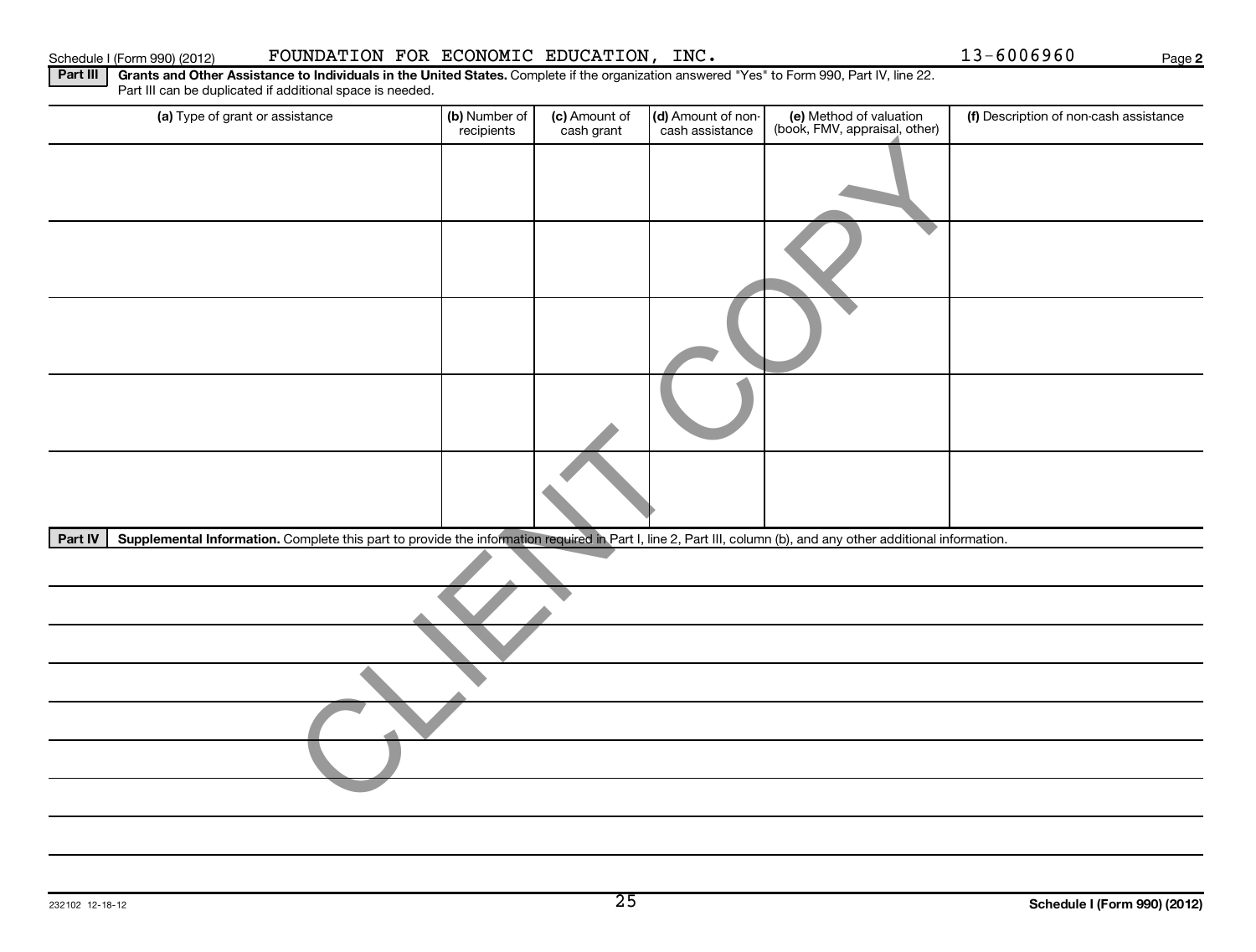|   | <b>SCHEDULE J</b>                                      | <b>Compensation Information</b>                                                                                            |                                       | OMB No. 1545-0047          |     |                              |
|---|--------------------------------------------------------|----------------------------------------------------------------------------------------------------------------------------|---------------------------------------|----------------------------|-----|------------------------------|
|   | (Form 990)                                             | For certain Officers, Directors, Trustees, Key Employees, and Highest                                                      |                                       |                            |     |                              |
|   |                                                        | <b>Compensated Employees</b>                                                                                               |                                       | 2012                       |     |                              |
|   |                                                        | Complete if the organization answered "Yes" to Form 990,<br>Part IV, line 23.                                              |                                       | <b>Open to Public</b>      |     |                              |
|   | Department of the Treasury<br>Internal Revenue Service | $\blacktriangleright$ Attach to Form 990.<br>See separate instructions.                                                    |                                       | Inspection                 |     |                              |
|   | Name of the organization                               |                                                                                                                            | <b>Employer identification number</b> |                            |     |                              |
|   |                                                        | FOUNDATION FOR ECONOMIC EDUCATION, INC.                                                                                    |                                       | 13-6006960                 |     |                              |
|   | Part I                                                 | <b>Questions Regarding Compensation</b>                                                                                    |                                       |                            |     |                              |
|   |                                                        |                                                                                                                            |                                       |                            | Yes | No                           |
|   |                                                        | 1a Check the appropriate box(es) if the organization provided any of the following to or for a person listed in Form 990,  |                                       |                            |     |                              |
|   |                                                        | Part VII, Section A, line 1a. Complete Part III to provide any relevant information regarding these items.                 |                                       |                            |     |                              |
|   | First-class or charter travel                          | Housing allowance or residence for personal use                                                                            |                                       |                            |     |                              |
|   | Travel for companions                                  | Payments for business use of personal residence                                                                            |                                       |                            |     |                              |
|   |                                                        | Health or social club dues or initiation fees<br>Tax indemnification and gross-up payments                                 |                                       |                            |     |                              |
|   |                                                        | Discretionary spending account<br>Personal services (e.g., maid, chauffeur, chef)                                          |                                       |                            |     |                              |
|   |                                                        |                                                                                                                            |                                       |                            |     |                              |
|   |                                                        | <b>b</b> If any of the boxes on line 1a are checked, did the organization follow a written policy regarding payment or     |                                       |                            |     |                              |
|   |                                                        | reimbursement or provision of all of the expenses described above? If "No," complete Part III to explain                   |                                       | 1b                         |     |                              |
| 2 |                                                        | Did the organization require substantiation prior to reimbursing or allowing expenses incurred by all officers, directors, |                                       |                            |     |                              |
|   |                                                        | trustees, and the CEO/Executive Director, regarding the items checked in line 1a?                                          |                                       | $\mathbf{2}$               |     |                              |
|   |                                                        |                                                                                                                            |                                       |                            |     |                              |
| з |                                                        | Indicate which, if any, of the following the filing organization used to establish the compensation of the organization's  |                                       |                            |     |                              |
|   |                                                        | CEO/Executive Director. Check all that apply. Do not check any boxes for methods used by a related organization to         |                                       |                            |     |                              |
|   |                                                        | establish compensation of the CEO/Executive Director, but explain in Part III.                                             |                                       |                            |     |                              |
|   |                                                        |                                                                                                                            |                                       |                            |     |                              |
|   | Compensation committee                                 | Written employment contract                                                                                                |                                       |                            |     |                              |
|   |                                                        | Compensation survey or study<br>Independent compensation consultant                                                        |                                       |                            |     |                              |
|   |                                                        | Approval by the board or compensation committee<br>Form 990 of other organizations                                         |                                       |                            |     |                              |
|   |                                                        |                                                                                                                            |                                       |                            |     |                              |
| 4 |                                                        | During the year, did any person listed in Form 990, Part VII, Section A, line 1a, with respect to the filing               |                                       |                            |     |                              |
|   | organization or a related organization:                |                                                                                                                            |                                       |                            |     |                              |
| а |                                                        | Receive a severance payment or change-of-control payment?                                                                  |                                       | 4a                         |     | х<br>$\overline{\textbf{x}}$ |
|   |                                                        |                                                                                                                            |                                       | 4b                         |     | $\overline{\mathtt{x}}$      |
| с |                                                        |                                                                                                                            |                                       | 4c                         |     |                              |
|   |                                                        | If "Yes" to any of lines 4a-c, list the persons and provide the applicable amounts for each item in Part III.              |                                       |                            |     |                              |
|   |                                                        |                                                                                                                            |                                       |                            |     |                              |
|   |                                                        | Only section 501(c)(3) and 501(c)(4) organizations must complete lines 5-9.                                                |                                       |                            |     |                              |
| b |                                                        | For persons listed in Form 990, Part VII, Section A, line 1a, did the organization pay or accrue any compensation          |                                       |                            |     |                              |
|   | contingent on the revenues of:                         |                                                                                                                            |                                       |                            |     |                              |
|   |                                                        |                                                                                                                            |                                       | 5a                         |     | x                            |
|   |                                                        |                                                                                                                            |                                       | 5b                         |     | $\overline{\mathtt{x}}$      |
|   |                                                        | If "Yes" to line 5a or 5b, describe in Part III.                                                                           |                                       |                            |     |                              |
|   |                                                        | 6 For persons listed in Form 990, Part VII, Section A, line 1a, did the organization pay or accrue any compensation        |                                       |                            |     |                              |
|   | contingent on the net earnings of:                     |                                                                                                                            |                                       |                            |     |                              |
|   |                                                        | a The organization? <b>Constitution</b> and the organization?                                                              |                                       | 6a                         |     | x                            |
|   |                                                        |                                                                                                                            |                                       | 6b                         |     | $\overline{\mathtt{x}}$      |
|   |                                                        | If "Yes" to line 6a or 6b, describe in Part III.                                                                           |                                       |                            |     |                              |
|   |                                                        | 7 For persons listed in Form 990, Part VII, Section A, line 1a, did the organization provide any non-fixed payments        |                                       |                            |     |                              |
|   |                                                        |                                                                                                                            |                                       | 7                          |     | x                            |
| 8 |                                                        | Were any amounts reported in Form 990, Part VII, paid or accrued pursuant to a contract that was subject to the            |                                       |                            |     |                              |
|   |                                                        |                                                                                                                            |                                       | 8                          |     | x                            |
| 9 |                                                        | If "Yes" to line 8, did the organization also follow the rebuttable presumption procedure described in                     |                                       |                            |     |                              |
|   |                                                        |                                                                                                                            |                                       | 9                          |     |                              |
|   |                                                        | LHA For Paperwork Reduction Act Notice, see the Instructions for Form 990.                                                 |                                       | Schedule J (Form 990) 2012 |     |                              |

232111 12-10-12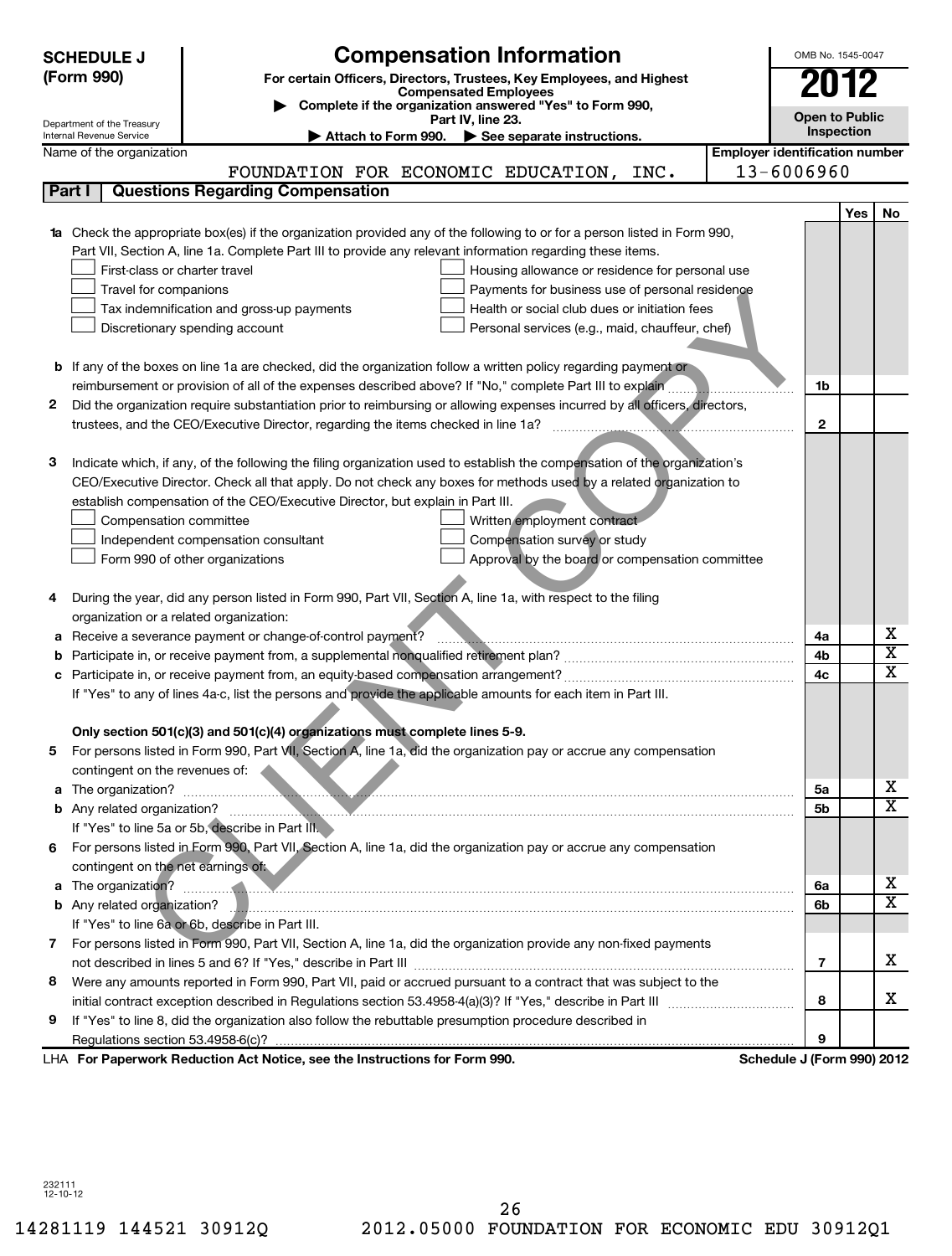#### Schedule J (Form 990) 2012 **FOUNDATION FOR ECONOMIC EDUCATION, INC.** 13-6006960

#### Part II | Officers, Directors, Trustees, Key Employees, and Highest Compensated Employees. Use duplicate copies if additional space is needed.

For each individual whose compensation must be reported in Schedule J, report compensation from the organization on row (i) and from related organizations, described in the instructions, on row (ii). Do not list any individuals that are not listed on Form 990, Part VII.

Note. The sum of columns (B)(i)-(iii) for each listed individual must equal the total amount of Form 990, Part VII, Section A, line 1a, applicable column (D) and (E) amounts for that individual.

|                    |                              |                          | (B) Breakdown of W-2 and/or 1099-MISC compensation |                                           | (C) Retirement and             | (D) Nontaxable              | (E) Total of columns        | (F) Compensation                          |
|--------------------|------------------------------|--------------------------|----------------------------------------------------|-------------------------------------------|--------------------------------|-----------------------------|-----------------------------|-------------------------------------------|
| (A) Name and Title |                              | (i) Base<br>compensation | (ii) Bonus &<br>incentive<br>compensation          | (iii) Other<br>reportable<br>compensation | other deferred<br>compensation | benefits                    | $(B)(i)$ - $(D)$            | reported as deferred<br>in prior Form 990 |
| $(1)$ LARRY REED   | (i)                          | 124,675.                 | 31,200.                                            | $\overline{0}$ .                          | $\overline{0}$ .               | $\overline{\mathfrak{o}}$ . | 155,875.                    | $\overline{\mathbf{0}}$ .                 |
| PRESIDENT          | (ii)                         | $\overline{0}$ .         | $\overline{0}$ .                                   | $\overline{0}$ .                          | $\overline{0}$ .               | $\overline{0}$ .            | $\overline{\mathfrak{o}}$ . | $\overline{0}$ .                          |
|                    | (i)                          |                          |                                                    |                                           |                                |                             |                             |                                           |
|                    | (ii)                         |                          |                                                    |                                           |                                |                             |                             |                                           |
|                    | $\qquad \qquad \textbf{(i)}$ |                          |                                                    |                                           |                                |                             |                             |                                           |
|                    | (ii)                         |                          |                                                    |                                           |                                |                             |                             |                                           |
|                    | (i)                          |                          |                                                    |                                           |                                |                             |                             |                                           |
|                    | (ii)                         |                          |                                                    |                                           |                                |                             |                             |                                           |
|                    | (i)                          |                          |                                                    |                                           |                                |                             |                             |                                           |
|                    | (ii)                         |                          |                                                    |                                           |                                |                             |                             |                                           |
|                    | (i)                          |                          |                                                    |                                           |                                |                             |                             |                                           |
|                    | (ii)                         |                          |                                                    |                                           |                                |                             |                             |                                           |
|                    | (i)                          |                          |                                                    |                                           |                                |                             |                             |                                           |
|                    | (ii)                         |                          |                                                    |                                           |                                |                             |                             |                                           |
|                    | (i)                          |                          |                                                    |                                           |                                |                             |                             |                                           |
|                    | (ii)                         |                          |                                                    |                                           |                                |                             |                             |                                           |
|                    | (i)                          |                          |                                                    |                                           |                                |                             |                             |                                           |
|                    | (ii)                         |                          |                                                    |                                           |                                |                             |                             |                                           |
|                    | (i)<br>(ii)                  |                          |                                                    |                                           |                                |                             |                             |                                           |
|                    | $\qquad \qquad \textbf{(i)}$ |                          |                                                    |                                           |                                |                             |                             |                                           |
|                    | (ii)                         |                          |                                                    |                                           |                                |                             |                             |                                           |
|                    | (i)                          |                          |                                                    |                                           |                                |                             |                             |                                           |
|                    | (i)                          |                          |                                                    |                                           |                                |                             |                             |                                           |
|                    | (i)                          |                          |                                                    |                                           |                                |                             |                             |                                           |
|                    | (ii)                         |                          |                                                    |                                           |                                |                             |                             |                                           |
|                    | l (i)                        |                          |                                                    |                                           |                                |                             |                             |                                           |
|                    | (ii)                         |                          |                                                    |                                           |                                |                             |                             |                                           |
|                    | (i)                          |                          |                                                    |                                           |                                |                             |                             |                                           |
|                    | (ii)                         |                          |                                                    |                                           |                                |                             |                             |                                           |
|                    | (i)                          |                          |                                                    |                                           |                                |                             |                             |                                           |
|                    | (ii)                         |                          |                                                    |                                           |                                |                             |                             |                                           |

**Schedule J (Form 990) 2012**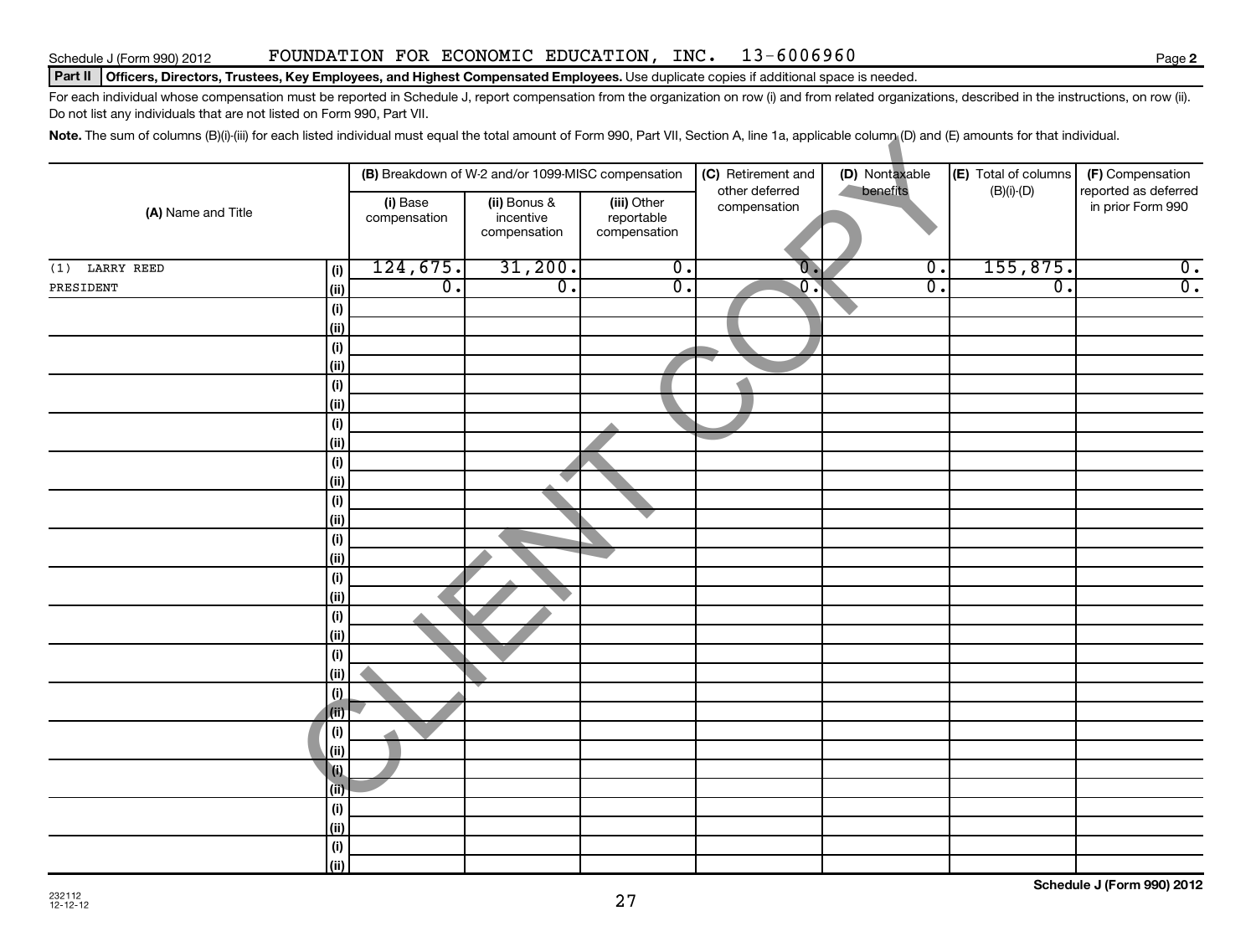| .,<br>×. |  |
|----------|--|
|          |  |

| Schedule J (Form 990) 2012 | FOUNDATION FOR ECONOMIC EDUCATION, INC. |  |  |
|----------------------------|-----------------------------------------|--|--|
|                            |                                         |  |  |

#### **Part III Supplemental Information**

Complete this part to provide the information, explanation, or descriptions required for Part I, lines 1a, 1b, 3, 4a, 4b, 4c, 5a, 5b, 6a, 6b, 7, and 8, and for Part II. Also complete this part for any additional information.

| auditional information. |
|-------------------------|
|                         |
|                         |
|                         |
|                         |
|                         |
|                         |
|                         |
|                         |
|                         |
|                         |
|                         |
|                         |
|                         |
|                         |
|                         |
|                         |
|                         |
|                         |
|                         |

28

**3**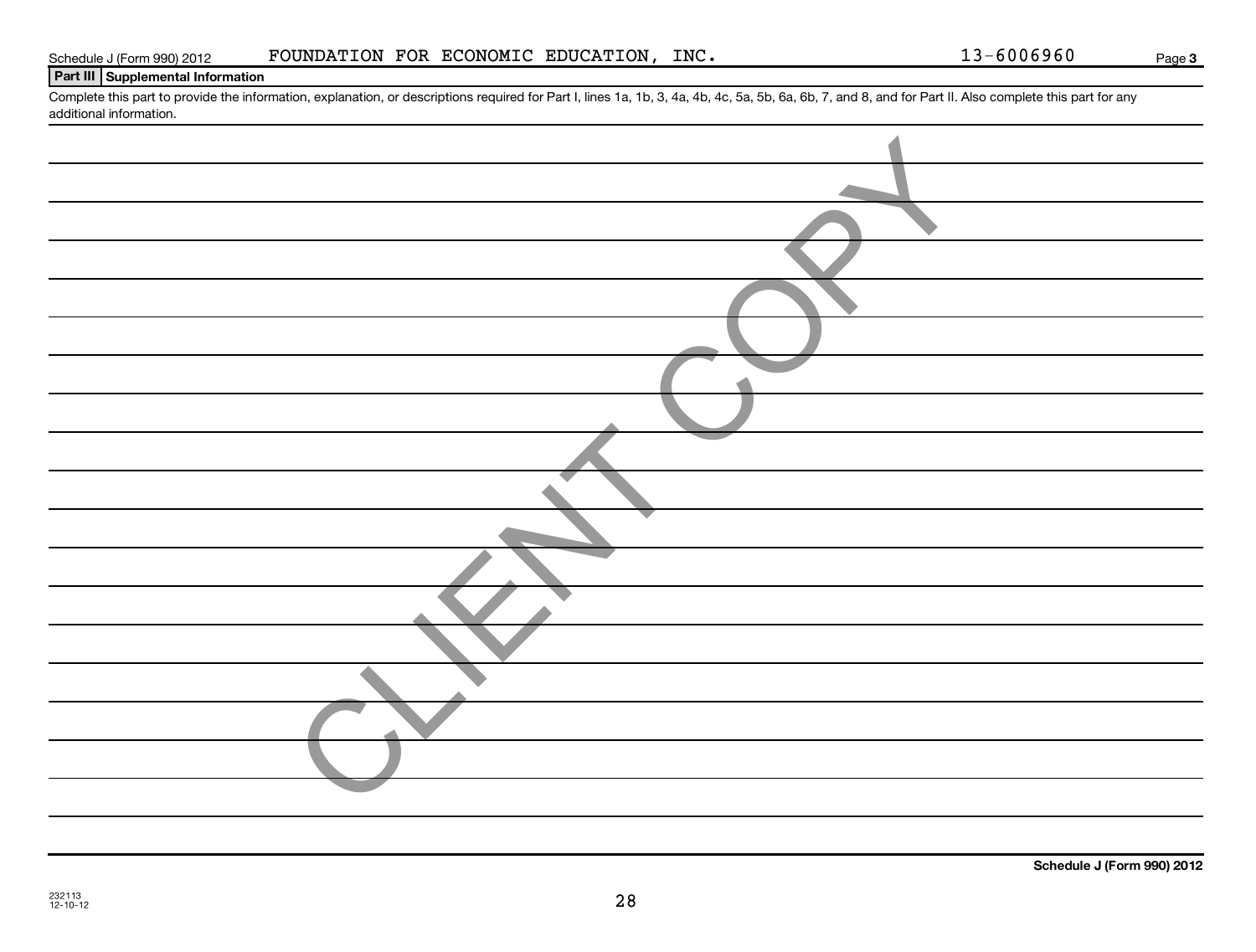| <b>SCHEDULE M</b> |  |
|-------------------|--|
| (Form 990)        |  |

Department of the Treasury Internal Revenue Service

# **Noncash Contributions**

**Complete if the organizations answered "Yes" on Form** <sup>J</sup>**2012**

OMB No. 1545-0047

**990, Part IV, lines 29 or 30. Open to Public**

**Inspection**<br> **Attach to Form 990.** 

**Employer identification number**

Name of the organization

# FOUNDATION FOR ECONOMIC EDUCATION, INC. | 13-6006960

| <b>Part I</b> | <b>Types of Property</b>                                                                                                            |                         |                               |                                                 |                                                       |            |     |    |
|---------------|-------------------------------------------------------------------------------------------------------------------------------------|-------------------------|-------------------------------|-------------------------------------------------|-------------------------------------------------------|------------|-----|----|
|               |                                                                                                                                     | (a)                     | (b)                           | (c)                                             | (d)                                                   |            |     |    |
|               |                                                                                                                                     | Check if<br>applicable  | Number of<br>contributions or | Noncash contribution<br>amounts reported on     | Method of determining<br>noncash contribution amounts |            |     |    |
|               |                                                                                                                                     |                         |                               | litems contributed Form 990, Part VIII, line 1g |                                                       |            |     |    |
| 1.            |                                                                                                                                     |                         |                               |                                                 |                                                       |            |     |    |
| 2             |                                                                                                                                     |                         |                               |                                                 |                                                       |            |     |    |
| з             |                                                                                                                                     |                         |                               |                                                 |                                                       |            |     |    |
| 4             |                                                                                                                                     |                         |                               |                                                 |                                                       |            |     |    |
| 5             | Clothing and household goods                                                                                                        |                         |                               |                                                 |                                                       |            |     |    |
| 6             |                                                                                                                                     |                         |                               |                                                 |                                                       |            |     |    |
| 7             |                                                                                                                                     |                         |                               |                                                 |                                                       |            |     |    |
| 8             |                                                                                                                                     |                         |                               |                                                 |                                                       |            |     |    |
| 9             | Securities - Publicly traded                                                                                                        | $\overline{\text{x}}$   | 1                             |                                                 | 9,783. FAIR MARKET VALUE                              |            |     |    |
| 10            | Securities - Closely held stock                                                                                                     |                         |                               |                                                 |                                                       |            |     |    |
| 11            | Securities - Partnership, LLC, or                                                                                                   |                         |                               |                                                 |                                                       |            |     |    |
|               | trust interests                                                                                                                     |                         |                               |                                                 |                                                       |            |     |    |
| 12            | Securities - Miscellaneous                                                                                                          |                         |                               |                                                 |                                                       |            |     |    |
| 13            | Qualified conservation contribution -                                                                                               |                         |                               |                                                 |                                                       |            |     |    |
|               | Historic structures                                                                                                                 |                         |                               |                                                 |                                                       |            |     |    |
| 14            | Qualified conservation contribution - Other                                                                                         |                         |                               |                                                 |                                                       |            |     |    |
| 15            |                                                                                                                                     |                         |                               |                                                 |                                                       |            |     |    |
| 16            |                                                                                                                                     |                         |                               |                                                 |                                                       |            |     |    |
| 17            |                                                                                                                                     |                         |                               |                                                 |                                                       |            |     |    |
| 18            |                                                                                                                                     |                         |                               |                                                 |                                                       |            |     |    |
| 19            |                                                                                                                                     |                         |                               |                                                 |                                                       |            |     |    |
| 20            | Drugs and medical supplies                                                                                                          |                         |                               |                                                 |                                                       |            |     |    |
| 21            |                                                                                                                                     |                         |                               |                                                 |                                                       |            |     |    |
| 22            |                                                                                                                                     |                         |                               |                                                 |                                                       |            |     |    |
| 23            |                                                                                                                                     |                         |                               |                                                 |                                                       |            |     |    |
| 24            | Archeological artifacts<br>.                                                                                                        |                         |                               |                                                 |                                                       |            |     |    |
| 25            | (MEETING SPACE)<br>Other $\blacktriangleright$                                                                                      | $X_{-}$                 | 1                             |                                                 | 43,500. FAIR RENTAL VALUE                             |            |     |    |
| 26            | VARIOUS<br>Other $\blacktriangleright$                                                                                              | $\overline{\textbf{X}}$ | 9                             | 27,494.                                         | <b>FAIR MARKET VALUE</b>                              |            |     |    |
| 27            | Other<br>$\blacktriangleright$                                                                                                      |                         |                               |                                                 |                                                       |            |     |    |
| 28            | Other $\blacktriangleright$                                                                                                         |                         |                               |                                                 |                                                       |            |     |    |
| 29            | Number of Forms 8283 received by the organization during the tax year for contributions                                             |                         |                               |                                                 |                                                       |            |     |    |
|               | for which the organization completed Form 8283, Part IV, Donee Acknowledgement                                                      |                         |                               | 29                                              |                                                       |            |     |    |
|               |                                                                                                                                     |                         |                               |                                                 |                                                       |            | Yes | No |
|               | 30a During the year, did the organization receive by contribution any property reported in Part I, lines 1-28 that it must hold for |                         |                               |                                                 |                                                       |            |     |    |
|               | at least three years from the date of the initial contribution, and which is not required to be used for exempt purposes for        |                         |                               |                                                 |                                                       |            |     |    |
|               | the entire holding period?                                                                                                          |                         |                               |                                                 |                                                       | 30a        |     | x  |
|               | <b>b</b> If "Yes," describe the arrangement in Part II.                                                                             |                         |                               |                                                 |                                                       |            |     |    |
| 31            | Does the organization have a gift acceptance policy that requires the review of any non-standard contributions?                     |                         |                               |                                                 |                                                       | 31         |     | x  |
|               | 32a Does the organization hire or use third parties or related organizations to solicit, process, or sell noncash                   |                         |                               |                                                 |                                                       |            |     |    |
|               | contributions?                                                                                                                      |                         |                               |                                                 |                                                       | <b>32a</b> |     | x  |
|               | <b>b</b> If "Yes," describe in Part II.                                                                                             |                         |                               |                                                 |                                                       |            |     |    |

**33** If the organization did not report an amount in column (c) for a type of property for which column (a) is checked, describe in Part II.

**For Paperwork Reduction Act Notice, see the Instructions for Form 990. Schedule M (Form 990) (2012)** LHA

232141 12-20-12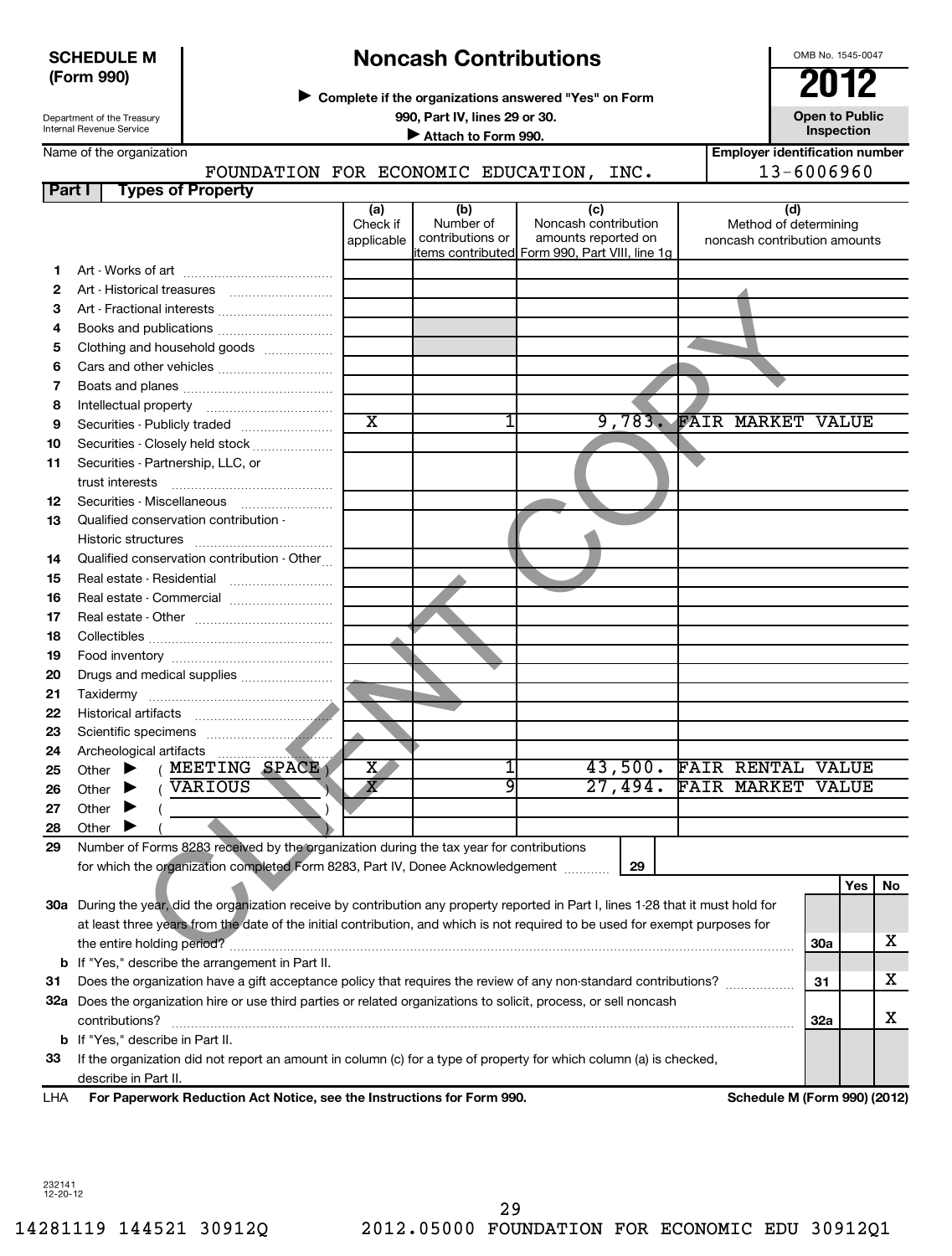|                 | Schedule M (Form 990) (2012) FOUNDATION FOR ECONOMIC EDUCATION, INC. |  |    | $13 - 6006960$                                                                                                                                                                                                                      | Page 2 |
|-----------------|----------------------------------------------------------------------|--|----|-------------------------------------------------------------------------------------------------------------------------------------------------------------------------------------------------------------------------------------|--------|
| Part II         |                                                                      |  |    | <b>Supplemental Information.</b> Complete this part to provide the information required by Part I, lines 30b, 32b, and 33, and whether the organization is reporting in Part I, column (b), the number of contributions, the number |        |
|                 |                                                                      |  |    |                                                                                                                                                                                                                                     |        |
|                 |                                                                      |  |    |                                                                                                                                                                                                                                     |        |
|                 |                                                                      |  |    |                                                                                                                                                                                                                                     |        |
|                 |                                                                      |  |    |                                                                                                                                                                                                                                     |        |
|                 |                                                                      |  |    |                                                                                                                                                                                                                                     |        |
|                 |                                                                      |  |    |                                                                                                                                                                                                                                     |        |
|                 |                                                                      |  |    |                                                                                                                                                                                                                                     |        |
|                 |                                                                      |  |    |                                                                                                                                                                                                                                     |        |
|                 |                                                                      |  |    |                                                                                                                                                                                                                                     |        |
|                 |                                                                      |  |    |                                                                                                                                                                                                                                     |        |
|                 |                                                                      |  |    |                                                                                                                                                                                                                                     |        |
|                 |                                                                      |  |    |                                                                                                                                                                                                                                     |        |
|                 |                                                                      |  |    |                                                                                                                                                                                                                                     |        |
|                 |                                                                      |  |    |                                                                                                                                                                                                                                     |        |
|                 |                                                                      |  |    |                                                                                                                                                                                                                                     |        |
|                 |                                                                      |  |    |                                                                                                                                                                                                                                     |        |
|                 |                                                                      |  |    |                                                                                                                                                                                                                                     |        |
|                 |                                                                      |  |    |                                                                                                                                                                                                                                     |        |
|                 |                                                                      |  |    |                                                                                                                                                                                                                                     |        |
|                 |                                                                      |  |    |                                                                                                                                                                                                                                     |        |
|                 |                                                                      |  |    |                                                                                                                                                                                                                                     |        |
|                 |                                                                      |  |    |                                                                                                                                                                                                                                     |        |
|                 |                                                                      |  |    |                                                                                                                                                                                                                                     |        |
|                 |                                                                      |  |    |                                                                                                                                                                                                                                     |        |
|                 |                                                                      |  |    |                                                                                                                                                                                                                                     |        |
|                 |                                                                      |  |    |                                                                                                                                                                                                                                     |        |
|                 |                                                                      |  |    |                                                                                                                                                                                                                                     |        |
|                 |                                                                      |  |    |                                                                                                                                                                                                                                     |        |
|                 |                                                                      |  |    |                                                                                                                                                                                                                                     |        |
|                 |                                                                      |  |    |                                                                                                                                                                                                                                     |        |
|                 |                                                                      |  |    |                                                                                                                                                                                                                                     |        |
|                 |                                                                      |  |    |                                                                                                                                                                                                                                     |        |
|                 |                                                                      |  |    |                                                                                                                                                                                                                                     |        |
|                 |                                                                      |  |    |                                                                                                                                                                                                                                     |        |
| 232142 12-20-12 |                                                                      |  |    | <b>Schedule M (Form 990) (2012)</b>                                                                                                                                                                                                 |        |
|                 |                                                                      |  |    |                                                                                                                                                                                                                                     |        |
|                 |                                                                      |  | 30 |                                                                                                                                                                                                                                     |        |

14281119 144521 30912Q 2012.05000 FOUNDATION FOR ECONOMIC EDU 30912Q1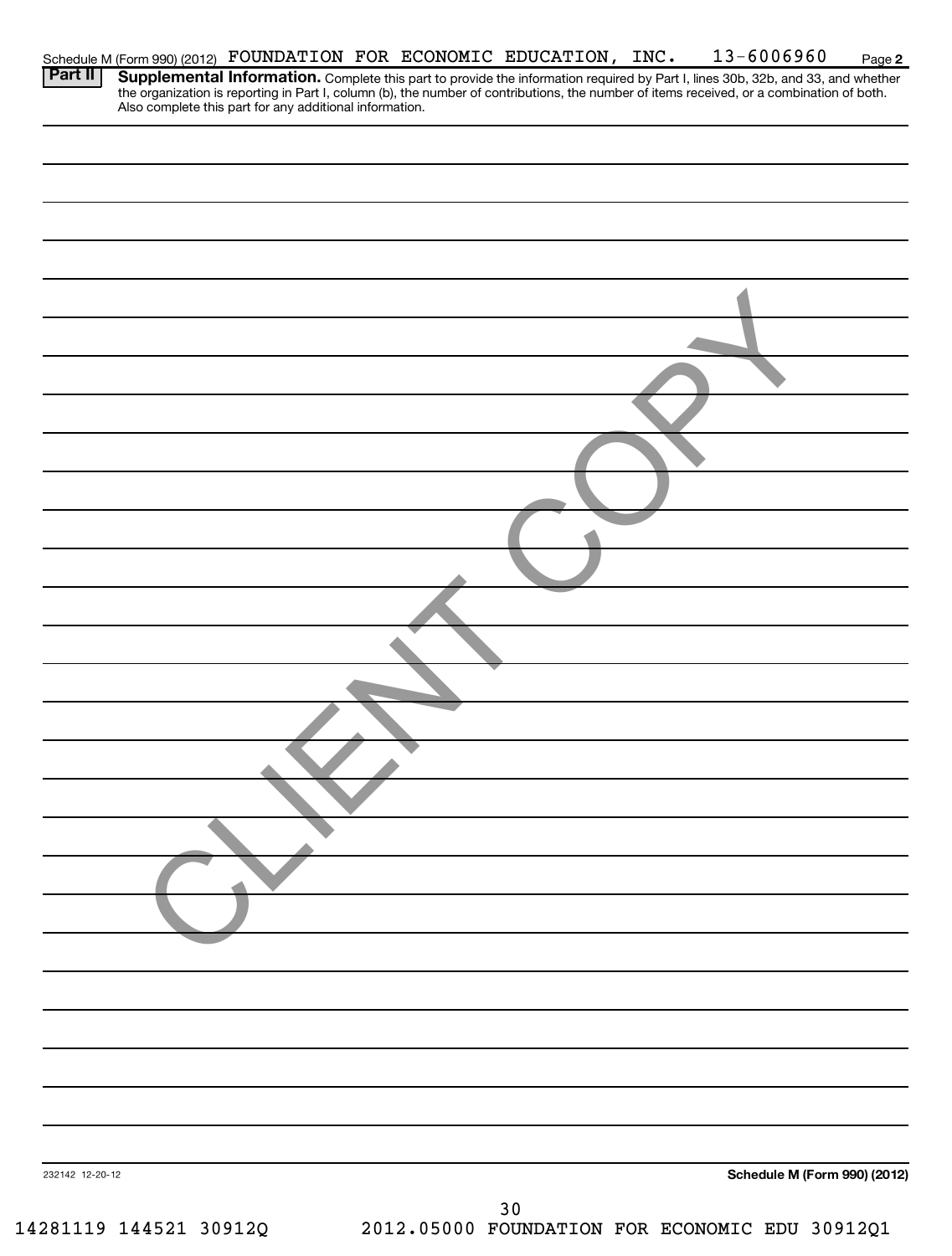| <b>SCHEDULE O</b><br>(Form 990 or 990-EZ)<br>Department of the Treasury<br>Internal Revenue Service | Supplemental Information to Form 990 or 990-EZ<br>Complete to provide information for responses to specific questions on<br>Form 990 or 990-EZ or to provide any additional information.<br>Attach to Form 990 or 990-EZ. | OMB No. 1545-0047<br><b>Open to Public</b><br>Inspection |
|-----------------------------------------------------------------------------------------------------|---------------------------------------------------------------------------------------------------------------------------------------------------------------------------------------------------------------------------|----------------------------------------------------------|
| Name of the organization                                                                            | FOUNDATION FOR ECONOMIC EDUCATION, INC.                                                                                                                                                                                   | <b>Employer identification number</b><br>$13 - 6006960$  |
|                                                                                                     | FORM 990, PART VI, SECTION B, LINE 11: COPY IS PROVIDED TO ORGANIZATION                                                                                                                                                   |                                                          |
| AND GOVERNING BOARD.                                                                                |                                                                                                                                                                                                                           |                                                          |
| BY                                                                                                  | FORM 990, PART VI, SECTION B, LINE 15: REVIEWED, DELIBERATED AND DECIDED<br>THE BOARD OF TRUSTEES.                                                                                                                        |                                                          |
|                                                                                                     | FORM 990, PART VI, SECTION C, LINE 19: THE ORGANIZATION MAKES ITS                                                                                                                                                         |                                                          |
|                                                                                                     | GOVERNING DOCUMENTS, CONFLICT OF INTEREST POLICY, AND FINANCIAL STATEMENTS<br>AVAILABLE TO THE PUBLIC UPON REQUEST.                                                                                                       |                                                          |
|                                                                                                     | FORM 990, PART IX, LINE 24E, ALL OTHER FUNCTIONAL EXPENSES:                                                                                                                                                               |                                                          |
| MAINTENANCE AND REPAIRS:<br>PROGRAM SERVICE EXPENSES                                                |                                                                                                                                                                                                                           | 56,727.                                                  |
|                                                                                                     | MANAGEMENT AND GENERAL EXPENSES                                                                                                                                                                                           | 9,141.                                                   |
| <b>FUNDRAISING EXPENSES</b>                                                                         |                                                                                                                                                                                                                           | 12,671.                                                  |
| TOTAL EXPENSES                                                                                      |                                                                                                                                                                                                                           | 78,539.                                                  |
| SUPPLIES:                                                                                           |                                                                                                                                                                                                                           |                                                          |
| PROGRAM SERVICE EXPENSES                                                                            |                                                                                                                                                                                                                           | 40,750.                                                  |
|                                                                                                     | MANAGEMENT AND GENERAL EXPENSES                                                                                                                                                                                           | 8,158.                                                   |
| FUNDRAISING EXPENSES                                                                                |                                                                                                                                                                                                                           | 5,369.                                                   |
| TOTAL EXPENSES                                                                                      |                                                                                                                                                                                                                           | 54,277.                                                  |
| POSTAGE AND DELIVERY:                                                                               |                                                                                                                                                                                                                           |                                                          |
| PROGRAM SERVICE EXPENSES                                                                            |                                                                                                                                                                                                                           | 18,057.                                                  |
|                                                                                                     | MANAGEMENT AND GENERAL EXPENSES                                                                                                                                                                                           | 16,357.                                                  |
| 232211<br>01-04-13                                                                                  | LHA For Paperwork Reduction Act Notice, see the Instructions for Form 990 or 990-EZ.<br>31                                                                                                                                | Schedule O (Form 990 or 990-EZ) (2012)                   |

14281119 144521 30912Q 2012.05000 FOUNDATION FOR ECONOMIC EDU 30912Q1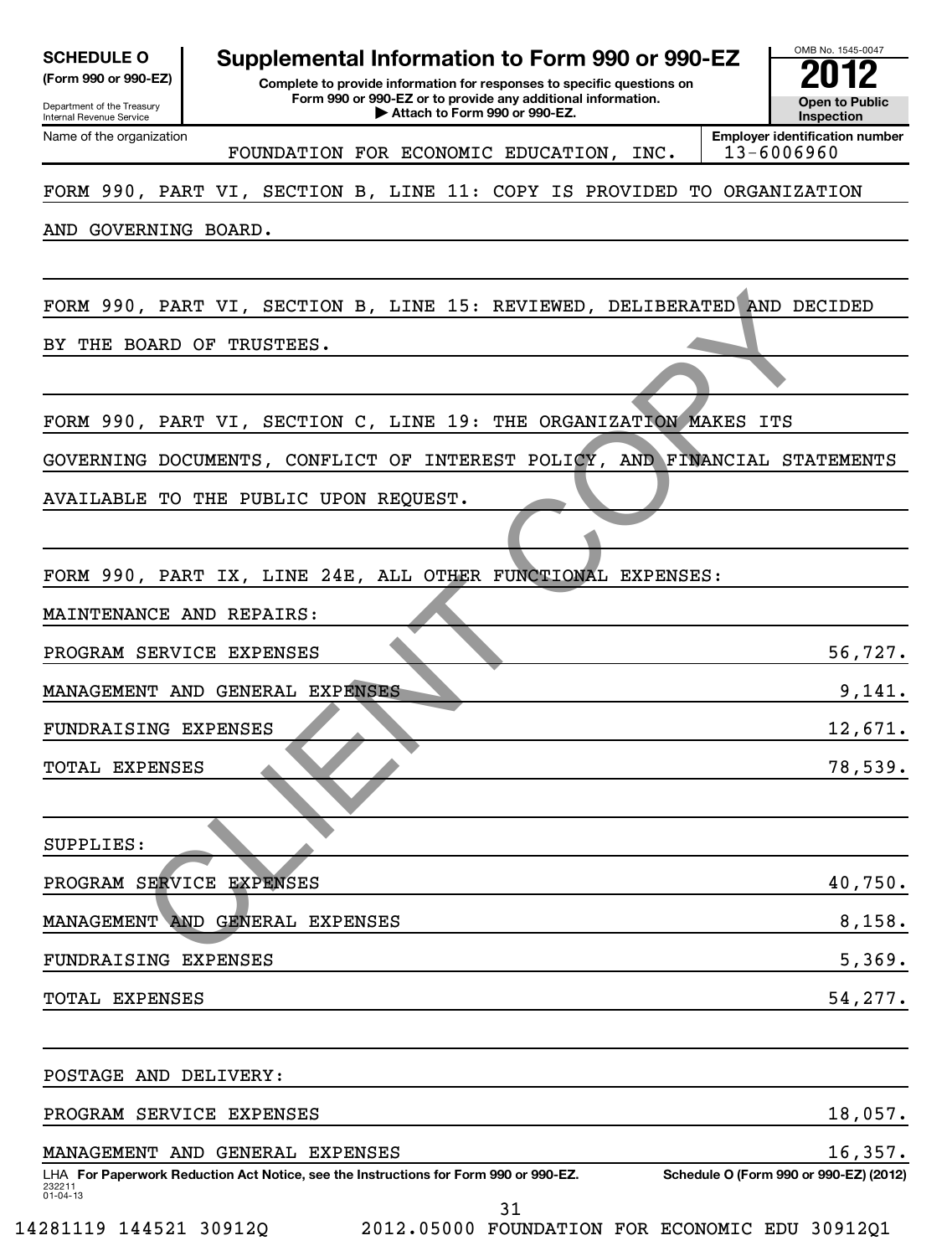| Schedule O (Form 990 or 990-EZ) (2012)                                 | Page 2                                              |
|------------------------------------------------------------------------|-----------------------------------------------------|
| Name of the organization<br>FOUNDATION FOR ECONOMIC EDUCATION,<br>INC. | <b>Employer identification number</b><br>13-6006960 |
| FUNDRAISING EXPENSES                                                   | 17,985.                                             |
| <b>TOTAL EXPENSES</b>                                                  | 52,399.                                             |
| UTILITIES:                                                             |                                                     |
| PROGRAM SERVICE EXPENSES                                               | 34,564.                                             |
| GENERAL<br><b>EXPENSES</b><br>MANAGEMENT AND                           | 5,569.                                              |
| FUNDRAISING EXPENSES                                                   | 7,720.                                              |
| <b>TOTAL EXPENSES</b>                                                  | 47,853.                                             |
| INTERNSHIPS:                                                           |                                                     |
| PROGRAM SERVICE EXPENSES                                               | 37,013.                                             |
| MANAGEMENT AND GENERAL<br>EXPENSES                                     | 10.                                                 |
| FUNDRAISING EXPENSES                                                   | 734.                                                |
| <b>TOTAL EXPENSES</b>                                                  | 37,757.                                             |
|                                                                        |                                                     |
| TELEPHONE:                                                             |                                                     |
| PROGRAM SERVICE EXPENSES                                               | 16,153.                                             |
| MANAGEMENT AND GENERAL EXPENSES                                        | 1,499.                                              |
| FUNDRAISING EXPENSES                                                   | 2,876.                                              |
| TOTAL EXPENSES                                                         | 20,528.                                             |
|                                                                        |                                                     |
| CREDIT CARD AND OTHER FEES:                                            |                                                     |
| PROGRAM SERVICE EXPENSES                                               | 1,624.                                              |
| MANAGEMENT AND GENERAL EXPENSES                                        | 9,760.                                              |
| FUNDRAISING EXPENSES                                                   | 7,725.                                              |
| TOTAL EXPENSES                                                         | 19,109.                                             |
| REAL ESTATE TAXES:                                                     |                                                     |
| 232212<br>01-04-13                                                     | Schedule O (Form 990 or 990-EZ) (2012)              |

**Schedule O (Form 990 or 990-EZ) (2012)**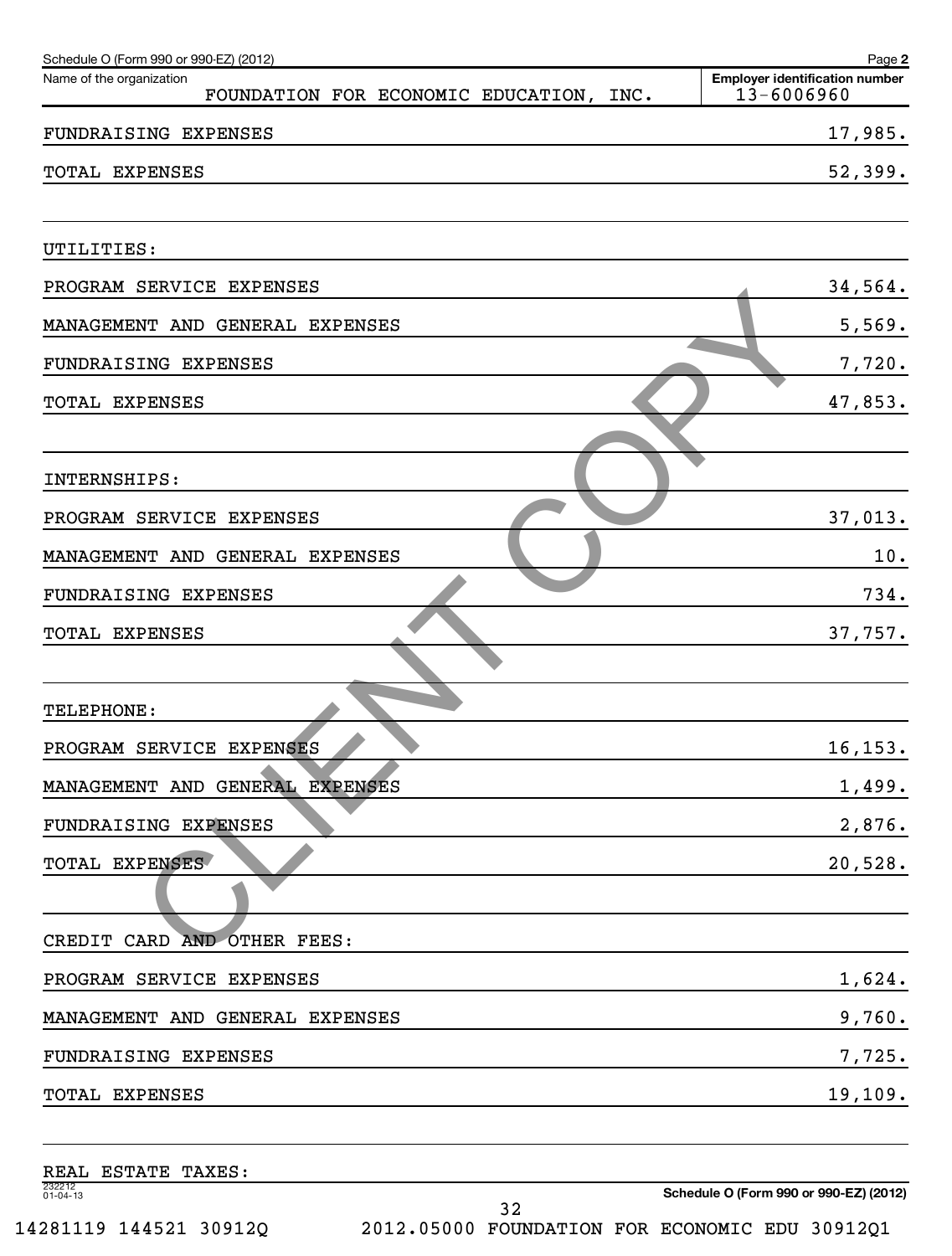| Schedule O (Form 990 or 990-EZ) (2012)<br>Name of the organization | Page 2<br><b>Employer identification number</b> |
|--------------------------------------------------------------------|-------------------------------------------------|
| FOUNDATION FOR ECONOMIC EDUCATION, INC.                            | 13-6006960                                      |
| PROGRAM SERVICE EXPENSES                                           | 9,582.                                          |
| MANAGEMENT AND GENERAL EXPENSES                                    | 1,544.                                          |
| FUNDRAISING EXPENSES                                               | 2,140.                                          |
| <b>TOTAL EXPENSES</b>                                              | 13,266.                                         |
| DUES & SUBSCRIPTIONS:                                              |                                                 |
| PROGRAM SERVICE EXPENSES                                           | 3,406.                                          |
| MANAGEMENT AND GENERAL EXPENSES                                    | 1,558.                                          |
| <b>FUNDRAISING EXPENSES</b>                                        | 407.                                            |
| TOTAL EXPENSES                                                     | 5,371.                                          |
| BANK SERVICE CHARGES:                                              |                                                 |
| PROGRAM SERVICE EXPENSES                                           | 2,958.                                          |
| MANAGEMENT AND GENERAL EXPENSES                                    | 1,723.                                          |
| FUNDRAISING EXPENSES                                               | 609.                                            |
| TOTAL EXPENSES                                                     | 5,290.                                          |
| EMPLOYEE TRAINING:                                                 |                                                 |
| PROGRAM SERVICE EXPENSES                                           | 3,246.                                          |
| MANAGEMENT AND GENERAL EXPENSES                                    | 500.                                            |
| FUNDRAISING EXPENSES                                               | 693.                                            |
| TOTAL EXPENSES                                                     | 4,439.                                          |
| LICENSES & PERMITS:                                                |                                                 |
| PROGRAM SERVICE EXPENSES                                           | 692.                                            |
| MANAGEMENT AND GENERAL EXPENSES                                    | $\mathbf 0$ .                                   |
| FUNDRAISING EXPENSES                                               | 19.                                             |
| TOTAL EXPENSES                                                     | 711.                                            |
| 232212<br>01-04-13<br>33                                           | Schedule O (Form 990 or 990-EZ) (2012)          |
| 14281119 144521 30912Q                                             | 2012.05000 FOUNDATION FOR ECONOMIC EDU 30912Q1  |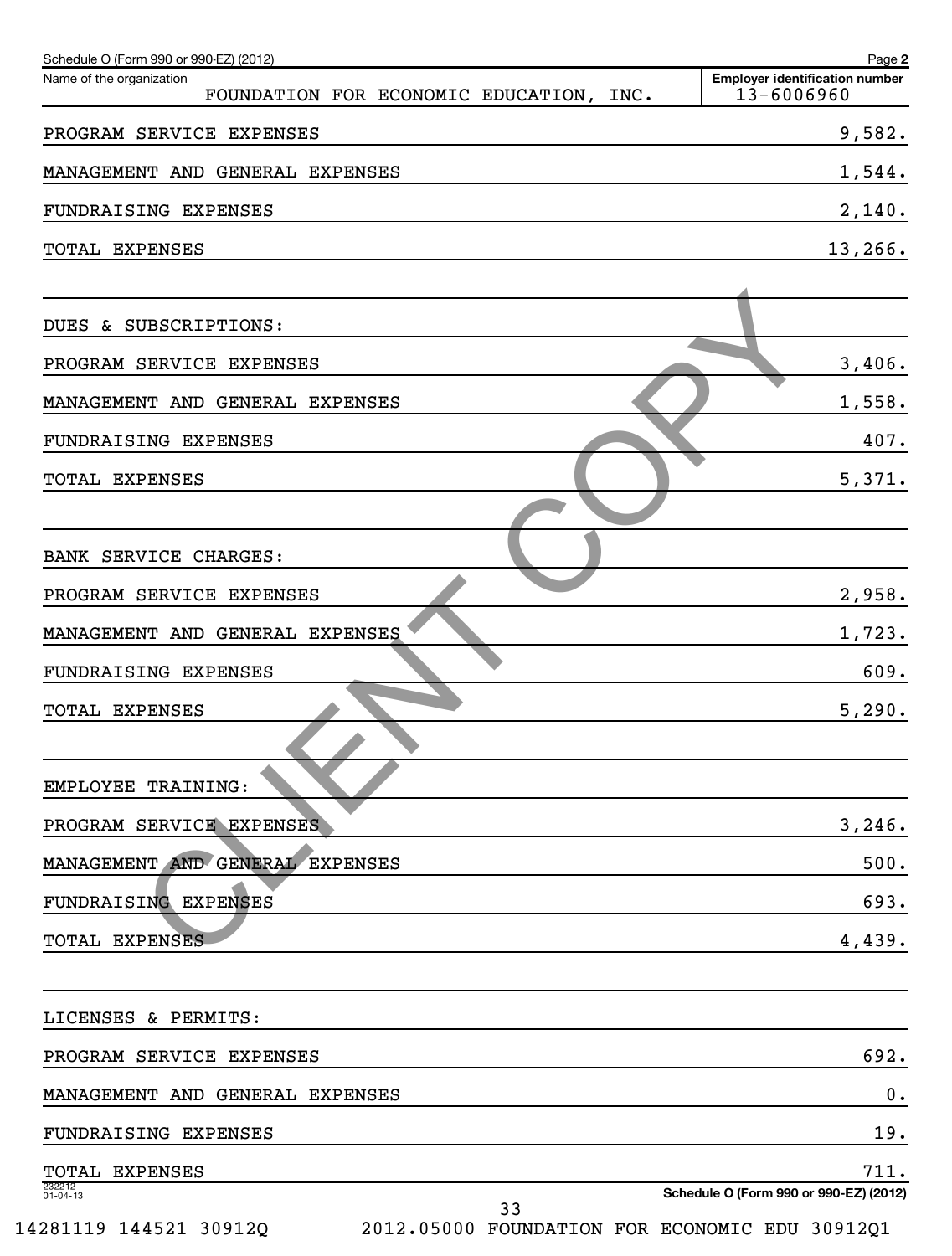| Schedule O (Form 990 or 990-EZ) (2012)                                | Page 2                                              |
|-----------------------------------------------------------------------|-----------------------------------------------------|
| Name of the organization<br>FOUNDATION FOR ECONOMIC EDUCATION, INC.   | <b>Employer identification number</b><br>13-6006960 |
|                                                                       |                                                     |
| SMALL GIFTS & AWARDS:                                                 |                                                     |
| PROGRAM SERVICE EXPENSES                                              | 298.                                                |
| MANAGEMENT AND GENERAL EXPENSES                                       | 0.                                                  |
| FUNDRAISING EXPENSES                                                  | 0.                                                  |
| TOTAL EXPENSES                                                        | 298.                                                |
| TOTAL OTHER EXPENSES ON FORM 990, PART IX, LINE 24E, COL A            | 339,837.                                            |
|                                                                       |                                                     |
| FORM 990, PART IX, LINE 11G, OTHER FEES:                              |                                                     |
| STATUTORY FEES:                                                       |                                                     |
| PROGRAM SERVICE EXPENSES                                              | 0.                                                  |
| MANAGEMENT AND GENERAL EXPENSES                                       | 244.                                                |
| FUNDRAISING EXPENSES                                                  | $\mathbf 0$ .                                       |
| TOTAL EXPENSES                                                        | 244.                                                |
|                                                                       |                                                     |
| PROFESSIONAL FEES:                                                    |                                                     |
| PROGRAM SERVICE EXPENSES                                              | 293,948.                                            |
| MANAGEMENT AND GENERAL EXPENSES                                       | 132,270.                                            |
| FUNDRAISING EXPENSES                                                  | 48,073.                                             |
| TOTAL EXPENSES                                                        | 474,291.                                            |
| ON FORM 990, PART IX, LINE 11G, COL A<br>TOTAL OTHER FEES             | 474,535.                                            |
|                                                                       |                                                     |
| THE AUDIT PROCESS AND AUDIT COMMITEE INVOLVEMENT HAS NOT CHANGED FROM |                                                     |
| THE PREVIOUS YEAR.                                                    |                                                     |
|                                                                       |                                                     |
|                                                                       |                                                     |
|                                                                       |                                                     |
|                                                                       |                                                     |
| 232212<br>01-04-13                                                    | Schedule O (Form 990 or 990-EZ) (2012)              |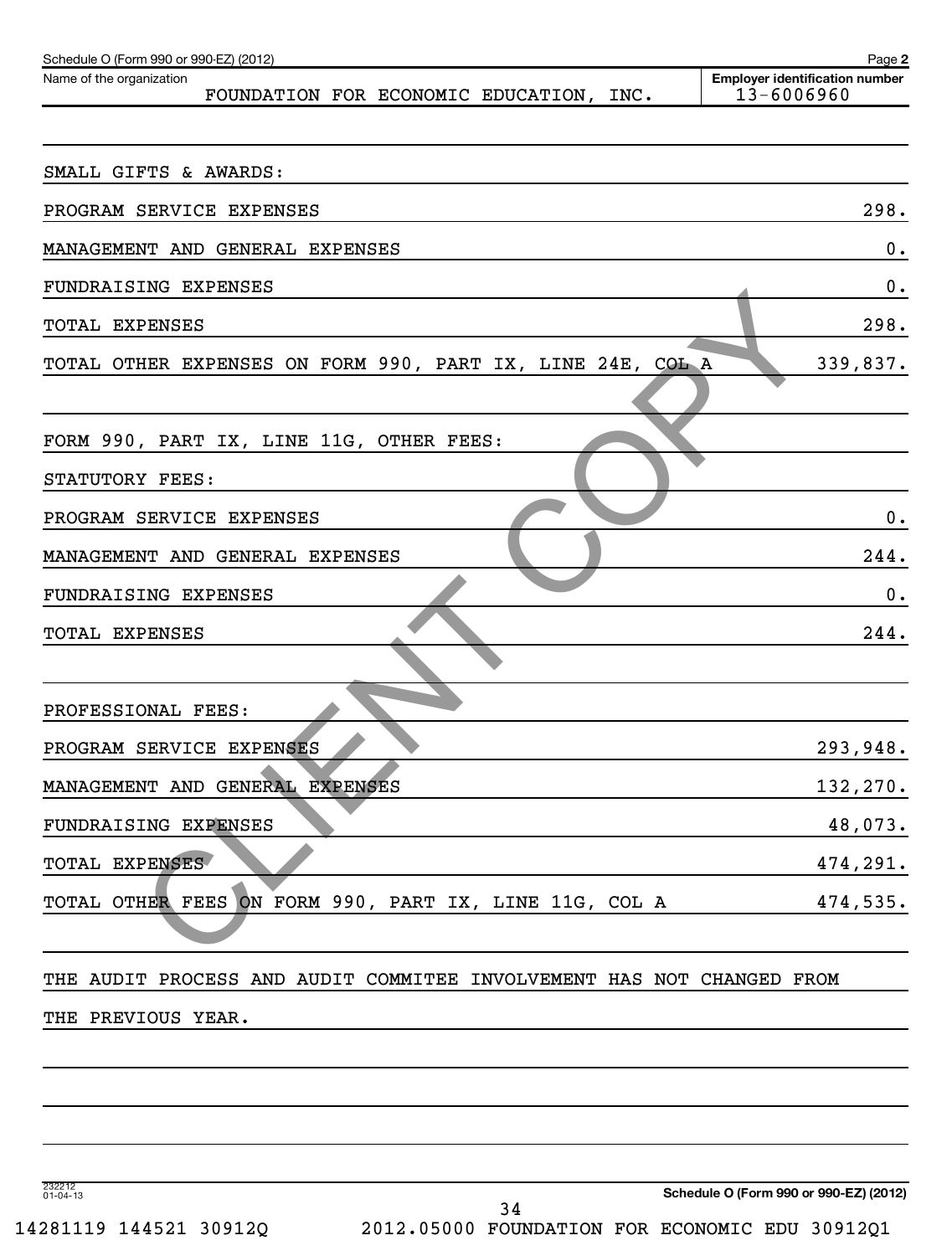# **2013 ESTIMATED TAX FILING INSTRUCTIONS**

#### FORM 990-W

#### **FOR THE YEAR ENDING**

~~~~~~~~~~~~~~~~~~ MARCH 31, 2014

| <b>Prepared for</b>                             | FOUNDATION FOR ECONOMIC EDUCATION, INC.<br><b>30 SOUTH BROADWAY</b><br>IRVINGTON, NY<br>10533                                                                                                                |
|-------------------------------------------------|--------------------------------------------------------------------------------------------------------------------------------------------------------------------------------------------------------------|
| <b>Prepared by</b>                              | CBIZ MHM, LLC<br>3625 CUMBERLAND BLVD SE, STE. 800<br>30339<br>ATLANTA, GA                                                                                                                                   |
| <b>Amount of tax</b>                            | 78,320<br><b>Total Estimated Tax</b><br>\$<br>Less credit from prior year<br>\$<br>Less amount already paid on 2013 estimate<br>S<br>78,320<br>Balance due<br>Payable in full or in installments as follows: |
|                                                 | Installment<br>Amount<br>Due Date<br>\$ NONE REQUIRED<br>No. 1<br>\$ NONE REQUIRED<br>No. 2<br>58,740<br>\$<br>DECEMBER 16, 2013<br>No. 3<br>19,580<br>MARCH 17, 2014<br>\$<br>No. 4                         |
| <b>Make check</b><br>payable to                 | PAYMENTS SHOULD BE MADE USING THE ELECTRONIC FEDERAL TAX<br>PAYMENT SYSTEM (EFTPS).                                                                                                                          |
| Mail voucher<br>and check (if<br>applicable) to | NOT APPLICABLE                                                                                                                                                                                               |
| <b>Special</b><br><b>Instructions</b>           |                                                                                                                                                                                                              |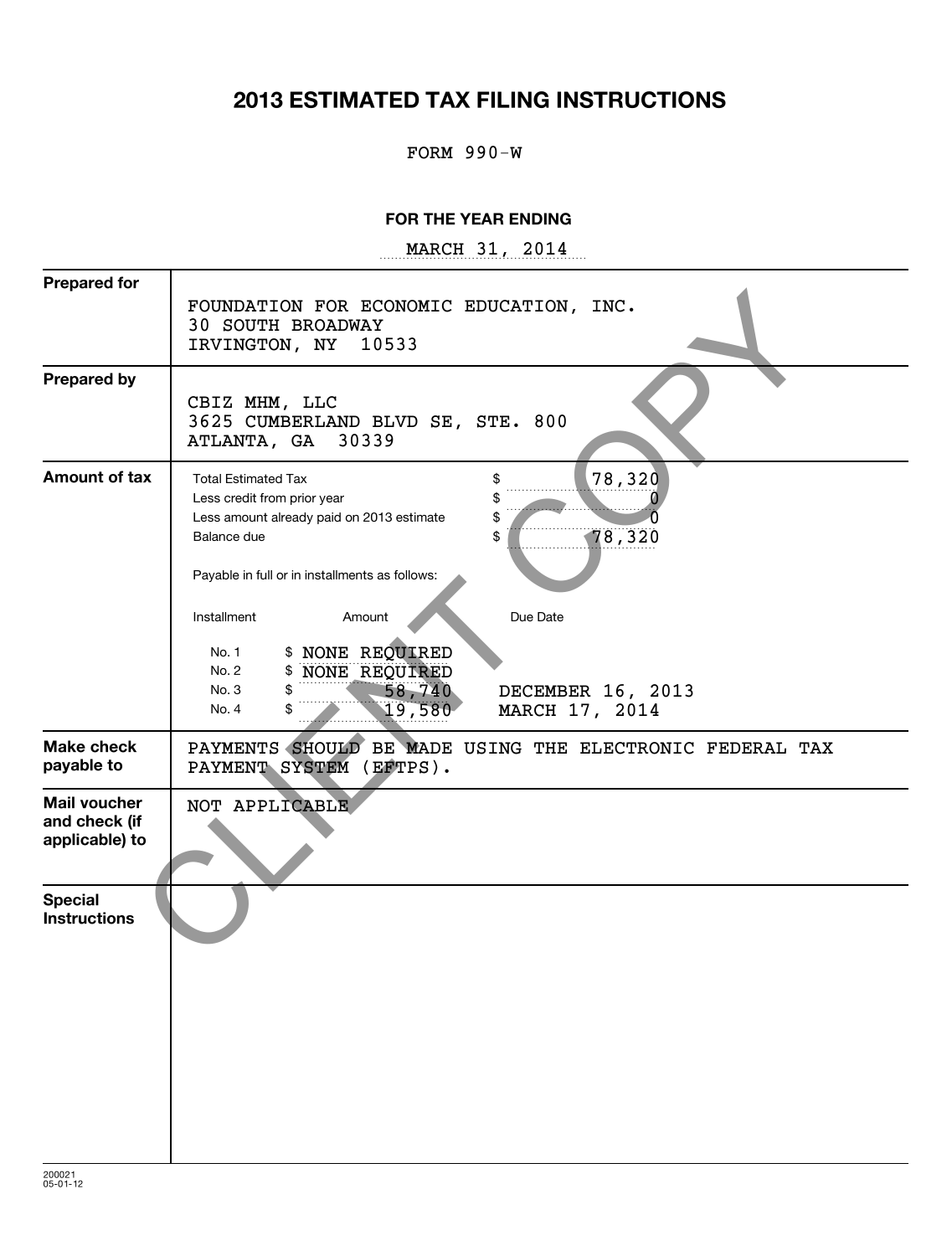|  |  |  | FOUNDATION FOR ECONOMIC EDUCATION, INC. |  | 13-6006960 |
|--|--|--|-----------------------------------------|--|------------|
|--|--|--|-----------------------------------------|--|------------|

|          | Form 990-W                                                                                                                                                                                                                                                         |                                                                                                                                                                                                                                                            | <b>Estimated Tax on Unrelated Business Taxable</b> |                        |          |                | OMB No. 1545-0976 |
|----------|--------------------------------------------------------------------------------------------------------------------------------------------------------------------------------------------------------------------------------------------------------------------|------------------------------------------------------------------------------------------------------------------------------------------------------------------------------------------------------------------------------------------------------------|----------------------------------------------------|------------------------|----------|----------------|-------------------|
|          | <b>Income for Tax-Exempt Organizations</b><br>(Worksheet)<br>FORM $990-T$<br>(and on Investment Income for Private Foundations)<br>Department of the Treasury<br>Internal Revenue Service<br>(Keep for your records. Do not send to the Internal Revenue Service.) |                                                                                                                                                                                                                                                            |                                                    |                        |          | 2013           |                   |
|          |                                                                                                                                                                                                                                                                    | Unrelated business taxable income expected in the tax year manufactured contains and the state of the state of                                                                                                                                             |                                                    |                        |          | -1             |                   |
|          |                                                                                                                                                                                                                                                                    |                                                                                                                                                                                                                                                            |                                                    |                        |          | $\overline{2}$ |                   |
| 3        | Alternative minimum tax (see instructions) with all contained and all contained and all contained and alternative minimum tax (see instructions)<br>3                                                                                                              |                                                                                                                                                                                                                                                            |                                                    |                        |          |                |                   |
|          |                                                                                                                                                                                                                                                                    |                                                                                                                                                                                                                                                            |                                                    |                        |          | 4              |                   |
| 5        |                                                                                                                                                                                                                                                                    |                                                                                                                                                                                                                                                            |                                                    |                        |          | -5             |                   |
| 6        | Subtract line 5 from line 4                                                                                                                                                                                                                                        |                                                                                                                                                                                                                                                            |                                                    |                        |          | 6 <sup>2</sup> |                   |
| 7        |                                                                                                                                                                                                                                                                    |                                                                                                                                                                                                                                                            |                                                    |                        |          | 7              |                   |
| 8        |                                                                                                                                                                                                                                                                    |                                                                                                                                                                                                                                                            |                                                    |                        |          | 8              |                   |
| 9        |                                                                                                                                                                                                                                                                    | Credit for federal tax paid on fuels (see instructions) manufactured and contain the control of the control of                                                                                                                                             |                                                    |                        |          | 9              |                   |
|          |                                                                                                                                                                                                                                                                    | 10a Subtract line 9 from line 8. Note. If less than \$500, the organization is not required to make<br><b>b</b> Enter the tax shown on the 2012 return (see instructions). Caution. If<br>zero or the tax year was for less than 12 months, skip this line |                                                    | 10a<br>10 <sub>b</sub> | 78,320.  |                |                   |
|          |                                                                                                                                                                                                                                                                    | c 2013 Estimated Tax. Enter the smaller of line 10a or line 10b. If the organization is required to skip line 10b, enter the amount                                                                                                                        |                                                    |                        |          | 10c            | 78,320.           |
|          |                                                                                                                                                                                                                                                                    |                                                                                                                                                                                                                                                            | (a)                                                | (b)                    | (c)      |                | (d)               |
| 11       |                                                                                                                                                                                                                                                                    | Installment due dates (see instructions)                                                                                                                                                                                                                   | 11                                                 |                        | 12/16/13 |                | 03/17/14          |
| 12       | "large organization" (see instructions)                                                                                                                                                                                                                            | Required installments. Enter 25% of line 10c in<br>columns (a) through (d) unless the organization<br>uses the annualized income installment method.<br>the adjusted seasonal installment method, or is a                                                  | $^{\prime}12$                                      |                        | 58,740.  |                | 19,580.           |
|          | 2012 Overpayment (see instructions)                                                                                                                                                                                                                                |                                                                                                                                                                                                                                                            | 13                                                 |                        |          |                |                   |
| 13<br>14 |                                                                                                                                                                                                                                                                    | Payment due. (Subtract line 13 from line 12.)                                                                                                                                                                                                              | 14                                                 |                        | 58,740.  |                | 19,580.           |
| LHA      |                                                                                                                                                                                                                                                                    | For Paperwork Reduction Act Notice, see instructions.                                                                                                                                                                                                      |                                                    |                        |          |                | Form 990-W (2013) |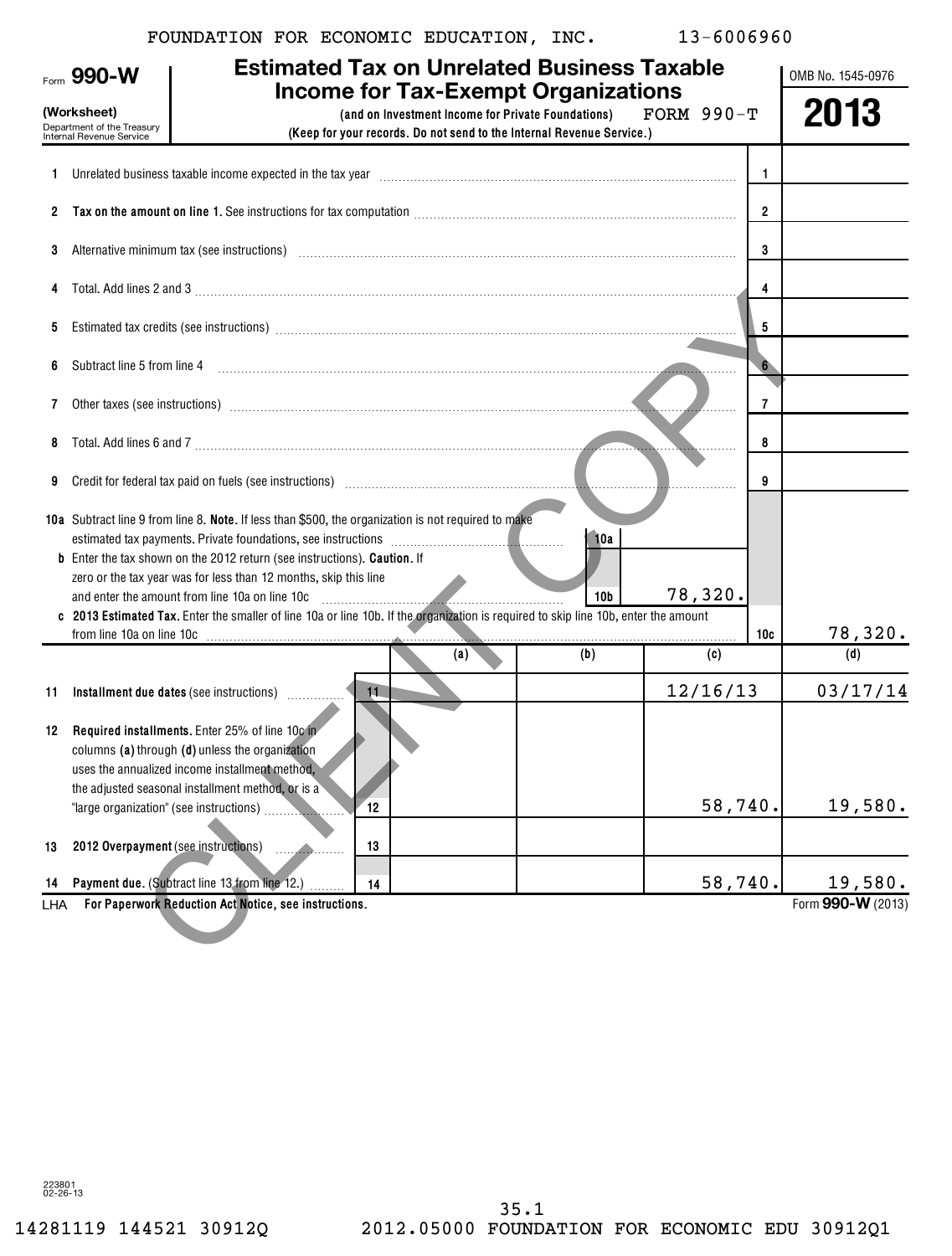# **TAX RETURN FILING INSTRUCTIONS**

FORM 990-T

#### **FOR THE YEAR ENDING**

~~~~~~~~~~~~~~~~~ MARCH 31, 2013

| <b>Prepared for</b>                                | FOUNDATION FOR ECONOMIC EDUCATION, INC.<br><b>30 SOUTH BROADWAY</b><br>IRVINGTON, NY<br>10533 |
|----------------------------------------------------|-----------------------------------------------------------------------------------------------|
| <b>Prepared by</b>                                 | CBIZ MHM, LLC<br>3625 CUMBERLAND BLVD SE, STE. 800<br>30339<br>ATLANTA, GA                    |
| <b>Amount due</b><br>or refund                     | BALANCE DUE OF \$82,486                                                                       |
| Make check<br>payable to                           | PAYMENTS SHOULD BE MADE USING THE ELECTRONIC FEDERAL TAX<br>PAYMENT SYSTEM (EFTPS).           |
| Mail tax return<br>and check (if<br>applicable) to | DEPARTMENT OF THE TREASURY<br>INTERNAL REVENUE SERVICE CENTER<br>OGDEN, UT 84201-0027         |
| Return must be<br>mailed on<br>or before           | <b>FEBRUARY 18, 2014</b>                                                                      |
| <b>Special</b><br><b>Instructions</b>              | SHOULD BE SIGNED AND DATED.<br>THE RETURN                                                     |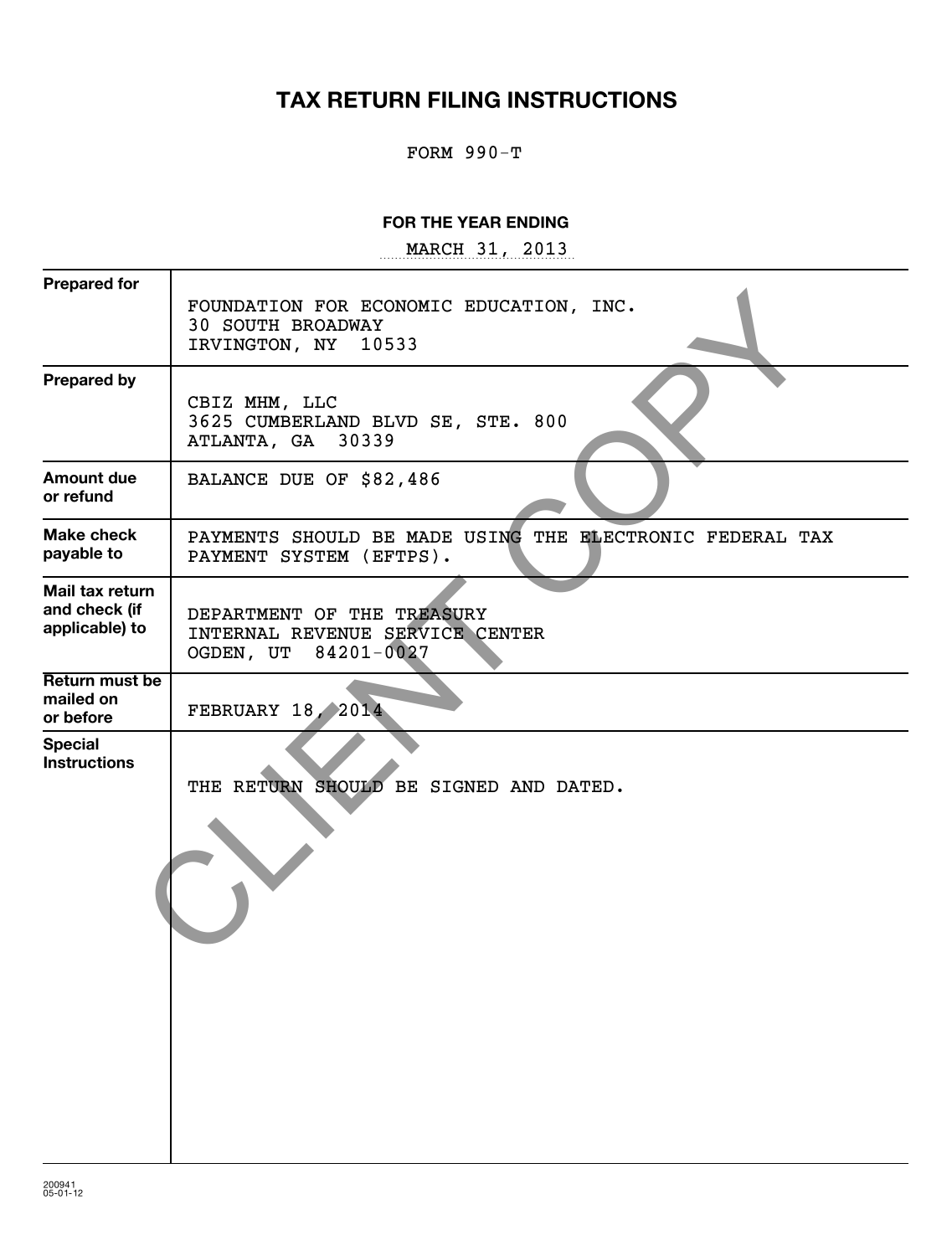| Form 990-T                                                    | <b>Exempt Organization Business Income Tax Return</b>                                                                                                                                                                                                                                                                                                                                                                                                                       |                |                |                       |                 | OMB No. 1545-0687                        |
|---------------------------------------------------------------|-----------------------------------------------------------------------------------------------------------------------------------------------------------------------------------------------------------------------------------------------------------------------------------------------------------------------------------------------------------------------------------------------------------------------------------------------------------------------------|----------------|----------------|-----------------------|-----------------|------------------------------------------|
| Department of the Treasury<br><b>Internal Revenue Service</b> | (and proxy tax under section 6033(e))<br>For calendar year 2012 or other tax year beginning $\frac{\text{APR}}{4}$ , $\frac{2012}{4}$ , and ending $\frac{\text{MAR}}{4}$ , $\frac{31}{4}$ , $\frac{2013}{801}$ or to Public Inspection for                                                                                                                                                                                                                                 |                |                |                       |                 |                                          |
| Check box if<br>A                                             | Name of organization ( $\Box$ Check box if name changed and see instructions.)                                                                                                                                                                                                                                                                                                                                                                                              |                |                |                       |                 | DEmployer identification number          |
| address changed                                               |                                                                                                                                                                                                                                                                                                                                                                                                                                                                             |                |                |                       |                 | (Employees' trust, see<br>instructions.) |
| <b>B</b> Exempt under section                                 | Print FOUNDATION FOR ECONOMIC EDUCATION, INC.                                                                                                                                                                                                                                                                                                                                                                                                                               |                |                |                       |                 | $13 - 6006960$                           |
| $X$ 501(c)(3)                                                 | Unrelated business activity codes<br>or<br>Number, street, and room or suite no. If a P.O. box, see instructions.                                                                                                                                                                                                                                                                                                                                                           |                |                |                       |                 |                                          |
| 220(e) <br>408(e)                                             | (See instructions)<br>Type<br><b>30 SOUTH BROADWAY</b>                                                                                                                                                                                                                                                                                                                                                                                                                      |                |                |                       |                 |                                          |
| J530(a)<br>408A                                               | City or town, state, and ZIP code                                                                                                                                                                                                                                                                                                                                                                                                                                           |                |                |                       |                 |                                          |
| 529(a)                                                        | 310000<br>IRVINGTON, NY<br>10533                                                                                                                                                                                                                                                                                                                                                                                                                                            |                |                |                       |                 |                                          |
|                                                               | <b>C</b> Book value of all assets <b>F</b> Group exemption number (see instructions)                                                                                                                                                                                                                                                                                                                                                                                        |                |                |                       |                 |                                          |
| at end of year                                                | <b>G</b> Check organization type $\blacktriangleright$ $\mathbf{X}$ 501(c) corporation                                                                                                                                                                                                                                                                                                                                                                                      |                | $501(c)$ trust | $401(a)$ trust        |                 | Other trust                              |
| 6, 262, 251.                                                  |                                                                                                                                                                                                                                                                                                                                                                                                                                                                             |                |                |                       |                 |                                          |
|                                                               | H Describe the organization's primary unrelated business activity. $\triangleright$ $S$ – CORP INCOME                                                                                                                                                                                                                                                                                                                                                                       |                |                |                       |                 |                                          |
|                                                               | During the tax year, was the corporation a subsidiary in an affiliated group or a parent-subsidiary controlled group?                                                                                                                                                                                                                                                                                                                                                       |                |                | $\blacktriangleright$ | $\Box$ Yes      | $X$ No                                   |
|                                                               | If "Yes," enter the name and identifying number of the parent corporation.                                                                                                                                                                                                                                                                                                                                                                                                  |                |                |                       |                 |                                          |
|                                                               | J The books are in care of $\blacktriangleright$ THE FOUNDATION FOR ECONOMIC EDUCATTelephone number $\blacktriangleright$ 914-816-8967                                                                                                                                                                                                                                                                                                                                      |                | (A) Income     | (B) Expenses          |                 | $(C)$ Net                                |
|                                                               | Part I   Unrelated Trade or Business Income                                                                                                                                                                                                                                                                                                                                                                                                                                 |                |                |                       |                 |                                          |
| 1a Gross receipts or sales<br>Less returns and allowances     | c Balance                                                                                                                                                                                                                                                                                                                                                                                                                                                                   | 1c             |                |                       |                 |                                          |
| b<br>2                                                        |                                                                                                                                                                                                                                                                                                                                                                                                                                                                             | $\overline{2}$ |                |                       |                 |                                          |
| Gross profit. Subtract line 2 from line 1c<br>3               |                                                                                                                                                                                                                                                                                                                                                                                                                                                                             | 3              |                |                       |                 |                                          |
| 4 a                                                           |                                                                                                                                                                                                                                                                                                                                                                                                                                                                             | 4a             |                |                       |                 |                                          |
| b                                                             |                                                                                                                                                                                                                                                                                                                                                                                                                                                                             | 4 <sub>b</sub> |                |                       |                 |                                          |
|                                                               |                                                                                                                                                                                                                                                                                                                                                                                                                                                                             | 4c             |                |                       |                 |                                          |
| 5                                                             | Income (loss) from partnerships and S corporations (attach statement)                                                                                                                                                                                                                                                                                                                                                                                                       | 5              | 321,308.       | STMT 1                |                 | 321,308.                                 |
| Rent income (Schedule C)<br>6                                 |                                                                                                                                                                                                                                                                                                                                                                                                                                                                             | 6              |                |                       |                 |                                          |
| 7                                                             | Unrelated debt-financed income (Schedule E) [11] [2010] [2010] [2010] [2010] [2010] [2010] [2010] [2010] [2010                                                                                                                                                                                                                                                                                                                                                              | $\overline{7}$ |                |                       |                 |                                          |
| 8                                                             | Interest, annuities, royalties, and rents from controlled organizations (Sch. F)                                                                                                                                                                                                                                                                                                                                                                                            | 8              |                |                       |                 |                                          |
| 9                                                             | Investment income of a section $501(c)(7)$ , (9), or (17) organization                                                                                                                                                                                                                                                                                                                                                                                                      |                |                |                       |                 |                                          |
|                                                               |                                                                                                                                                                                                                                                                                                                                                                                                                                                                             | 9              |                |                       |                 |                                          |
| 10                                                            |                                                                                                                                                                                                                                                                                                                                                                                                                                                                             | 10             |                |                       |                 |                                          |
| 11                                                            |                                                                                                                                                                                                                                                                                                                                                                                                                                                                             | 11             |                |                       |                 |                                          |
| 12                                                            | Other income (see instructions; attach statement) STATEMENT 2                                                                                                                                                                                                                                                                                                                                                                                                               | 12             | 8,931.         |                       |                 | 8,931.                                   |
| 13                                                            |                                                                                                                                                                                                                                                                                                                                                                                                                                                                             | 13             | 330, 239.      |                       |                 | 330, 239.                                |
| Part II                                                       | <b>Deductions Not Taken Elsewhere</b> (see instructions for limitations on deductions)                                                                                                                                                                                                                                                                                                                                                                                      |                |                |                       |                 |                                          |
|                                                               | (except for contributions, deductions must be directly connected with the unrelated business income)                                                                                                                                                                                                                                                                                                                                                                        |                |                |                       |                 |                                          |
| 14                                                            |                                                                                                                                                                                                                                                                                                                                                                                                                                                                             |                |                |                       | 14<br>15        |                                          |
| 15<br>16                                                      | Salaries and wages <b>continuum and continuum and continuum and continuum and continuum and continuum and continuum and continuum and continuum and continuum and continuum and continuum and continuum and continuum and contin</b><br>Repairs and maintenance <i>communication</i> and contract the contract of the contract of the contract of the contract of the contract of the contract of the contract of the contract of the contract of the contract of the contr |                |                |                       | 16              |                                          |
| 17                                                            | Bad debts <b>with a construction of the construction</b> of the construction of the construction of the construction of the construction of the construction of the construction of the construction of the construction of the con                                                                                                                                                                                                                                         |                |                |                       | 17              |                                          |
| 18                                                            | Interest (attach statement) <b>All and All and All and All and All and All and All and All and All and All and All and All and All and All and All and All and All and All and All and All and All and All and All and All and A</b>                                                                                                                                                                                                                                        |                |                |                       | 18              |                                          |
| 19                                                            | Taxes and licenses                                                                                                                                                                                                                                                                                                                                                                                                                                                          |                |                |                       | 19              | 20, 250.                                 |
| 20                                                            | Charitable contributions (see instructions for limitation rules) Materian Materian SEE STATEMENT 4                                                                                                                                                                                                                                                                                                                                                                          |                |                |                       | 20              | 29,899.                                  |
| 21                                                            |                                                                                                                                                                                                                                                                                                                                                                                                                                                                             |                |                |                       |                 |                                          |
| 22                                                            |                                                                                                                                                                                                                                                                                                                                                                                                                                                                             |                | 22a            |                       | 22 <sub>b</sub> |                                          |
| 23                                                            | Depletion                                                                                                                                                                                                                                                                                                                                                                                                                                                                   |                |                |                       | 23              |                                          |
| 24                                                            | Contributions to deferred compensation plans [11] manufactured contributions to deferred compensation plans [11] manufactured compensation plans [11] manufactured compensation plans [11] manufactured contributions to defer                                                                                                                                                                                                                                              |                |                |                       | 24              |                                          |
| 25                                                            | Employee benefit programs with an accommodation of the contract of the contract of the contract of the contract of the contract of the contract of the contract of the contract of the contract of the contract of the contrac                                                                                                                                                                                                                                              |                |                |                       | 25              |                                          |
| 26                                                            |                                                                                                                                                                                                                                                                                                                                                                                                                                                                             |                |                |                       | 26              |                                          |
| 27                                                            |                                                                                                                                                                                                                                                                                                                                                                                                                                                                             |                |                |                       | 27              |                                          |
| 28                                                            | Other deductions (attach statement) material material contracts and according to the STATEMENT 3                                                                                                                                                                                                                                                                                                                                                                            |                |                |                       | 28              | 34,218.                                  |
| 29                                                            |                                                                                                                                                                                                                                                                                                                                                                                                                                                                             |                |                |                       | 29              | 84, 367.                                 |
| 30                                                            | Unrelated business taxable income before net operating loss deduction. Subtract line 29 from line 13 [111] [120] [120] [120] [120] [120] [120] [120] [120] [120] [120] [120] [120] [120] [120] [120] [120] [120] [120] [120] [                                                                                                                                                                                                                                              |                |                |                       | 30              | 245,872.                                 |
| 31                                                            |                                                                                                                                                                                                                                                                                                                                                                                                                                                                             |                |                |                       | 31              | 245,872.                                 |
| 32                                                            | Unrelated business taxable income before specific deduction. Subtract line 31 from line 30 manufacture incontraction of                                                                                                                                                                                                                                                                                                                                                     |                |                |                       | 32<br>33        | 1,000.                                   |
| 33<br>34                                                      | Specific deduction (generally \$1,000, but see instructions for exceptions) manufactured contains and contained the specific deduction (generally \$1,000, but see instructions of exceptions)<br>Unrelated business taxable income. Subtract line 33 from line 32. If line 33 is greater than line 32, enter the smaller                                                                                                                                                   |                |                |                       |                 |                                          |
|                                                               |                                                                                                                                                                                                                                                                                                                                                                                                                                                                             |                |                |                       | 34              | 244,872.                                 |
| 223701<br>$01 - 11 - 13$                                      | LHA For Paperwork Reduction Act Notice, see instructions.                                                                                                                                                                                                                                                                                                                                                                                                                   |                |                |                       |                 | Form 990-T (2012)                        |
|                                                               |                                                                                                                                                                                                                                                                                                                                                                                                                                                                             |                |                |                       |                 |                                          |

 $\overline{37}$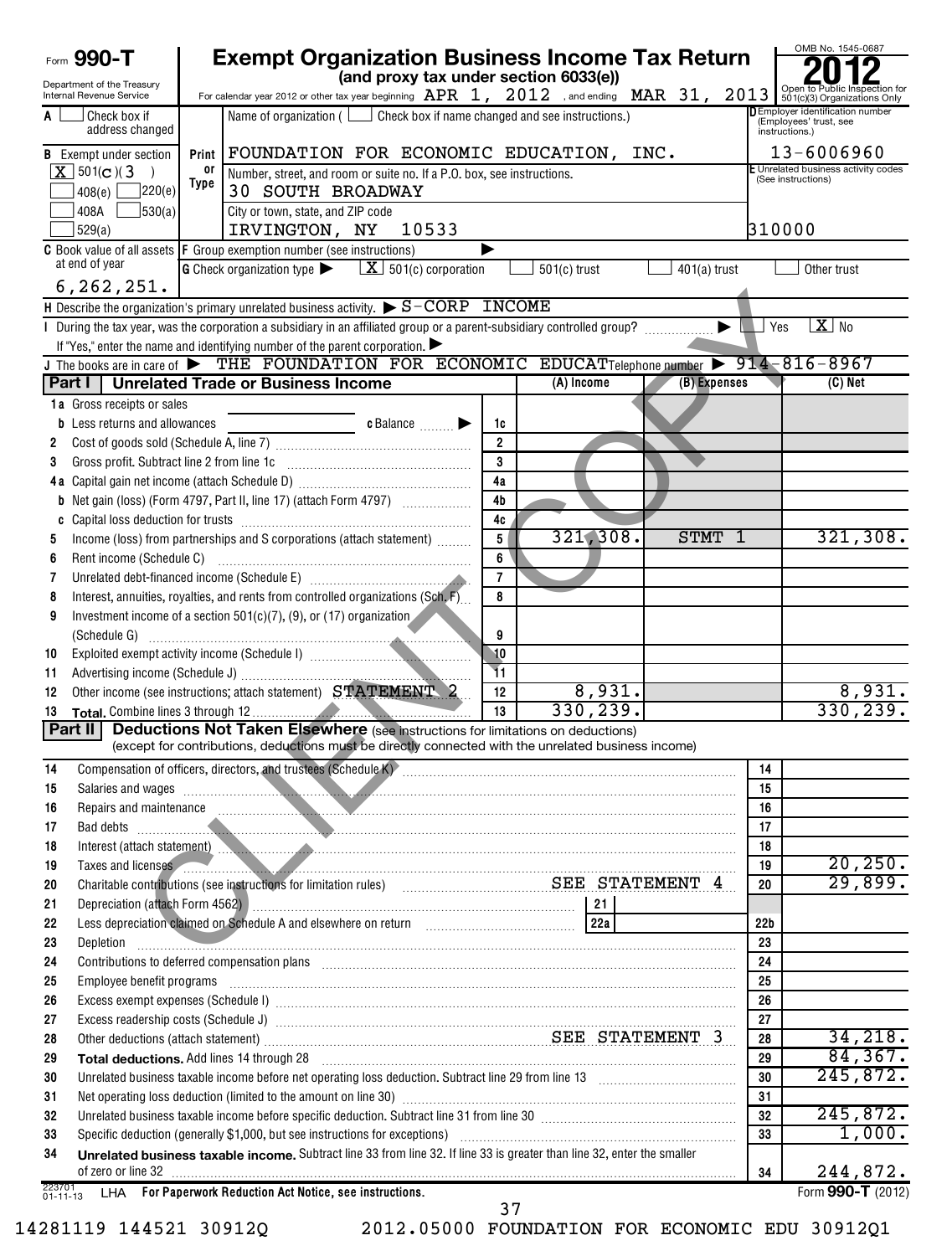| Form 990-T (2012) | FOUNDATION FOR ECONOMIC EDUCATION, |  | INC. | $3 - 6006960$ | Page |
|-------------------|------------------------------------|--|------|---------------|------|
|                   | <b>Dart III Tax Computation</b>    |  |      |               |      |

| 35              | Organizations taxable as corporations (see instructions for tax computation).                                                                                                                                                                                                                                             |                          |                                                    |                          |                |                                      |        |
|-----------------|---------------------------------------------------------------------------------------------------------------------------------------------------------------------------------------------------------------------------------------------------------------------------------------------------------------------------|--------------------------|----------------------------------------------------|--------------------------|----------------|--------------------------------------|--------|
|                 | Controlled group members (sections 1561 and 1563) check here $\blacktriangleright$ $\Box$ See instructions and:                                                                                                                                                                                                           |                          |                                                    |                          |                |                                      |        |
|                 | a Enter your share of the \$50,000, \$25,000, and \$9,925,000 taxable income brackets (in that order):                                                                                                                                                                                                                    |                          |                                                    |                          |                |                                      |        |
|                 | $\lvert \mathcal{S} \rvert$<br>$(2)$ \\$<br>(1)                                                                                                                                                                                                                                                                           |                          | $(3)$ $ $ \$                                       |                          |                |                                      |        |
|                 | <b>b</b> Enter organization's share of: (1) Additional 5% tax (not more than \$11,750) $\sqrt{\$}$                                                                                                                                                                                                                        |                          |                                                    |                          |                |                                      |        |
|                 |                                                                                                                                                                                                                                                                                                                           |                          |                                                    |                          |                |                                      |        |
|                 |                                                                                                                                                                                                                                                                                                                           |                          |                                                    |                          | 35c            | 78,750.                              |        |
| 36              | Trusts taxable at trust rates (see instructions for tax computation). Income tax on the amount on line 34 from:                                                                                                                                                                                                           |                          |                                                    |                          |                |                                      |        |
|                 |                                                                                                                                                                                                                                                                                                                           |                          |                                                    |                          | 36             |                                      |        |
| 37              | <b>Proxy tax (see instructions)</b>                                                                                                                                                                                                                                                                                       |                          |                                                    |                          | 37             |                                      |        |
|                 |                                                                                                                                                                                                                                                                                                                           |                          |                                                    |                          |                |                                      |        |
| 38              | Alternative minimum tax information and the contract of the contract of the contract of the contract of the contract of the contract of the contract of the contract of the contract of the contract of the contract of the co                                                                                            |                          |                                                    |                          | 38             | 78, 750.                             |        |
| 39              |                                                                                                                                                                                                                                                                                                                           |                          |                                                    |                          | 39             |                                      |        |
|                 | <b>Part IV Tax and Payments</b>                                                                                                                                                                                                                                                                                           |                          |                                                    |                          |                |                                      |        |
|                 | 40a Foreign tax credit (corporations attach Form 1118; trusts attach Form 1116)                                                                                                                                                                                                                                           |                          | 40a                                                |                          |                |                                      |        |
|                 | <b>b</b> Other credits (see instructions)                                                                                                                                                                                                                                                                                 |                          | 40b                                                |                          |                |                                      |        |
|                 | c General business credit. Attach Form 3800 [11] [11] Contract Contract Contract Contract Contract Contract Co                                                                                                                                                                                                            |                          | 40c                                                | 430.                     |                |                                      |        |
|                 |                                                                                                                                                                                                                                                                                                                           |                          | 40d                                                |                          |                |                                      |        |
|                 |                                                                                                                                                                                                                                                                                                                           |                          |                                                    |                          | 40e            |                                      | 430.   |
| 41              | Subtract line 40e from line 39 <b>Construction</b> 20 <b>Construction</b> 20 <b>Construction</b> 20 <b>Construction</b> 20 <b>Construction</b>                                                                                                                                                                            |                          |                                                    |                          | 41             | 78,320.                              |        |
| 42              | Other taxes. Check if from: $\Box$ Form 4255 $\Box$ Form 8611 $\Box$ Form 8697 $\Box$ Form 8866 $\Box$                                                                                                                                                                                                                    |                          |                                                    | Other (attach statement) | 42             |                                      |        |
| 43              | <b>Total tax.</b> Add lines 41 and 42                                                                                                                                                                                                                                                                                     |                          |                                                    |                          | 43             | 78,320.                              |        |
|                 | 44 a Payments: A 2011 overpayment credited to 2012 [11] [2011] [2012] [2012] [2012] [2012] [2012] [2012] [2012] [2012] [2012] [2012] [2012] [2012] [2012] [2012] [2012] [2012] [2012] [2012] [2012] [2012] [2012] [2012] [2012                                                                                            |                          | 44a                                                |                          |                |                                      |        |
|                 | <b>b</b> 2012 estimated tax payments <b>contract the contract of the contract of the contract of the contract of the contract of the contract of the contract of the contract of the contract of the contract of the contract of the </b>                                                                                 |                          | 44b                                                |                          |                |                                      |        |
|                 |                                                                                                                                                                                                                                                                                                                           |                          | 44c                                                |                          |                |                                      |        |
|                 | d Foreign organizations: Tax paid or withheld at source (see instructions)                                                                                                                                                                                                                                                |                          | 44d                                                |                          |                |                                      |        |
|                 |                                                                                                                                                                                                                                                                                                                           |                          | 44c                                                |                          |                |                                      |        |
|                 |                                                                                                                                                                                                                                                                                                                           |                          | 44f                                                |                          |                |                                      |        |
|                 | g Other credits and payments:                                                                                                                                                                                                                                                                                             | Form 2439                |                                                    |                          |                |                                      |        |
|                 | Form 4136                                                                                                                                                                                                                                                                                                                 | Other                    | $\overline{\mathrm{Total}}$<br>44g                 |                          |                |                                      |        |
| 45              |                                                                                                                                                                                                                                                                                                                           |                          |                                                    |                          | 45             |                                      |        |
| 46              |                                                                                                                                                                                                                                                                                                                           |                          |                                                    |                          | 46             |                                      | 1,811. |
|                 | Tax due. If line 45 is less than the total of lines 43 and 46, enter amount owed <b>CONGLATEMENT</b>                                                                                                                                                                                                                      |                          |                                                    |                          | 47             | 80, 131.                             |        |
| 47              |                                                                                                                                                                                                                                                                                                                           |                          |                                                    |                          |                |                                      |        |
| 48              |                                                                                                                                                                                                                                                                                                                           |                          |                                                    |                          | 48             |                                      |        |
| 49              | Enter the amount of line 48 you want: Credited to 2013 estimated tax<br>Statements Regarding Certain Activities and Other Information (see instructions)                                                                                                                                                                  |                          |                                                    | Refunded                 | 49             |                                      |        |
| Part V          |                                                                                                                                                                                                                                                                                                                           |                          |                                                    |                          |                |                                      |        |
| 1.              | At any time during the 2012 calendar year, did the organization have an interest in or a signature or other authority over a financial account (bank,                                                                                                                                                                     |                          |                                                    |                          |                | Yes                                  | No     |
|                 | securities, or other) in a foreign country? If "Yes," the organization may have to file Form TD F 90-22.1, Report of Foreign Bank and Financial                                                                                                                                                                           |                          |                                                    |                          |                |                                      |        |
| 2               | Accounts. If "Yes," enter the name of the foreign country here<br>During the tax year, did the organization receive a distribution from, or was it the grantor of, or transferor to, a foreign trust?<br>If "Yes," see instructions                                                                                       |                          |                                                    |                          |                |                                      | x      |
|                 |                                                                                                                                                                                                                                                                                                                           |                          |                                                    |                          |                |                                      | X      |
| 3               | Enter the amount of tax-exempt interest received or accrued during the tax year $\triangleright$ \$                                                                                                                                                                                                                       |                          |                                                    |                          |                |                                      |        |
|                 | Schedule A - Cost of Goods Sold. Enter method of inventory valuation                                                                                                                                                                                                                                                      |                          | N/A<br>▶                                           |                          |                |                                      |        |
| 1               | Inventory at beginning of year                                                                                                                                                                                                                                                                                            |                          |                                                    |                          | 6              |                                      |        |
| Purchases<br>2  | $\overline{2}$                                                                                                                                                                                                                                                                                                            |                          | 7 Cost of goods sold. Subtract line 6              |                          |                |                                      |        |
| 3               | 3                                                                                                                                                                                                                                                                                                                         |                          | from line 5. Enter here and in Part I, line 2      |                          | $\overline{7}$ |                                      |        |
|                 | 4a<br>4 a Additional section 263A costs (att. statement)                                                                                                                                                                                                                                                                  |                          | 8 Do the rules of section 263A (with respect to    |                          |                | Yes                                  | No     |
|                 | 4b<br><b>b</b> Other costs (attach statement)                                                                                                                                                                                                                                                                             |                          | property produced or acquired for resale) apply to |                          |                |                                      |        |
| 5               | 5<br>Total. Add lines 1 through 4b                                                                                                                                                                                                                                                                                        |                          |                                                    |                          |                |                                      |        |
|                 | Under penalties of perjury, I declare that I have examined this return, including accompanying schedules and statements, and to the best of my knowledge and belief, it is true,<br>correct, and complete. Declaration of preparer (other than taxpayer) is based on all information of which preparer has any knowledge. |                          |                                                    |                          |                |                                      |        |
| Sign            |                                                                                                                                                                                                                                                                                                                           |                          |                                                    |                          |                | May the IRS discuss this return with |        |
| <b>Here</b>     |                                                                                                                                                                                                                                                                                                                           |                          |                                                    |                          |                | the preparer shown below (see        |        |
|                 | Signature of officer                                                                                                                                                                                                                                                                                                      | Date                     | Title                                              |                          |                | instructions)? $X$ Yes               | No     |
|                 | Print/Type preparer's name                                                                                                                                                                                                                                                                                                | Preparer's signature     | Date                                               | Check                    | PTIN<br>if     |                                      |        |
|                 |                                                                                                                                                                                                                                                                                                                           |                          |                                                    | self-employed            |                |                                      |        |
| Paid            | DAVID SCHUCHMANN                                                                                                                                                                                                                                                                                                          |                          |                                                    |                          |                | P01240918                            |        |
| <b>Preparer</b> | Firm's name CBIZ MHM,                                                                                                                                                                                                                                                                                                     | LLC                      |                                                    | Firm's EIN               |                | 34-1851358                           |        |
| <b>Use Only</b> |                                                                                                                                                                                                                                                                                                                           | 3625 CUMBERLAND BLVD SE, | STE.<br>800                                        |                          |                |                                      |        |
|                 | Firm's address > ATLANTA, GA 30339                                                                                                                                                                                                                                                                                        |                          |                                                    | Phone no.                |                | $770 - 858 - 4473$                   |        |
| 223711 01-11-13 |                                                                                                                                                                                                                                                                                                                           |                          |                                                    |                          |                | Form 990-T (2012)                    |        |
|                 |                                                                                                                                                                                                                                                                                                                           |                          | 38                                                 |                          |                |                                      |        |
|                 |                                                                                                                                                                                                                                                                                                                           |                          |                                                    |                          |                |                                      |        |

14281119 144521 30912Q 2012.05000 FOUNDATION FOR ECONOMIC EDU 30912Q1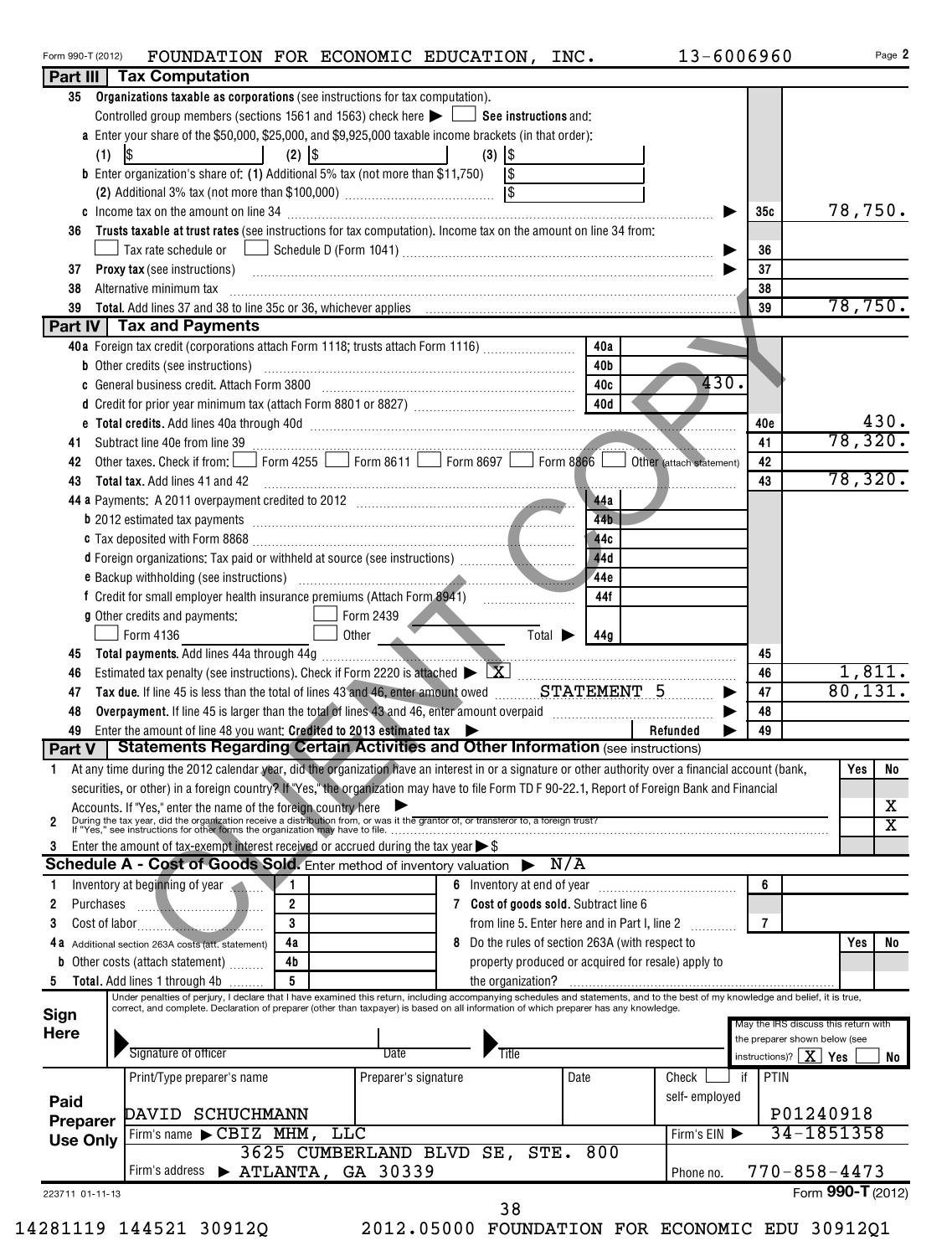$\overline{0}$ .

1. Description of property Rent received or accrued  $3(a)$  Deductions directly connected with the income in columns  $2(a)$  and  $2(b)$  (attach statement) (a) From personal property (if the percentage of **a**) From real and personal property (if the percentage **3(a)** Deductions directly connected with the incore rent for personal property (if the percentage of rent for person (a) From personal property (if the percentage of rent for personal property is more than 10% but not more than 50% ) the rent is based on profit or income) Total **Definition of the Contract Contract Contract Contract Contract Contract Contract Contract Contract Contract Contract Contract Contract Contract Contract Contract Contract Contract Contract Contract Contract Contract**  $\overline{0}$  .  $\begin{bmatrix}$  Enter here and on page 1,  $\overline{0}$  .  $\end{bmatrix}$  .  $\overline{0}$  .  $\overline{0}$  . **3.** Deductions directly connected with or allocable<br>to debt-financed property for the finance of the finance of the finance of the state of the state of the state of the state of the state of the state of the state of the or allocable to debt-Description of debt-financed property **Straight line depreciation** (**a**) Straight line depreciation (**b**) Other deduction (attach statement) description of debt-<br>(attach statement) (attach statement) (attach statement) (at (b) Other deductions<br>(attach statement) Amount of average acquisition **4. 5. 6. 7. 8.** debt on or allocable to debt-financed property (attach statement) 5 Average adjusted basis of or allocable to debt-financed property (attach statement) Column 4 divided by column 5 Gross income reportable (column  $2 \times$  column 6) Allocable deductions (column 6 x total of columns 3(a) and 3(b)) Enter here and on page 1, Part I, line 7, column (A). Enter here and on page 1, Part I, line 7, column (B). 1. Name of controlled organization **Particle is the Controlled organization Part of Column 4 that is a column 4 that is is a column 4 that is is 6.** Deductions directly Employer identification number Net unrelated income (loss) (see instructions) Total of specified payments made **5.** Part of column 4 that is included in the controlling organization's gross income **6.** Deductions directly connected with income in column 5 **2. (b) Total deductions. (c) Total income.** Add totals of columns 2(a) and 2(b). Enter **2.** 1. Description of debt-financed property **Totals Total dividends-received deductions** included in column 8 | Form 990-T (2012) <code>FOUNDATION FOR ECONOMIC EDUCATION, INC.</code>  $13-6006960$  Page **Schedule C - Rent Income (From Real Property and Personal Property Leased With Real Property)**(see instructions) here and on page 1, Part I, line 6, column (A)  $\qquad \qquad$   $\qquad \qquad$   $\qquad \qquad$   $\qquad \qquad$   $\qquad \qquad$   $\qquad \qquad$   $\qquad \qquad$ %  $\frac{0}{0}$  $\%$  $\overline{\frac{9}{6}}$ ~~~~~~~~~~~~~~~~~~~~~~~~~~~~~~~~~~~~~~~~~ | (1) (2) (3) (4) (1) (2) (3) (4) **Schedule E - Unrelated Debt-Financed Income** (see instructions) (1) (2) (3) (4) (1) (2) (3) (4) **Schedule F - Interest, Annuities, Royalties, and Rents From Controlled Organizations** (see instructions) Exempt Controlled Organizations (1)  $0.$  Total  $0.$  $\begin{array}{ccc} 0 \end{array}$  . CLIENT COPY

(4) Nonexempt Controlled Organizations

(2) (3)

| 7. Taxable Income | 8. Net unrelated income (loss)<br>(see instructions) | 9. Total of specified payments<br>made | 10. Part of column 9 that is included<br>in the controlling organization's<br>gross income | 11. Deductions directly connected<br>with income in column 10                     |
|-------------------|------------------------------------------------------|----------------------------------------|--------------------------------------------------------------------------------------------|-----------------------------------------------------------------------------------|
| (1)               |                                                      |                                        |                                                                                            |                                                                                   |
| (2)               |                                                      |                                        |                                                                                            |                                                                                   |
| (3)               |                                                      |                                        |                                                                                            |                                                                                   |
| (4)               |                                                      |                                        |                                                                                            |                                                                                   |
|                   |                                                      |                                        | Add columns 5 and 10.<br>Enter here and on page 1, Part I,<br>line 8, column (A).          | Add columns 6 and 11.<br>Enter here and on page 1, Part I,<br>line 8, column (B). |
| Totals            |                                                      |                                        | О.                                                                                         |                                                                                   |
| 223721 01-11-13   |                                                      |                                        |                                                                                            | Form 990-T (2012)                                                                 |

14281119 144521 30912Q 2012.05000 FOUNDATION FOR ECONOMIC EDU 30912Q1 39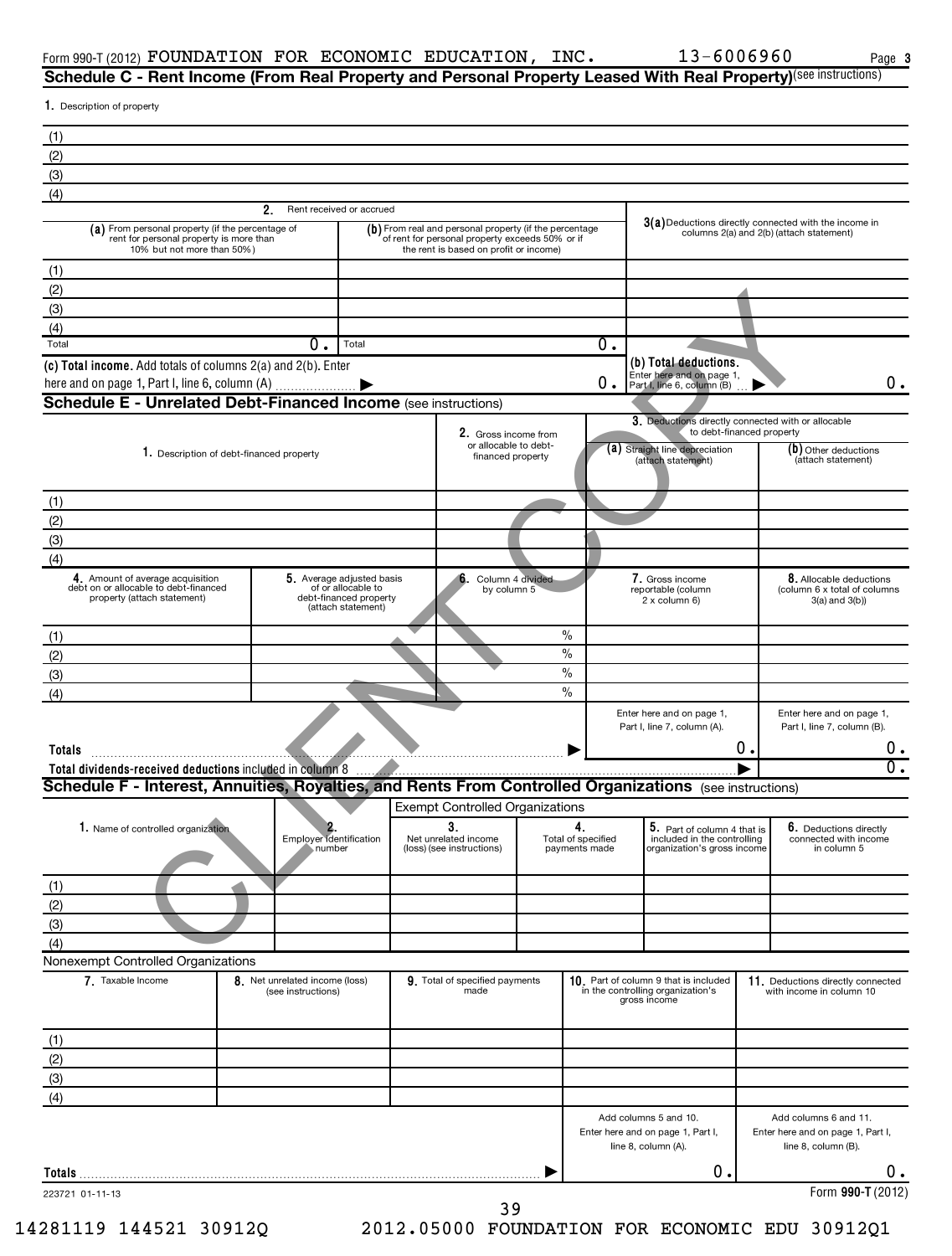|                                                                                                                |                                                                    |                                                       |                                                                                                     | Schedule G - Investment Income of a Section 501(c)(7), (9), or (17) Organization |                                                     | 13-6006960<br>Page 4                                                                       |
|----------------------------------------------------------------------------------------------------------------|--------------------------------------------------------------------|-------------------------------------------------------|-----------------------------------------------------------------------------------------------------|----------------------------------------------------------------------------------|-----------------------------------------------------|--------------------------------------------------------------------------------------------|
|                                                                                                                | (see instructions)                                                 |                                                       |                                                                                                     | 3. Deductions                                                                    |                                                     | 5. Total deductions                                                                        |
|                                                                                                                | 1. Description of income                                           |                                                       | 2. Amount of income                                                                                 | directly connected<br>(attach statement)                                         | 4. Set-asides<br>(attach statement)                 | and set-asides<br>(col. 3 plus col. 4)                                                     |
| (1)                                                                                                            |                                                                    |                                                       |                                                                                                     |                                                                                  |                                                     |                                                                                            |
| (2)                                                                                                            |                                                                    |                                                       |                                                                                                     |                                                                                  |                                                     |                                                                                            |
| (3)                                                                                                            |                                                                    |                                                       |                                                                                                     |                                                                                  |                                                     |                                                                                            |
| (4)                                                                                                            |                                                                    |                                                       |                                                                                                     |                                                                                  |                                                     |                                                                                            |
|                                                                                                                |                                                                    |                                                       | Enter here and on page 1<br>Part I, line 9, column (A).                                             |                                                                                  |                                                     | Enter here and on page 1,<br>Part I, line 9, column (B).                                   |
| Totals                                                                                                         |                                                                    |                                                       | 0                                                                                                   |                                                                                  |                                                     | 0.                                                                                         |
| Schedule I - Exploited Exempt Activity Income, Other Than Advertising Income                                   | (see instructions)                                                 |                                                       |                                                                                                     |                                                                                  |                                                     |                                                                                            |
|                                                                                                                |                                                                    | 3. Expenses                                           | 4. Net income (loss)                                                                                |                                                                                  |                                                     | 7. Excess exempt                                                                           |
| 1. Description of<br>exploited activity                                                                        | 2. Gross<br>unrelated business<br>income from<br>trade or business | directly connected<br>with production<br>of unrelated | from unrelated trade or<br>business (column 2<br>minus column 3). If a<br>gain, compute cols. 5     | 5. Gross income<br>from activity that<br>is not unrelated<br>business income     | <b>6.</b> Expenses<br>attributable to<br>column $5$ | expenses (column<br>6 minus column 5,<br>but not more than                                 |
|                                                                                                                |                                                                    | business income                                       | through 7.                                                                                          |                                                                                  |                                                     | column 4).                                                                                 |
| (1)                                                                                                            |                                                                    |                                                       |                                                                                                     |                                                                                  |                                                     |                                                                                            |
| (2)                                                                                                            |                                                                    |                                                       |                                                                                                     |                                                                                  |                                                     |                                                                                            |
| (3)                                                                                                            |                                                                    |                                                       |                                                                                                     |                                                                                  |                                                     |                                                                                            |
| (4)                                                                                                            | Enter here and on                                                  | Enter here and on                                     |                                                                                                     |                                                                                  |                                                     | Enter here and                                                                             |
|                                                                                                                | page 1, Part I,<br>line 10, col. (A).                              | page 1, Part I,<br>line 10, col. (B).                 |                                                                                                     |                                                                                  |                                                     | on page 1,<br>Part II, line 26.                                                            |
|                                                                                                                | 0.                                                                 |                                                       | 0.                                                                                                  |                                                                                  |                                                     | 0.                                                                                         |
| <b>Schedule J - Advertising Income</b> (see instructions)                                                      |                                                                    |                                                       |                                                                                                     |                                                                                  |                                                     |                                                                                            |
| Part I                                                                                                         |                                                                    |                                                       | Income From Periodicals Reported on a Consolidated Basis                                            |                                                                                  |                                                     |                                                                                            |
|                                                                                                                |                                                                    |                                                       |                                                                                                     |                                                                                  |                                                     |                                                                                            |
| 1. Name of periodical                                                                                          | 2. Gross<br>advertising<br>income                                  | $3.$ Direct<br>advertising costs                      | 4. Advertising gain<br>or (loss) (col. 2 minus<br>col. 3). If a gain, compute<br>cols. 5 through 7. | 5. Circulation<br>income                                                         | 6. Readership<br>costs                              | 7. Excess readership<br>costs (column 6 minus<br>column 5, but not more<br>than column 4). |
| (1)                                                                                                            |                                                                    |                                                       |                                                                                                     |                                                                                  |                                                     |                                                                                            |
| (2)                                                                                                            |                                                                    |                                                       |                                                                                                     |                                                                                  |                                                     |                                                                                            |
| (3)                                                                                                            |                                                                    |                                                       |                                                                                                     |                                                                                  |                                                     |                                                                                            |
| (4)                                                                                                            |                                                                    |                                                       |                                                                                                     |                                                                                  |                                                     |                                                                                            |
|                                                                                                                |                                                                    |                                                       |                                                                                                     |                                                                                  |                                                     |                                                                                            |
|                                                                                                                |                                                                    |                                                       |                                                                                                     |                                                                                  |                                                     |                                                                                            |
| <b>Totals</b> (carry to Part II, line $(5)$ )                                                                  |                                                                    | $0 -$                                                 | $\mathsf{U}$ .                                                                                      |                                                                                  |                                                     |                                                                                            |
| Part II   Income From Periodicals Reported on a Separate Basis (For each periodical listed in Part II, fill in | columns 2 through 7 on a line-by-line basis.)                      |                                                       |                                                                                                     |                                                                                  |                                                     | υ.                                                                                         |
|                                                                                                                |                                                                    |                                                       | 4. Advertising gain                                                                                 |                                                                                  |                                                     | 7. Excess readership                                                                       |
| 1. Name of periodical                                                                                          | 2. Gross<br>advertising<br>income                                  | 3. Direct<br>advertising costs                        | or (loss) (col. 2 minus<br>col. 3). If a gain, compute                                              | 5. Circulation<br>income                                                         | 6. Readership<br>costs                              | costs (column 6 minus<br>column 5, but not more                                            |
|                                                                                                                |                                                                    |                                                       | cols. 5 through 7.                                                                                  |                                                                                  |                                                     | than column 4).                                                                            |
|                                                                                                                |                                                                    |                                                       |                                                                                                     |                                                                                  |                                                     |                                                                                            |
| (2)                                                                                                            |                                                                    |                                                       |                                                                                                     |                                                                                  |                                                     |                                                                                            |
| (3)                                                                                                            |                                                                    |                                                       |                                                                                                     |                                                                                  |                                                     |                                                                                            |
| (4)                                                                                                            |                                                                    | $\overline{0}$ .                                      | Ο.                                                                                                  |                                                                                  |                                                     |                                                                                            |
|                                                                                                                | Enter here and on                                                  | Enter here and on                                     |                                                                                                     |                                                                                  |                                                     | Enter here and                                                                             |
| (1)<br><b>Totals from Part I</b>                                                                               | page 1, Part I,<br>line 11, col. (A).                              | page 1, Part I,<br>line 11, col. (B).                 |                                                                                                     |                                                                                  |                                                     | on page 1,<br>Part II, line 27.                                                            |
|                                                                                                                |                                                                    | $0$ .                                                 | 0.                                                                                                  |                                                                                  |                                                     |                                                                                            |
|                                                                                                                |                                                                    |                                                       |                                                                                                     |                                                                                  |                                                     |                                                                                            |
|                                                                                                                | 1. Name                                                            |                                                       | 2. Title                                                                                            | 3. Percent of<br>time devoted to                                                 |                                                     | 4. Compensation attributable<br>to unrelated business                                      |
|                                                                                                                |                                                                    |                                                       |                                                                                                     | business                                                                         |                                                     |                                                                                            |
|                                                                                                                |                                                                    |                                                       |                                                                                                     |                                                                                  | $\frac{0}{0}$                                       |                                                                                            |
| Schedule K - Compensation of Officers, Directors, and Trustees (see instructions)<br>(1)<br>(2)                |                                                                    |                                                       |                                                                                                     |                                                                                  | $\frac{0}{0}$<br>$\%$                               |                                                                                            |
|                                                                                                                |                                                                    |                                                       |                                                                                                     |                                                                                  | $\%$                                                |                                                                                            |
| (3)<br>(4)                                                                                                     |                                                                    |                                                       |                                                                                                     |                                                                                  | ▶                                                   | $0$ .<br>0.<br>0.<br>Form 990-T (2012)                                                     |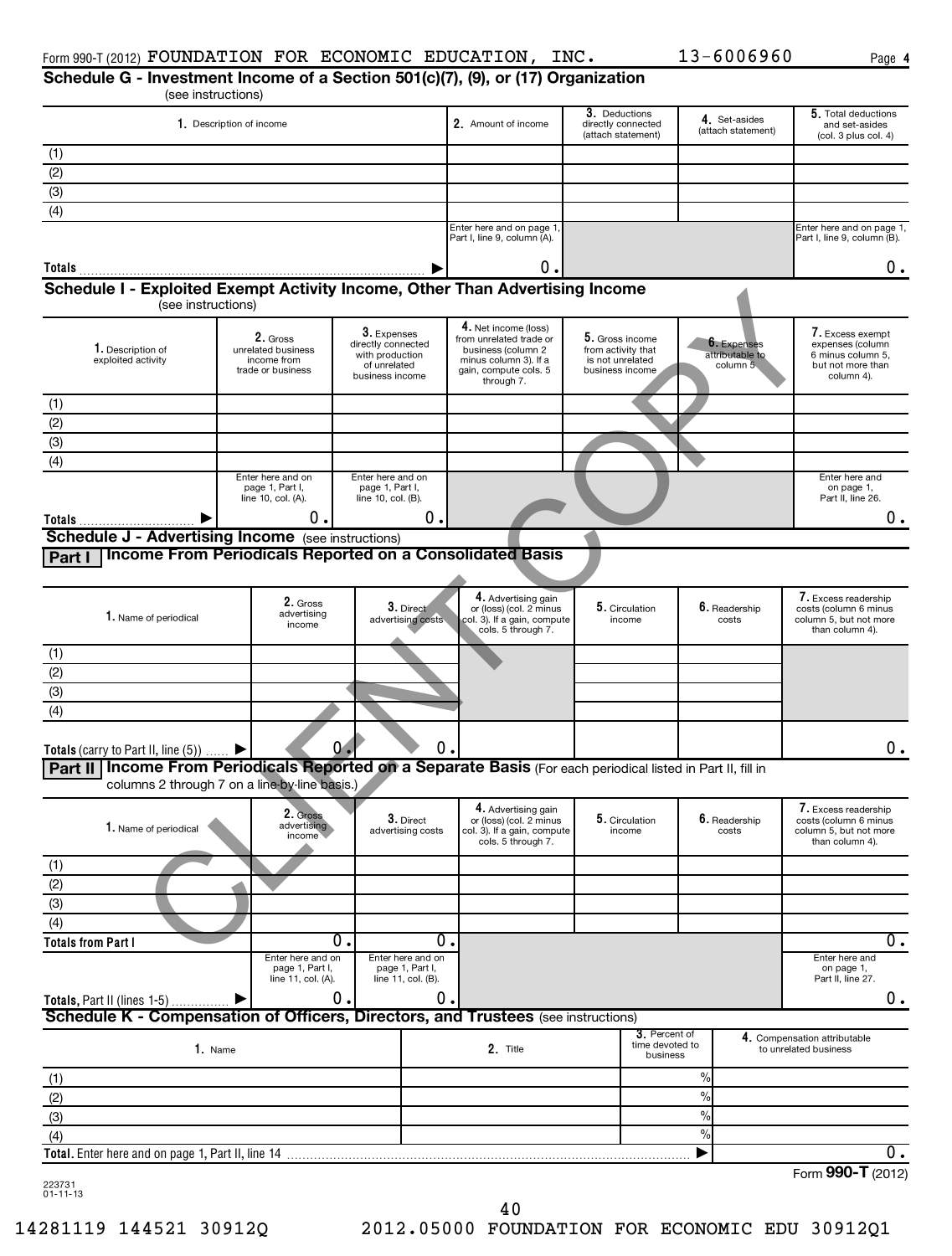FOUNDATION FOR ECONOMIC EDUCATION, INC. 13-6006960

| <b>FORM 990-T</b>                                                | INCOME (LOSS) FROM PARTNERSHIPS | <b>STATEMENT</b><br>1   |
|------------------------------------------------------------------|---------------------------------|-------------------------|
| DESCRIPTION                                                      |                                 | <b>AMOUNT</b>           |
| METALCRAFT, INC. (S-CORP)                                        |                                 | 321,308.                |
| TOTAL TO FORM 990-T, PAGE 1, LINE 5                              |                                 | 321,308.                |
| <b>FORM 990-T</b>                                                | OTHER INCOME                    | <b>STATEMENT</b><br>2   |
| DESCRIPTION                                                      |                                 | <b>AMOUNT</b>           |
| PUBLICATION SALES<br>PUBLICATION COST OF SALES                   |                                 | 56,488.<br>$<$ 47,557.> |
| TOTAL TO FORM 990-T, PAGE 1, LINE 12                             |                                 | 8,931.                  |
| <b>FORM 990-T</b>                                                | OTHER DEDUCTIONS                | <b>STATEMENT</b><br>3   |
| DESCRIPTION                                                      |                                 | <b>AMOUNT</b>           |
| ADMINISTRATIVE COSTS<br>DOMESTIC PRODUCTION ACTIVITIES DEDUCTION | 10,000.<br>24,218.              |                         |
| TOTAL TO FORM 990-T, PAGE 1, LINE 28                             |                                 | 34,218.                 |
|                                                                  |                                 |                         |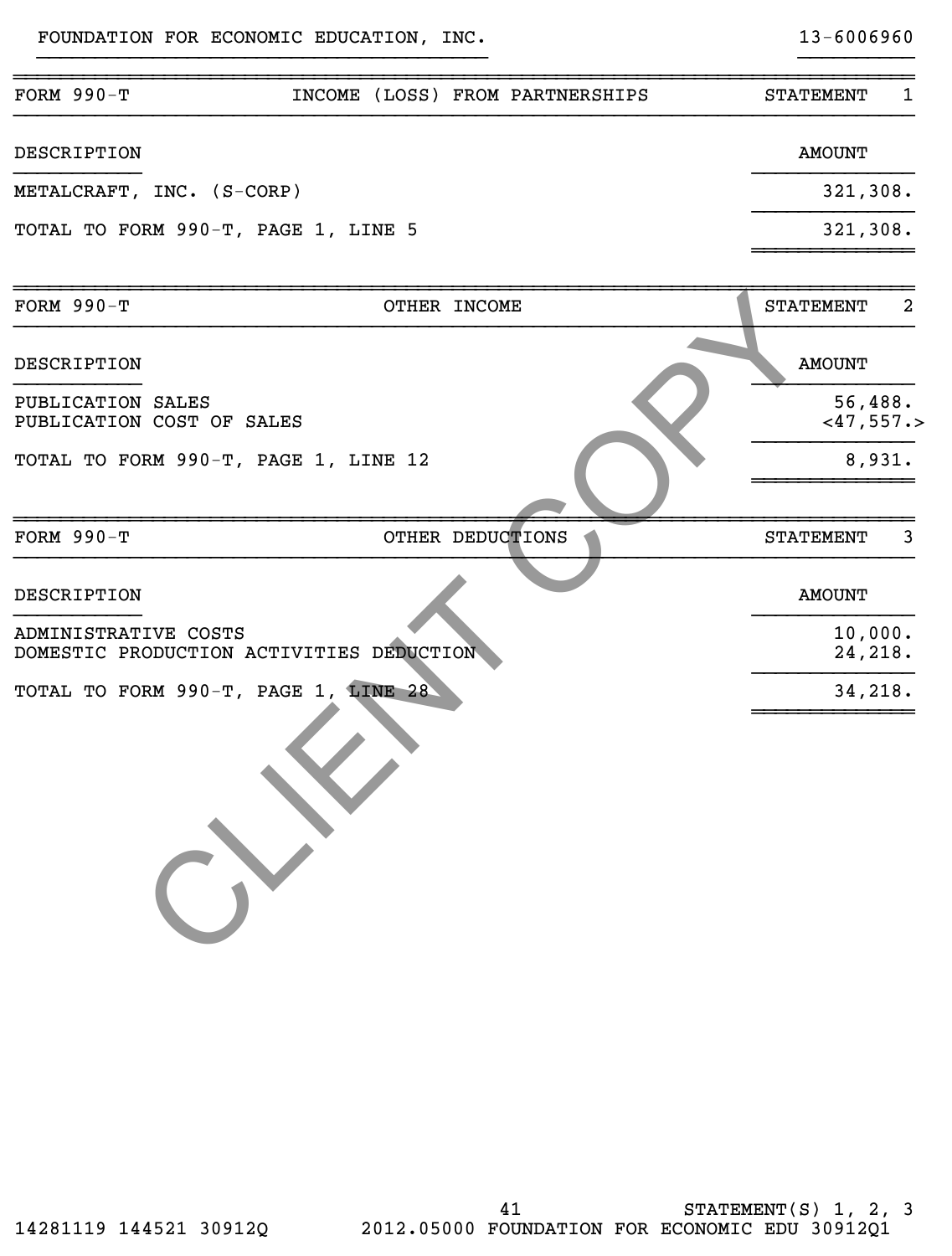| FORM 990-T                                                                                                             | CONTRIBUTIONS SUMMARY                                                                                        | <b>STATEMENT</b> | 4 |  |  |  |
|------------------------------------------------------------------------------------------------------------------------|--------------------------------------------------------------------------------------------------------------|------------------|---|--|--|--|
|                                                                                                                        | <b>OUALIFIED CONTRIBUTIONS SUBJECT TO 100% LIMIT</b>                                                         |                  |   |  |  |  |
|                                                                                                                        | CARRYOVER OF PRIOR YEARS UNUSED CONTRIBUTIONS<br>FOR TAX YEAR 2007                                           |                  |   |  |  |  |
|                                                                                                                        | FOR TAX YEAR 2008<br>FOR TAX YEAR 2009<br>35,375<br>FOR TAX YEAR 2010<br>5,733<br>FOR TAX YEAR 2011<br>1,350 |                  |   |  |  |  |
| 42,458<br>TOTAL CARRYOVER<br>TOTAL CURRENT YEAR 10% CONTRIBUTIONS                                                      |                                                                                                              |                  |   |  |  |  |
| 42,458<br>TOTAL CONTRIBUTIONS AVAILABLE<br>29,899<br>TAXABLE INCOME LIMITATION AS ADJUSTED                             |                                                                                                              |                  |   |  |  |  |
| 12,559<br>EXCESS 10% CONTRIBUTIONS<br>EXCESS 100% CONTRIBUTIONS<br>$\mathbf 0$<br>12,559<br>TOTAL EXCESS CONTRIBUTIONS |                                                                                                              |                  |   |  |  |  |
|                                                                                                                        | ALLOWABLE CONTRIBUTIONS DEDUCTION                                                                            | 29,899           |   |  |  |  |
|                                                                                                                        | TOTAL CONTRIBUTION DEDUCTION                                                                                 | 29,899           |   |  |  |  |
|                                                                                                                        |                                                                                                              |                  |   |  |  |  |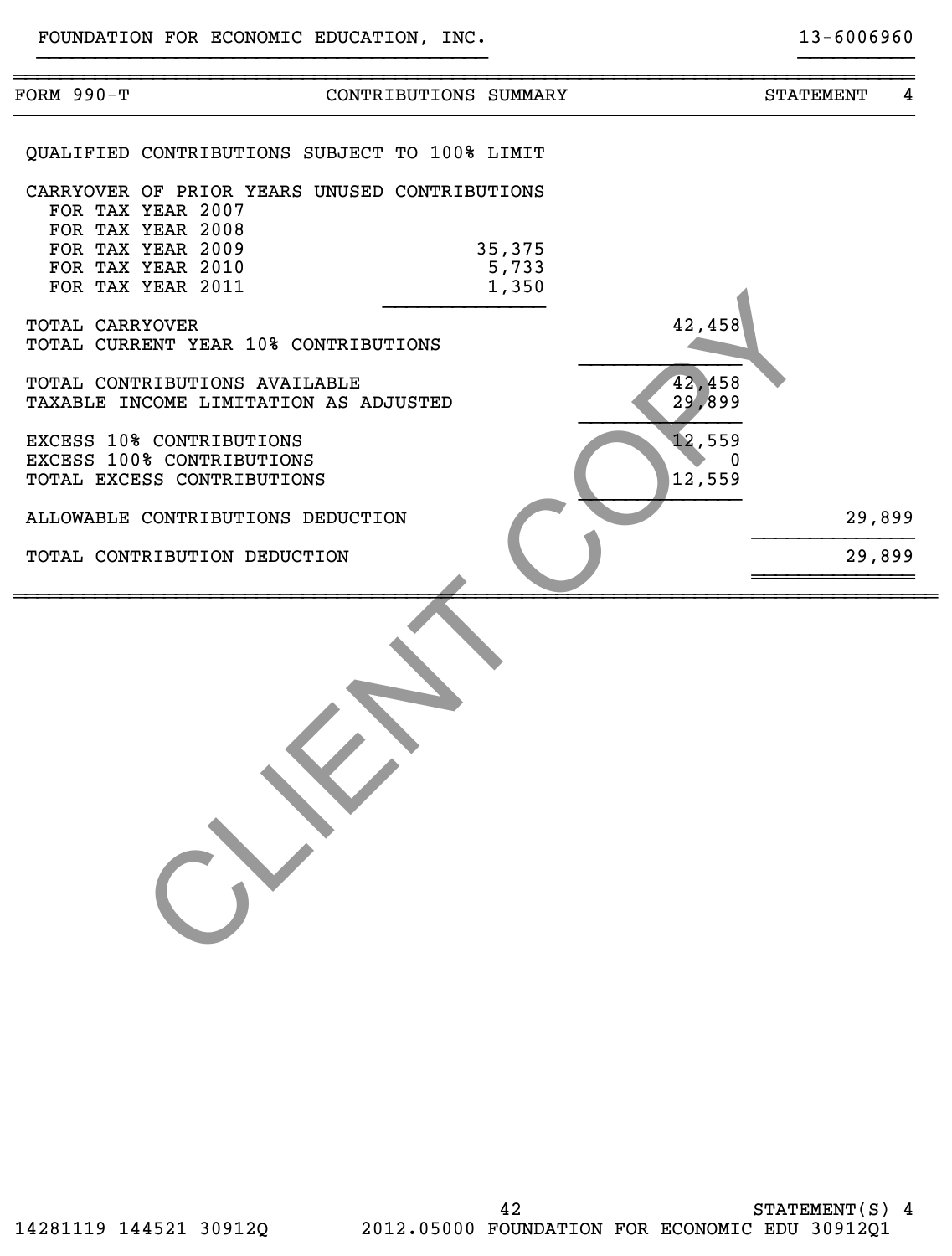| <b>FORM 990-T</b>                                                                                     |                      | INTEREST AND PENALTIES |                               |             |                | 5<br><b>STATEMENT</b>               |
|-------------------------------------------------------------------------------------------------------|----------------------|------------------------|-------------------------------|-------------|----------------|-------------------------------------|
| TAX FROM FORM 990-T, PART IV<br>UNDERPAYMENT PENALTY<br>LATE PAYMENT INTEREST<br>LATE PAYMENT PENALTY |                      |                        |                               |             |                | 78,320.<br>1,811.<br>789.<br>1,566. |
| TOTAL AMOUNT DUE                                                                                      |                      |                        |                               |             |                | 82,486.                             |
| <b>FORM 990-T</b>                                                                                     |                      | LATE PAYMENT INTEREST  |                               |             |                | <b>STATEMENT</b><br>6               |
| DESCRIPTION                                                                                           | <b>DATE</b>          | <b>AMOUNT</b>          | <b>BALANCE</b>                | <b>RATE</b> |                | DAYS INTEREST                       |
| TAX DUE<br>DATE FILED                                                                                 | 08/15/13<br>12/15/13 | 78,320.                | 78,320.<br>79,109.            | .0300       | 122            | 789.                                |
| TOTAL LATE PAYMENT INTEREST                                                                           |                      |                        |                               |             |                | 789.                                |
| <b>FORM 990-T</b>                                                                                     |                      | LATE PAYMENT PENALTY   |                               |             |                | $7\phantom{.0}$<br><b>STATEMENT</b> |
| <b>DESCRIPTION</b>                                                                                    | <b>DATE</b>          | <b>AMOUNT</b>          | <b>BALANCE</b>                |             | <b>MONTHS</b>  | <b>PENALTY</b>                      |
| TAX DUE<br>DATE FILED                                                                                 | 08/15/13<br>12/15/13 |                        | 78,320.<br>78,320.<br>78,320. |             | $\overline{4}$ | 1,566.                              |
| TOTAL LATE PAYMENT PENALTY                                                                            |                      |                        |                               |             |                | 1,566.                              |
|                                                                                                       |                      |                        |                               |             |                |                                     |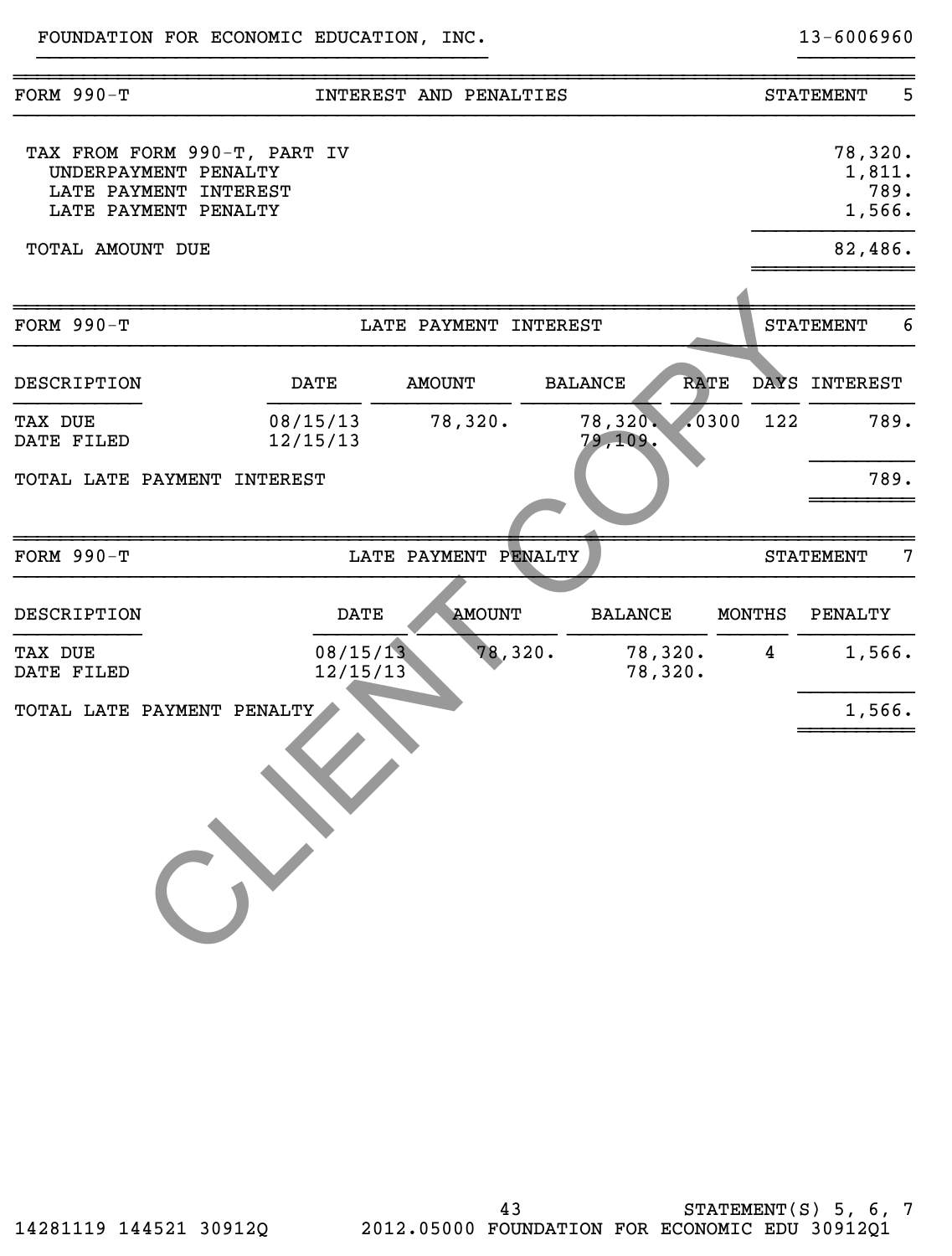| Form | н |
|------|---|
|      |   |

Department of the Treasury Internal Revenue Service

#### **2220 Underpayment of Estimated Tax by Corporations** FORM 990-T

OMB No. 1545-0142 **2012**

| Attach to the corporation's tax return. |  |
|-----------------------------------------|--|
|-----------------------------------------|--|

**| Information about Form 2220 and its separate instructions is at www.irs.gov/form2220.**

Name **Employer identification number**  $\Box$  Employer identification number

#### FOUNDATION FOR ECONOMIC EDUCATION, INC. | 13-6006960

**Note:** Generally, the corporation is not required to file Form 2220 (see Part II below for exceptions) because the IRS will figure any penalty owed and bill the penalty line of the corporation's income tax return, but **do not** attach Form 2220. corporation. However, the corporation may still use Form 2220 to figure the penalty. If so, enter the amount from page 2, line 38 on the estimated tax

#### **Part I Required Annual Payment**

|     | 1 Total tax (see instructions)                                                                                                                                                                                                         |    |                  |                | 1        | 78,320.          |
|-----|----------------------------------------------------------------------------------------------------------------------------------------------------------------------------------------------------------------------------------------|----|------------------|----------------|----------|------------------|
|     |                                                                                                                                                                                                                                        |    |                  |                |          |                  |
|     | 2 a Personal holding company tax (Schedule PH (Form 1120), line 26) included on line 1                                                                                                                                                 |    |                  | 2a             |          |                  |
|     | b Look-back interest included on line 1 under section 460(b)(2) for completed long-term                                                                                                                                                |    |                  |                |          |                  |
|     | contracts or section 167(g) for depreciation under the income forecast method                                                                                                                                                          |    |                  | 2 <sub>b</sub> |          |                  |
|     |                                                                                                                                                                                                                                        |    |                  |                |          |                  |
|     |                                                                                                                                                                                                                                        |    |                  | 2c             |          |                  |
|     | d Total. Add lines 2a through 2c [11] Martin Martin Martin Martin Martin Martin Martin Martin Martin Martin Ma<br>3 Subtract line 2d from line 1. If the result is less than \$500, do not complete or file this form. The corporation |    |                  |                | 2d       |                  |
|     |                                                                                                                                                                                                                                        |    |                  |                |          | 78,320.          |
|     | does not owe the penalty<br>4 Enter the tax shown on the corporation's 2011 income tax return (see instructions). Caution: If the tax is zero                                                                                          |    |                  |                | 3        |                  |
|     |                                                                                                                                                                                                                                        |    |                  |                |          |                  |
|     | or the tax year was for less than 12 months, skip this line and enter the amount from line 3 on line 5                                                                                                                                 |    |                  |                | 4        |                  |
|     | 5 Required annual payment. Enter the smaller of line 3 or line 4. If the corporation is required to skip line 4,                                                                                                                       |    |                  |                |          |                  |
|     | enter the amount from line 3                                                                                                                                                                                                           |    |                  |                | 5        | 78,320.          |
|     | <u> 1988 - Johann Stormann, fransk politik (f. 1988)</u><br><b>Part II</b> Reasons for Filing - Check the boxes below that apply. If any boxes are checked, the corporation must file Form 2220                                        |    |                  |                |          |                  |
|     | even if it does not owe a penalty (see instructions).                                                                                                                                                                                  |    |                  |                |          |                  |
| 6   | The corporation is using the adjusted seasonal installment method.                                                                                                                                                                     |    |                  |                |          |                  |
|     | The corporation is using the annualized income installment method.                                                                                                                                                                     |    |                  |                |          |                  |
| 7   |                                                                                                                                                                                                                                        |    |                  |                |          |                  |
|     | The corporation is a "large corporation" figuring its first required installment based on the prior year's tax.                                                                                                                        |    |                  |                |          |                  |
|     | Part III   Figuring the Underpayment                                                                                                                                                                                                   |    |                  |                |          | (d)              |
|     |                                                                                                                                                                                                                                        |    | (a)              | (b)            | (c)      |                  |
| 9   | Installment due dates. Enter in columns (a) through<br>(d) the 15th day of the 4th (Form 990-PF filers:                                                                                                                                |    |                  |                |          |                  |
|     | Use 5th month), 6th, 9th, and 12th months of the<br>corporation's tax year                                                                                                                                                             | 9  | 07/15/12         | 09/15/12       | 12/15/12 | 03/15/13         |
|     |                                                                                                                                                                                                                                        |    |                  |                |          |                  |
|     | 10 Required installments. If the box on line 6 and/or line 7                                                                                                                                                                           |    |                  |                |          |                  |
|     | above is checked, enter the amounts from Sch A, line 38. If                                                                                                                                                                            |    |                  |                |          |                  |
|     | the box on line 8 (but not 6 or 7) is checked, see instructions                                                                                                                                                                        |    |                  |                |          |                  |
|     | for the amounts to enter. If none of these boxes are checked,                                                                                                                                                                          |    | 19,580.          | 19,580.        | 19,580.  | 19,580.          |
|     | enter 25% of line 5 above in each column.                                                                                                                                                                                              | 10 |                  |                |          |                  |
|     | 11 Estimated tax paid or credited for each period (see                                                                                                                                                                                 |    |                  |                |          |                  |
|     | instructions). For column (a) only, enter the amount                                                                                                                                                                                   |    |                  |                |          |                  |
|     | from line 11 on line 15                                                                                                                                                                                                                | 11 |                  |                |          |                  |
|     | Complete lines 12 through 18 of one column before                                                                                                                                                                                      |    |                  |                |          |                  |
|     | going to the next column.                                                                                                                                                                                                              |    |                  |                |          |                  |
|     | 12 Enter amount, if any, from line 18 of the preceding column                                                                                                                                                                          | 12 |                  |                |          |                  |
|     | 13 Add lines 11 and 12                                                                                                                                                                                                                 | 13 |                  | 19,580.        | 39,160.  | 58,740.          |
|     | 14 Add amounts on lines 16 and 17 of the preceding column                                                                                                                                                                              | 14 | $\overline{0}$ . | 0.             | 0.       | 0.               |
|     | 15 Subtract line 14 from line 13. If zero or less, enter -0-                                                                                                                                                                           | 15 |                  |                |          |                  |
|     | 16 If the amount on line 15 is zero, subtract line 13 from line                                                                                                                                                                        |    |                  |                |          |                  |
|     |                                                                                                                                                                                                                                        | 16 |                  | 19,580.        | 39,160.  |                  |
|     | 17 Underpayment. If line 15 is less than or equal to line 10,                                                                                                                                                                          |    |                  |                |          |                  |
|     | subtract line 15 from line 10. Then go to line 12 of the next                                                                                                                                                                          |    |                  |                |          |                  |
|     | column. Otherwise, go to line 18                                                                                                                                                                                                       | 17 | 19,580.          | 19,580.        | 19,580.  | 19,580.          |
|     | 18 Overpayment. If line 10 is less than line 15, subtract line 10                                                                                                                                                                      |    |                  |                |          |                  |
|     | from line 15. Then go to line 12 of the next column                                                                                                                                                                                    | 18 |                  |                |          |                  |
|     | Go to Part IV on page 2 to figure the penalty. Do not go to Part IV if there are no entries on line 17 - no penalty is owed.                                                                                                           |    |                  |                |          |                  |
| JWA | For Paperwork Reduction Act Notice, see separate instructions.                                                                                                                                                                         |    |                  |                |          | Form 2220 (2012) |

212801 12-11-12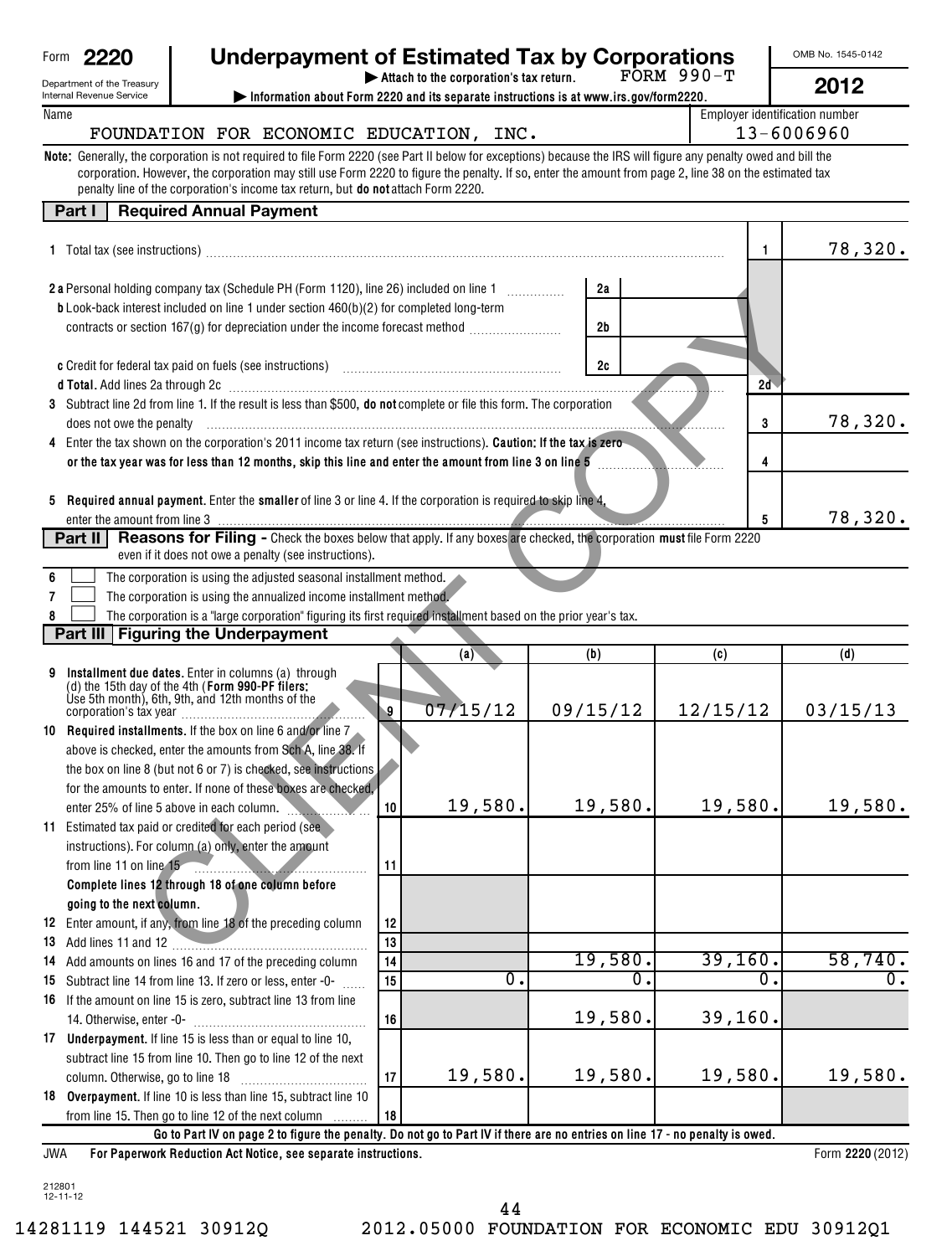| $FORM 990-T$     |            |
|------------------|------------|
| Form 2220 (2012) | FOUNDATION |

### **Part IV Figuring the Penalty**

|                                                                                                     |              | (a)                                                    | (b)                       | (c)       |     | (d)    |
|-----------------------------------------------------------------------------------------------------|--------------|--------------------------------------------------------|---------------------------|-----------|-----|--------|
| 19 Enter the date of payment or the 15th day of the 3rd month                                       |              |                                                        |                           |           |     |        |
| after the close of the tax year, whichever is earlier (see                                          |              |                                                        |                           |           |     |        |
| instructions). (Form 990-PF and Form 990-T filers: Use 5th                                          |              |                                                        |                           |           |     |        |
| month instead of 3rd month.)                                                                        | 19           |                                                        |                           |           |     |        |
| 20 Number of days from due date of installment on line 9 to the                                     |              |                                                        |                           |           |     |        |
| date shown on line 19                                                                               | 20           |                                                        |                           |           |     |        |
|                                                                                                     |              |                                                        |                           |           |     |        |
| 21 Number of days on line 20 after 4/15/2012 and before 7/1/2012                                    | 21           |                                                        |                           |           |     |        |
|                                                                                                     |              |                                                        |                           |           |     |        |
| 22 Underpayment on line 17 x Number of days on line 21 x 3%                                         | $22  $ \$    |                                                        | \$                        | \$        | \$  |        |
|                                                                                                     |              |                                                        |                           |           |     |        |
| 23 Number of days on line 20 after 06/30/2012 and before 10/1/2012                                  | 23           |                                                        |                           |           |     |        |
|                                                                                                     |              |                                                        | \$                        |           | ΄\$ |        |
| 24 Underpayment on line 17 x Number of days on line 23 x 3%<br>.<br>366                             |              |                                                        |                           |           |     |        |
|                                                                                                     | 25           |                                                        |                           |           |     |        |
| 25 Number of days on line 20 after 9/30/2012 and before 1/1/2013                                    |              |                                                        |                           |           |     |        |
| 26 Underpayment on line 17 x Number of days on line 25 x 3%                                         | $26  $ \$    |                                                        | \$                        |           | \$  |        |
| .<br>366                                                                                            |              |                                                        |                           |           |     |        |
| 27 Number of days on line 20 after 12/31/2012 and before 4/1/2013                                   | 27           | <b>SEE</b>                                             | <b>ATTACHED WORKSHEET</b> |           |     |        |
|                                                                                                     |              |                                                        |                           |           |     |        |
| 28 Underpayment on line 17 x Number of days on line 27 x 3%<br>.                                    | $28  $ \$    |                                                        | \$                        | \$        | \$  |        |
| 365                                                                                                 |              |                                                        |                           |           |     |        |
| 29 Number of days on line 20 after 3/31/2013 and before 7/1/2013                                    | 29           |                                                        |                           |           |     |        |
|                                                                                                     |              |                                                        |                           |           |     |        |
| 30 Underpayment on line 17 x Number of days on line 29 x *%                                         | 30           | \$                                                     | \$                        | \$        | \$  |        |
| 365                                                                                                 |              |                                                        |                           |           |     |        |
| 31 Number of days on line 20 after 6/30/2013 and before 10/01/2013                                  | 31           |                                                        |                           |           |     |        |
|                                                                                                     |              |                                                        |                           |           |     |        |
| 32 Underpayment on line 17 x Number of days on line 31 x *%                                         | $32 \mid$ \$ |                                                        | \$                        | \$        | \$  |        |
| 365                                                                                                 |              |                                                        |                           |           |     |        |
| 33 Number of days on line 20 after 9/30/2013 and before 1/1/2014                                    | 33           |                                                        |                           |           |     |        |
|                                                                                                     |              |                                                        |                           |           |     |        |
| 34 Underpayment on line 17 x Number of days on line 33 $x^{4}\%$<br>7.                              | 34           | \$                                                     | \$                        | \$        | \$  |        |
| 365                                                                                                 |              |                                                        |                           |           |     |        |
| 35 Number of days on line 20 after 12/31/2013 and before 2/16/2014                                  | 35           |                                                        |                           |           |     |        |
|                                                                                                     |              |                                                        |                           |           |     |        |
| 36 Underpayment on line 17 x Number of days on line 35 x *%                                         | 36   \$      |                                                        | \$                        | \$        | \$  |        |
|                                                                                                     |              |                                                        |                           |           |     |        |
| 37 Add lines 22, 24, 26, 28, 30, 32, 34, and 36                                                     | $37$ \ \$    |                                                        | \$                        | \$        | \$  |        |
|                                                                                                     |              |                                                        |                           |           |     |        |
| 38 Penalty. Add columns (a) through (d) of line 37. Enter the total here and on Form 1120; line 33; |              |                                                        |                           |           |     |        |
|                                                                                                     |              | which the IDC will determine during the first menth in |                           | $38  $ \$ |     | 1,811. |

information on the Internet, access the IRS website at **www.irs.gov**. You can also call 1-800-829-4933 to get interest rate information. Use the penalty interest rate for each calendar quarter, which the IRS will determine during the first month in the preceding quarter. These rates are published quarterly in an IRS News Release and in a revenue ruling in the Internal Revenue Bulletin. To obtain this

**2220**  JWA Form (2012)

212802 12-11-12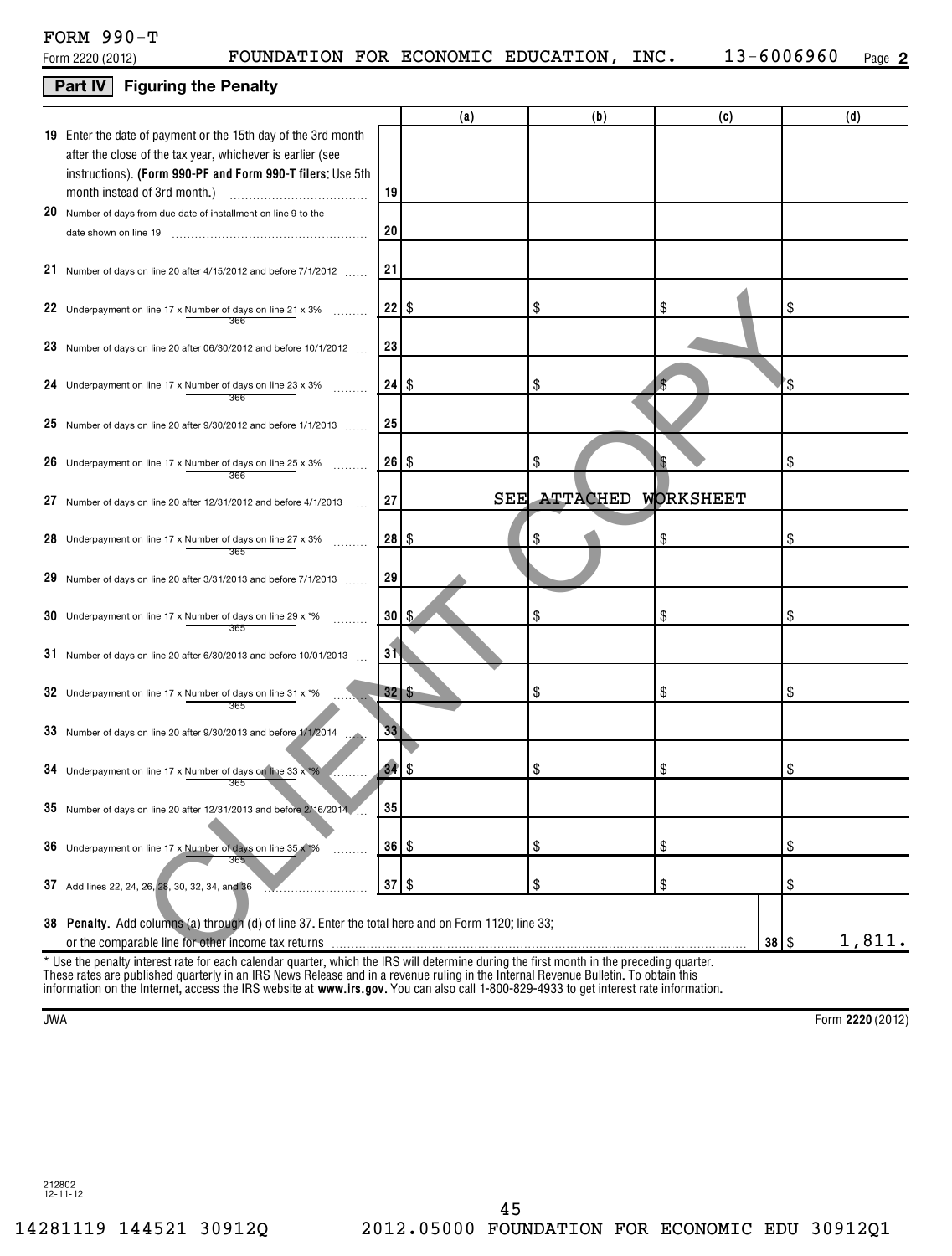#### **UNDERPAYMENT OF ESTIMATED TAX WORKSHEET** FORM 990-T

| Name(s)                        |               |                                         |                    |              | <b>Identifying Number</b> |         |
|--------------------------------|---------------|-----------------------------------------|--------------------|--------------|---------------------------|---------|
|                                |               | FOUNDATION FOR ECONOMIC EDUCATION, INC. |                    |              | 13-6006960                |         |
| (A)                            | (B)           | (C)<br>Adjusted                         | (D)<br>Number Days | (E)<br>Daily |                           | (F)     |
| *Date                          | Amount        | Balance Due                             | <b>Balance Due</b> | Penalty Rate |                           | Penalty |
|                                |               | -0-                                     |                    |              |                           |         |
| 07/15/12                       | 19,580.       | 19,580.                                 | 62                 |              | .000081967                | 100.    |
| 09/15/12                       | 19,580.       | 39,160.                                 | 91                 |              | .000081967                | 292.    |
| 12/15/12                       | 19,580.       | 58,740.                                 | 16                 |              | .000081967                | 77.     |
| 12/31/12                       | $\mathbf 0$ . | 58,740.                                 | 74                 |              | .000082192                | 357.    |
| 03/15/13                       | 19,580.       | 78,320.                                 | 153                |              | .000082192                | 985.    |
|                                |               |                                         |                    |              |                           |         |
|                                |               |                                         |                    |              |                           |         |
|                                |               |                                         |                    |              |                           |         |
|                                |               |                                         |                    |              |                           |         |
|                                |               |                                         |                    |              |                           |         |
|                                |               |                                         |                    |              |                           |         |
|                                |               |                                         |                    |              |                           |         |
|                                |               |                                         |                    |              |                           |         |
|                                |               |                                         |                    |              |                           |         |
|                                |               |                                         |                    |              |                           |         |
|                                |               |                                         |                    |              |                           |         |
|                                |               |                                         |                    |              |                           |         |
|                                |               |                                         |                    |              |                           |         |
|                                |               |                                         |                    |              |                           |         |
|                                |               |                                         |                    |              |                           |         |
| Penalty Due (Sum of Column F). |               |                                         |                    |              |                           | 1, 811. |

\* Date of estimated tax payment, withholding credit date or installment due date.

212511 05-01-12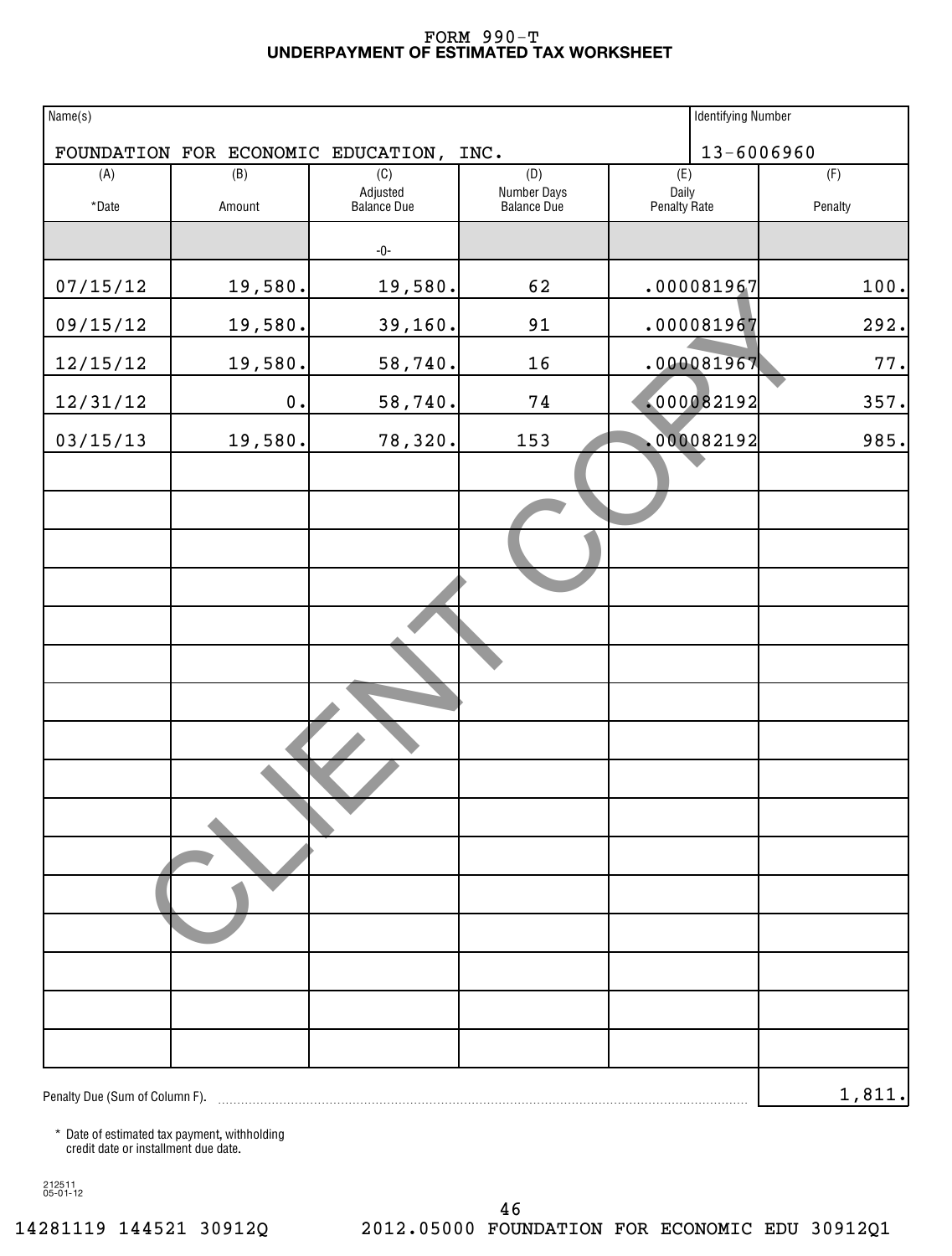| 8903<br>Form                                                  |
|---------------------------------------------------------------|
| (Rev. December 2010)                                          |
| Department of the Treasury<br><b>Internal Revenue Service</b> |
| Name(s) as shown on return                                    |

# **Domestic Production Activities Deduction**

▶ Attach to your tax return. ▶ See separate instructions. **143** Attachment Sequence No. 143

OMB No. 1545-1984

| Attachment       |  |
|------------------|--|
| Sequence No. 143 |  |

|  | oogaonoo i         |  |
|--|--------------------|--|
|  | ldentifying number |  |

|     | FOUNDATION FOR ECONOMIC EDUCATION, INC.                                                                                                                                                                                                                                |                                   | 13-6006960                    |
|-----|------------------------------------------------------------------------------------------------------------------------------------------------------------------------------------------------------------------------------------------------------------------------|-----------------------------------|-------------------------------|
|     | Note. Do not complete column (a), unless you have oil-related production activities.                                                                                                                                                                                   | (a)                               | (b)                           |
|     | Enter amounts for all activities in column (b), including oil-related production activities.                                                                                                                                                                           | Oil-related production activities | All activities                |
| 1   | Domestic production gross receipts (DPGR)<br>1                                                                                                                                                                                                                         |                                   | 2,932,023.                    |
| 2   | Allocable cost of goods sold. If you are using the small business simplified                                                                                                                                                                                           |                                   |                               |
|     | overall method, skip lines 2 and 3<br>$\mathbf{2}$                                                                                                                                                                                                                     |                                   | $\frac{2,315,359.}{295,354.}$ |
| з   | $\mathbf{a}$<br>Enter deductions and losses allocable to DPGR (see instructions)                                                                                                                                                                                       |                                   |                               |
| 4   | If you are using the small business simplified overall method, enter the amount                                                                                                                                                                                        |                                   |                               |
|     | of cost of goods sold and other deductions or losses you ratably apportion to                                                                                                                                                                                          |                                   |                               |
|     | DPGR. All others, skip line 4 [11] matter contracts and the skip line 4 [11] matter contracts and the contracts and the contracts and the DPGR. All others, skip line 4<br>4                                                                                           |                                   |                               |
| 5   | Add lines 2 through 4<br>5                                                                                                                                                                                                                                             |                                   | $\frac{2,610,713.}{321,310.}$ |
| 6   | 6<br>Subtract line 5 from line 1                                                                                                                                                                                                                                       |                                   |                               |
| 7   | Qualified production activities income from estates, trusts, and certain partnerships                                                                                                                                                                                  |                                   |                               |
|     | 7                                                                                                                                                                                                                                                                      |                                   |                               |
| 8   | Add lines 6 and 7. Estates and trusts, go to line 9, all others, skip line 9 and go to                                                                                                                                                                                 |                                   |                               |
|     | 8<br>line 10                                                                                                                                                                                                                                                           |                                   | 321,310.                      |
| 9   | g,<br>Amount allocated to beneficiaries of the estate or trust (see instructions)                                                                                                                                                                                      |                                   |                               |
| 10a | Oil-related qualified production activities income. Estates and trusts, subtract                                                                                                                                                                                       |                                   |                               |
|     | line 9, column (a), from line 8, column (a), all others, enter amount from line $8$ ,                                                                                                                                                                                  |                                   |                               |
|     | 10a                                                                                                                                                                                                                                                                    |                                   |                               |
|     | Qualified production activities income. Estates and trusts, subtract line 9, column                                                                                                                                                                                    |                                   |                               |
|     | (b), from line 8, column (b), all others, enter amount from line 8, column (b). If zero or                                                                                                                                                                             |                                   |                               |
|     | 10 <sub>b</sub><br>less, enter -0- here, skip lines 11 through 21, and enter -0- on line 22                                                                                                                                                                            |                                   | 321, 310.                     |
| 11  | Income limitation (see instructions):                                                                                                                                                                                                                                  |                                   |                               |
|     | • Individuals, estates, and trusts. Enter your adjusted gross income figured without the                                                                                                                                                                               |                                   |                               |
|     |                                                                                                                                                                                                                                                                        |                                   |                               |
|     | • All others. Enter your taxable income figured without the domestic production                                                                                                                                                                                        |                                   |                               |
|     |                                                                                                                                                                                                                                                                        | 11                                | 269,090.                      |
| 12  | Enter the smaller of line 10b or line 11. If zero or less, enter -0- here, skip lines 13 through 21,                                                                                                                                                                   |                                   |                               |
|     |                                                                                                                                                                                                                                                                        | 12                                | 269,090.                      |
| 13  |                                                                                                                                                                                                                                                                        | 13                                | 24, 218.                      |
| 14a | Enter the smaller of line 10a or line 12 <b>Martin Community of the Smaller</b> of line 10a or line 12<br>14a                                                                                                                                                          |                                   |                               |
| b   |                                                                                                                                                                                                                                                                        | 14b                               |                               |
| 15  | Subtract line 14b from line 13<br><u> 1988 - Johann Stein, mars ann an t-ann an t-ann an t-ann an t-ann an t-ann an t-ann an t-ann an t-ann an t-ann an t-ann ann an t-ann ann an t-ann ann an t-ann ann an t-ann ann an t-ann ann an t-ann ann an t-ann ann an t-</u> | 15                                | 24, 218.                      |
| 16  |                                                                                                                                                                                                                                                                        | 16                                |                               |
| 17  | Form W-2 wages from estates, trusts, and certain partnerships and S corporations (see                                                                                                                                                                                  |                                   |                               |
|     | instructions)<br><u> 1990 - Januari Sarajević, politika i postao i politika i politika i politika i politika i politika i politika</u>                                                                                                                                 | 17                                | 462,209.                      |
| 18  |                                                                                                                                                                                                                                                                        | 18                                | 462, 209.                     |
| 19  | Amount allocated to beneficiaries of the estate or trust (see instructions)                                                                                                                                                                                            | 19                                |                               |
| 20  | Estates and trusts, subtract line 19 from line 18, all others, enter amount from line 18 [[[[[[[[[[[[[[[[[[[[                                                                                                                                                          | 20                                | 462, 209.                     |
| 21  |                                                                                                                                                                                                                                                                        | 21                                | 231, 105.                     |
| 22  | Enter the smaller of line 15 or line 21                                                                                                                                                                                                                                | 22                                | 24, 218.                      |
| 23  | Domestic production activities deduction from cooperatives. Enter deduction from Form                                                                                                                                                                                  |                                   |                               |
|     | 1099-PATR, box 6                                                                                                                                                                                                                                                       | 23                                |                               |
| 24  | Expanded affiliated group allocation (see instructions)                                                                                                                                                                                                                | 24                                |                               |
| 25  | Domestic production activities deduction. Combine lines 22 through 24 and enter the result here and on                                                                                                                                                                 |                                   |                               |
|     |                                                                                                                                                                                                                                                                        | 25                                | 24, 218.                      |
| LHA | For Paperwork Reduction Act Notice, see separate instructions.                                                                                                                                                                                                         |                                   | Form 8903 (Rev. 12-2010)      |

210911 05-01-12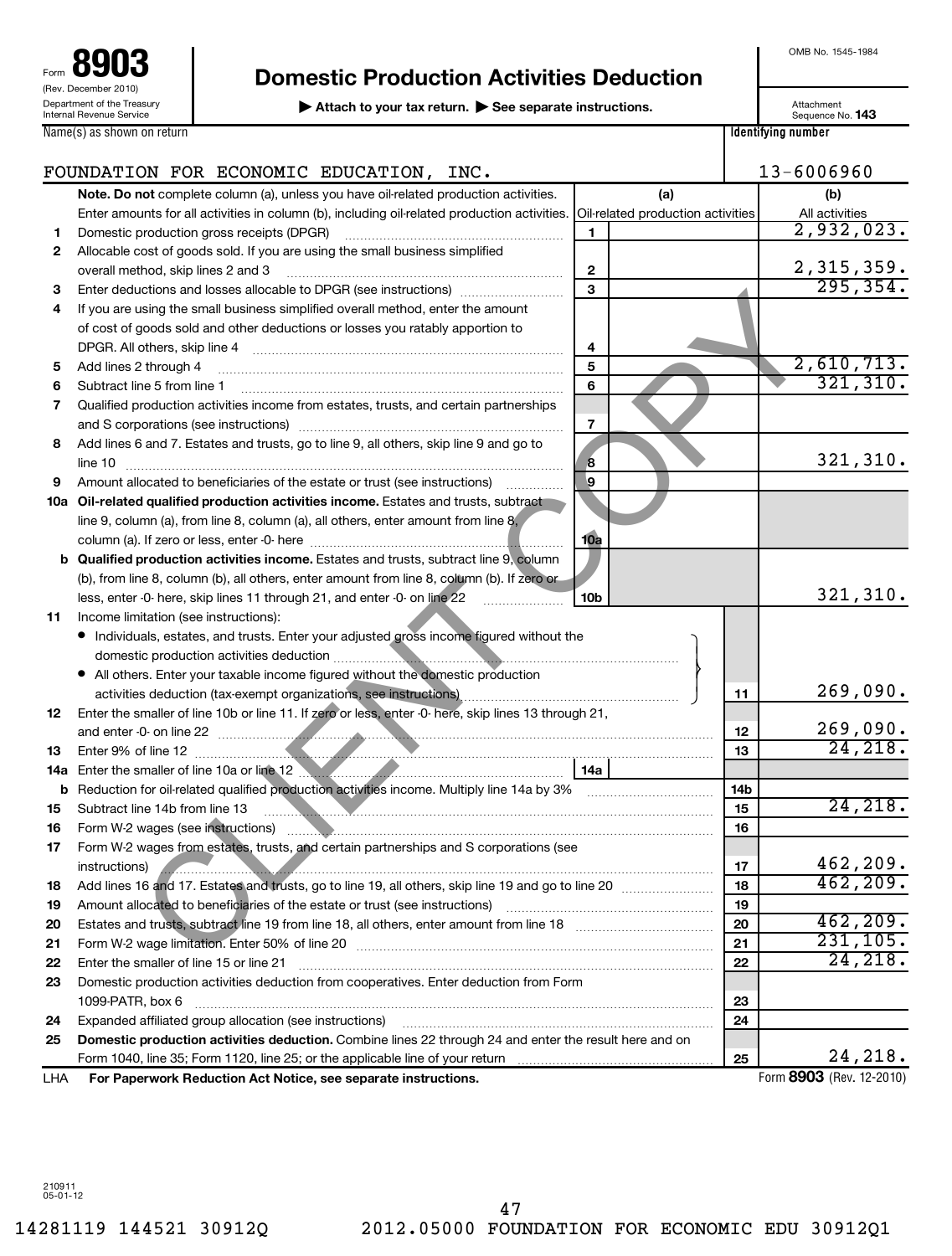## (Rev. January 2013) **Cxempt Organization Return** Manuary 2013) and MB No. 1545-1709 **8868 Application for Extension of Time To File an**

 $\left| \begin{array}{c} \hline \hline \hline \hline \hline \hline \end{array} \right|$ 

**| File a separate application for each return.**

**If you are filing for an Automatic 3-Month Extension, complete only Part I** and check this box  $\ldots$  $\ldots$  $\ldots$  $\ldots$  $\ldots$  $\ldots$ 

**• If you are filing for an Additional (Not Automatic) 3-Month Extension, complete only Part II (on page 2 of this form).** 

Do not complete Part II unless you have already been granted an automatic 3-month extension on a previously filed Form 8868.

**Electronic filing** <sub>(e-file)  $.$  You can electronically file Form 8868 if you need a 3-month automatic extension of time to file (6 months for a corporation</sub> visit www.irs.gov/efile and click on e-file for Charities & Nonprofits. required to file Form 990-T), or an additional (not automatic) 3-month extension of time. You can electronically file Form 8868 to request an extension of time to file any of the forms listed in Part I or Part II with the exception of Form 8870, Information Return for Transfers Associated With Certain Personal Benefit Contracts, which must be sent to the IRS in paper format (see instructions). For more details on the electronic filing of this form,

#### **Part I** | Automatic 3-Month Extension of Time. Only submit original (no copies needed).

| Name of exempt organization or other filer, see instructions.<br>Type or                                                                                 | Employer identification number (EIN) or |
|----------------------------------------------------------------------------------------------------------------------------------------------------------|-----------------------------------------|
| print<br>FOUNDATION FOR ECONOMIC EDUCATION.<br>INC.                                                                                                      | $13 - 6006960$                          |
| File by the<br>Number, street, and room or suite no. If a P.O. box, see instructions.<br>due date for<br>filing your<br>30 SOUTH BROADWAY<br>return. See | Social security number (SSN)            |
| instructions.<br>City, town or post office, state, and ZIP code. For a foreign address, see instructions.<br>10533<br>IRVINGTON, NY                      |                                         |

| <b>raili</b>                               | Automatic 3-Month Extension of Time. Only Submit original (no copies needed).                                                                                                                                                                                                                                                                                                                                                                                                                                                                                                          |                 |                                                    |              |                                         |                              |                                      |
|--------------------------------------------|----------------------------------------------------------------------------------------------------------------------------------------------------------------------------------------------------------------------------------------------------------------------------------------------------------------------------------------------------------------------------------------------------------------------------------------------------------------------------------------------------------------------------------------------------------------------------------------|-----------------|----------------------------------------------------|--------------|-----------------------------------------|------------------------------|--------------------------------------|
|                                            | A corporation required to file Form 990-T and requesting an automatic 6-month extension - check this box and complete                                                                                                                                                                                                                                                                                                                                                                                                                                                                  |                 |                                                    |              |                                         |                              |                                      |
| Part I only                                |                                                                                                                                                                                                                                                                                                                                                                                                                                                                                                                                                                                        |                 |                                                    |              |                                         |                              | $\blacktriangleright$ $\overline{X}$ |
|                                            | All other corporations (including 1120-C filers), partnerships, REMICs, and trusts must use Form 7004 to request an extension of time<br>to file income tax returns.                                                                                                                                                                                                                                                                                                                                                                                                                   |                 |                                                    |              |                                         |                              |                                      |
| Type or                                    | Name of exempt organization or other filer, see instructions.                                                                                                                                                                                                                                                                                                                                                                                                                                                                                                                          |                 |                                                    |              | Employer identification number (EIN) or |                              |                                      |
| print                                      | FOUNDATION FOR ECONOMIC EDUCATION, INC.                                                                                                                                                                                                                                                                                                                                                                                                                                                                                                                                                |                 |                                                    |              | 13-6006960                              |                              |                                      |
| File by the<br>due date for<br>filing your | Number, street, and room or suite no. If a P.O. box, see instructions.<br><b>30 SOUTH BROADWAY</b>                                                                                                                                                                                                                                                                                                                                                                                                                                                                                     |                 |                                                    |              |                                         | Social security number (SSN) |                                      |
| return. See<br>instructions.               | City, town or post office, state, and ZIP code. For a foreign address, see instructions.<br>IRVINGTON, NY<br>10533                                                                                                                                                                                                                                                                                                                                                                                                                                                                     |                 |                                                    |              |                                         |                              |                                      |
|                                            |                                                                                                                                                                                                                                                                                                                                                                                                                                                                                                                                                                                        |                 |                                                    |              |                                         |                              |                                      |
|                                            | Enter the Return code for the return that this application is for (file a separate application for each return)                                                                                                                                                                                                                                                                                                                                                                                                                                                                        |                 |                                                    |              |                                         |                              | $\overline{0}$<br>$\overline{7}$     |
| <b>Application</b>                         |                                                                                                                                                                                                                                                                                                                                                                                                                                                                                                                                                                                        | Return          | <b>Application</b>                                 |              |                                         |                              | Return                               |
| Is For                                     |                                                                                                                                                                                                                                                                                                                                                                                                                                                                                                                                                                                        | Code            | Is For                                             |              |                                         |                              | Code                                 |
|                                            | Form 990 or Form 990-EZ                                                                                                                                                                                                                                                                                                                                                                                                                                                                                                                                                                | 01              | Form 990-T (corporation)                           |              |                                         |                              | 07                                   |
| Form 990-BL                                |                                                                                                                                                                                                                                                                                                                                                                                                                                                                                                                                                                                        | 02              | Form 1041 A                                        |              |                                         |                              | 08                                   |
|                                            | Form 4720 (individual)                                                                                                                                                                                                                                                                                                                                                                                                                                                                                                                                                                 | 03              | <b>Form 4720</b>                                   |              |                                         |                              | 09                                   |
| Form 990-PF                                |                                                                                                                                                                                                                                                                                                                                                                                                                                                                                                                                                                                        | 04              | Form 5227                                          |              |                                         |                              | 10                                   |
|                                            | Form 990-T (sec. 401(a) or 408(a) trust)                                                                                                                                                                                                                                                                                                                                                                                                                                                                                                                                               | 05 <sub>1</sub> | Form 6069                                          |              |                                         |                              | 11                                   |
|                                            | Form 990-T (trust other than above)                                                                                                                                                                                                                                                                                                                                                                                                                                                                                                                                                    | 06              | Form 8870<br>THE FOUNDATION FOR ECONOMIC EDUCATION |              |                                         |                              | 12                                   |
| $box \blacktriangleright$<br>1             | Telephone No. $\triangleright$ 914-816-8967<br>If this is for a Group Return, enter the organization's four digit Group Exemption Number (GEN) [If this is for the whole group, check this<br>. If it is for part of the group, check this box $\blacktriangleright$ and attach a list with the names and EINs of all members the extension is for.<br>I request an automatic 3-month (6 months for a corporation required to file Form 990-T) extension of time until<br>FEBRUARY 15, $2014$ , to file the exempt organization return for the organization named above. The extension |                 | FAX No. ▶                                          |              |                                         |                              |                                      |
| 2                                          | is for the organization's return for.<br>calendar year<br>or<br>tax year beginning APR 1, 2012 , and ending MAR 31, 2013<br>$\mathbf{X}$<br>If the tax year entered in line 1 is for less than 12 months, check reason:<br>Change in accounting period                                                                                                                                                                                                                                                                                                                                 |                 | Initial return                                     | Final return |                                         |                              |                                      |
| За                                         | If this application is for Form 990-BL, 990-PF, 990-T, 4720, or 6069, enter the tentative tax, less any<br>nonrefundable credits. See instructions.                                                                                                                                                                                                                                                                                                                                                                                                                                    |                 |                                                    | 3a           | \$                                      |                              | 19,160.                              |
| b                                          | If this application is for Form 990-PF, 990-T, 4720, or 6069, enter any refundable credits and                                                                                                                                                                                                                                                                                                                                                                                                                                                                                         |                 |                                                    |              |                                         |                              |                                      |
|                                            | estimated tax payments made. Include any prior year overpayment allowed as a credit.                                                                                                                                                                                                                                                                                                                                                                                                                                                                                                   |                 |                                                    | Зb           | \$                                      |                              | 19,160.                              |
| с                                          | Balance due. Subtract line 3b from line 3a. Include your payment with this form, if required,                                                                                                                                                                                                                                                                                                                                                                                                                                                                                          |                 |                                                    |              |                                         |                              |                                      |
|                                            | by using EFTPS (Electronic Federal Tax Payment System). See instructions.                                                                                                                                                                                                                                                                                                                                                                                                                                                                                                              |                 |                                                    | 3c           | \$                                      |                              | 0.                                   |
|                                            | Caution. If you are going to make an electronic fund withdrawal with this Form 8868, see Form 8453-EO and Form 8879-EO for payment instructions.                                                                                                                                                                                                                                                                                                                                                                                                                                       |                 |                                                    |              |                                         |                              |                                      |
| LHA                                        | For Privacy Act and Paperwork Reduction Act Notice, see instructions.                                                                                                                                                                                                                                                                                                                                                                                                                                                                                                                  |                 |                                                    |              |                                         |                              | Form 8868 (Rev. 1-2013)              |
|                                            |                                                                                                                                                                                                                                                                                                                                                                                                                                                                                                                                                                                        |                 |                                                    |              |                                         |                              |                                      |
| 223841<br>01-21-13                         |                                                                                                                                                                                                                                                                                                                                                                                                                                                                                                                                                                                        |                 |                                                    |              |                                         |                              |                                      |
|                                            |                                                                                                                                                                                                                                                                                                                                                                                                                                                                                                                                                                                        |                 | 48                                                 |              |                                         |                              |                                      |

<sup>14281119 144521 30912</sup>Q 2012.05000 FOUNDATION FOR ECONOMIC EDU 30912Q1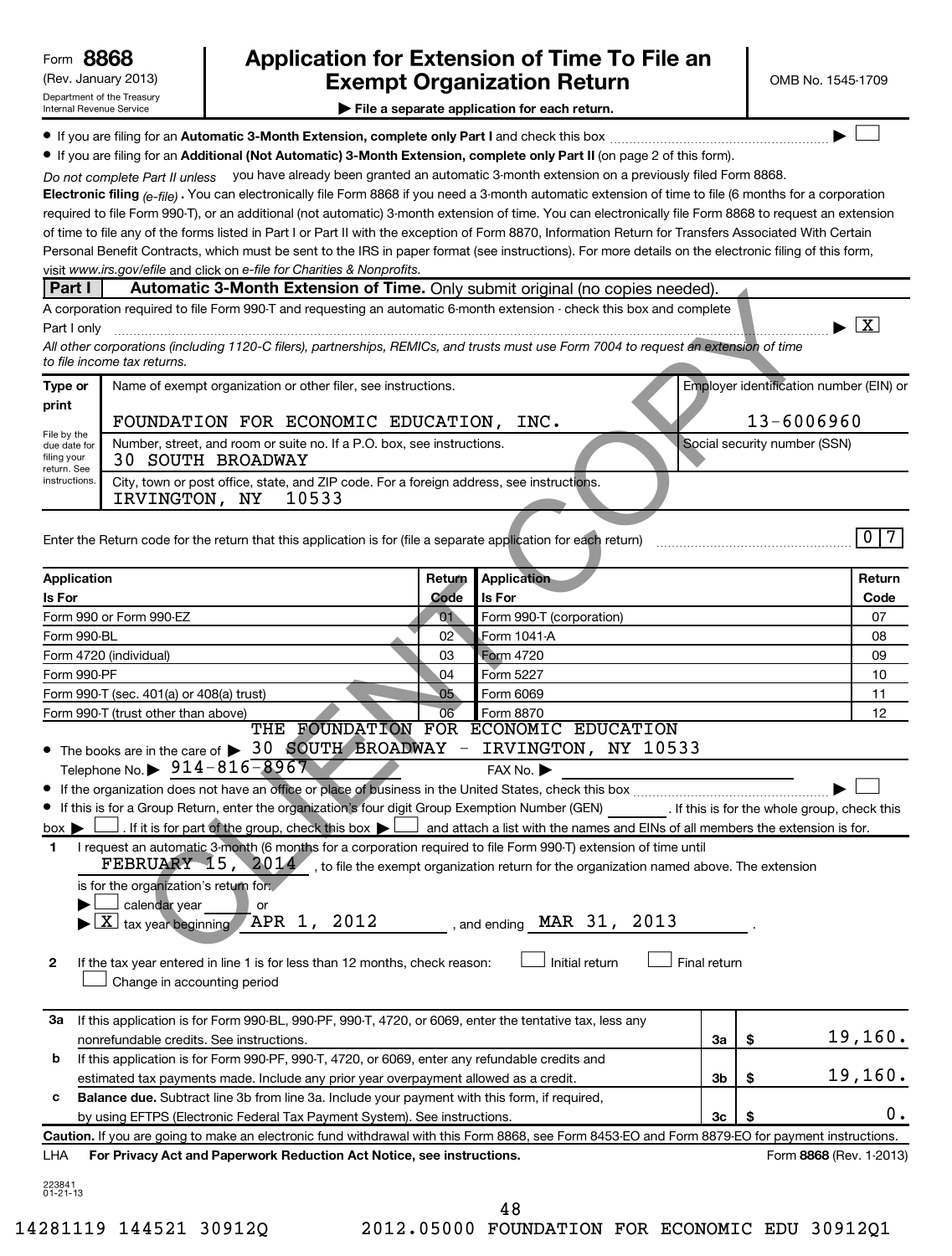**2**  $\lfloor x \rfloor$ 

● If you are filing for an Additional (Not Automatic) 3-Month Extension, complete only Part II and check this box <sub>……………………</sub>………

**Note.**  Only complete Part II if you have already been granted an automatic 3-month extension on a previously filed Form 8868.

#### **• If you are filing for an Automatic 3-Month Extension, complete only Part I** (on page 1).

| Part II                                                                               | The you are ming for an Automatic 3-Month Extension, complete only Part I (or page 1).<br>Additional (Not Automatic) 3-Month Extension of Time. Only file the original (no copies needed).                                                              |                              |                                                                                       |                            |                                                    |        |
|---------------------------------------------------------------------------------------|---------------------------------------------------------------------------------------------------------------------------------------------------------------------------------------------------------------------------------------------------------|------------------------------|---------------------------------------------------------------------------------------|----------------------------|----------------------------------------------------|--------|
|                                                                                       |                                                                                                                                                                                                                                                         |                              |                                                                                       |                            | Enter filer's identifying number, see instructions |        |
| Type or                                                                               | Name of exempt organization or other filer, see instructions                                                                                                                                                                                            |                              |                                                                                       |                            | Employer identification number (EIN) or            |        |
| print                                                                                 |                                                                                                                                                                                                                                                         |                              |                                                                                       |                            |                                                    |        |
| FOUNDATION FOR ECONOMIC EDUCATION, INC.<br>File by the<br>due date for                |                                                                                                                                                                                                                                                         | 13-6006960                   |                                                                                       |                            |                                                    |        |
| Number, street, and room or suite no. If a P.O. box, see instructions.<br>filing your |                                                                                                                                                                                                                                                         | Social security number (SSN) |                                                                                       |                            |                                                    |        |
| return. See<br>instructions.                                                          | 30 SOUTH BROADWAY<br>City, town or post office, state, and ZIP code. For a foreign address, see instructions.                                                                                                                                           |                              |                                                                                       |                            |                                                    |        |
|                                                                                       | IRVINGTON, NY<br>10533                                                                                                                                                                                                                                  |                              |                                                                                       |                            |                                                    |        |
|                                                                                       |                                                                                                                                                                                                                                                         |                              |                                                                                       |                            |                                                    |        |
|                                                                                       | Enter the Return code for the return that this application is for (file a separate application for each return)                                                                                                                                         |                              |                                                                                       |                            |                                                    | 011    |
|                                                                                       |                                                                                                                                                                                                                                                         |                              |                                                                                       |                            |                                                    |        |
| Application                                                                           |                                                                                                                                                                                                                                                         | Return                       | Application                                                                           |                            |                                                    | Return |
| Is For                                                                                |                                                                                                                                                                                                                                                         | Code                         | Is For                                                                                |                            |                                                    | Code   |
| Form 990 or Form 990-EZ                                                               |                                                                                                                                                                                                                                                         | 01                           |                                                                                       |                            |                                                    |        |
| Form 990-BL                                                                           |                                                                                                                                                                                                                                                         | 02                           | Form 1041-A                                                                           |                            |                                                    | 08     |
| Form 4720 (individual)                                                                |                                                                                                                                                                                                                                                         | 03                           | Form 4720                                                                             |                            |                                                    | 09     |
| Form 990-PF                                                                           |                                                                                                                                                                                                                                                         | 04                           | Form 5227                                                                             |                            |                                                    | 10     |
| Form 990-T (sec. 401(a) or 408(a) trust)                                              |                                                                                                                                                                                                                                                         | 05                           | Form 6069                                                                             |                            |                                                    | 11     |
| Form 990-T (trust other than above)                                                   |                                                                                                                                                                                                                                                         | 06                           | Form 8870                                                                             |                            |                                                    | 12     |
|                                                                                       | STOP! Do not complete Part II if you were not already granted an automatic 3-month extension on a previously filed Form 8868.                                                                                                                           |                              | THE FOUNDATION FOR ECONOMIC EDUCATION                                                 |                            |                                                    |        |
|                                                                                       | • The books are in the care of > 30 SOUTH BROADWAY - IRVINGTON, NY 10533                                                                                                                                                                                |                              |                                                                                       |                            |                                                    |        |
|                                                                                       | Telephone No. $\triangleright$ 914-816-8967                                                                                                                                                                                                             |                              | FAX No.                                                                               |                            |                                                    |        |
|                                                                                       |                                                                                                                                                                                                                                                         |                              |                                                                                       |                            |                                                    |        |
|                                                                                       |                                                                                                                                                                                                                                                         |                              |                                                                                       |                            |                                                    |        |
|                                                                                       | • If this is for a Group Return, enter the organization's four digit Group Exemption Number (GEN) [15] If this is for the whole group, check this<br>. If it is for part of the group, check this box $\blacktriangleright$                             |                              | $\Box$ and attach a list with the names and EINs of all members the extension is for. |                            |                                                    |        |
| $box \triangleright$<br>4                                                             | I request an additional 3-month extension of time until                                                                                                                                                                                                 |                              | FEBRUARY 15, 2014                                                                     |                            |                                                    |        |
| 5                                                                                     |                                                                                                                                                                                                                                                         |                              |                                                                                       |                            |                                                    |        |
| 6                                                                                     | If the tax year entered in line 5 is for less than 12 months, check reason:                                                                                                                                                                             |                              | Initial return                                                                        | Final return               |                                                    |        |
|                                                                                       | Change in accounting period                                                                                                                                                                                                                             |                              |                                                                                       |                            |                                                    |        |
| 7                                                                                     | State in detail why you need the extension                                                                                                                                                                                                              |                              |                                                                                       |                            |                                                    |        |
|                                                                                       | ADDITIONAL TIME IS NEEDED IN ORDER TO GATHER THE INFORMATION NECESSARY                                                                                                                                                                                  |                              |                                                                                       |                            |                                                    |        |
|                                                                                       | TO PREPARE A COMPLETE AND ACCURATE RETURN.                                                                                                                                                                                                              |                              |                                                                                       |                            |                                                    |        |
|                                                                                       |                                                                                                                                                                                                                                                         |                              |                                                                                       |                            |                                                    |        |
| 8а                                                                                    | If this application is for Form 990-BL, 990-PF, 990-T, 4720, or 6069, enter the tentative tax, less any                                                                                                                                                 |                              |                                                                                       |                            |                                                    |        |
|                                                                                       | nonrefundable credits. See instructions.                                                                                                                                                                                                                |                              |                                                                                       | 8a                         | - \$                                               | $0$ .  |
| b                                                                                     | If this application is for Form 990-PF, 990-T, 4720, or 6069, enter any refundable credits and estimated                                                                                                                                                |                              |                                                                                       |                            |                                                    |        |
|                                                                                       | tax payments made. Include any prior year overpayment allowed as a credit and any amount paid                                                                                                                                                           |                              |                                                                                       |                            |                                                    |        |
| previously with Form 8868.                                                            |                                                                                                                                                                                                                                                         |                              |                                                                                       | 8b                         | \$                                                 | $0$ .  |
| c                                                                                     | Balance due. Subtract line 8b from line 8a. Include your payment with this form, if required, by using                                                                                                                                                  |                              |                                                                                       |                            |                                                    |        |
|                                                                                       | EFTPS (Electronic Federal Tax Payment System). See instructions.                                                                                                                                                                                        |                              |                                                                                       | 8с                         | \$                                                 | $0$ .  |
|                                                                                       |                                                                                                                                                                                                                                                         |                              | Signature and Verification must be completed for Part II only.                        |                            |                                                    |        |
|                                                                                       | Under penalties of perjury, I declare that I have examined this form, including accompanying schedules and statements, and to the best of my knowledge and belief,<br>it is true, correct, and complete, and that I am authorized to prepare this form. |                              |                                                                                       |                            |                                                    |        |
|                                                                                       |                                                                                                                                                                                                                                                         |                              |                                                                                       |                            |                                                    |        |
| Signature >                                                                           | Title $\blacktriangleright$                                                                                                                                                                                                                             |                              |                                                                                       | Date $\blacktriangleright$ |                                                    |        |

Form 8868 (Rev. 1-2013)

223842 01-21-13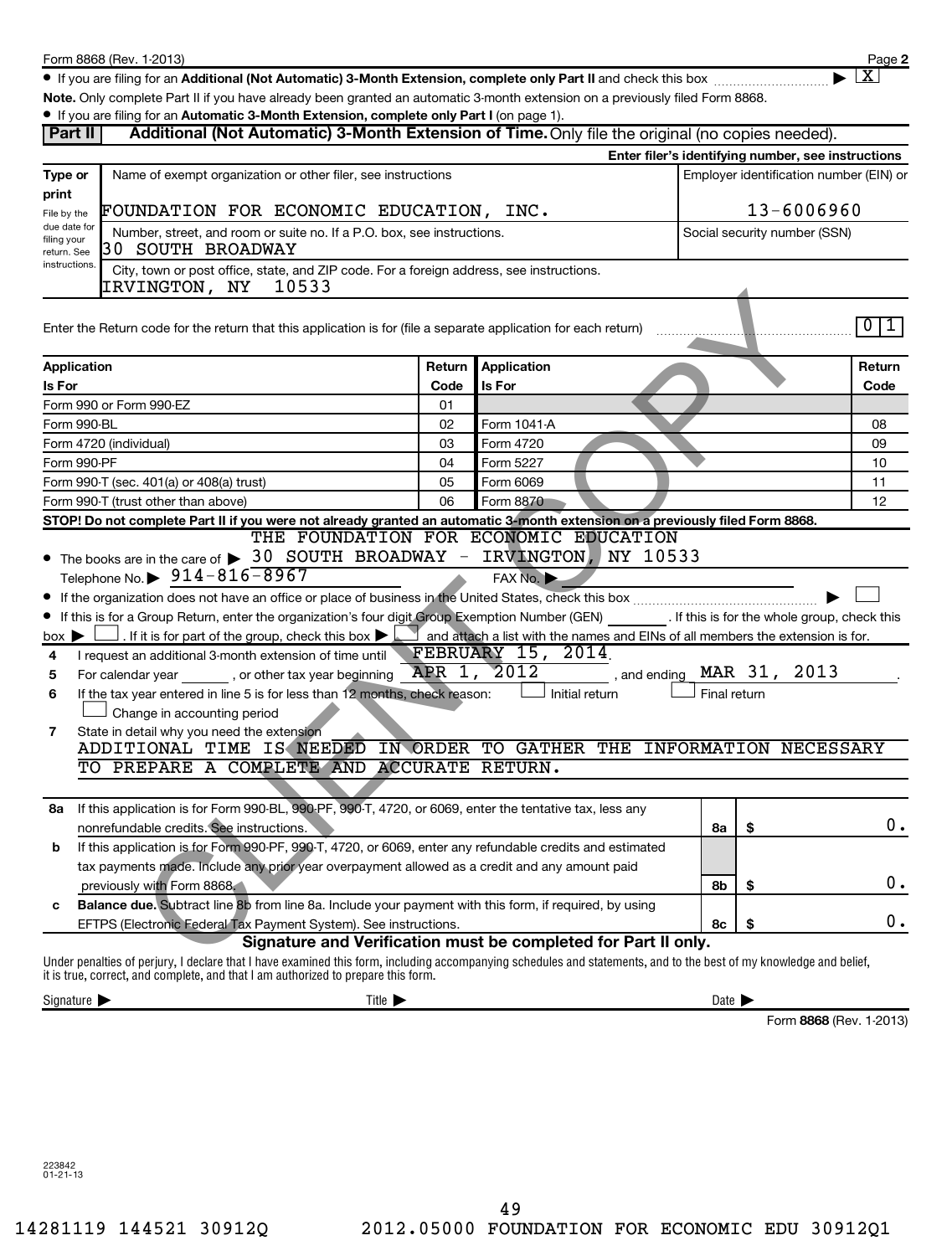# **TAX RETURN FILING INSTRUCTIONS**

GEORGIA FORM 600-T

#### **FOR THE YEAR ENDING**

~~~~~~~~~~~~~~~~~ MARCH 31, 2013

| <b>Prepared for</b>                                |                                                                                               |
|----------------------------------------------------|-----------------------------------------------------------------------------------------------|
|                                                    | FOUNDATION FOR ECONOMIC EDUCATION, INC.<br><b>30 SOUTH BROADWAY</b><br>IRVINGTON, NY<br>10533 |
| <b>Prepared by</b>                                 | CBIZ MHM, LLC<br>3625 CUMBERLAND BLVD SE, STE. 800<br>30339<br>ATLANTA, GA                    |
| <b>Amount due</b><br>or refund                     | NO PAYMENT REQUIRED                                                                           |
| <b>Make check</b><br>payable to                    | NOT APPLICABLE                                                                                |
| Mail tax return<br>and check (if<br>applicable) to | GEORGIA DEPARTMENT OF REVENUE<br>P.O. BOX 740397<br>ATLANTA, GA 30374-0397                    |
| Return must be<br>mailed on<br>or before           | PLEASE MAIL AS SOON AS POSSIBLE.                                                              |
| <b>Special</b><br><b>Instructions</b>              | THE RETURN SHOULD BE SIGNED AND DATED BY AN AUTHORIZED<br>INDIVIDUAL.                         |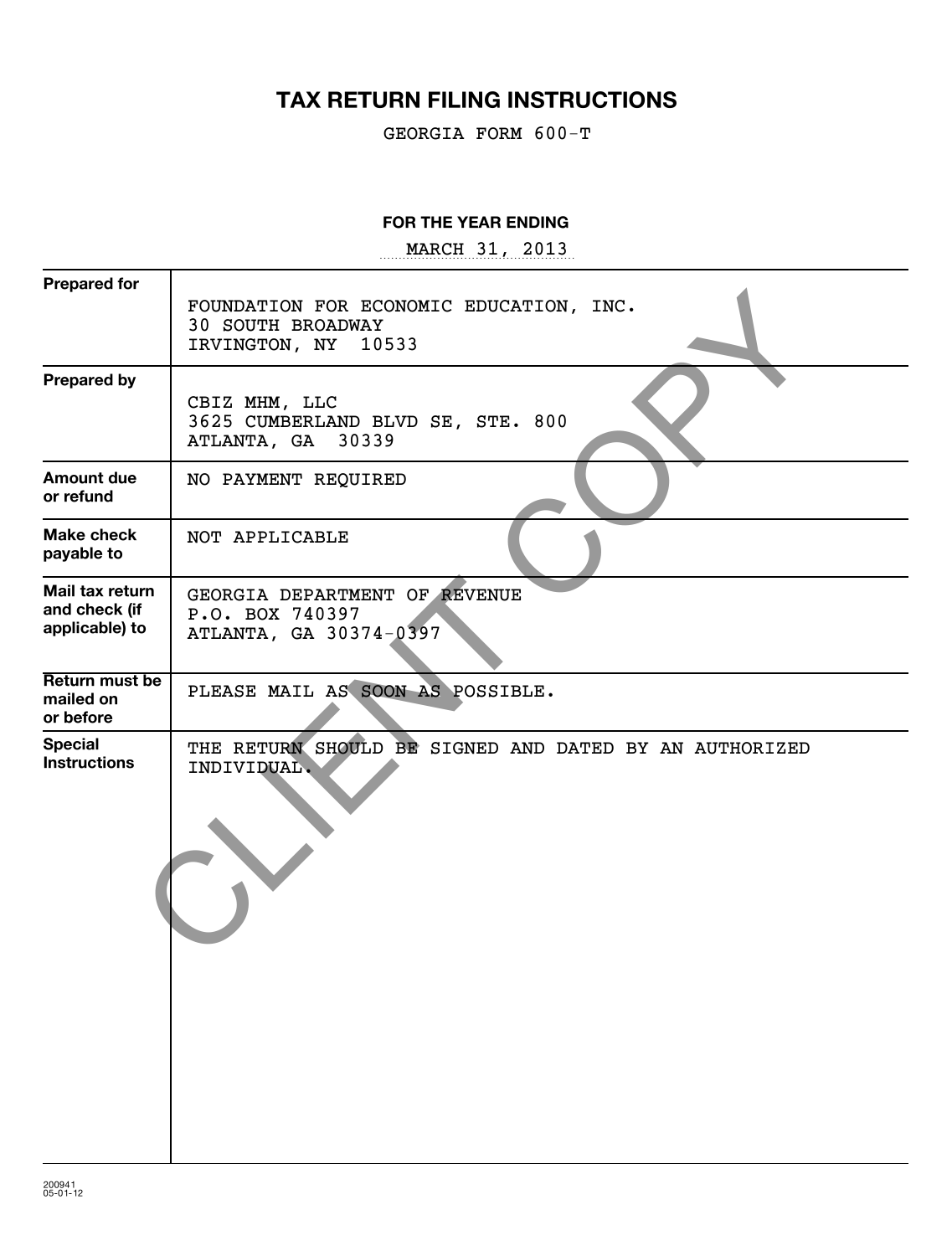| <b>Exempt Organization</b>     | Georgia Form $600 - T$ (Rev. 8/12)<br>Unrelated Business Income Tax Return                                                                                                                                                                                                                                                                                                                                                                                                 |                                |                          |                                                                                 |                   | <b>Mailing Address:</b><br>Processing Center<br>P.O. Box 740397<br>Atlanta, Georgia 30374-0397 | Georgia Department of Revenue                                                                                |
|--------------------------------|----------------------------------------------------------------------------------------------------------------------------------------------------------------------------------------------------------------------------------------------------------------------------------------------------------------------------------------------------------------------------------------------------------------------------------------------------------------------------|--------------------------------|--------------------------|---------------------------------------------------------------------------------|-------------------|------------------------------------------------------------------------------------------------|--------------------------------------------------------------------------------------------------------------|
| Amended                        | Amended due to IRS changes                                                                                                                                                                                                                                                                                                                                                                                                                                                 | Address Change                 |                          | UET Annualization Exception attached                                            |                   |                                                                                                | Page 1                                                                                                       |
|                                | Exempt Organization Unrelated Business Income Tax Return (Under Georgia Code Section 48-7-25)                                                                                                                                                                                                                                                                                                                                                                              |                                |                          |                                                                                 |                   |                                                                                                | 2012                                                                                                         |
| For the taxable year beginning |                                                                                                                                                                                                                                                                                                                                                                                                                                                                            |                                |                          | $04/01/2012$ and ending                                                         | 03/31/2013        |                                                                                                |                                                                                                              |
| Name of Organization           |                                                                                                                                                                                                                                                                                                                                                                                                                                                                            | Name of Fiduciary              |                          |                                                                                 |                   |                                                                                                | <b>Federal Employer ID No.</b> (in case of employees'<br>trust described in section 401 (a) and exempt under |
|                                | FOUNDATION FOR ECONOMIC E                                                                                                                                                                                                                                                                                                                                                                                                                                                  |                                |                          |                                                                                 | $13 - 6006960$    |                                                                                                | section 501 (a), insert the trust's identification number.)                                                  |
| Number and Street              |                                                                                                                                                                                                                                                                                                                                                                                                                                                                            | Number and Street              |                          |                                                                                 |                   |                                                                                                |                                                                                                              |
| 30 SOUTH BROADWAY              |                                                                                                                                                                                                                                                                                                                                                                                                                                                                            |                                |                          |                                                                                 | <b>NAICS Code</b> | Date of<br>current<br>exemption<br>letter.                                                     | <b>IRS</b> code<br>section for<br>which you                                                                  |
| City or Town<br>IRVINGTON      |                                                                                                                                                                                                                                                                                                                                                                                                                                                                            | City or Town                   |                          |                                                                                 |                   |                                                                                                | are exempt.                                                                                                  |
| State                          | ZIP Code                                                                                                                                                                                                                                                                                                                                                                                                                                                                   | State                          | ZIP Code                 |                                                                                 |                   |                                                                                                |                                                                                                              |
| NY                             | 10533                                                                                                                                                                                                                                                                                                                                                                                                                                                                      |                                |                          |                                                                                 | 310000            |                                                                                                | 501(C)                                                                                                       |
|                                |                                                                                                                                                                                                                                                                                                                                                                                                                                                                            |                                |                          |                                                                                 |                   | <b>SCHEDULE 1</b>                                                                              |                                                                                                              |
|                                | 1. Unrelated business taxable income from Federal Form 990-T (attach copy)                                                                                                                                                                                                                                                                                                                                                                                                 |                                |                          |                                                                                 | -1.               |                                                                                                | 244,872.                                                                                                     |
|                                |                                                                                                                                                                                                                                                                                                                                                                                                                                                                            |                                |                          |                                                                                 | 2.                |                                                                                                |                                                                                                              |
|                                |                                                                                                                                                                                                                                                                                                                                                                                                                                                                            |                                |                          |                                                                                 | 3.                |                                                                                                | 244,872.                                                                                                     |
|                                |                                                                                                                                                                                                                                                                                                                                                                                                                                                                            |                                |                          |                                                                                 | 4.                |                                                                                                | 244,872.                                                                                                     |
|                                | 5. Georgia unrelated business taxable income (line 3 less line 4)                                                                                                                                                                                                                                                                                                                                                                                                          |                                |                          |                                                                                 | 5.                |                                                                                                | 0.                                                                                                           |
|                                | <b>COMPUTATION OF GEORGIA UNRELATED BUSINESS INCOME TAX</b>                                                                                                                                                                                                                                                                                                                                                                                                                |                                |                          |                                                                                 |                   | <b>SCHEDULE 2</b>                                                                              |                                                                                                              |
|                                |                                                                                                                                                                                                                                                                                                                                                                                                                                                                            |                                |                          | ▶                                                                               | $\overline{1}$ .  |                                                                                                |                                                                                                              |
|                                |                                                                                                                                                                                                                                                                                                                                                                                                                                                                            |                                |                          |                                                                                 |                   |                                                                                                |                                                                                                              |
|                                |                                                                                                                                                                                                                                                                                                                                                                                                                                                                            |                                |                          |                                                                                 | 2.                |                                                                                                |                                                                                                              |
|                                | 3. Withholding Credits (G-2A, G-2LP and/or G-2RP)                                                                                                                                                                                                                                                                                                                                                                                                                          |                                |                          | the contract of the contract of the contract of the contract of the contract of | 3.                |                                                                                                |                                                                                                              |
|                                | 4. Balance of tax due OR overpayment<br>. . <b>.</b>                                                                                                                                                                                                                                                                                                                                                                                                                       |                                |                          | ▶                                                                               | 4.                |                                                                                                | 0.                                                                                                           |
|                                | 5. Interest due (see instructions)                                                                                                                                                                                                                                                                                                                                                                                                                                         |                                |                          | ▶                                                                               | 5.                |                                                                                                |                                                                                                              |
|                                | 6. Underestimated tax penalty                                                                                                                                                                                                                                                                                                                                                                                                                                              |                                |                          | ▶                                                                               | 6.                |                                                                                                |                                                                                                              |
|                                |                                                                                                                                                                                                                                                                                                                                                                                                                                                                            |                                |                          | ▶                                                                               | 7.                |                                                                                                |                                                                                                              |
|                                | 8.<br>▶                                                                                                                                                                                                                                                                                                                                                                                                                                                                    |                                |                          |                                                                                 |                   |                                                                                                |                                                                                                              |
|                                | 9 If line 4 is an overpayment, amount to be credited on                                                                                                                                                                                                                                                                                                                                                                                                                    |                                |                          |                                                                                 |                   |                                                                                                |                                                                                                              |
| <b>Estimated Tax ▶</b>         | A COPY OF THE FEDERAL 990 T AND SUPPORTING SCHEDULES (AND ANY EXTENSION) MUST BE ATTACHED TO THIS RETURN.<br>DECLARATION: I/We declare, under penalty of perjury that I/we have examined this return (including accompanying schedules and statements) and<br>to the best of our knowledge and belief it is true, correct and complete. If prepared by a person other than a taxpayer, his/her declaration is based on<br>all information of which s/he has any knowledge. | Refunded $\blacktriangleright$ |                          |                                                                                 |                   |                                                                                                |                                                                                                              |
| CARL OBERG                     |                                                                                                                                                                                                                                                                                                                                                                                                                                                                            |                                |                          |                                                                                 |                   |                                                                                                |                                                                                                              |
| Signature of Officer           |                                                                                                                                                                                                                                                                                                                                                                                                                                                                            |                                |                          | Signature of Individual or Firm Preparing Return                                |                   |                                                                                                |                                                                                                              |
| Title                          | Date                                                                                                                                                                                                                                                                                                                                                                                                                                                                       |                                | 245981<br>$01 - 04 - 13$ | P01240918<br><b>Employee ID or Social Security Number</b><br>2                  |                   |                                                                                                |                                                                                                              |

14281119 144521 30912Q 2012.05000 FOUNDATION FOR ECONOMIC EDU 30912Q1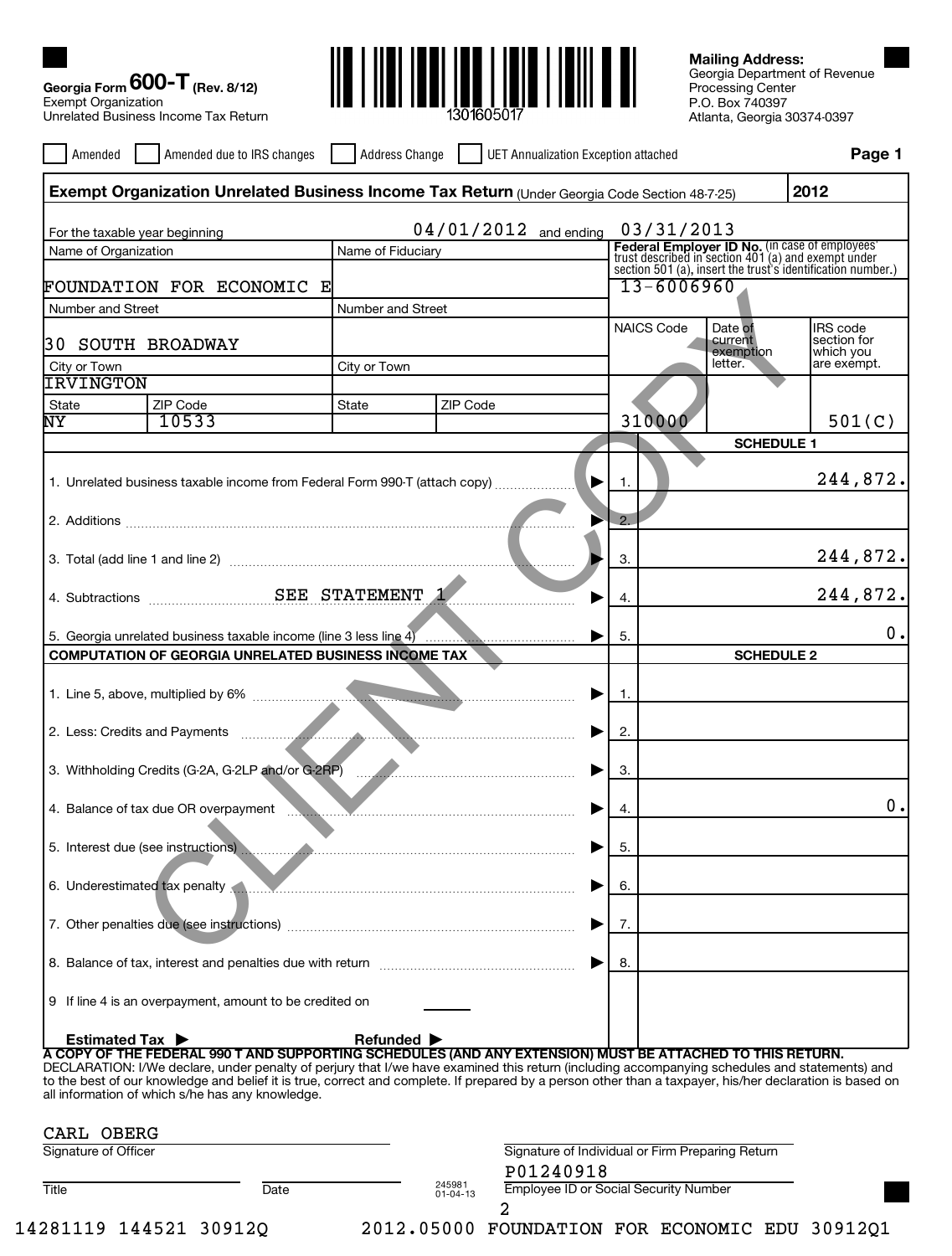| GA 600-T                    | SUBTRACTIONS TO TAXABLE INCOME | $\mathbf{1}$<br><b>STATEMENT</b> |
|-----------------------------|--------------------------------|----------------------------------|
| DESCRIPTION                 |                                | <b>AMOUNT</b>                    |
| METALCRAFT K-1              |                                | 244,872.                         |
| TOTAL TO FORM 600-T, LINE 4 |                                | 244,872.                         |
|                             |                                |                                  |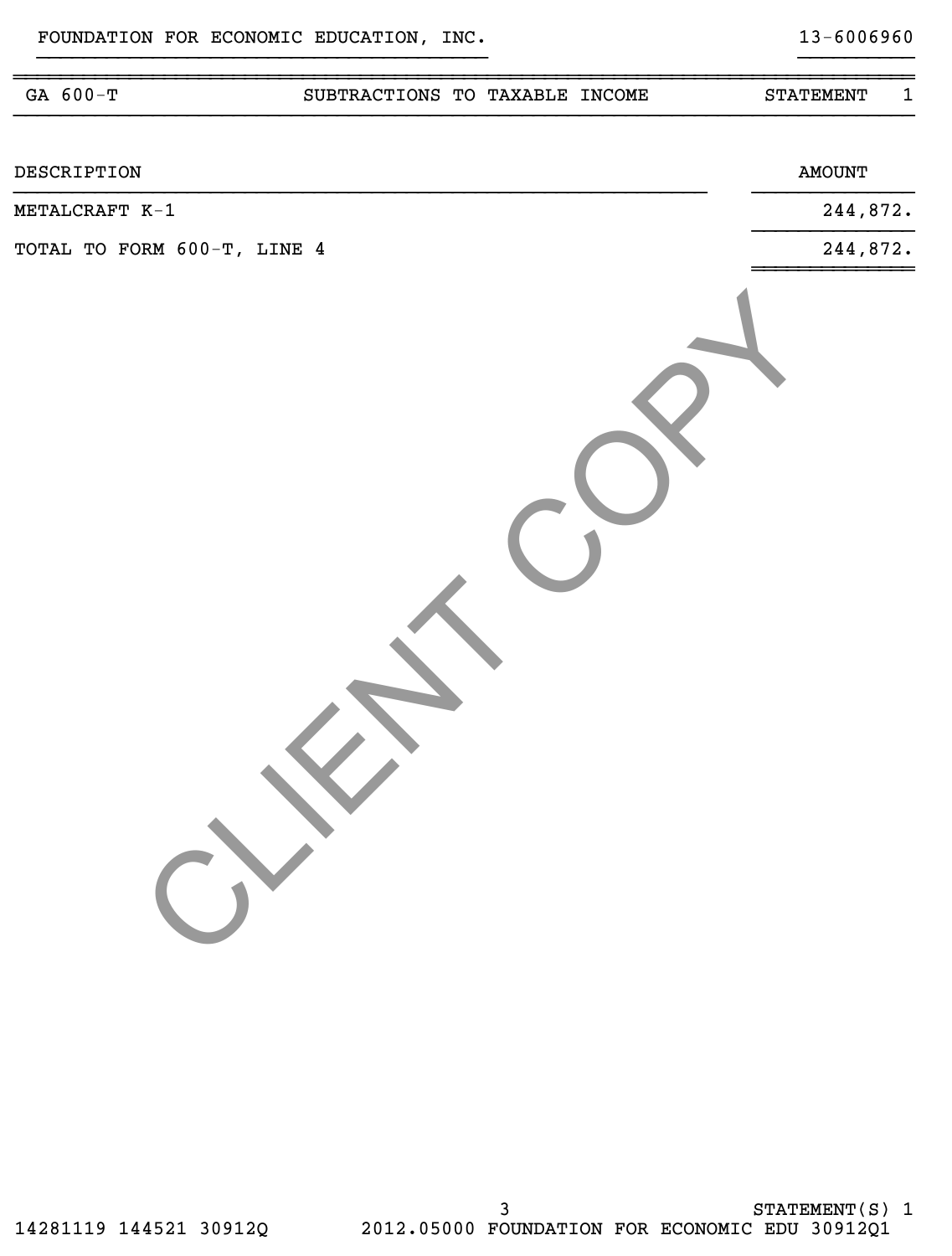## **TAX RETURN FILING INSTRUCTIONS**

NEW YORK FORM CHAR500, ANNUAL FILING REPORT

#### **FOR THE YEAR ENDING**

~~~~~~~~~~~~~~~~~~ MARCH 31, 2013

| <b>Prepared for</b>                      |                                                                                                                                                                                                                                                                                                                                              |
|------------------------------------------|----------------------------------------------------------------------------------------------------------------------------------------------------------------------------------------------------------------------------------------------------------------------------------------------------------------------------------------------|
|                                          | FOUNDATION FOR ECONOMIC EDUCATION, INC.<br><b>30 SOUTH BROADWAY</b><br>IRVINGTON, NY 10533                                                                                                                                                                                                                                                   |
| <b>Prepared by</b>                       | CBIZ MHM, LLC<br>3625 CUMBERLAND BLVD SE, STE. 800<br>ATLANTA, GA 30339                                                                                                                                                                                                                                                                      |
| Mail tax<br>return to                    | NEW YORK STATE DEPARTMENT OF LAW<br>CHARITIES BUREAU - REGISTRATION SECTION<br>120 BROADWAY<br>NEW YORK, NY 10271                                                                                                                                                                                                                            |
| Return must be<br>mailed on<br>or before | PLEASE MAIL AS SOON AS POSSIBLE.                                                                                                                                                                                                                                                                                                             |
| <b>Special</b><br><b>Instructions</b>    | NEW YORK FORM CHAR500 MUST BE SIGNED AND DATED BY BOTH OF THE<br>AUTHORIZED INDIVIDUALS. ALSO BE SURE THAT THE ATTACHED COPY<br>OF FEDERAL FORM 990 HAS BEEN PROPERLY SIGNED AND DATED.<br>ENCLOSE A CHECK FOR \$275 MADE PAYABLE TO NYS DEPARTMENT OF LAW.<br>INCLUDE THE ORGANIZATION'S STATE REGISTRATION NUMBER(S) ON THE<br>REMITTANCE. |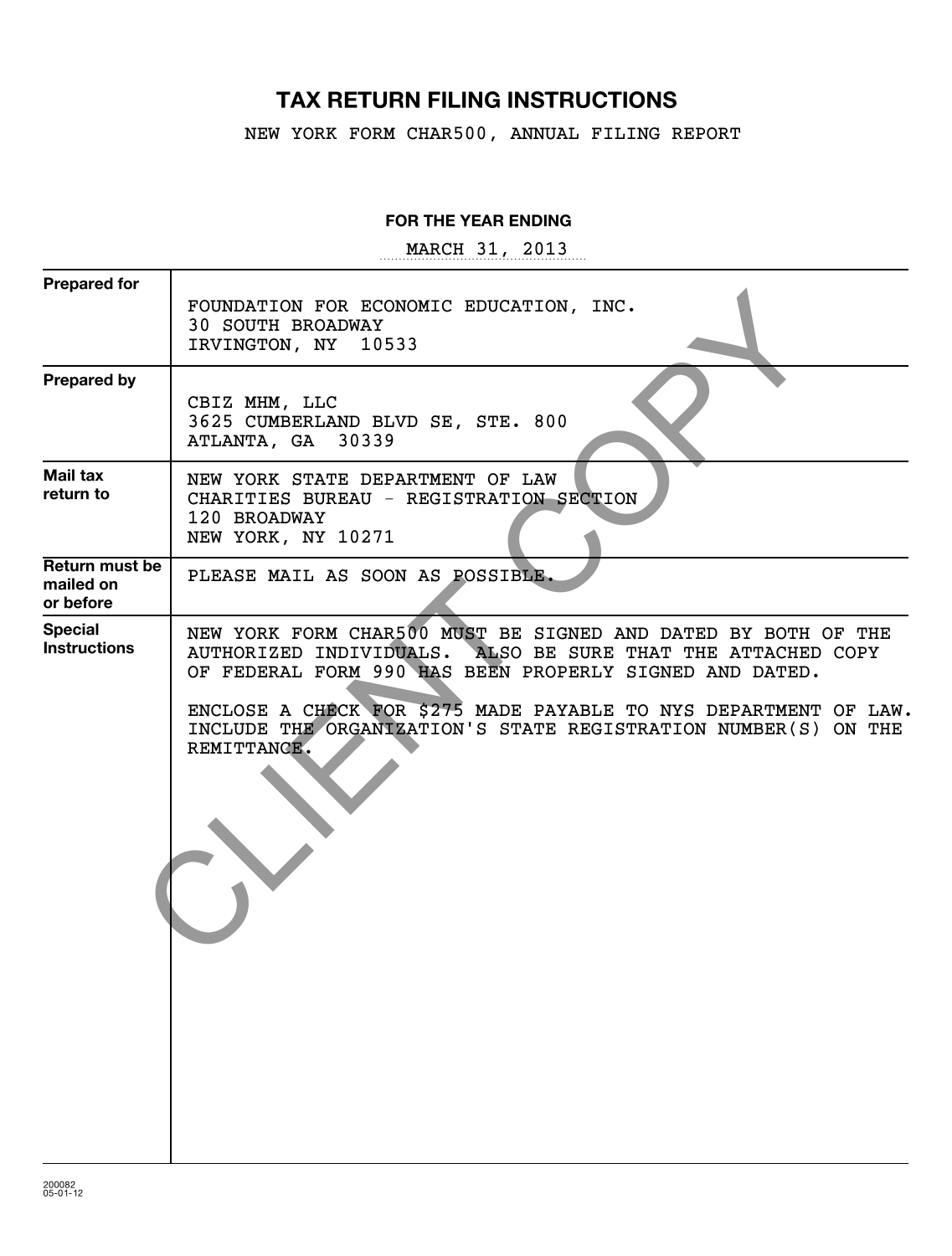|                                                                                                                                                                                                                                                 |                                                                                                                                                    | <b>Annual Filing for Charitable Organizations</b>                                                                                                                       |                       |                                               |  |
|-------------------------------------------------------------------------------------------------------------------------------------------------------------------------------------------------------------------------------------------------|----------------------------------------------------------------------------------------------------------------------------------------------------|-------------------------------------------------------------------------------------------------------------------------------------------------------------------------|-----------------------|-----------------------------------------------|--|
| Form CHAR500<br>New York State Department of Law (Office of the Attorney General)                                                                                                                                                               |                                                                                                                                                    |                                                                                                                                                                         | 2012                  |                                               |  |
|                                                                                                                                                                                                                                                 | Charities Bureau - Registration Section                                                                                                            |                                                                                                                                                                         |                       |                                               |  |
| Article 7-A, EPTL and dual filers                                                                                                                                                                                                               | This form used for<br>120 Broadway                                                                                                                 |                                                                                                                                                                         | <b>Open to Public</b> |                                               |  |
| (replaces forms CHAR 497,                                                                                                                                                                                                                       | New York, NY 10271                                                                                                                                 |                                                                                                                                                                         | Inspection            |                                               |  |
| CHAR 010 and CHAR 006)                                                                                                                                                                                                                          |                                                                                                                                                    | http://www.charitiesnys.com                                                                                                                                             |                       |                                               |  |
| 1. General Information                                                                                                                                                                                                                          |                                                                                                                                                    |                                                                                                                                                                         |                       |                                               |  |
| a. For the fiscal year beginning (mm/dd/yyyy)                                                                                                                                                                                                   |                                                                                                                                                    | $04/01/2012$ and ending (mm/dd/yyyy)                                                                                                                                    | 03/31/2013            |                                               |  |
| b. Check if applicable for NYS:                                                                                                                                                                                                                 |                                                                                                                                                    | c. Name of organization                                                                                                                                                 |                       | d. Fed. employer ID no. (EIN)                 |  |
| Address change                                                                                                                                                                                                                                  |                                                                                                                                                    |                                                                                                                                                                         |                       | 13-6006960                                    |  |
| Name change                                                                                                                                                                                                                                     |                                                                                                                                                    | FOUNDATION FOR ECONOMIC EDUCATION, INC.                                                                                                                                 |                       | e. NY State registration no.                  |  |
| Initial filing                                                                                                                                                                                                                                  |                                                                                                                                                    |                                                                                                                                                                         |                       |                                               |  |
| Final filing                                                                                                                                                                                                                                    |                                                                                                                                                    | Number and street (or P.O. box if mail not delivered to street address)                                                                                                 | Room/suite            | f. Telephone number                           |  |
| Amended filing                                                                                                                                                                                                                                  |                                                                                                                                                    | <b>30 SOUTH BROADWAY</b>                                                                                                                                                |                       |                                               |  |
| NY registration pending                                                                                                                                                                                                                         |                                                                                                                                                    | City or town, state or country and $ZIP + 4$<br>IRVINGTON, NY<br>10533                                                                                                  |                       | g. Email                                      |  |
|                                                                                                                                                                                                                                                 |                                                                                                                                                    |                                                                                                                                                                         |                       |                                               |  |
|                                                                                                                                                                                                                                                 |                                                                                                                                                    |                                                                                                                                                                         |                       |                                               |  |
| 2. Certification - Two Signatures Required                                                                                                                                                                                                      |                                                                                                                                                    |                                                                                                                                                                         |                       |                                               |  |
|                                                                                                                                                                                                                                                 |                                                                                                                                                    | We certify under penalties of perjury that we reviewed this report, including all attachments, and to the best of our knowledge and belief, they are                    |                       |                                               |  |
|                                                                                                                                                                                                                                                 |                                                                                                                                                    | true, correct and complete in accordance with the laws of the State of New York applicable to this report.                                                              |                       |                                               |  |
| a. President or Authorized Officer                                                                                                                                                                                                              |                                                                                                                                                    | CARL OBERG                                                                                                                                                              |                       |                                               |  |
|                                                                                                                                                                                                                                                 |                                                                                                                                                    | <b>Printed Name</b><br>Signature                                                                                                                                        |                       | Title<br>Date                                 |  |
| b. Chief Financial Officer or Treas.                                                                                                                                                                                                            |                                                                                                                                                    |                                                                                                                                                                         |                       |                                               |  |
|                                                                                                                                                                                                                                                 |                                                                                                                                                    | <b>Printed Name</b><br>Signature                                                                                                                                        |                       | Title<br>Date                                 |  |
|                                                                                                                                                                                                                                                 |                                                                                                                                                    |                                                                                                                                                                         |                       |                                               |  |
| 3. Annual Report Exemption Information                                                                                                                                                                                                          |                                                                                                                                                    |                                                                                                                                                                         |                       |                                               |  |
|                                                                                                                                                                                                                                                 |                                                                                                                                                    |                                                                                                                                                                         |                       |                                               |  |
|                                                                                                                                                                                                                                                 |                                                                                                                                                    | a. Article 7-A annual report exemption (Article 7-A registrants and dual registrants)                                                                                   |                       |                                               |  |
| Check $\blacktriangleright$<br>if total contributions from NY State (including residents, foundations, corporations, government agencies, etc.) did not exceed                                                                                  |                                                                                                                                                    |                                                                                                                                                                         |                       |                                               |  |
|                                                                                                                                                                                                                                                 |                                                                                                                                                    | \$25,000 and the organization did not engage a professional fund raiser (PFR) or fund raising counsel (FRC) to solicit<br>contributions during this fiscal year.        |                       |                                               |  |
|                                                                                                                                                                                                                                                 |                                                                                                                                                    |                                                                                                                                                                         |                       |                                               |  |
|                                                                                                                                                                                                                                                 |                                                                                                                                                    | NOTE: An organization may claim this exemption if no PFR or FRC was used and either: 1) it received an allocation from a                                                |                       |                                               |  |
| federated fund, United Way or incorporated community appeal and contributions from other sources did not exceed<br>\$25,000 or 2) it received all or substantially all of its contributions from one government agency to which it submitted an |                                                                                                                                                    |                                                                                                                                                                         |                       |                                               |  |
| annual report similar to that required by Article 7-A.                                                                                                                                                                                          |                                                                                                                                                    |                                                                                                                                                                         |                       |                                               |  |
|                                                                                                                                                                                                                                                 |                                                                                                                                                    |                                                                                                                                                                         |                       |                                               |  |
| . EPTL annual report exemption (EPTL registrants and dual registrants)                                                                                                                                                                          |                                                                                                                                                    |                                                                                                                                                                         |                       |                                               |  |
|                                                                                                                                                                                                                                                 | if gross receipts did not exceed \$25,000 and assets (market value) did not exceed \$25,000 at any time during this fiscal year.<br>Check <b>Q</b> |                                                                                                                                                                         |                       |                                               |  |
|                                                                                                                                                                                                                                                 |                                                                                                                                                    | For EPTL or Article 7-A registrants claiming the annual report exemption under the one law under which they are registered and for dual registrants claiming the annual |                       |                                               |  |
|                                                                                                                                                                                                                                                 |                                                                                                                                                    | report exemptions under both laws, simply complete part 1 (General Information), part 2 (Certification) and part 3 (Annual Report Exemption Information) above.         |                       |                                               |  |
|                                                                                                                                                                                                                                                 |                                                                                                                                                    | Do not submit a fee, do not complete the following schedules and do not submit any attachments to this form.                                                            |                       |                                               |  |
|                                                                                                                                                                                                                                                 |                                                                                                                                                    |                                                                                                                                                                         |                       |                                               |  |
| 4. Article 7-A Schedules                                                                                                                                                                                                                        |                                                                                                                                                    |                                                                                                                                                                         |                       |                                               |  |
|                                                                                                                                                                                                                                                 |                                                                                                                                                    | If you did not check the Article 7-A annual report exemption above, complete the following for this fiscal year:                                                        |                       |                                               |  |
|                                                                                                                                                                                                                                                 |                                                                                                                                                    | a. Did the organization use a professional fund raiser, fund raising counsel or commercial co-venturer for fund raising activity in NY State?                           |                       | Yes* $X$ No                                   |  |
| * If "Yes", complete Schedule 4a.                                                                                                                                                                                                               |                                                                                                                                                    |                                                                                                                                                                         |                       |                                               |  |
| Yes* $X$ No                                                                                                                                                                                                                                     |                                                                                                                                                    |                                                                                                                                                                         |                       |                                               |  |
| * If "Yes", complete Schedule 4b.                                                                                                                                                                                                               |                                                                                                                                                    |                                                                                                                                                                         |                       |                                               |  |
|                                                                                                                                                                                                                                                 |                                                                                                                                                    | 5. Fee Submitted: See last page for summary of fee requirements.                                                                                                        |                       |                                               |  |
|                                                                                                                                                                                                                                                 |                                                                                                                                                    |                                                                                                                                                                         |                       |                                               |  |
| Indicate the filing fee(s) you are submitting along with this form:                                                                                                                                                                             |                                                                                                                                                    |                                                                                                                                                                         | 25.                   | Submit only one check or money order for the  |  |
|                                                                                                                                                                                                                                                 |                                                                                                                                                    |                                                                                                                                                                         | 250.                  | total fee, payable to "NYS Department of Law" |  |
|                                                                                                                                                                                                                                                 |                                                                                                                                                    |                                                                                                                                                                         | 275.                  |                                               |  |
|                                                                                                                                                                                                                                                 |                                                                                                                                                    |                                                                                                                                                                         |                       |                                               |  |
|                                                                                                                                                                                                                                                 |                                                                                                                                                    |                                                                                                                                                                         |                       |                                               |  |
|                                                                                                                                                                                                                                                 |                                                                                                                                                    | 6. Attachments - For organizations that are not claiming annual report exemptions under both laws, see last page for required attachments                               |                       |                                               |  |
|                                                                                                                                                                                                                                                 |                                                                                                                                                    |                                                                                                                                                                         |                       |                                               |  |
| 268451<br>1019 CHAR500 - 2012<br>$01 - 21 - 13$                                                                                                                                                                                                 |                                                                                                                                                    |                                                                                                                                                                         |                       |                                               |  |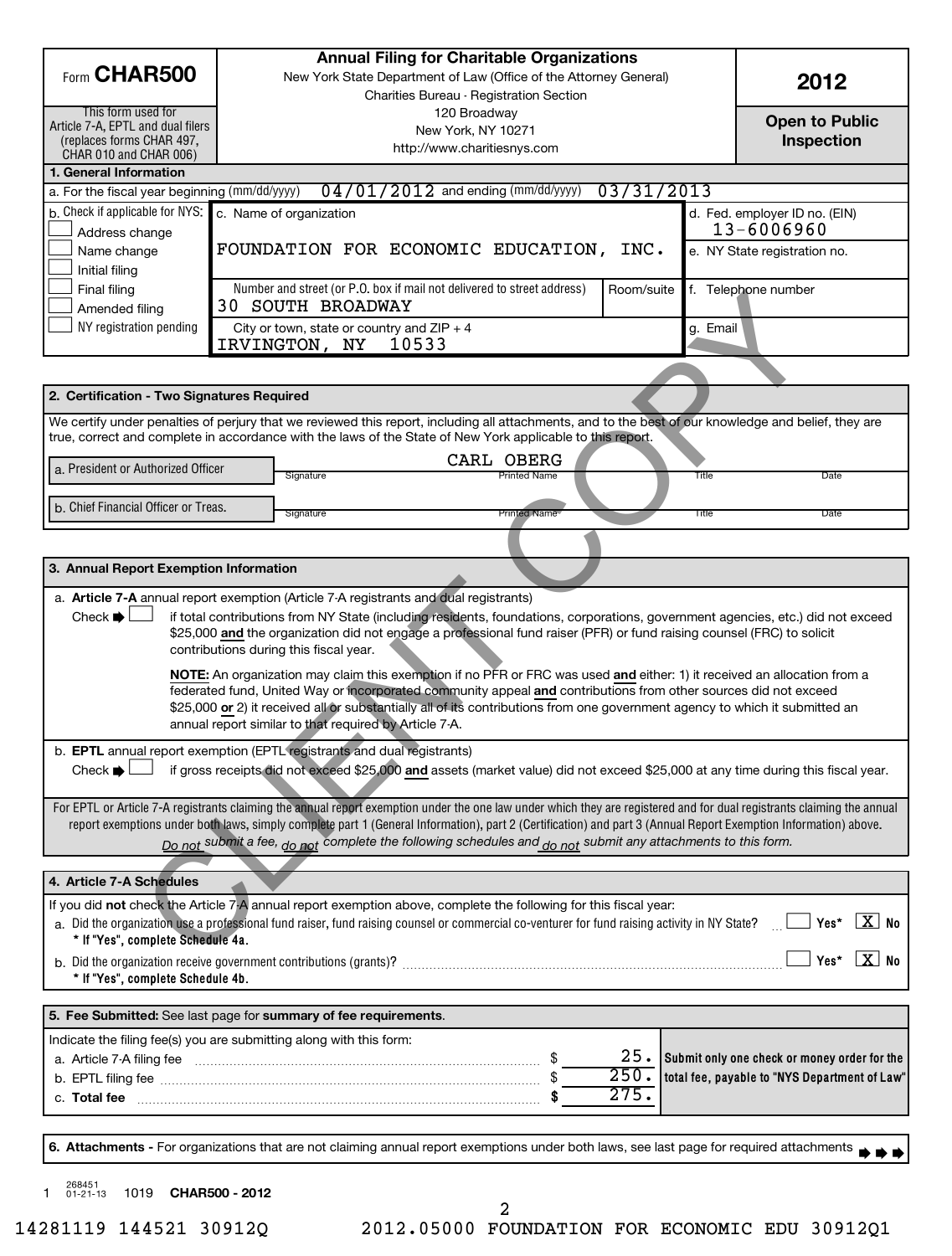#### **5. Fee Instructions** FOUNDATION FOR ECONOMIC EDUCATION, INC.

*The filing fee depends on the organization's Registration Type. For details on Registration Type and filing fees, see the Instructions for Form CHAR500.*

| Organization's Registration Type Fee Instructions |                |                                                                                                                                                                                                                                              |  |  |  |
|---------------------------------------------------|----------------|----------------------------------------------------------------------------------------------------------------------------------------------------------------------------------------------------------------------------------------------|--|--|--|
| • Article 7-A                                     |                | Calculate the Article 7-A filing fee using the table in part a below. The EPTL filing fee is \$0.                                                                                                                                            |  |  |  |
|                                                   | $\bullet$ EPTL | Calculate the EPTL filing fee using the table in part b below. The Article 7-A filing fee is \$0.                                                                                                                                            |  |  |  |
|                                                   | • Dual         | Calculate both the Article 7-A and EPTL filing fees using the tables in <b>parts a and b</b> below. Add the Article 7-A<br>and EPTL filing fees together to calculate the total fee. Submit a single check or money order for the total fee. |  |  |  |

#### **a) Article 7-A filing fee**

| <b>Total Support &amp; Revenue</b> | Article 7-A Fee |
|------------------------------------|-----------------|
| more than \$250,000                | \$25            |
| up to \$250,000 *                  | \$10            |

#### **b) EPTL filing fee**

| Net Worth at End of Year                         | <b>EPTL Fee</b> |
|--------------------------------------------------|-----------------|
| <b>Less than \$50,000</b>                        | \$25            |
| \$50,000 or more, but less than \$250,000        | \$50            |
| \$250,000 or more, but less than \$1,000,000     | \$100           |
| \$1,000,000 or more, but less than \$10,000,000  | \$250           |
| \$10,000,000 or more, but less than \$50,000,000 | \$750           |
| \$50,000,000 or more                             | \$1500          |

### **6. Attachments - Document Attachment Check-List**

| a) Article <i>(-</i> A filing fee                                                                                                                 |                                                                                                                                                                                |
|---------------------------------------------------------------------------------------------------------------------------------------------------|--------------------------------------------------------------------------------------------------------------------------------------------------------------------------------|
| <b>Total Support &amp; Revenue</b><br>Article 7-A Fee                                                                                             | Any organization that contracted with or used the services of a professional fund raiser                                                                                       |
| more than \$250,000<br>\$25                                                                                                                       | (PFR) or fund raising counsel (FRC) during the reporting period must pay an Article 7-A                                                                                        |
| up to \$250,000 *<br>\$10                                                                                                                         | filing fee of \$25, regardless of total support and revenue.                                                                                                                   |
| b) EPTL filing fee                                                                                                                                |                                                                                                                                                                                |
| Net Worth at End of Year                                                                                                                          | <b>EPTL Fee</b>                                                                                                                                                                |
| <b>Less than \$50,000</b>                                                                                                                         | \$25                                                                                                                                                                           |
| \$50,000 or more, but less than \$250,000                                                                                                         | \$50                                                                                                                                                                           |
| \$250,000 or more, but less than \$1,000,000                                                                                                      | \$100                                                                                                                                                                          |
| \$1,000,000 or more, but less than \$10,000,000                                                                                                   | \$250                                                                                                                                                                          |
| \$10,000,000 or more, but less than \$50,000,000                                                                                                  | \$750                                                                                                                                                                          |
| \$50,000,000 or more                                                                                                                              | \$1500                                                                                                                                                                         |
| Check the boxes for the documents you are attaching.<br><b>For All Filers</b><br><b>Filing Fee</b>                                                |                                                                                                                                                                                |
| $ X $ Single check or money order payable to "NYS Department of Law"                                                                              |                                                                                                                                                                                |
| Copies of Internal Revenue Service Forms                                                                                                          |                                                                                                                                                                                |
| $\lfloor$ X IRS Form 990<br>$\lfloor \underline{X} \rfloor$ All required schedules (including<br>Schedule B)<br>$\boxed{\text{X}}$ IRS Form 990-T | IRS Form 990-PF<br>IRS Form 990-EZ<br>All required schedules (including<br>All required schedules (including<br>Schedule B)<br>Schedule B)<br>IRS Form 990-T<br>IRS Form 990-T |
|                                                                                                                                                   |                                                                                                                                                                                |

### **Additional Article 7-A Document Attachment Requirement X** Audit Report (total support & revenue more than \$250,000) *(total support & revenue \$100,001 to \$250,000)* Review Report No Accountant's Report Required (total support & revenue not more than \$100,000) Independent Accountant's Report  $\left| \begin{array}{c} \hline \hline \hline \hline \hline \hline \end{array} \right|$  $\left| \begin{array}{c} \hline \hline \hline \hline \hline \hline \end{array} \right|$

268481 01-21-13 4 **CHAR500 - 2012**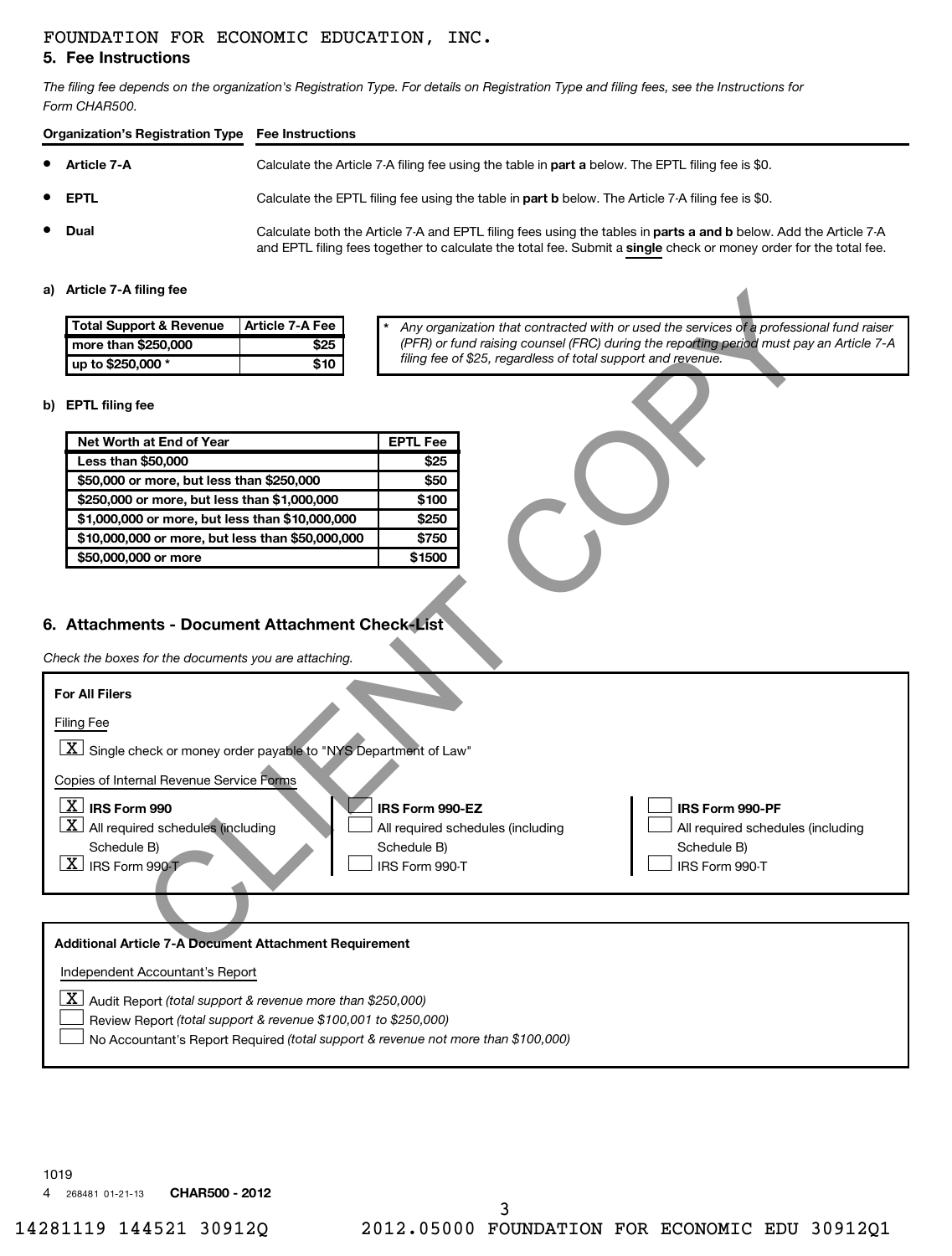# **TAX RETURN FILING INSTRUCTIONS**

NEW YORK FORM CT-13

#### **FOR THE YEAR ENDING**

~~~~~~~~~~~~~~~~~ MARCH 31, 2013

| <b>Prepared for</b>                                |                                                                                               |
|----------------------------------------------------|-----------------------------------------------------------------------------------------------|
|                                                    | FOUNDATION FOR ECONOMIC EDUCATION, INC.<br><b>30 SOUTH BROADWAY</b><br>IRVINGTON, NY<br>10533 |
| <b>Prepared by</b>                                 | CBIZ MHM, LLC<br>3625 CUMBERLAND BLVD SE, STE. 800<br>ATLANTA, GA 30339                       |
| <b>Amount due</b><br>or refund                     | NO PAYMENT REQUIRED                                                                           |
| <b>Make check</b><br>payable to                    | NOT APPLICABLE                                                                                |
| Mail tax return<br>and check (if<br>applicable) to | NYS CORPORATION TAX<br>PROCESSING UNIT<br>P.O. BOX 22038<br>ALBANY, NY 12201-2038             |
| Return must be<br>mailed on<br>or before           | DECEMBER 15, 2013                                                                             |
| <b>Special</b><br><b>Instructions</b>              | THE RETURN SHOULD BE SIGNED AND DATED BY AN AUTHORIZED<br>INDIVIDUAL.                         |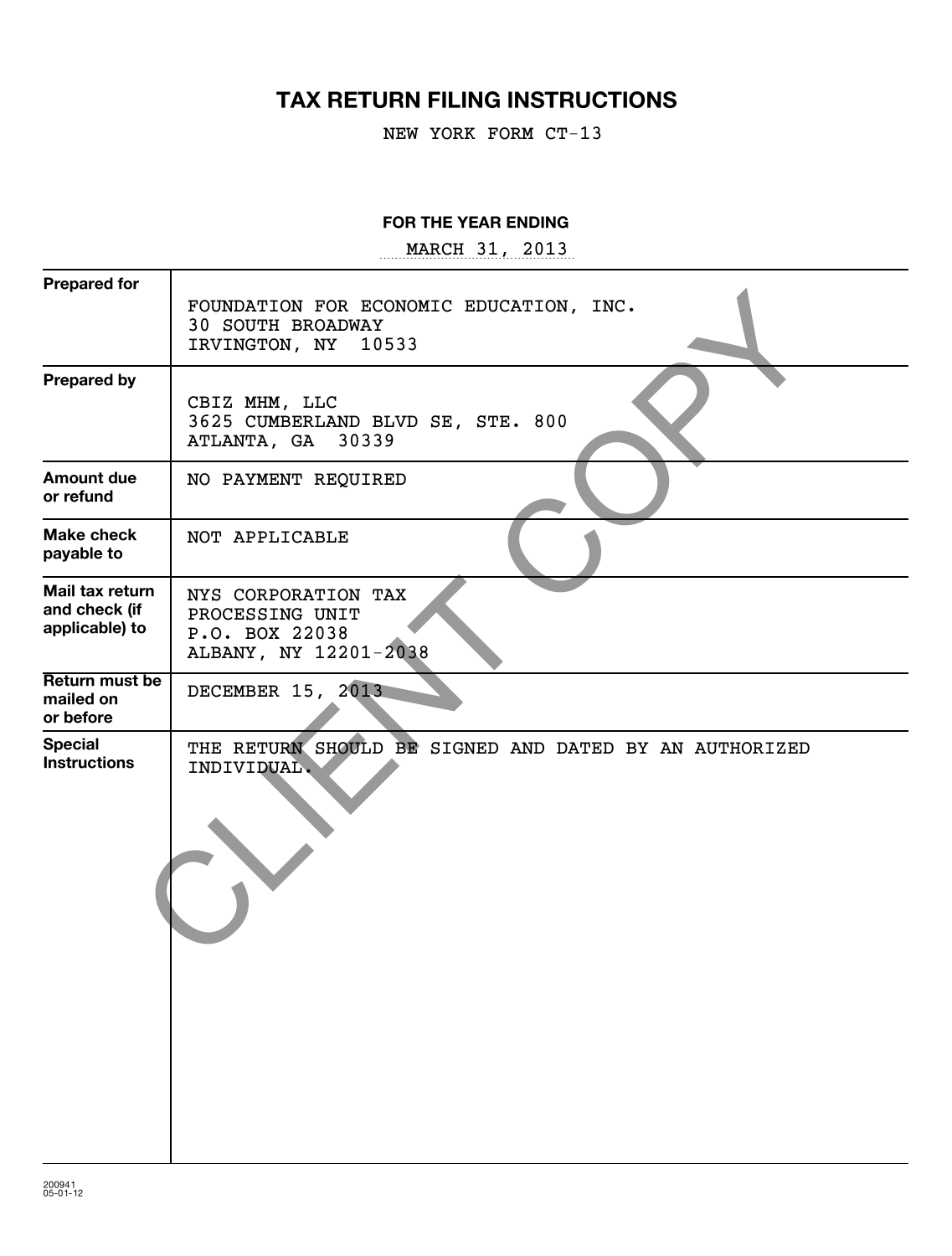New York State Department of Taxation and Finance

# **COLLET 2** New York State Department of Taxation and Finance **COLLET 2** Corporation Tax Return Summary



|          | FOUNDATION FOR ECONOMIC EDUCATION,<br>IN<br>2c.                                    | Payment enclosed | 8.  |                      |                  |                           |
|----------|------------------------------------------------------------------------------------|------------------|-----|----------------------|------------------|---------------------------|
|          |                                                                                    |                  |     |                      |                  |                           |
| 1.       | Return type                                                                        |                  |     | 1.                   |                  | CT13                      |
| 2a       | Employer ID number (EIN)                                                           |                  |     | 13 6006960<br>2a.    |                  |                           |
| 2b       | File number (FCC)                                                                  |                  |     | $2b$ .               |                  | MM <sub>5</sub>           |
| 3        | Period beginning date (mmddyy)                                                     |                  |     | $04$ $01$ $12$<br>3. |                  |                           |
| 4        | Period ending date (mmddyy)                                                        |                  |     | $03$ $31$ $13$<br>4. |                  |                           |
| 5        | Amended $(Y=1, N=0)$                                                               |                  |     |                      | 5.               | 0                         |
| 6        | Address change $(Y=1; N=0)$                                                        |                  |     |                      | 6.               | $\overline{\mathfrak{o}}$ |
| 7        | Final $(Y=1; N=0)$                                                                 |                  |     |                      | $\overline{7}$ . |                           |
|          |                                                                                    |                  |     |                      |                  |                           |
| 9        | NAICS code                                                                         |                  |     | 9.                   |                  | 310000                    |
| 10       | MTA indicator (None = 0, $Y = 1$ , $N = 2$ , Both = 3)                             |                  |     |                      | 10               |                           |
| 11a      | Type of bank - Clearinghouse $(Y = 1, N = 0)$                                      |                  |     |                      | 11a              |                           |
| 11b      | Type of bank - Savings $(Y = 1, N = 0)$                                            |                  |     |                      | 11 <sub>b</sub>  |                           |
| 11c      | Type of bank - Other commercial $(Y = 1, N = 0)$                                   |                  |     |                      | 11c.             |                           |
| 12       | Federal 1120-H filed $(Y = 1, N = 0)$                                              |                  |     |                      | 12.              |                           |
| 13       | REIT/RIC indicator $(Y = 1, N = 0)$                                                |                  |     |                      | 13.              |                           |
| 14       | QSSS indicator $(Y = 1, N = 0)$                                                    |                  |     |                      | 14.              |                           |
| 15       | Form ID number                                                                     |                  |     | 400001121019<br>15.  |                  |                           |
| 16       | Tax sub type                                                                       |                  |     |                      | 16.              | $\overline{26}$           |
| 17       | Tax due/MTA surcharge                                                              |                  | 17. |                      |                  | 250.00                    |
| 18       | Mandatory first installment (MFI) - no extension filed and tax due is over \$1,000 |                  | 18. |                      |                  |                           |
| 19       | Return a Gift to Wildlife                                                          |                  | 19. |                      |                  |                           |
| 20       | Breast Cancer Research and Education Fund                                          |                  | 20. |                      |                  |                           |
| 21       | Prostate Cancer Research, Detection, and Education Fund                            |                  | 21. |                      |                  |                           |
| 22       | 9/11 Memorial                                                                      |                  | 22. |                      |                  |                           |
| 23       | Volunteer Firefighting & EMS Recruitment Fund                                      |                  | 23. |                      |                  |                           |
| 24       | Balance due                                                                        |                  | 24. |                      |                  |                           |
| 25       | Amount of overpayment credited to next period - NYS                                |                  | 25. |                      |                  |                           |
| 26       | Refund of overpayment                                                              |                  | 26. |                      |                  |                           |
| 27       | Refund of unused tax credits                                                       |                  | 27. |                      |                  |                           |
| 28       | Tax credits to be credited as an overpayment to next year's return                 |                  | 28. |                      |                  |                           |
| 29       | Amount of overpayment credited to next period - MTA                                |                  | 29. |                      |                  |                           |
| 30       | Amount of MTA surcharge retaliatory tax credit to be refunded                      |                  | 30. |                      |                  |                           |
| 31       | Total license fee                                                                  |                  | 31. |                      |                  |                           |
| 32       | Maintenance fee due                                                                |                  | 32. |                      |                  |                           |
| 33       | Fixed dollar minimum                                                               |                  | 33. | 34.                  |                  |                           |
| 34       | (Combined) parent's EIN                                                            |                  | 35. |                      |                  |                           |
| 35<br>36 | New York receipts                                                                  |                  |     | 36.                  |                  |                           |
| 37       | Alternative entire net income (ENI) percentage                                     |                  |     | 37.                  |                  |                           |
| 38       | Computation of issuer's allocation percentage                                      |                  |     | 38.                  |                  |                           |
| 39       | Issuer's allocation percentage<br>Paid preparer's EIN                              |                  |     | 34 1851358<br>39.    |                  |                           |
|          |                                                                                    |                  |     |                      |                  |                           |

284951 11-05-12 **1019**



*For office use only*

% % %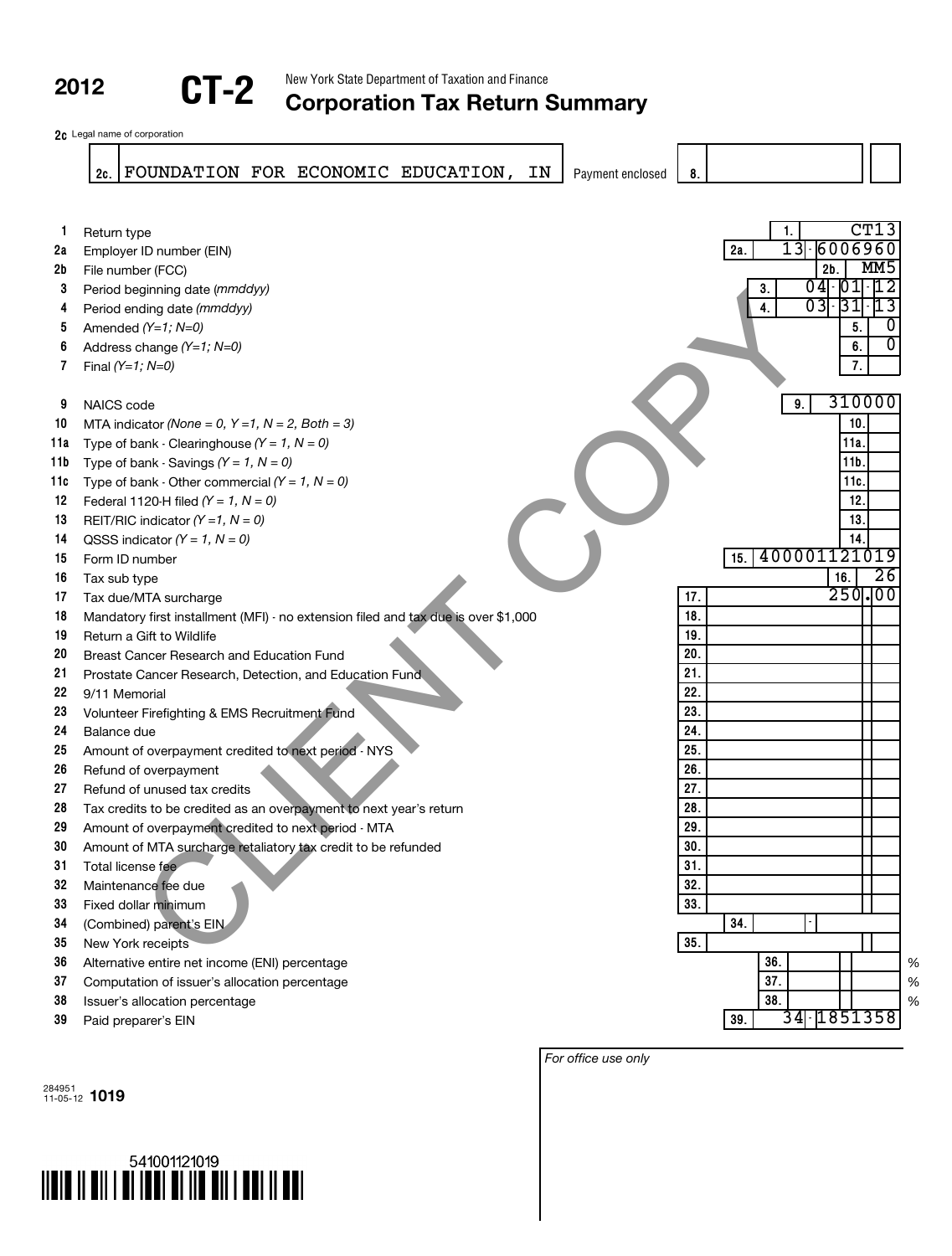**Page 2** of 2 **CT-2** (2012)

#### **Form CT-186-E filers only**

| 40 | Excise tax on telecommunication services - NYS                                                                                                         | 40. |
|----|--------------------------------------------------------------------------------------------------------------------------------------------------------|-----|
| 41 | Tax on gross income - NYS                                                                                                                              | 41. |
| 42 | MTA surcharge related to telecommunication services                                                                                                    | 42. |
| 43 | MTA surcharge on gross income                                                                                                                          | 43. |
| 44 | No CT-5.9-E filed and line 1 is over \$1,000 - NYS                                                                                                     | 44. |
| 45 | No CT-5.9-E filed and line 1 is over \$1,000 - MTA                                                                                                     | 45. |
| 46 | No CT-5.9-E filed and line 2 is over \$1,000 - NYS                                                                                                     | 46. |
| 47 | No CT-5.9-E filed and line 2 is over \$1,000 - MTA                                                                                                     | 47. |
| 48 | Add lines 8 and 9 - NYS                                                                                                                                | 48. |
| 49 | Add lines 8 and 9 - MTA                                                                                                                                | 49. |
| 50 | Balance due - NYS                                                                                                                                      | 50. |
| 51 | Balance due - MTA                                                                                                                                      | 51. |
| 52 | Provided telecommunication services in the MCTD this year? (None = 0, $Y = 1$ , $N = 2$ , Both = 3)                                                    | 52. |
| 53 | Subject to supervision of the Department of Public Service and provided utility services in the MCTD this year? (None = 0, Y = 1, N = 2, Both = 3) 53. |     |
| 54 | Overpayment credited to next year's tax - NYS                                                                                                          | 54. |
| 55 | Overpayment credited to next year's tax - MTA                                                                                                          | 55. |
| 56 | Refund of overpayment - NYS                                                                                                                            | 56. |
| 57 | Refund of overpayment - MTA                                                                                                                            | 57. |
| 58 | Refund of unused tax credits - NYS                                                                                                                     | 58. |
| 59 | Refund of unused tax credits - MTA                                                                                                                     | 59. |
| 60 | Refundable tax credits to be credited to next year's tax - NYS                                                                                         | 60. |
| 61 | Refundable tax credits to be credited to next year's tax - MTA                                                                                         | 61. |

284952 11-05-12 **1019**

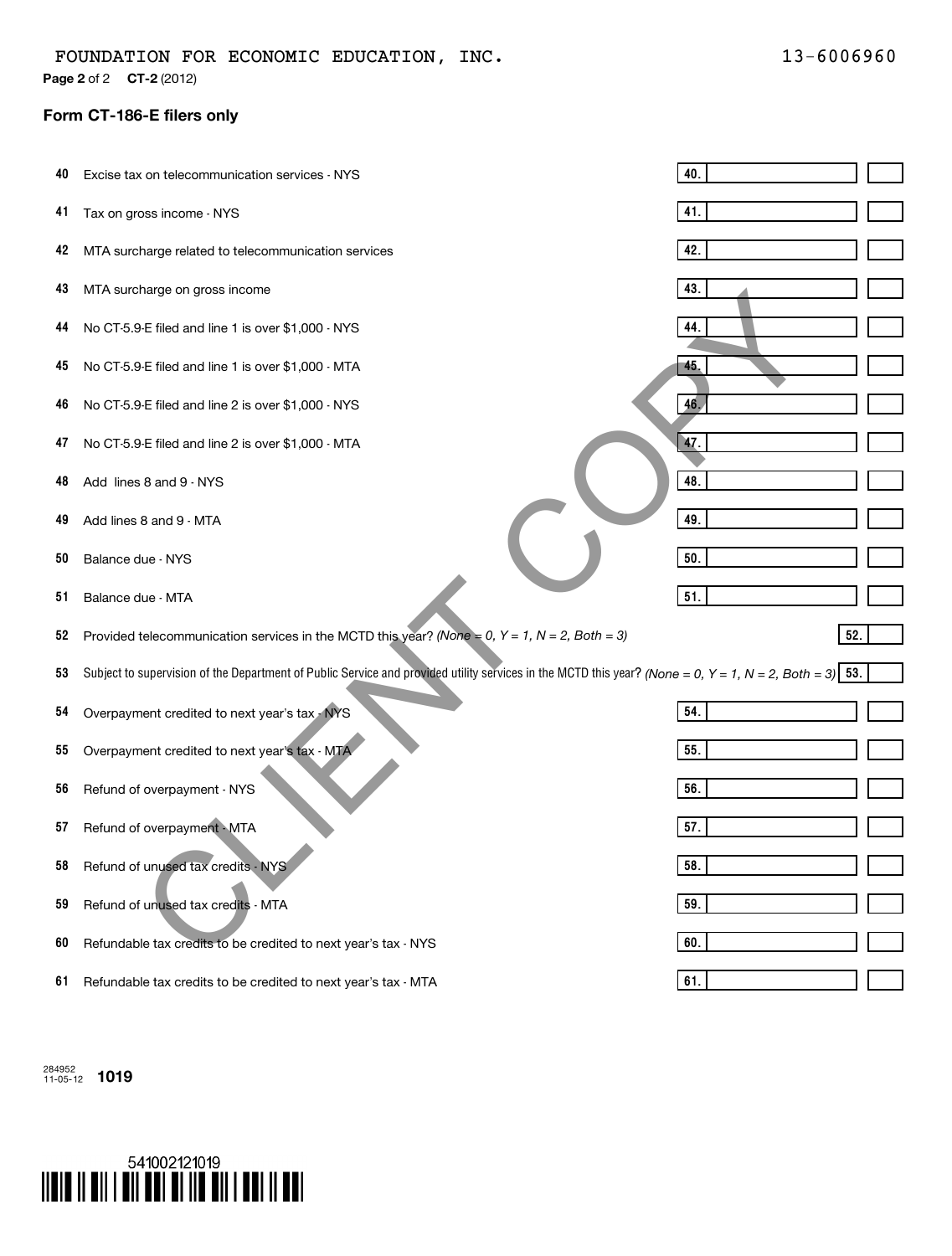| CT-13                                                                                                                                                                           | New York State Department of Taxation and Finance<br><b>Unrelated Business Income</b> |              |                                                                       |                 |                                                    |                         |                                             |                |
|---------------------------------------------------------------------------------------------------------------------------------------------------------------------------------|---------------------------------------------------------------------------------------|--------------|-----------------------------------------------------------------------|-----------------|----------------------------------------------------|-------------------------|---------------------------------------------|----------------|
| 2012                                                                                                                                                                            | <b>Tax Return</b>                                                                     |              |                                                                       |                 | All filers enter tax period:                       |                         |                                             |                |
| Amended<br>return                                                                                                                                                               | Tax Law - Article 13                                                                  |              |                                                                       |                 | beginning $\sqrt{04-01-12}$                        |                         | ending $\boxed{03-31-13}$                   |                |
| Employer identification number                                                                                                                                                  | File number                                                                           |              | Business telephone number                                             |                 |                                                    |                         | If you claim an<br>overpayment, mark        |                |
| $13 - 6006960$                                                                                                                                                                  | MM <sub>5</sub>                                                                       |              | $914 - 816 - 8967$                                                    |                 |                                                    |                         | an $\mathbf y$ in the box                   |                |
| Legal name of corporation                                                                                                                                                       |                                                                                       |              |                                                                       | Trade name/DBA  |                                                    |                         |                                             |                |
|                                                                                                                                                                                 |                                                                                       |              |                                                                       |                 |                                                    |                         |                                             |                |
| FOUNDATION FOR ECONOMIC EDUCATION, INC.                                                                                                                                         |                                                                                       |              |                                                                       |                 |                                                    |                         |                                             |                |
| Mailing name (if different from legal name above)                                                                                                                               |                                                                                       |              |                                                                       |                 | State or country of incorporation                  |                         | Date received (for Tax Department use only) |                |
| c/o<br>Number and street or PO box                                                                                                                                              |                                                                                       |              |                                                                       |                 | NEW YORK<br>Date of incorporation                  |                         |                                             |                |
|                                                                                                                                                                                 |                                                                                       |              |                                                                       |                 |                                                    |                         |                                             |                |
| <b>30 SOUTH BROADWAY</b><br>City                                                                                                                                                |                                                                                       | <b>State</b> | ZIP code                                                              |                 | $03 - 14 - 46$<br>Foreign corporations: date began |                         |                                             |                |
| 10533                                                                                                                                                                           |                                                                                       |              |                                                                       | business in NYS |                                                    |                         |                                             |                |
| IRVINGTON, NY<br>NAICS business code number (from federal return)                                                                                                               | If address/phone                                                                      |              | If you need to update your address or                                 |                 |                                                    |                         | Audit (for Tax Department use only)         |                |
| 310000                                                                                                                                                                          | above is new,<br>mark an $\chi$ in the box                                            |              | phone information for corporation tax,                                |                 |                                                    |                         |                                             |                |
| Principal unrelated business activity                                                                                                                                           |                                                                                       |              | or other tax types, you can do so<br>online. See Business information |                 |                                                    |                         |                                             |                |
| S-CORP INCOME                                                                                                                                                                   |                                                                                       |              | in Form CT-1.                                                         |                 |                                                    |                         |                                             |                |
| Have you filed New York State Form CT-247, Application for Exemption from Corporation Franchise Taxes by a Not-For-Profit Organization? Yes                                     |                                                                                       |              |                                                                       |                 |                                                    |                         |                                             | No             |
| Mark an $\chi$ in this box if you are an employee trust as defined in Internal Revenue Code (IRC) section 401(a)                                                                |                                                                                       |              |                                                                       |                 |                                                    |                         |                                             |                |
| Mark an $\chi$ in this box if you ceased operating the unrelated business during the tax year covered by this return (see section Who must file Form CT-13 in the instructions) |                                                                                       |              |                                                                       |                 |                                                    |                         |                                             |                |
| A. Pay amount shown on line 22. Make payable to: New York State Corporation Tax                                                                                                 |                                                                                       |              |                                                                       |                 |                                                    |                         | Payment enclosed                            |                |
| Attach your payment here. Detach all check stubs. (See instructions for details.)                                                                                               |                                                                                       |              |                                                                       |                 |                                                    | A                       |                                             |                |
| <b>Computation of income and tax</b>                                                                                                                                            |                                                                                       |              |                                                                       |                 |                                                    |                         |                                             |                |
| 1 Federal unrelated business taxable income before net operating loss deduction and after \$1,000                                                                               |                                                                                       |              |                                                                       |                 |                                                    |                         |                                             |                |
| specific deduction                                                                                                                                                              |                                                                                       |              |                                                                       |                 |                                                    | 1                       |                                             | 244,872.       |
|                                                                                                                                                                                 |                                                                                       |              |                                                                       |                 |                                                    | $\mathbf{2}$            |                                             | 250.           |
|                                                                                                                                                                                 |                                                                                       |              |                                                                       |                 |                                                    | 3                       |                                             | 29,899.        |
|                                                                                                                                                                                 |                                                                                       |              |                                                                       |                 |                                                    | $\overline{\mathbf{4}}$ |                                             |                |
| 5 Other additions (see instructions) •   IRC section 199 deduction:                                                                                                             |                                                                                       |              | 24, 218.                                                              |                 |                                                    | 5                       |                                             | 24, 218.       |
|                                                                                                                                                                                 |                                                                                       |              |                                                                       |                 |                                                    | 6                       |                                             | 299, 239.      |
|                                                                                                                                                                                 |                                                                                       |              | $\overline{7}$                                                        |                 |                                                    |                         |                                             |                |
| 8 Federal S corporation shareholder subtractions (see instructions)                                                                                                             |                                                                                       |              | 8                                                                     |                 | 299, 239.                                          |                         |                                             |                |
| 9 Other subtractions (see instructions) <b>Constructions Constructions Only 10</b> Other subtractions (see instructions)                                                        |                                                                                       |              | $\mathbf{9}$                                                          |                 |                                                    |                         |                                             |                |
| 10 Total subtractions (add lines 7, 8, and 9)                                                                                                                                   |                                                                                       |              |                                                                       |                 |                                                    | 10<br>11                |                                             | 299,239.       |
| 12 New York net operating loss deduction (attach federal and NYS computations; see instructions)                                                                                |                                                                                       |              |                                                                       |                 |                                                    |                         |                                             |                |
| 13 Taxable income (subtract line 12 from line 11)                                                                                                                               |                                                                                       |              |                                                                       |                 |                                                    | 12<br>13                |                                             | О.             |
| 14 Allocated taxable income (multiply line 13 by                                                                                                                                |                                                                                       |              | % from line 42; or enter amount                                       |                 |                                                    |                         |                                             |                |
| from line 13 if allocation is not claimed) <b>All and Construct Constantine Construct</b> in the 13 if allocation is not claimed)                                               |                                                                                       |              |                                                                       |                 |                                                    | 14                      |                                             |                |
|                                                                                                                                                                                 |                                                                                       |              |                                                                       |                 |                                                    | 15                      |                                             | О.             |
|                                                                                                                                                                                 |                                                                                       |              |                                                                       |                 |                                                    | 16                      |                                             | $250 \cdot 00$ |
| 17 Tax (line 15 or line 16, whichever is larger) Mathematic material contracts and the 15 or line 16, whichever is larger                                                       |                                                                                       |              |                                                                       |                 |                                                    | 17                      |                                             | 250.           |
|                                                                                                                                                                                 |                                                                                       |              |                                                                       |                 |                                                    | 18                      |                                             | 250.           |
|                                                                                                                                                                                 |                                                                                       |              |                                                                       |                 |                                                    | 19                      |                                             |                |
|                                                                                                                                                                                 |                                                                                       |              |                                                                       |                 |                                                    | 20                      |                                             |                |
|                                                                                                                                                                                 |                                                                                       |              |                                                                       |                 |                                                    | 21                      |                                             |                |
|                                                                                                                                                                                 |                                                                                       |              |                                                                       |                 |                                                    | 22                      |                                             |                |
|                                                                                                                                                                                 |                                                                                       |              |                                                                       |                 |                                                    | 23                      |                                             |                |
|                                                                                                                                                                                 |                                                                                       |              |                                                                       |                 |                                                    | 24                      |                                             |                |
|                                                                                                                                                                                 |                                                                                       |              |                                                                       |                 |                                                    | 25                      |                                             |                |

See page 3 for third-party designee, certification, and signature entry areas.

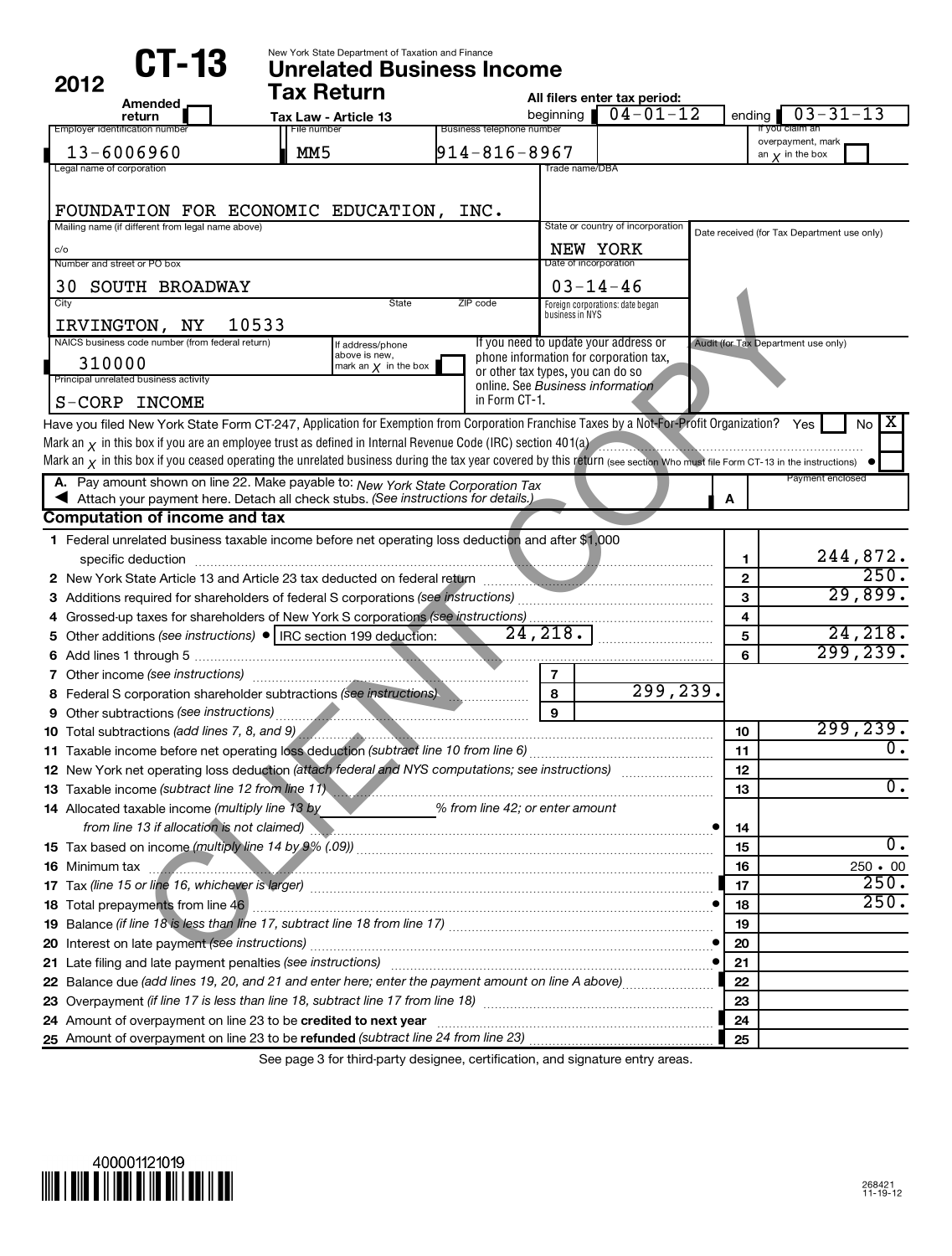|                                                    | Have you been audited by the Internal Revenue Service in the past 5 years?                                                                                                                                                                                                                                                                                                                          |  |    | Yes                                               | X<br>No | If Yes, list years: |    |    |        |      |
|----------------------------------------------------|-----------------------------------------------------------------------------------------------------------------------------------------------------------------------------------------------------------------------------------------------------------------------------------------------------------------------------------------------------------------------------------------------------|--|----|---------------------------------------------------|---------|---------------------|----|----|--------|------|
| X <br>Federal return was filed on: 990-T<br>Other: |                                                                                                                                                                                                                                                                                                                                                                                                     |  |    | Attach a complete copy of your federal return.    |         |                     |    |    |        |      |
|                                                    | <b>Schedule A - Unrelated business allocation</b>                                                                                                                                                                                                                                                                                                                                                   |  |    |                                                   |         |                     |    |    |        |      |
|                                                    | If you did not maintain a regular place of business outside New York State, leave this schedule blank. A regular place of business is any office, factory,<br>warehouse, or other space regularly used by the taxpayer in its unrelated business. If you claim this allocation, attach a list of each place of business,<br>the location, nature of activities, and number and duties of employees. |  |    |                                                   |         |                     |    |    |        |      |
| Average value of:                                  |                                                                                                                                                                                                                                                                                                                                                                                                     |  |    | <b>New York State</b>                             |         | B<br>Everywhere     |    |    |        |      |
|                                                    | 26 Real estate owned                                                                                                                                                                                                                                                                                                                                                                                |  | 26 |                                                   |         |                     |    |    |        |      |
|                                                    |                                                                                                                                                                                                                                                                                                                                                                                                     |  | 27 |                                                   |         |                     |    |    |        |      |
|                                                    | 28 Inventories owned                                                                                                                                                                                                                                                                                                                                                                                |  | 28 |                                                   |         |                     |    |    |        |      |
| 29                                                 |                                                                                                                                                                                                                                                                                                                                                                                                     |  | 29 |                                                   |         |                     |    |    |        |      |
|                                                    |                                                                                                                                                                                                                                                                                                                                                                                                     |  | 30 |                                                   |         |                     |    |    |        |      |
|                                                    |                                                                                                                                                                                                                                                                                                                                                                                                     |  |    |                                                   |         |                     |    | 31 |        | %    |
|                                                    | Receipts in the regular course of business from:                                                                                                                                                                                                                                                                                                                                                    |  |    |                                                   |         |                     |    |    |        |      |
|                                                    | 32 Sales of tangible personal property shipped to                                                                                                                                                                                                                                                                                                                                                   |  |    |                                                   |         |                     |    |    |        |      |
|                                                    |                                                                                                                                                                                                                                                                                                                                                                                                     |  | 32 |                                                   |         |                     |    |    |        |      |
|                                                    |                                                                                                                                                                                                                                                                                                                                                                                                     |  | 33 |                                                   |         |                     |    |    |        |      |
|                                                    |                                                                                                                                                                                                                                                                                                                                                                                                     |  | 34 |                                                   |         |                     |    |    |        |      |
|                                                    |                                                                                                                                                                                                                                                                                                                                                                                                     |  | 35 |                                                   |         |                     |    |    |        |      |
|                                                    |                                                                                                                                                                                                                                                                                                                                                                                                     |  | 36 |                                                   |         |                     |    |    |        |      |
|                                                    |                                                                                                                                                                                                                                                                                                                                                                                                     |  | 37 |                                                   |         |                     |    |    |        |      |
|                                                    | 38 Percentage in New York State (divide line 37, column A, by line 37, column B)                                                                                                                                                                                                                                                                                                                    |  |    |                                                   |         |                     |    | 38 |        | %    |
|                                                    | 39 Wages, salaries, and other compensation of employees<br>(except general executive officers)                                                                                                                                                                                                                                                                                                      |  | 39 |                                                   |         |                     |    |    |        |      |
|                                                    |                                                                                                                                                                                                                                                                                                                                                                                                     |  |    |                                                   |         |                     |    | 40 |        | $\%$ |
|                                                    | 41 Total of New York State percentages (add lines 31, 38, and 40)                                                                                                                                                                                                                                                                                                                                   |  |    |                                                   |         |                     |    | 41 |        | %    |
|                                                    |                                                                                                                                                                                                                                                                                                                                                                                                     |  |    |                                                   |         |                     |    | 42 |        | $\%$ |
|                                                    | Composition of prepayments claimed on line 18 <sup>*</sup>                                                                                                                                                                                                                                                                                                                                          |  |    |                                                   |         | Date paid           |    |    | Amount |      |
|                                                    | 43 Payment with extension request, Form CT-5, line 5                                                                                                                                                                                                                                                                                                                                                |  |    |                                                   | 43      | $08 - 15 - 12$      |    |    |        | 250. |
|                                                    | 44a Second installment from Form CT-400                                                                                                                                                                                                                                                                                                                                                             |  |    |                                                   | 44a     |                     |    |    |        |      |
|                                                    | 44b Third installment from Form CT-400                                                                                                                                                                                                                                                                                                                                                              |  |    |                                                   | 44b     |                     |    |    |        |      |
|                                                    | 44c Fourth installment from Form CT-400 <b>Manual Constitution</b> Countries and Table 1                                                                                                                                                                                                                                                                                                            |  |    |                                                   | 44c     |                     |    |    |        |      |
|                                                    | 45 Amount of overpayment credited from prior years American material contracts and contract and the contract of                                                                                                                                                                                                                                                                                     |  |    |                                                   |         |                     | 45 |    |        |      |
|                                                    |                                                                                                                                                                                                                                                                                                                                                                                                     |  |    |                                                   |         |                     | 46 |    |        | 250. |
|                                                    | * Taxpayers subject to the unrelated business income tax are not required to make estimated tax payments.<br>If you did make these unrequired payments, report them on lines 44a, 44b, and 44c.                                                                                                                                                                                                     |  |    |                                                   |         |                     |    |    |        |      |
|                                                    | <b>Amended return information</b>                                                                                                                                                                                                                                                                                                                                                                   |  |    |                                                   |         |                     |    |    |        |      |
|                                                    | If filing an amended return, mark an $\chi$ in the box for any items that apply and attach documentation.                                                                                                                                                                                                                                                                                           |  |    |                                                   |         |                     |    |    |        |      |
|                                                    | Final federal determination                                                                                                                                                                                                                                                                                                                                                                         |  |    | If marked, enter date of determination: $\bullet$ |         |                     |    |    |        |      |
| Net operating loss (NOL) carryback $\bullet$       |                                                                                                                                                                                                                                                                                                                                                                                                     |  |    |                                                   |         |                     |    |    |        |      |
| Federal return filed Form 1139 ·                   |                                                                                                                                                                                                                                                                                                                                                                                                     |  |    |                                                   |         |                     |    |    |        |      |